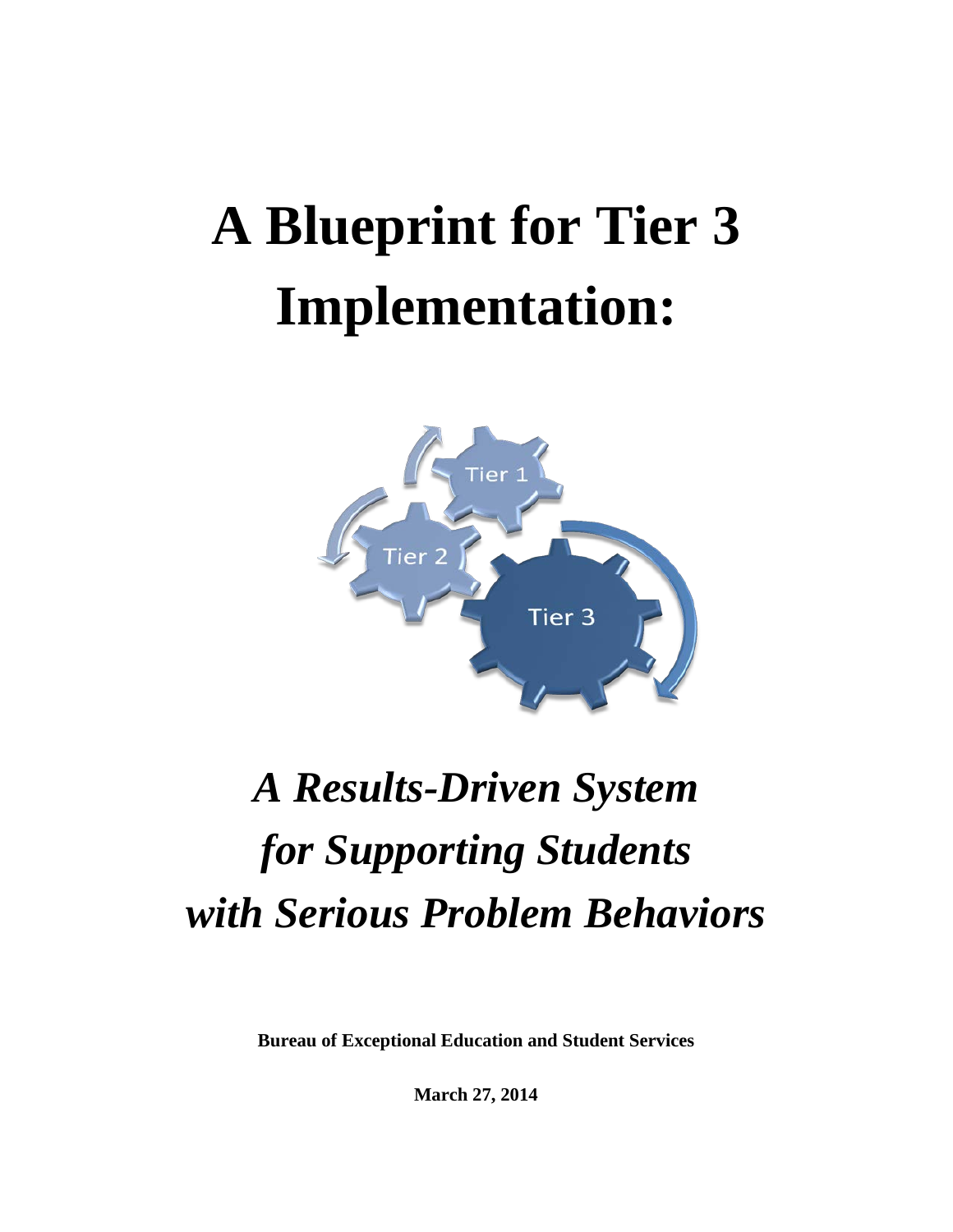#### **Acknowledgement**

The Bureau of Exceptional Education and Student Services (BEESS) would like to thank the diverse team of state, district, discretionary project, agency and university personnel who readily accepted BEESS' challenge to begin work on this Blueprint in March, 2013. Their efforts were extraordinary and the resulting Blueprint reflects BEESS' vision for developing and implementing a results-driven accountability system. Members of this team included:

- Monica Verra-Tirado BEESS
- Jennifer Jenkins BEESS
- Susan Bentley BEESS
- Anne Bozik BEESS
- Robin Morrison Miami-Dade County School District
- Maryanne Nickel Monroe County School District
- Jack Scott CARD/FAU
- Patti Vickers Osceola County School District
- Amy Looker Polk County School District
- Jackie Choo Pasco County School District
- Kerry Kelly FDLRS Gulf Coast
- Don Kincaid FCIC/USF
- Heather George FPBS/USF
- Rose Iovannone FDLRS ICEI Clinic/USF
- Brian Gaunt FPBS/USF
- Devon Minch FPBS/USF
- Selina O'Shannon Advocacy Center
- Joanne Sweazey, Martin County School District
- Kevin Murdock Hillsborough County School District
- April Katine DDC
- Chris Vatland FPBS/USF
- Natalie Romer FPBS/USF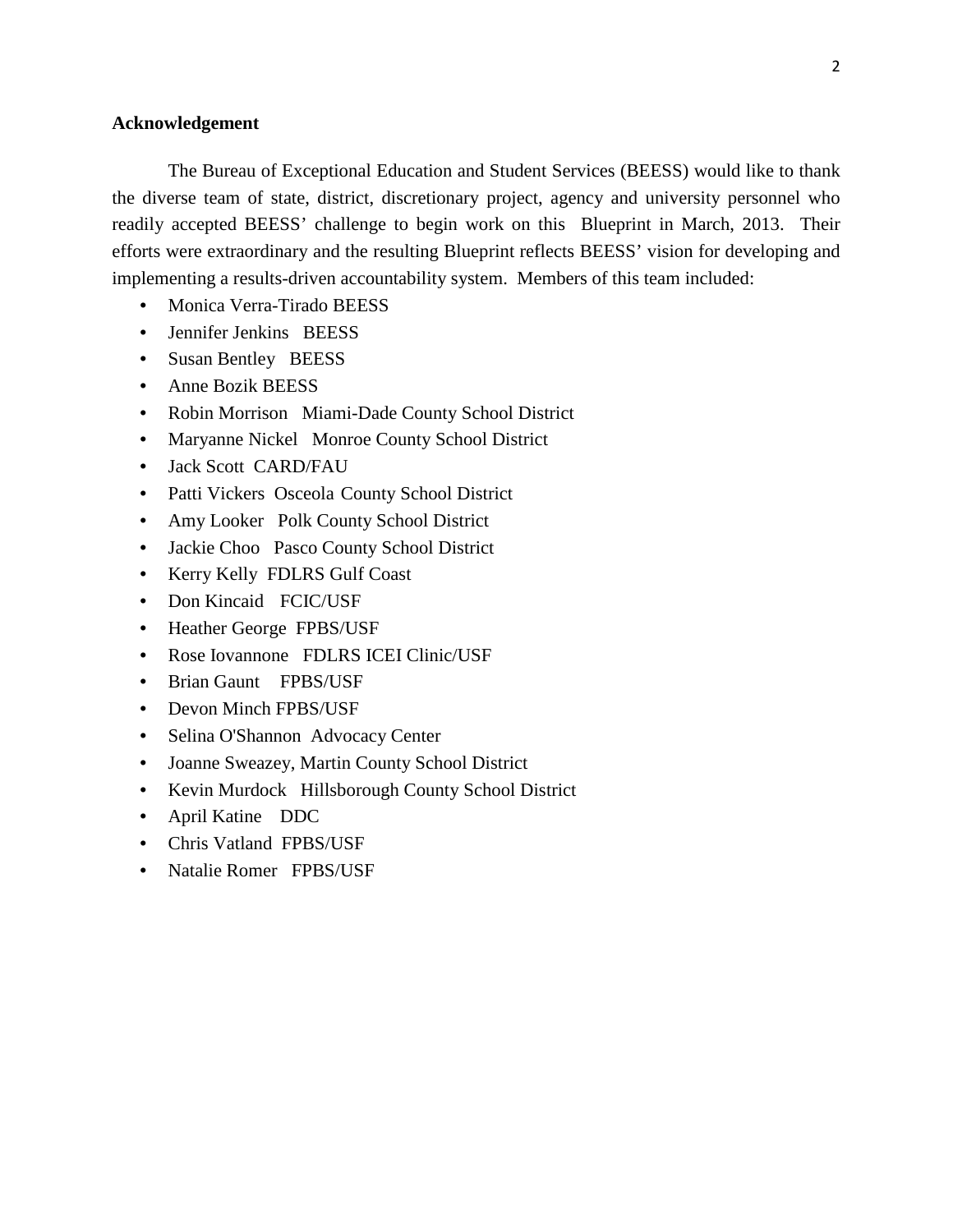# **Table of Contents**

| Section 2: Barriers to Implementing and Sustaining an Effective Tier 3 System for Behavior |  |
|--------------------------------------------------------------------------------------------|--|
|                                                                                            |  |
| Section 3: Recommendations for Improving a Tier 3 System for Behavior Supports:            |  |
|                                                                                            |  |
| Ensure All Educators have an Appropriate Understanding of a Tier 3 System of               |  |
|                                                                                            |  |
| Ensure Educators at All Levels of the System have the Appropriate Beliefs, Skills,         |  |
| and Knowledge Necessary to Implement and Sustain an Effective Tier 3 System                |  |
|                                                                                            |  |
| Ensure Educators at the School Level have Sufficient Professional Supports to              |  |
| Implement, Sustain, and Evaluate Effectiveness of Evidence-Based Practices to              |  |
|                                                                                            |  |
| Ensure Provisions of Appropriate District and School Resources and Infrastructures         |  |
| to Maintain Consistent Educator Supports Specific to Implementing, Sustaining, and         |  |
|                                                                                            |  |
|                                                                                            |  |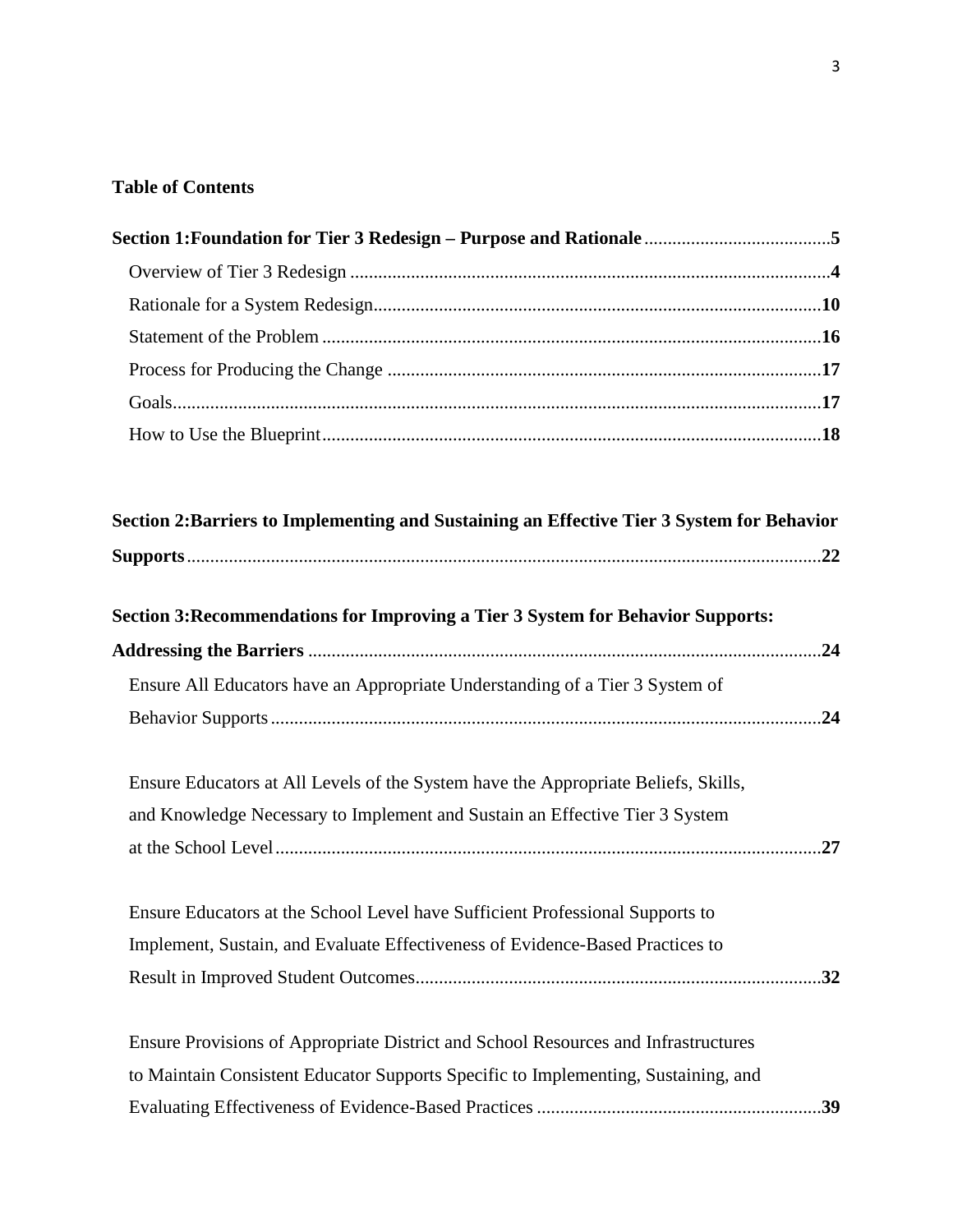| Ensure District Policies, Practices, Manuals, and Teaming Structures Align to Support |  |
|---------------------------------------------------------------------------------------|--|
| Effective Redesign, Implementation, and Evaluation of Tier 3 System Supports for      |  |
|                                                                                       |  |
| Section 4: Options for Monitoring System Improvements in the Redesign,                |  |
| Implementation, and Evaluation of a Tier 3 System of Behavior Supports44              |  |
| Section 5: Considerations for Determining when Additional Expertise is Necessary 51   |  |
|                                                                                       |  |
|                                                                                       |  |
| Appendix B – Recommended Books Relating to Tier 3 Behavior Interventions77            |  |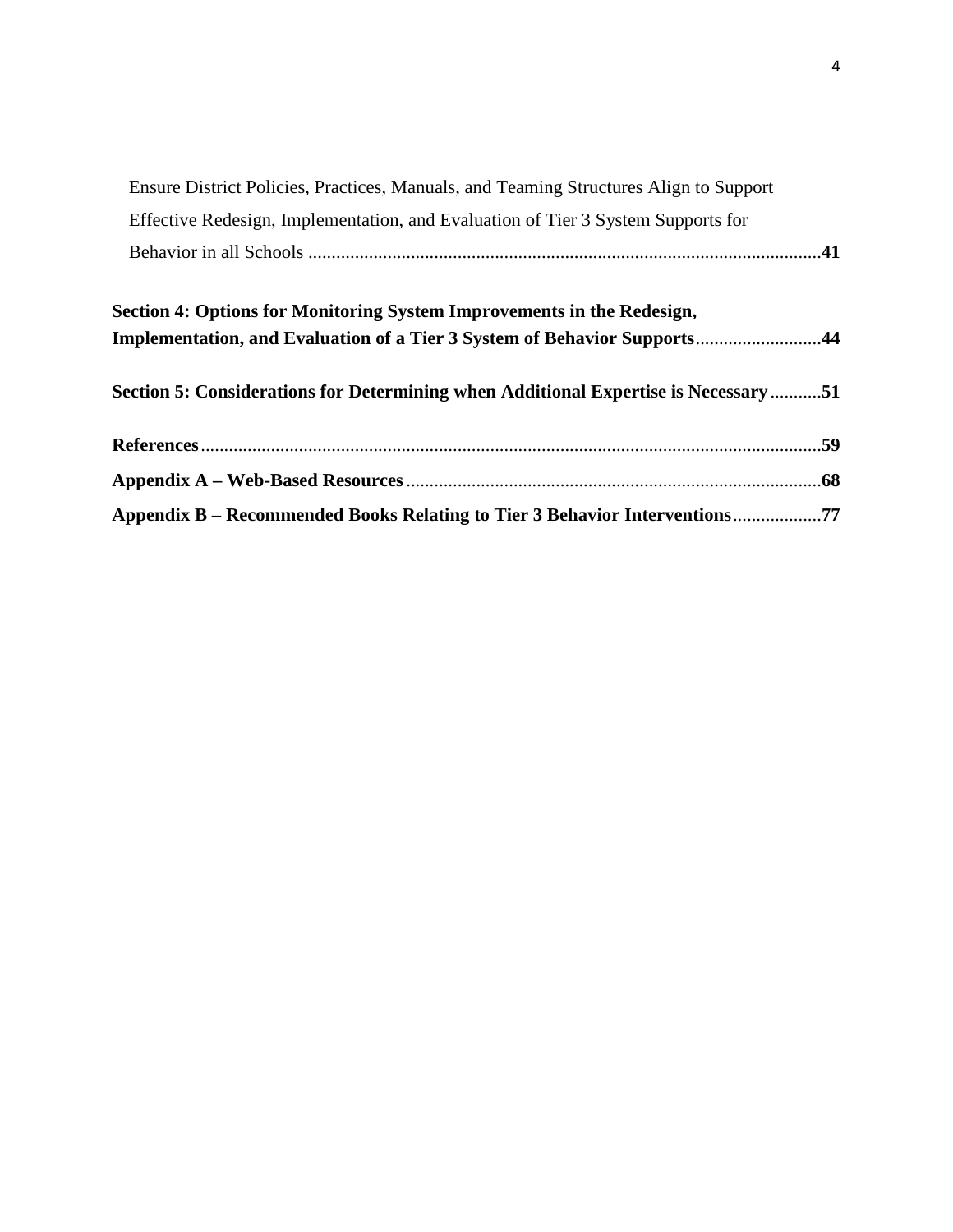# **A Blueprint for Tier 3 Implementation: A Results-Driven System for Students with Serious Problem Behaviors**

#### **Section 1: Foundation for Tier 3 Redesign-Rationale and Purpose**

#### **Overview of Tier 3 Redesign**

Meeting the behavioral needs of students with serious problem behaviors, who require individualized, intensive supports (i.e., Tier 3 behavioral supports), continues to be a challenge for Florida and school districts across the country. The educational field has already established an effective process, utilizing a Functional Behavior Assessment (FBA) and a function-based Behavior Intervention Plan (BIP), to address serious problem behaviors. Unfortunately, the implementation of the FBA/BIP (Tier 3) process in educational settings often is of poor quality and compliance driven (e.g., Individuals with Disabilities Education Improvement Act (IDEIA), 2004), and does not resemble the evidence-based components of technically adequate FBA/BIPs or a problem-solving approach. The remedy, therefore, is not to develop another process for districts to support students who need intensive, individualized supports, but to ensure that districts have the systems and supports needed to implement a Tier 3 support process that leads to improved student outcomes. To achieve this aim, a collaborative group of educators has been brought together to develop this **Blueprint for Tier 3 Implementation** that provides a foundation for district implementation of an effective, results-oriented Tier 3 process. Given that this will require significant systemic transformation, implementation of the Blueprint will coincide with state-led support and technical assistance activities to effect successful change. Finally, the Blueprint will first be piloted in a few demonstration districts that will produce refinements and resources to be used for statewide implementation.

**Students in Need of a System of Tier 3 Behavioral Supports.** Within a results-driven system, Tier 3 supports target **all** students in need of individualized, intensive strategies in order to sufficiently achieve or maintain desired student outcomes and prevent future problems. As such, Tier 3 supports are not based on categorical service options or requirements (e.g., whether a student has qualified for exceptional education services or meets criteria for a specific disability), but provide individualized, intensive supports matched to a range of specific student needs. The array of behavior problems requiring Tier 3 supports may include externalizing behavior problems (e.g., disruptive behaviors, aggression) and internalizing behavior problems (e.g., suicidal ideation, depression, anxiety). In addition, Tier 3 behavioral supports may be delivered to students whose behaviors may be impacted by trauma or crisis situations, whether they are of a temporary or permanent nature. Engagement in Tier 3 supports may also include collaboration with family members in gathering information to address challenging behavior at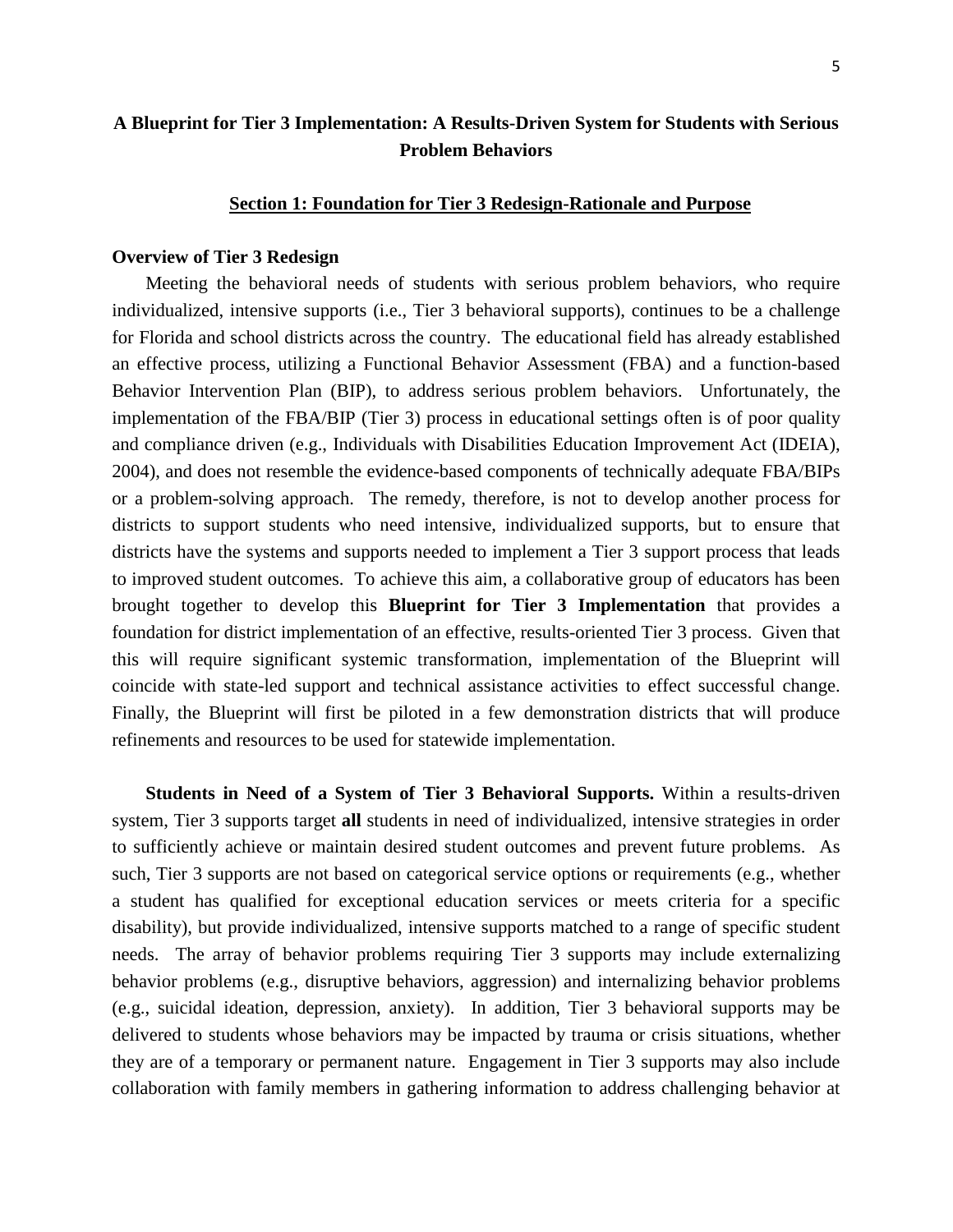school and/or development and implementation of behavior support across school and home settings. Finally, Tier 3 behavioral supports may be necessary for students who are transitioning from segregated placements (e.g., alternative schools, residential hospital treatment facilities) to less restrictive placements (e.g., neighborhood school).

**System of Tier 3 Behavioral Supports-Definition.** FBA is the process that drives a function-based BIP and provides the foundation for a systematic, coordinated, data-driven problem-solving process, which in turn ensures that interventions lead to improved student outcomes. As noted previously, Tier 3 supports are aimed at students in need of individualized, immediate or long-term supports due to the predominance of social-behavioral problems and/or mental health support needs. The array of supports at Tier 3 include increased, individualized assessment and intervention within a collaborative problem-solving framework and development of a support team with the requisite skills to assess, identify interventions, and plan for coordinated implementation and monitoring of supports. Regardless of the complexity of behaviors presented by students, this FBA and BIP process is crucial to: (a) understand the variables associated with or maintaining a student's behavior, (b) develop strategies to prevent challenging behavior, and (c) determine interventions that can teach and reinforce appropriate or prosocial behaviors.

The FBA/BIP process guides assessment, intervention planning, implementation, and monitoring of interventions within a data-based problem-solving framework. Foundational to the individualized level of intervention at Tier 3 is the importance of understanding *why* behaviors are occurring. The FBA/BIP process provides the student's team with information needed to analyze the problem behavior in a manner that links assessment to intervention and, thereby, informs the team as they identify which interventions are most likely to be effective for the individual student. This process can be used to target a range of social-behavioral, academic, and mental health concerns (e.g., anxiety, substance abuse, and trauma). In addition, the FBA/BIP process aligns behavior supports with contextual factors, taking into account the goals and strengths of the student and the strengths and resources of the setting.

The FBA provides a framework in which to gather information about possible functions of behavior; information that drives the development of an individualized intervention plan (Steege & Watson, 2009). The FBA is comprised of a variety of direct and indirect assessment methods including, but not limited to, direct observation of behavior in the classroom and interviews with teachers, staff, and the student. It focuses on current observations of behaviors and associated environmental variables (i.e., setting events, antecedents, and consequences) impacting a student's behavior, and thereby, guides individualized intervention planning. The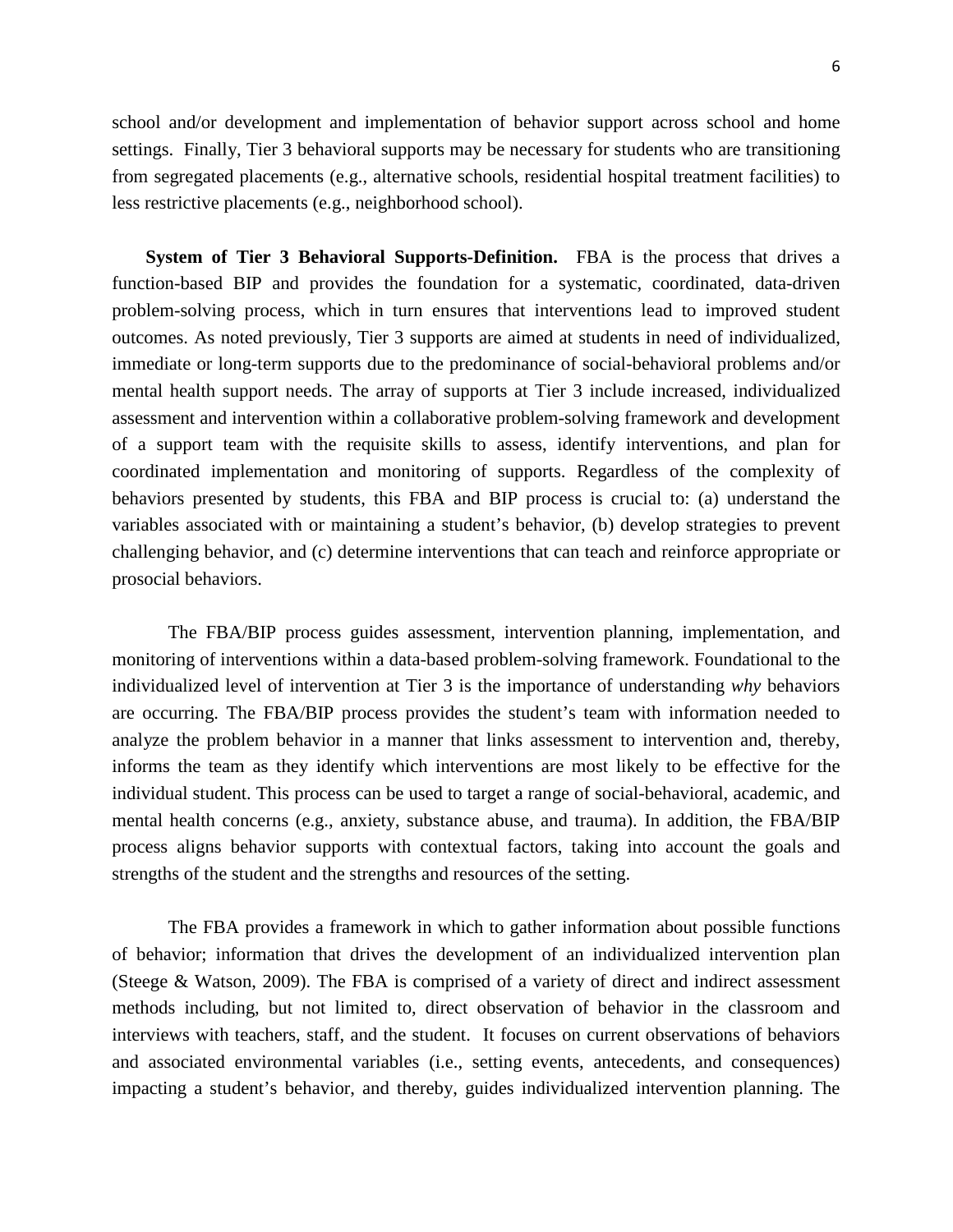FBA/BIP process should not preclude a team from considering other important information (e.g., medical or psychological issues, etc.) when developing a comprehensive BIP to meet the socialemotional and academic needs of the student.

The BIP can include specific prevention and consequence-based strategies based on the FBA such as modifications to the classroom environment and/or instruction, teaching new behavioral and/or academic skills, and reinforcement of desired behaviors as well as a range of supports such as mental health services, trauma-informed care, person-centered planning, transition supports, suicidal risk assessments, cognitive-behavioral interventions, and medical treatment. In addition, given that there is a strong interaction between behavior and academic problems (McIntosh, Chard, Boland, Horner, 2006), Tier 3 behavioral supports often include interventions related to academic instruction. When applicable, Tier 3 supports involve coordination of individualized supports across systems (e.g., educational, medical, family, and community).

The FBA/BIP process described in this Blueprint guides the individualized intervention process within a Tier 3 system to meet the range of individualized social-behavioral and mental health needs. Later sections of this Blueprint detail the FBA/BIP process, but it is important to consider the FBA/BIP process as the core within a Tier 3 system of supports and assessment. In addition, other critical components that support the FBA/BIP process include: (a) attention to screening, progress monitoring, and other student outcome data, (b) employing multi-source, multi-setting, and multi-method assessment procedures, (c) use of assessment to identify evidence-based interventions, (d) use of a systematic, coordinated, data-driven Tier 3 problemsolving process, (e) coordinating systems of care when applicable, and (f) allocation of the necessary resources for effective and sustained implementation.

Tier 3 supports are provided within a three-tiered systemic model whose roots were formed in the public health literature and applied to educational systems (Greenwood, Horner,  $\&$ Kratochwill, 2008; Institute of Medicine, 1988; Sugai & Horner, 2005; Walker & Shinn, 2002). This systemic approach provides a continuum of strategies that enables schools to identify and support the academic and behavioral needs of **all** students. Tier 1 provides core universal behavioral and academic instruction and supports to address the needs of all students while Tier 2 provides supplemental instruction and strategies to address the needs of some students who are at greater risk of having problems or may not respond to Tier 1 supports. Tier 3 represents individualized and intensive behavioral and/or academic support for students who have the most severe needs. Tier 3 supports differ from Tier 2 supports within a Multi-Tiered System of Supports (MTSS) in their intensity, frequency, and use of individualized assessment (i.e., FBA),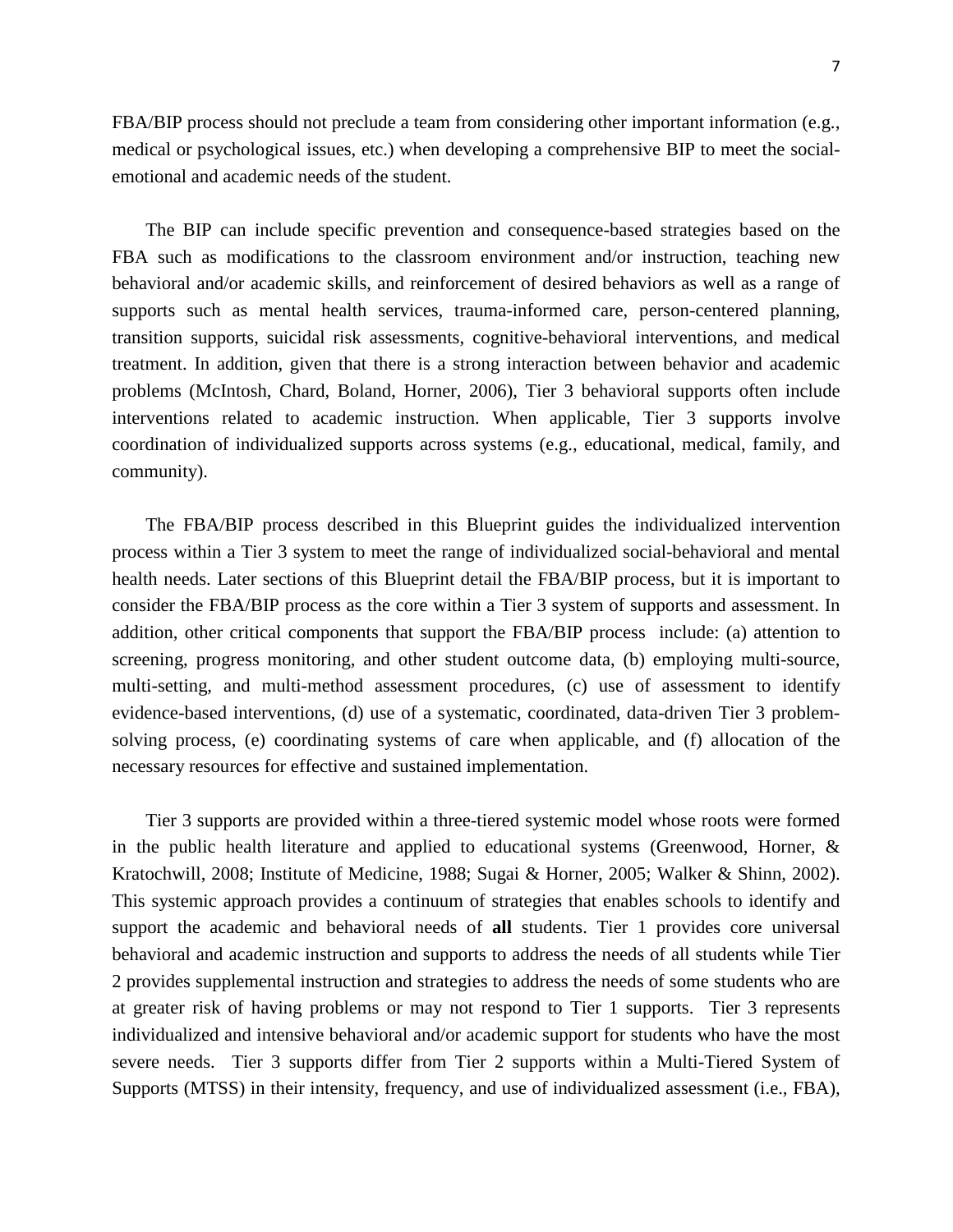which informs intervention (i.e., BIP). As such, supports at this level require the most resources (i.e., time, expertise, professional development) to facilitate the best chance for improved student outcomes. For students with significant problem behaviors, the FBA that drives a function-based BIP is the core Tier 3 process used within a team-based multi-step problem-solving framework. Similar to Tiers 1 and 2, a problem-solving team at Tier 3 uses consistent progress monitoring data to make decisions based on student outcome data, continuously cycling through the problem-solving process to determine the appropriate level of intensity warranted to facilitate success. It is important to note that tiers within the continuum are not considered static places, but that the level of supports provided to a student should be adjusted based on need. They should intensify when data show no improvement and fade back in intensity when data show improvement.

**A Results-Driven Tier 3 System.** A shift to a results-driven Tier 3 system will involve substantial systemic change to ensure that **outcomes** for all students who require intensive, individualized intervention are maximized. Foundational to Tier 3 redesign is the significant shift from the traditional focus on compliance procedures (e.g., completing an FBA/BIP form) to demonstrations of improved student outcomes (e.g., tracking the progress of students receiving Tier 3 supports to show improved behavioral and academic outcomes). The student outcomes that may be tracked include observable behaviors that are also measurable (frequency, duration, intensity, permanent products, etc.), and thereby, provide quantifiable information about increases in desired behaviors (e.g., academic performance, social skills) and decreases in negative student outcomes (e.g., targeted problem behaviors, suspensions). As such, monitoring student outcomes is an essential component of the Tier 3 process and determining if the adoption of Tier 3 redesign practices result in intended academic, social, and emotional improvements for students with behavioral issues. Monitoring of student outcomes is also critical because databased decision making guides the problem-solving process at both the individual student and at the systems (school, district, and state) level as educators make important decisions about the adoption of evidence-based practices. The Tier 3 redesign process proposed in this Blueprint is consistent with the data-based problem-solving approach necessary to MTSS in which student outcome data are essential to:

- Supporting data-based decision making and problem solving
- Determining sufficiency of implementation integrity
- Facilitating identification of, as well as the process of, implementing any adjustments that need to be made to Tier 3 practices
- Maximizing resources and ensuring efficient supports are provided to all students
- Evaluating the effectiveness of evidence-based interventions
- Evaluating the equity of services and supports provided to students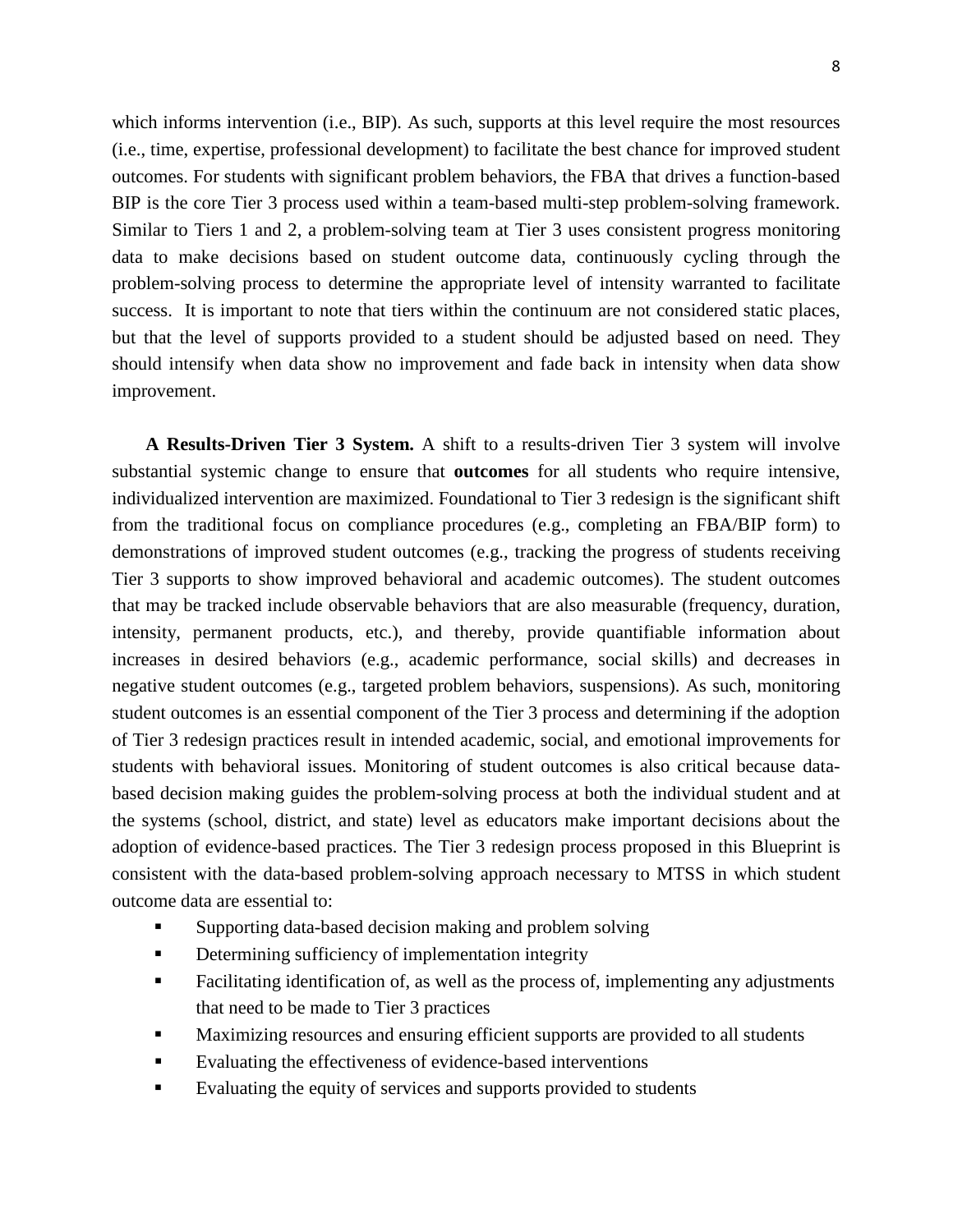- Evaluating the effectiveness of Tier 3 practices
- Determining eligibility for Exceptional Student Education (ESE) services and evaluation of individual education programs.

In sum, Tier 3 redesign as proposed in this Blueprint involves a results-driven, problemsolving approach in which student outcome data guide the intervention planning, implementation, and evaluation process foundational to achieving improved behavioral and academic outcomes for all students receiving Tier 3 supports (see Figure 1). Ensuring that all students with behavioral issues have access to effective supports that result in meaningful outcomes will require alignment of federal, state, district, and school systems as well as consideration of contextual factors, such as community resources, values, funding, and policies that impact adoption and implementation.



#### **Figure 1.** Model of Tier 3 Redesign

*Figure 1.* Tier 3 redesign described within this Blueprint is driven by student outcomes and framed within a data-driven problem solving process. The primary aim of the Tier 3 redesign process is to ensure that all students receiving Tier 3 supports are demonstrating improved behavioral and academic outcomes. To achieve this aim, supports across state, district, and school systems must be aligned, contextually relevant, and continuously evaluated.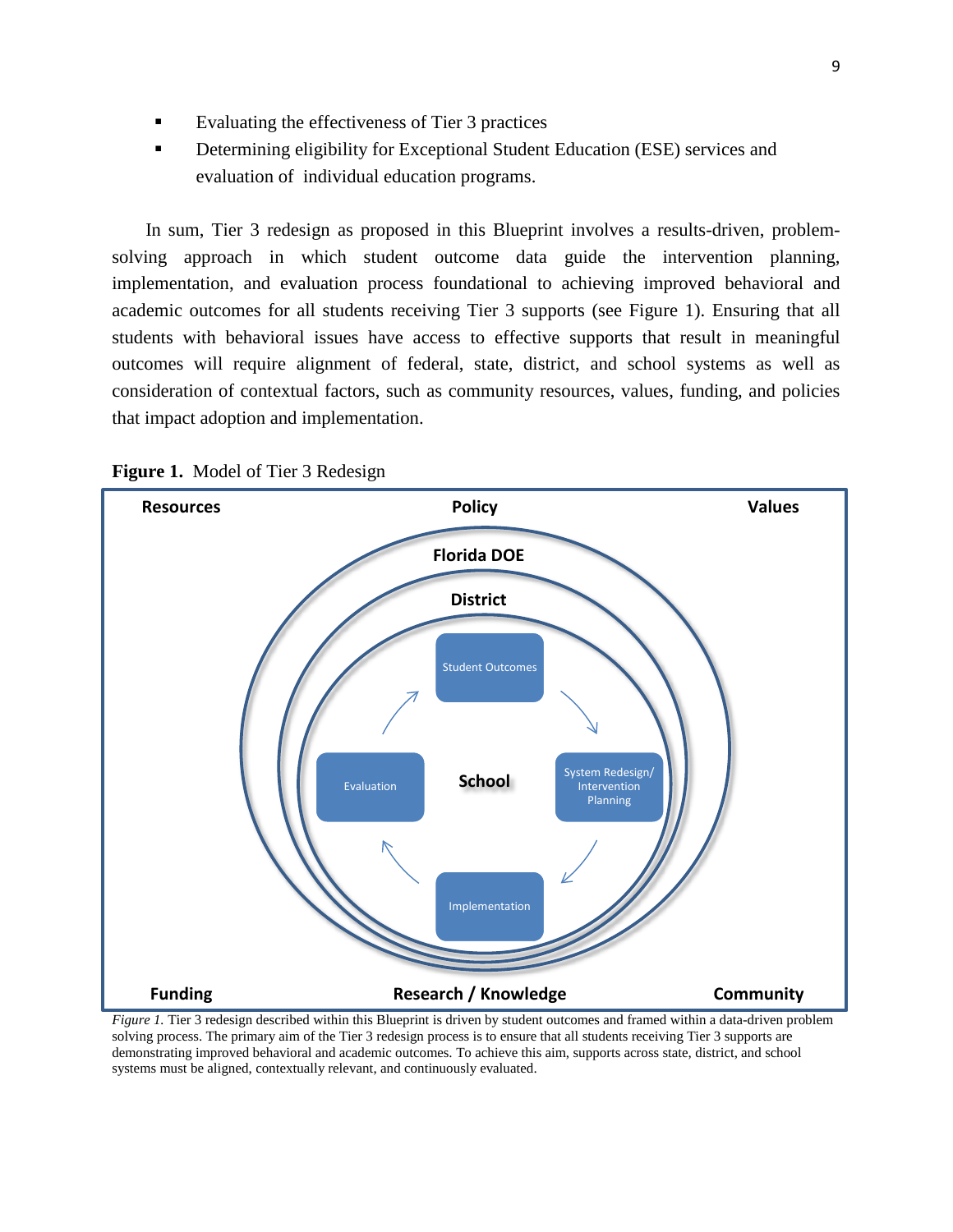#### **Rationale for Tier 3 System Redesign**

**OSEP Background for Change**. The Office of Special Education Programs [\(OSEP\)](http://www2.ed.gov/about/offices/list/osers/osep/index.html) is currently re-conceptualizing its accountability system to shift the balance from a system focused primarily on compliance to one that emphasizes results (see [http://www2.ed.gov/about/](http://www2.ed.gov/about/%20offices/list/osers/osep/rda/index.html)  [offices/list/osers/osep/rda/index.html\)](http://www2.ed.gov/about/%20offices/list/osers/osep/rda/index.html). As a result, OSEP believes it is critical that ESE resources be aligned to support improved educational results and functional outcomes for students with disabilities. Although the move to an accountability system built on results and not just procedural compliance may be several years away, the Bureau of Exceptional Education and Student Services (BEESS) believes that such a system is consistent with the recent emphasis on articulating and promoting an MTSS for both academic and behavioral success for all students. In addition, BEESS believes that Florida should proactively initiate steps towards a resultsdriven accountability system, as described in this document.

**Research Supporting a Need for Change***.* Students with serious problem behaviors are at the greatest risk of school failure, leading to marginalized lives including a high drop-out rate, poor job outcomes, limited income, and a pattern of failure persisting into adulthood (Coie & Dodge, 1998; Emerson, Kiernan, & Alborz, 2001; Olweus, 1991; Patterson & Fleishman, 1978; USDOE, 2001). Data from the National Longitudinal Study-2 (Wagner, Cameto, & Newman, 2003) show that students receiving ESE services under the emotional disability/behavior disorder category have the poorest academic outcomes and highest dropout rates of any disability category. In addition, when students' problem behaviors continue without effective intervention, research shows that they experience persistent peer rejection, negative interactions with teachers, and minimal community inclusion (Dunlap, Strain et al., 2006). Furthermore, disruptive student behavior has been credited with teacher job dissatisfaction and is a primary contributing factor to teacher attrition (Egyed & Short, 2006; Liu & Meyer, 2005).

Tier 3 supports, however, are not limited to students who qualify for exceptional student education or exhibit externalizing problem behavior (e.g., aggression, conduct problems, or antisocial behavior). Schools are charged with ensuring that all students can engage in learning, which means supporting a range of what are often complex behavioral needs. In America, approximately one in five school-aged children and adolescents has a diagnosable mental health problem, yet most do not receive services and supports required (Center for Disease Control, 2013; Costello, Mustillo, Erkanli, Keeler, & Angold, 2003; Greenberg et al., 2003). Despite anxiety and depression being among the most common mental health problems to occur during childhood and adolescence (CDC, 2013; Doll, 1996; SAMSA, 2008), students with internalizing behavior problems are more likely to go unnoticed and receive fewer services than those students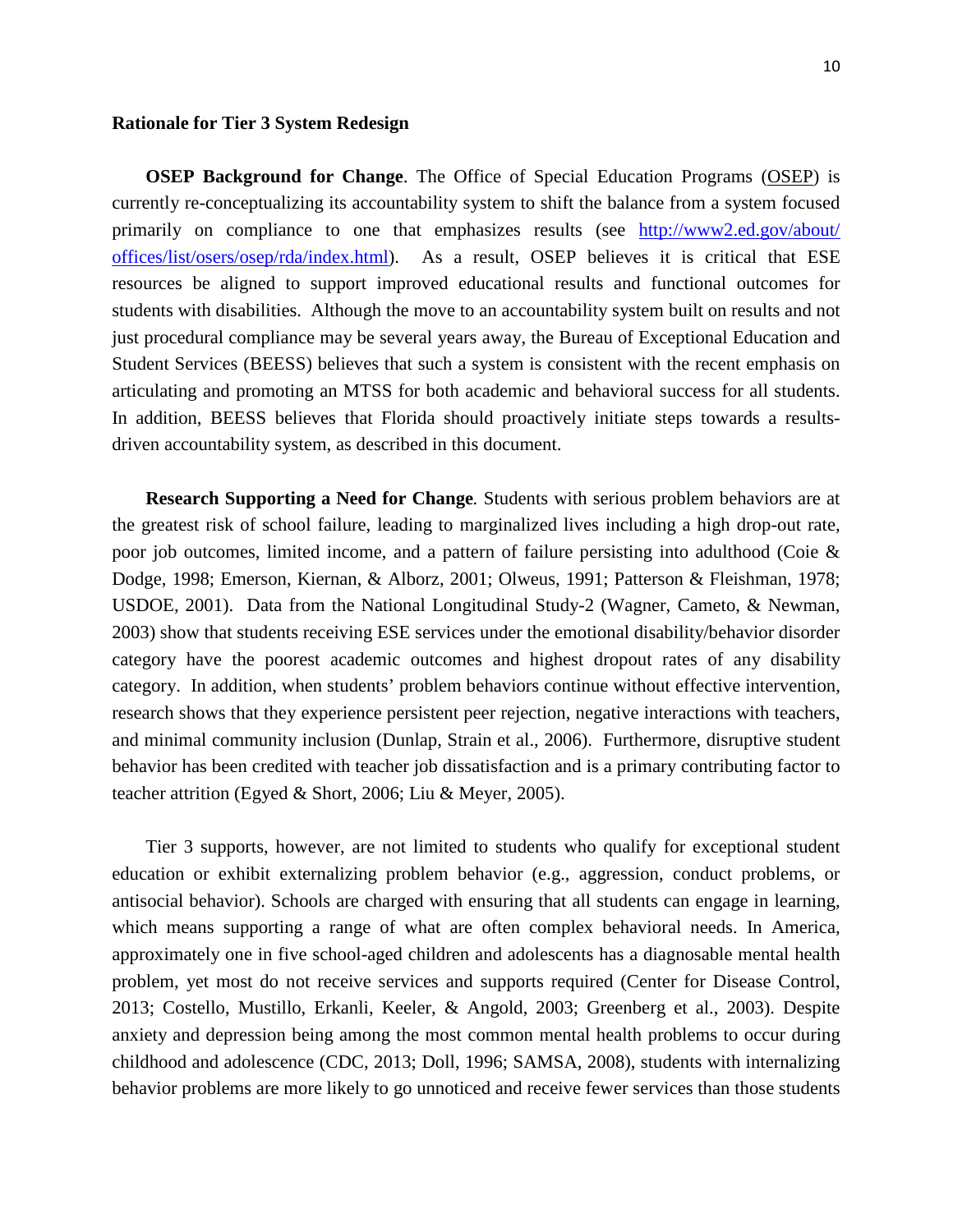with externalizing symptoms (Bradshaw, Buckley, & Ialongo, 2008). According to the 2011Youth Risk Behavior Survey, a large percentages of American high school students are also involved with a myriad of high-risk behaviors including substance abuse, violence, and risky sexual behavior (Eaton et al., 2012). In addition, 15.8percent (12.1percent in Florida) of highschool- aged respondents reported that they seriously considered committing suicide and 7.8percent (6.9 percent in Florida) reported having attempted suicide during the 12 months prior to the survey. In Florida, suicide is currently the third leading cause of death for individuals between the ages of five and 24 (Florida Annual Vital Statistics Report, 2012). Some of the behavioral and academic challenges that students are facing may also be related to having experienced one or more traumatic events. While some children recover quickly after a traumatic experience, many experience negative, often long-term, consequences including low academic achievement, difficulties in family relationships, and engagement in high-risk behaviors (Costello, Erkanli, Fiarbank, & Angols, 2002; Hodas, 2006; Ko et al., 2008).

Several disturbing patterns related to school use of discipline with students who have disabilities currently exist that show a need for more equitable and effective behavioral supports. First, there is a pattern of disproportionality in expulsions and suspensions of students with disabilities. A recent report from the Civil Rights Project (Losen, 2011) stated that although students with disabilities represented 12 percent of the sample, they are twice as likely to receive one or more out-of–school suspensions than students without disabilities. This trend is also evident in Florida where suspension and expulsion data for students with disabilities point to systems' issues. In 2012-2013, the Florida Department of Education reported three school districts had disproportionality scores over 3.0 (i.e., a student with disabilities is three times more likely to be suspended or expelled than a student without disabilities) and 25 districts had scores over 1.0 (i.e., higher probability of suspension or expulsion of a student with disabilities). The data for disproportionality by race within the population of students with disabilities is even more striking. In 2012-2013, 19 districts had suspended over three times more African-American or Black students with disabilities (i.e., > 3.0 disproportionality in comparison to all students with disabilities) with nine of the 19 districts having disproportionality levels above 6.0 (i.e., African-American students with disabilities were six times more likely to be suspended in comparison to all other students with disabilities). These disproportionality issues cause even more concern given the US Department of Education's recent publication "Guiding Principles: A Resource Guide for Improving School Climate and Discipline" which calls for schools to build staff capacities and continuously evaluate their discipline policies to ensure fairness and equity and promote achievement for all students (USDOE, 2014).

Another national issue that is mirrored in Florida schools is the use of restraint and seclusion techniques as a way of responding to individual student behavior. During the year 2012-2013,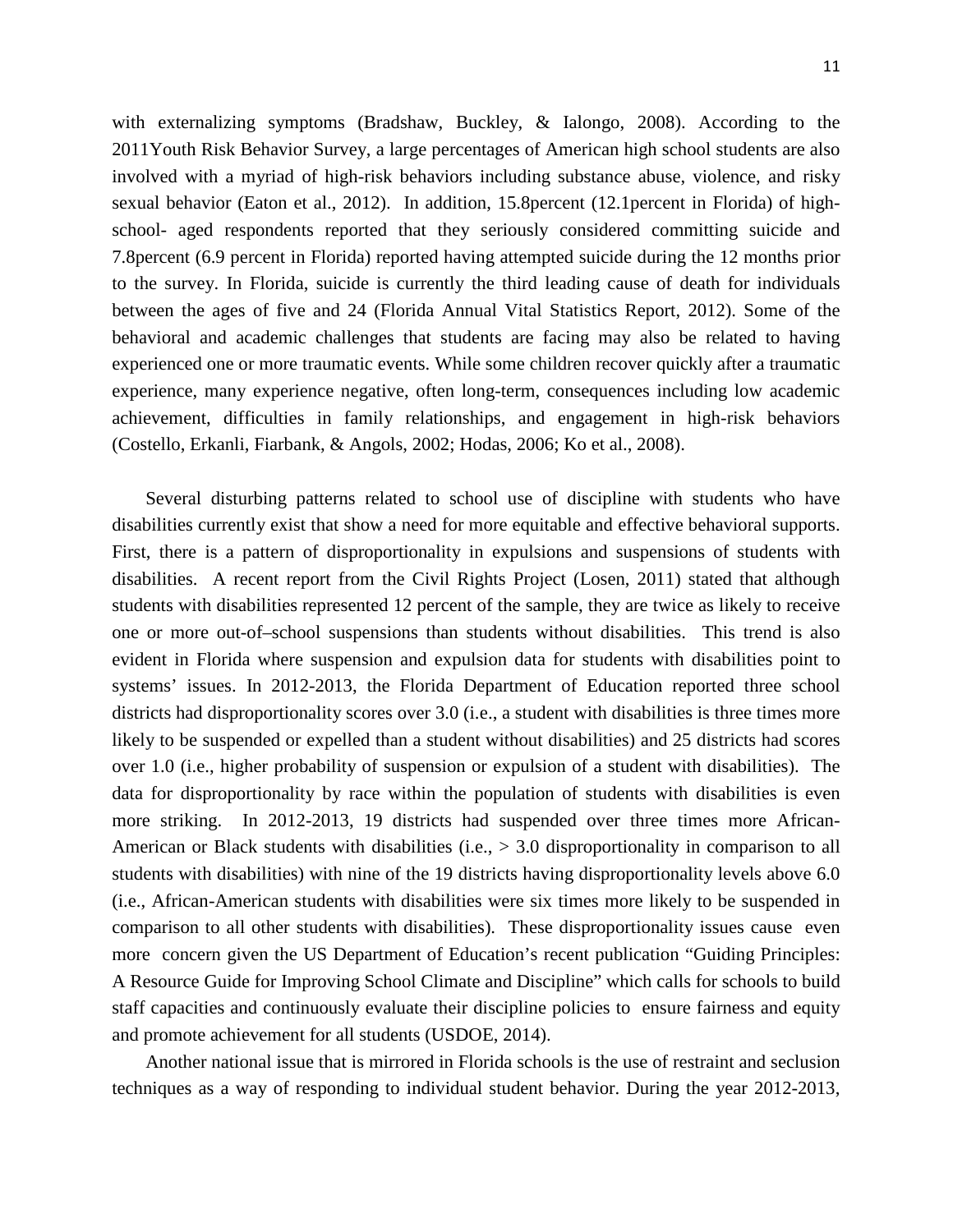the Florida Department of Education reported 9,472 restraint incidents involving 4,086 students with disabilities and 3,024 seclusion incidents involving 1,237 students with disabilities. When comparing seclusion and restraint incidents reported in the previous year, seven districts had an increase in seclusion incidents with two districts having more than a 100percent increase while 22 districts had an increase in restraint incidents with eight districts reporting more than a 100percent increase. Although recent efforts by many districts have resulted in substantial decreases in restraint and seclusion incidents, the prevalence of these techniques is still a source of concern to the Florida DOE.

A third disturbing pattern is the overuse of non-function based punitive strategies such as reprimands, physical and verbal redirects, corporal punishment, and exclusionary practices (Skiba & Rausch, 2006; Sprague & Horner, 2006) to address behaviors. In December 2012, Deborah Delisle, the Assistant Secretary for Elementary and Secondary Education, U.S. Department of Education, provided testimony to the "Ending the School-to-Prison Pipeline" hearing before the United States' Senate Judiciary Subcommittee on the Constitution, Civil Rights and Human Rights. She described a national pervasive pattern of schools using primarily punishing strategies (i.e., suspensions, expulsions, and referrals to law enforcement agencies) for addressing problem behaviors. Furthermore, Ms. Delisle provided data indicating that students who are recipients of these exclusionary methods come into contact with juvenile justice systems at a much higher rate than do students who do not receive punitive discipline. Most disturbingly, national data indicate that the use of exclusionary strategies is disproportionate and underscores the importance of culturally responsive behavior management (Kaufman et al., 2010; Raffaele Mendez, & Knoff, 2003; Skiba, Michael, Nardo, & Peterson, 2002; Skiba, Horner, Chung, Rausch, May, & Tobin, 2011; Sugai, O'Keeffe, & Fallon, 2012; Vincent, Randall, Cartledge, Tobin; & Swain-Bradway, 2011). For example, African-American students are  $3\frac{1}{2}$  times more likely to be suspended or expelled compared to their Caucasian peers. Furthermore, students with disabilities are more likely to receive out-of-school suspensions than their non-disabled peers. Even more alarming, the recent Government Accountability Office (GAO) report (2009) showed that the use of seclusion and restraint procedures in schools are more pervasive than previously thought and have resulted in injuries and deaths to students as young as four years of age. Thus, the need for evidence-based, contextually and culturally relevant, individualized behavior support interventions embedded within a multi-tiered support system to improve problem behavior of students with, or at risk for, disabilities, is urgent; particularly for students who are underserved by universal and supplemental interventions (i.e., students with emotional and behavioral disorders; students with developmental disabilities, students with serious internalizing and/or externalizing behavior problems).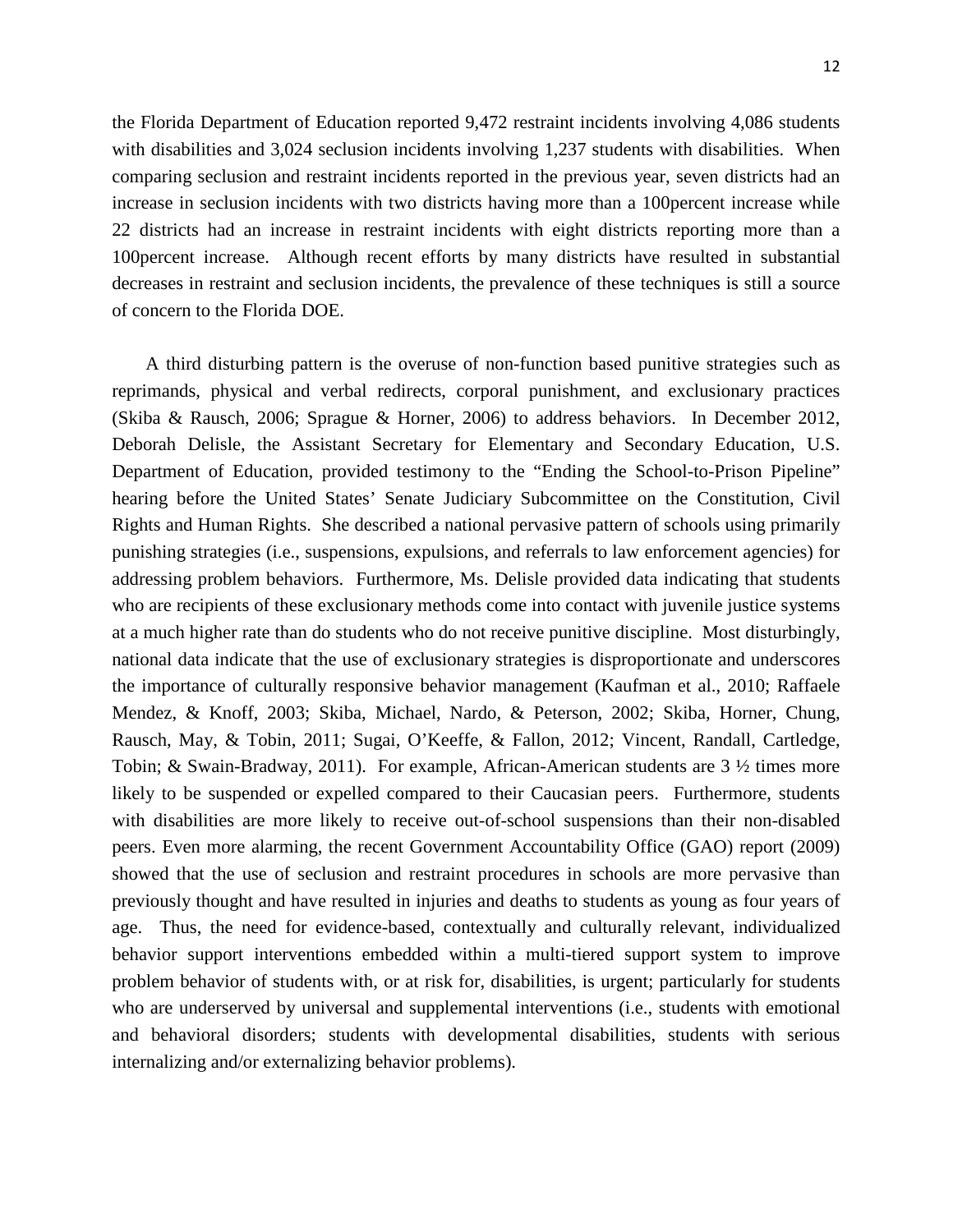**The FBA/BIP Process.** Although the process known as FBA to guide the development of a BIP for addressing severe problem behaviors of students has been included in the various iterations of the Individuals with Disabilities Education Act (IDEA) since 1997, no consistent guidelines or clear standards for effective practices and essential components exist, leaving the interpretation and establishment of FBA/BIP procedures to states and districts, which often produce inconsistent and low-quality processes and products yielding minimal to no positive behavior change (Conroy, Katsiyannis, Clark, Gable, & Fox, 2002). There is a wealth of convincing research showing that BIPs developed from FBAs are more effective in producing positive student behavior change than non-function-based interventions (e.g., Filter & Horner, 2009; Ingram, Lewis-Palmer, & Sugai, 2005; Newcomer & Lewis, 2004). Furthermore, research has shown that when non-function-based interventions that have been ineffective are modified to include strategies linked to behavioral function, they become effective in decreasing problem behaviors and increasing appropriate behaviors (Carter & Horner, 2007, 2009; March & Horner, 2002).

The latest research on FBA/BIP effectiveness is encouraging as it is extending the original research done in highly controlled settings with individuals who have significant cognitive and developmental disabilities to students with and without disabilities in authentic and diverse school settings. For example, a randomized controlled trial was recently conducted in Florida and Colorado comparing outcomes of students in grades K-8, who received a standardized FBA/BIP process with the outcomes of students who received typical behavior supports offered in school settings. The sample included students with and without disabilities and was conducted in diverse classroom settings including general education. The process, Prevent-Teach-Reinforce (PTR), used a collaborative approach that built function-based intervention plans matched to hypotheses and provided coaching support to teachers to enhance implementation fidelity. Results from the study showed that students who received the PTR intervention improved their behavior, social skills, and academic engagement significantly more than their counterparts who did not receive the intervention (Iovannone et al., 2009). Of equal importance, almost all teachers were able to implement the behavior intervention strategies with a minimum of 80percent fidelity.

While the recent extension of research definitively shows the effectiveness of FBA/BIPs for adequately improving student behaviors, there is less research showing that implementation of FBA/BIP practices and processes in schools, without researcher involvement, yield effective outcomes. One issue that has generated research is whether school personnel produce technically adequate FBAs or BIPs. Technical adequacy refers to the degree that the FBA/BIP includes the essential, evidence-based components that contribute toward their substantive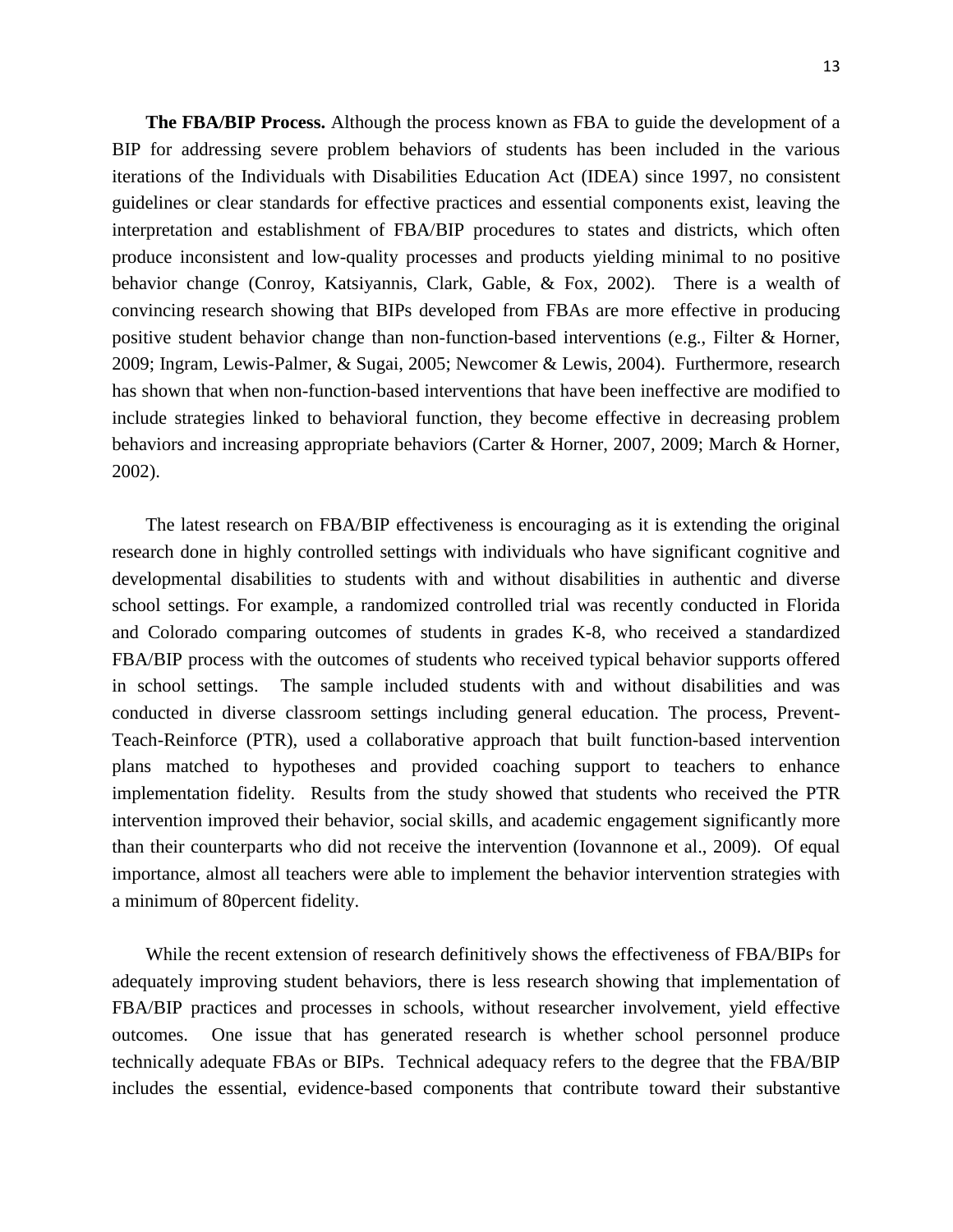quality. Several studies conducted in the last few years show that often the FBA/BIP process in schools is riddled with poor technical adequacy (Blood & Neel, 2007; Cook, Crews, Wright, Mayer, Gale, Kraemer, & Gresham, 2006; Van Acker; Boreson, Gable, & Potterton, 2005). A more recent study by Cook et al. (2012) explored whether typical school personnel could be trained to develop technically adequate function-linked behavior support plans with minimal researcher involvement. In addition, the study examined whether plans that included more essential components resulted in better student outcomes than plans missing components. Finally, the authors also explored the link between quality of behavior support plans and fidelity of implementation. Results of the study indicated that: (a) school teams could develop behavior plans that included evidence-based components with minimal researcher involvement; (b) plans that included more essential components were significantly more effective in improving student behavior than plans missing components; and (c) support plans that included more essential components were implemented with higher fidelity than plans missing components and were associated with improved student outcomes. Although there still needs to be additional research to address effective implementation of FBA/BIP procedures in school settings, initial studies suggest that FBA/BIP processes can be implemented effectively by school personnel and, when implemented with fidelity, they are highly effective at addressing a diverse range of individualized needs.

**Variables Impacting School Efforts***.* There are many variables impacting school efforts in implementing an effective and efficient Tier 3 system of support for students (Adelman & Taylor, 1998; Mayer, 1995; Sugai et al., 2000; Walker et al., 1996). First, the Tier 3 behavior process is acknowledged to be complex, requiring a variety of skills and expertise. The state and districts have struggled with providing the appropriate intensity of training that is needed for schools to implement the FBA/BIP process without the reliance on outside experts. Surveys and reviews of training methods used in instructing school personnel to conduct FBAs show an overreliance on basic awareness level PowerPoint presentations, such as those used during oneshot in-services or multi-day training institutes, which have not proven sufficient in generalizing knowledge to using new practices (Conroy et al., 2000; Fixsen et al., 2005; Scott, Liaupsin, et al., 2005). To encourage acquisition of skills that transfer into daily use, a comprehensive array of professional development strategies are needed including role play and modeling, reflective evaluation, experiential job-embedded activities in a wide variety of settings, coaching and performance feedback, linking of practices to student outcomes, and ongoing support (Fixsen et al. 2005; Joyce & Showers, 2002; Shellady & Stichter, 1999; Van Acker et al., 2005).

Second, part of the challenge facing schools is applying a process that was originally researched on individuals with severe disabilities in clinical settings to the context of typical school environments (Nelson, Roberts, Mathur, & Rutherford, 1999*)*. In a 2007 special issue of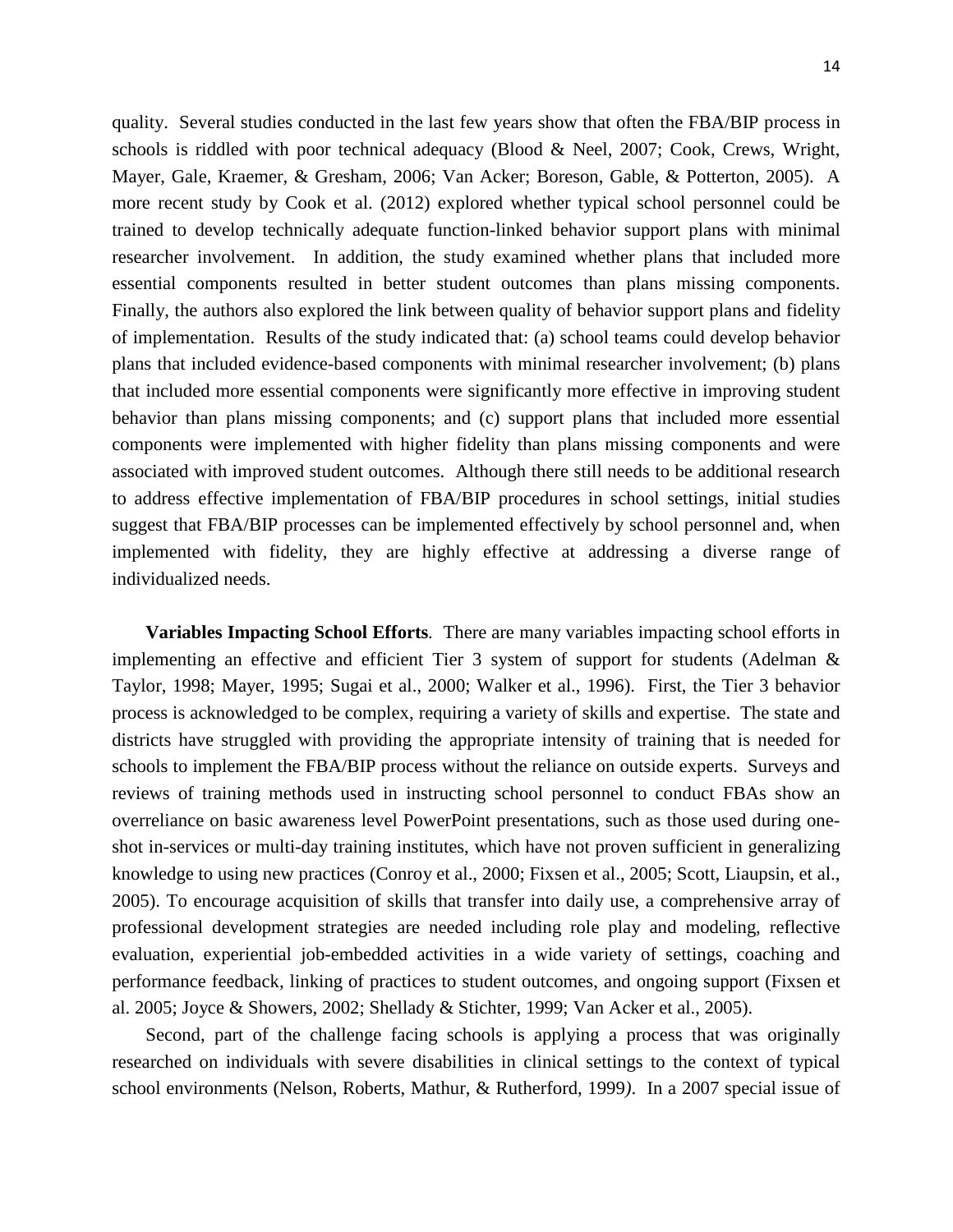*Behavior Disorders*, Scott and Kamps described the future of FBA/BIP implementation in schools for students with emotional and behavior disorders by discussing existent contextual considerations in schools that impact the willingness of educators to implement effective FBAs. The primary barrier discussed was educators' perception that FBAs and BIPs require too many resources in time and skills to do the process effectively and with fidelity. Unfortunately, implementing an incorrect, inconsistent process commonly seen in schools does not lead to positive behavior change for students (Sasso, Conroy, Stichter, & Fox, 2001; Scott & Kamps, 2007). Thus, there are two primary questions for consideration. First, what adaptations are needed so that the FBA/BIP process is feasible for use by school practitioners who may not have the level of skills possessed by those in behavioral clinical settings? Second, if the process is adapted so that it is simpler and more efficient for use by school practitioners, how can the effectiveness of the process be ensured? There is a need to balance feasibility and quality so that school personnel will consistently implement a technically sound FBA/BIP process. As noted by Terrance Scott "FBA, when implemented insufficiently, is neither effective nor efficient" (Scott et al., 2004).

Third, systemic variables impact the implementation of an effective Tier 3 process. Conceptually, Tier 3 supports are designated for the students, who need the most intensive level of support in order to succeed, which, by definition, requires more time and resources. However, if a school implements a multi-tiered system of supports with fidelity, Tiers 1 and 2 should reduce the number of students requiring more intensive services characteristic of Tier 3. When there are too many students that appear to require Tier 3 supports, delivery of those supports will be diluted, resulting in an increased frequency of compliance-driven FBAs/BIPs, increased reliance on reactive strategies, and potentially, decreased access to less restrictive educational settings. Another issue confronting schools is how to efficiently and effectively address the various levels of behavioral intensity and needs within Tier 3, from students with problem behaviors that are clearly the result of contextual issues (e.g., academic deficits, classroom learning environment) to students who have multiple complex needs (e.g., physical, mental health, family/environmental, etc.). The "one-size fits all" approach of using the same paperdriven, non-function-based FBA/BIP process to address these multiple levels of intensity will not effectively meet student needs. This situation is not unique to Florida and has resulted in a growing number of professionals suggesting the notion of multiple levels of Tier 3 supports matched to student needs (Scott, Alter, Rosenberg, & Borgmeier, 2010). A Tier 3 continuum consists of processes that become increasingly formal and complex as student needs intensify, beginning with a "brief" consultation-based functional assessment process to a team-based functional assessment to a wraparound approach. Each process uses the underlying behavioral principles of assessing the functional relationship between problem behavior and the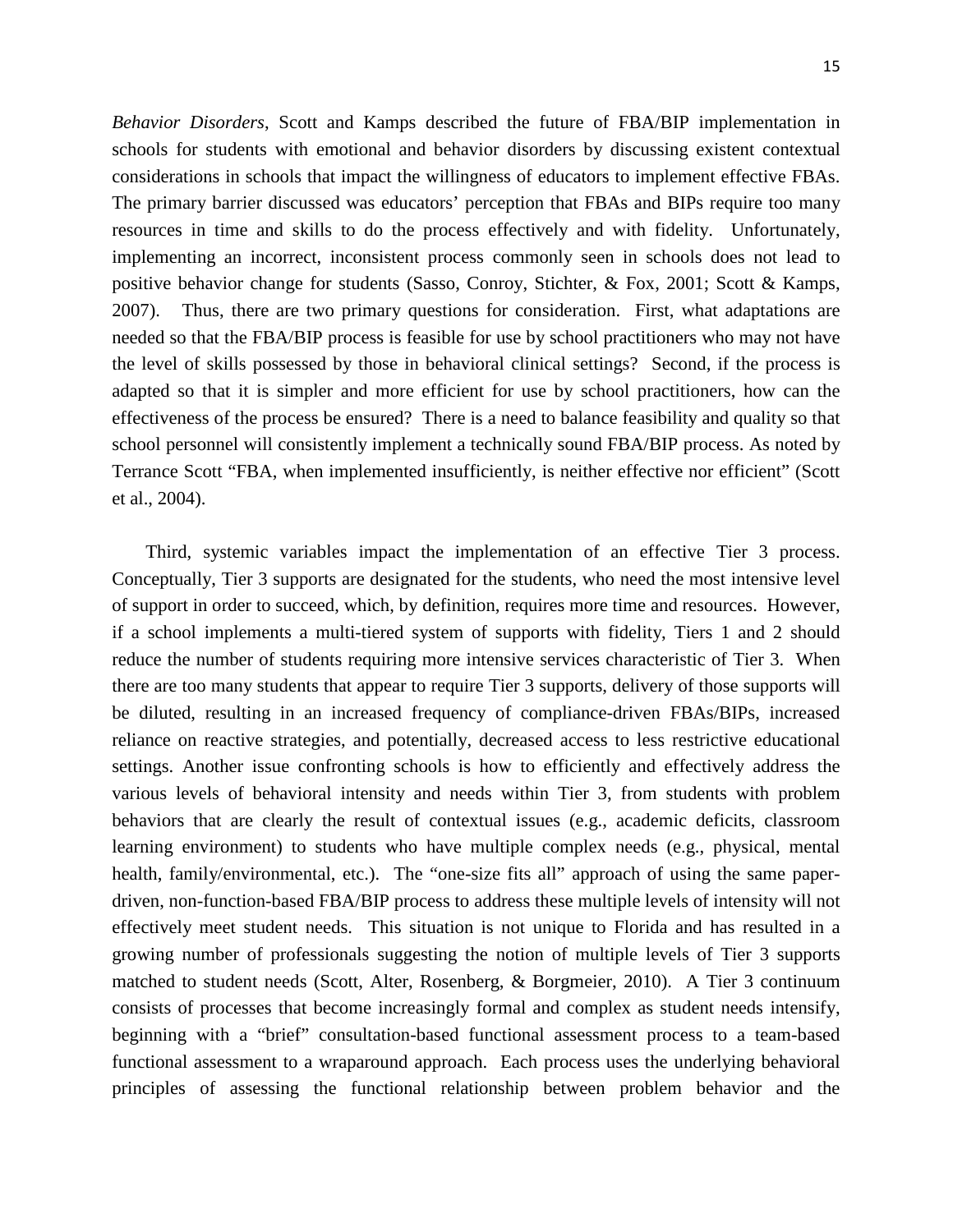environment. This approach may resolve the barriers of time and resources to feasibly and efficiently conduct technically adequate FBAs and develop effective function-based support plans.

Finally, as pointed out in a recent article by Cook and Odom (2013), the implementation of evidence-based strategies (FBA, BIP, coaching, problem-solving, etc.) consists of multiple dimensions that affect the impact of the support system. Adopting a framework developed by Russell Glasgow and his colleagues, the authors argued that any approach to implementation has to understand the interaction of five factors that impact success for schools: *Reach x Efficacy x Adoption x Implementation x Maintenance*. Where *Reach* is the percentage of the population that comes in contact with the practice, *Efficacy* measures the number of students who are successful with an evidence-based practice, *Adoption* is the percentage of teachers who use the practice, *Implementation* refers to the percentage of the adopters who use the practice with fidelity, and *Maintenance* refers to the percentage of teachers who continue to use the practice. These five factors that impact the success of any systems change effort are also impacted by a variety of "drivers" that include leadership, teaming, training, coaching, evaluation, and system support. The interactions of these five factors and other systems' drivers point to the need for a comprehensive systemic change effort that goes beyond providing training, developing new compliance forms or delivering technical assistance to assist with one student in one classroom. A fundamental reorganization of Tier 3 systems of support will be necessary to produce a results-driven system that generates real and lasting academic and social success for all students, particularly those students with behavioral challenges.

#### **Statement of the Problem**

In Florida schools, students with serious problem behaviors are not satisfactorily succeeding academically, behaviorally, or socially within our current education system because we have not fully implemented a multi-tiered system of supports that effectively addresses the essential factors and drivers. In sum, the problem is *not* an absence of evidence-based FBA/BIP processes or sufficient options for evidence-based behavior interventions. Rather, it is assisting schools to shift from implementing compliance-driven FBA/BIP processes to function-based problemsolving processes driven by student outcomes. The challenges faced by schools are three-fold: (a) there is a need for clear guidelines for developing a results-driven system that is conceptually systematic yet practical and efficient for school application, (b) there is a dearth of trained personnel, who can implement this support system with fidelity, and (c) there is a need to provide ongoing supports to districts that will ensure implementation and sustainability of evidence-based, culturally responsive processes that improve outcomes for all students.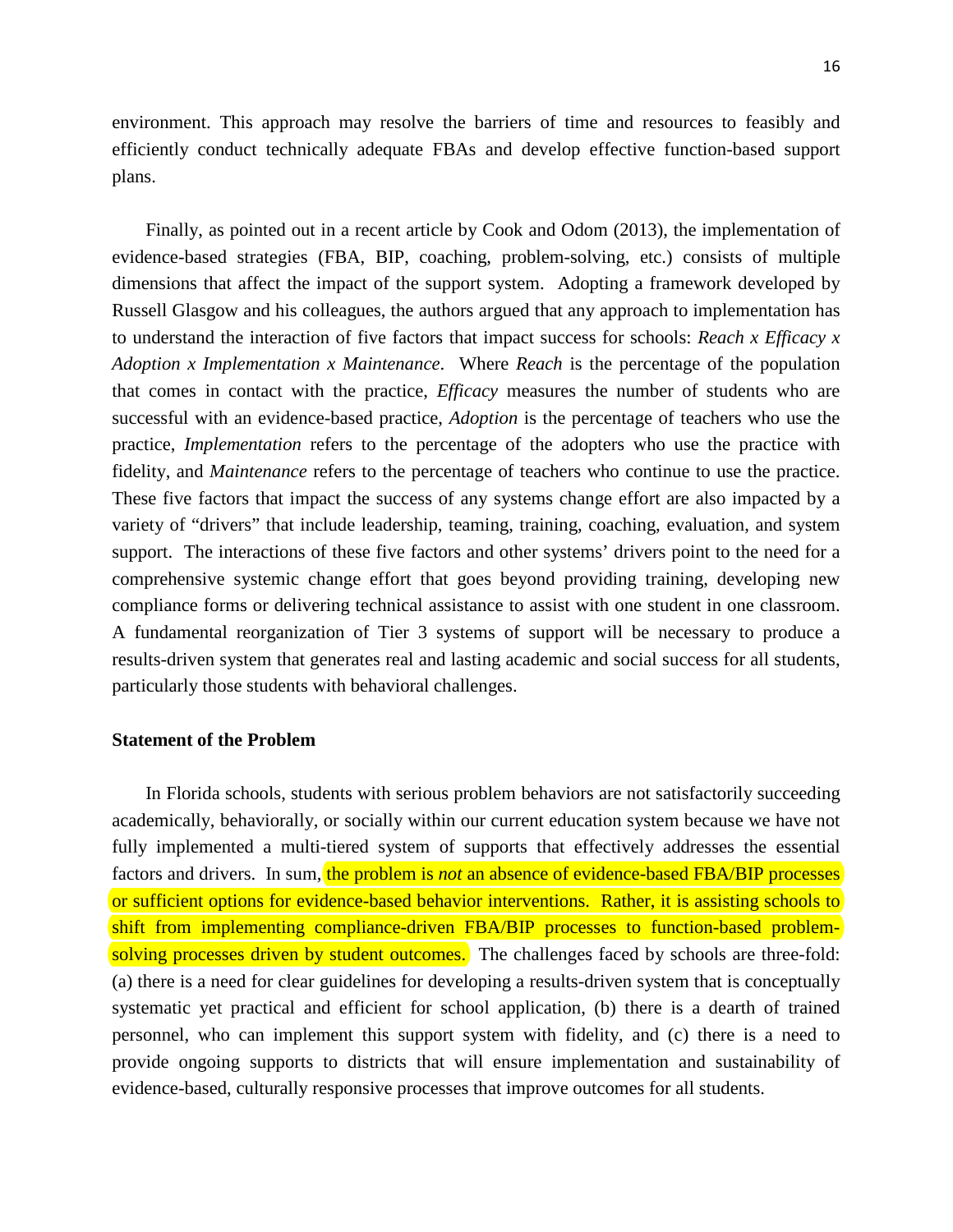#### **Process for Producing the Change**

In response to this problem, BEESS identified a team of school, district and state personnel, related professionals, and agency and family representatives to work intensively beginning in March 2013 and charged the team with the following mission to support BEESS and FDOE in:

- Maintaining a commitment to procedural safeguards (compliance), but also advocating for and supporting a system that provides evidence of results (outcomes) for students with intensive behavioral needs:
- Providing districts and schools with a Blueprint to support their move towards this "results-driven" system;
- Providing targeted and effective supports to schools and districts from discretionary projects such that planned changes can be effective and efficient;
- Supporting a multiyear change process from initial planning, to piloting, and to full implementation and sustainability; and,
- Providing initial and ongoing incentives to districts to implement evidence-based practices and achieve improved student academic and behavioral outcomes.

#### **Goals**

The goals of this project are ambitious, but critical for assuring the future academic and social success of Florida students with problem behavior and include:

- 1. Developing a clear vision and imperative for moving beyond compliance to developing a results-oriented Tier 3 system for students with behavioral challenges.
- 2. Identifying and defining the critical components of such a system.
- 3. Creating this blueprint to guide a District Leadership Team in engaging in a problemsolving systems change approach for the development of a results-driven Tier 3 system for students with behavioral challenges.
- 4. Describing and developing a statewide system to provide technical assistance to District Leadership Teams that will communicate, train, and support districts through the systems- change process.
- 5. Producing a wide array of desired outcomes that include:
	- a. Systems Level
		- i. Development of systematic, consistent processes for delivering Tier 3 behavior supports that can be implemented with integrity and fidelity;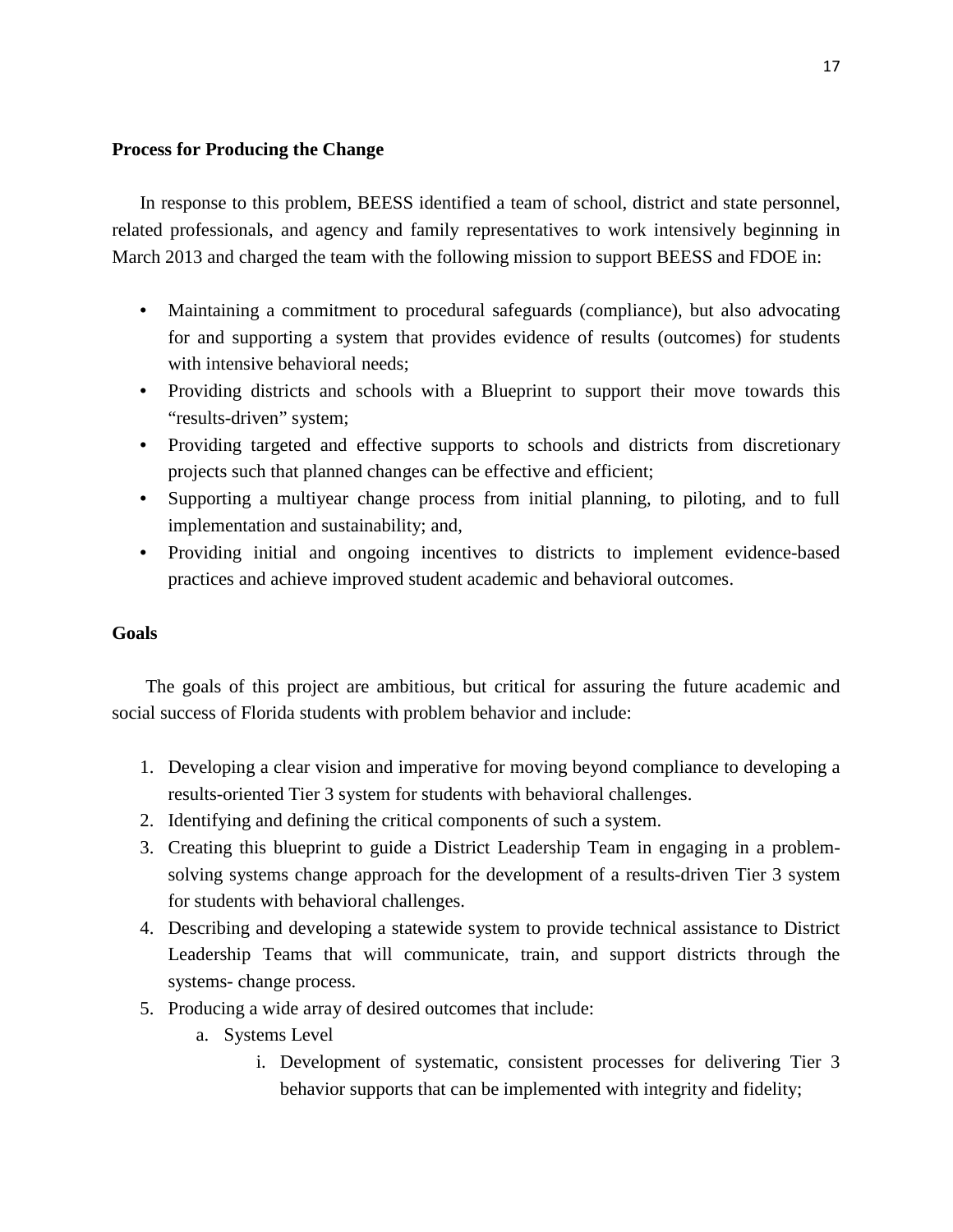- ii. Increased technical adequacy of FBA/BIPs;
- b. Teacher Level
	- i. Increased fidelity of intervention implementation;
	- ii. Social validity ratings showing acceptability of the process;
- c. Support staff Level:
	- i. Increased capacity to coach and model effective and efficient intensive supports for teachers and with students;
- d. Student Level
	- i. Improved behavior (decrease of problem behavior, increase of replacement behavior);
	- ii. Decrease in number of district restraint/seclusion incidents;
	- iii. Increased student engagement;
	- iv. Improved graduation rates and academic success.

#### **How to Use the Blueprint**

This **Blueprint for Tier 3 Implementation** is intended to provide districts with a guide for engaging in problem solving, action planning, and systems change as a district moves from a compliance-driven Tier 3 system to a results-driven Tier 3 system. This Blueprint is the first of many planned resources to assist districts with this systems-change process. The provision of training, technical assistance, data systems, etc. from BEESS and discretionary projects will accompany the planned implementation of this Blueprint. In addition, the move to a resultsdriven system will be made with awareness that achieving this degree of systems change will require foundational, effective teaming methods, and common structured problem-solving and action planning processes from district level teams with assistance from state resources. As a result, the systems change is expected to be a 3-5 year process in most districts.

This Blueprint has been organized in such a way as to coincide with a problem-solving process and to support districts in addressing critical issues for implementation. This Blueprint also provides suggestions for how to make the necessary systems changes and resources that can assist districts in that process. Districts will not be left unsupported in this change process. BEESS and its funded discretionary projects addressing behavior (FLPBS, FDLRS, FIN, SEDNET, CARD, etc.) have been preparing to provide technical assistance to the districts in problem-solving, professional development, and other areas as identified by the district leadership team. This Blueprint is a starting point and map for designing a results-driven Tier 3 system. Because BEESS considers this move to a results-driven system to be a priority, resources and supports will be available to support districts through the Tier 3 redesign process.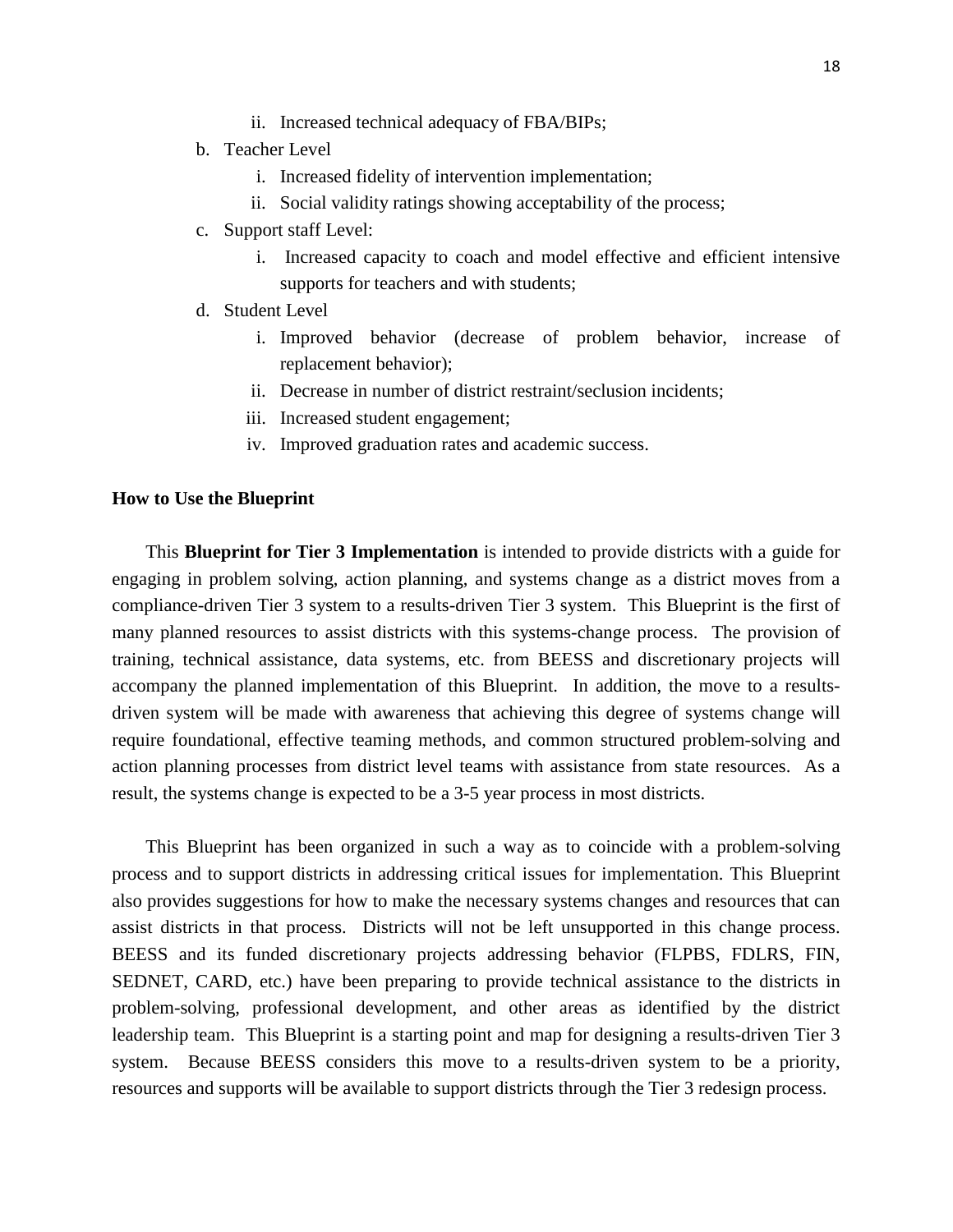**Multi-tiered prevention and intervention models.** The foundation for this Blueprint is rooted in a three-tiered, prevention framework designed to improve student outcomes through the implementation of systematic, coordinated instruction, and intervention. This multi-tiered framework provides the foundation for the Tier 3 redesign and focuses on increasing the capacity of Florida school districts to develop data-based systems to improve the behavioral (and academic) outcomes of *all* students.

The three-tiered framework and the core concepts of this prevention-focused model (e.g., progress monitoring, data-based problem-solving, implementation integrity, etc.) are used throughout this Blueprint when describing several different areas of Tier 3 redesign. The threetiered framework in this Blueprint is used to describe a continuum of:

- 1) Supports for ALL students (often referred to as a Multi-Tiered System of Supports),
- 2) Increasingly intensive levels of support within Tier 3 for those students with the most intensive needs, and
- 3) Technical assistance options by the FDOE to increase district capacity to implement the system changes required for Tier 3 redesign.

The underlying logic and core features of the three-tiered model *remain the same* (see Figure 1) regardless of whether the model is being used by districts to support schools, schools to support students, or by the FDOE to support districts. In all three of these applications of the three-tiered framework, increasing the intensity of service is the fundamental approach used to match the wide range of student needs and the wide range of supports to professionals needed to improve the outcomes for ALL students.

While this blueprint is focused on Tier 3 system structures needed to implement and ensure successful behavioral outcomes for students, the Tier 3 system redesign recommendations listed are consistent with improving academic performance as well. Instruction and interventions for all students are implemented using a data-based problem-solving process that matches the intensity of supports to meet student needs (both strengths and weaknesses). The effectiveness of the instruction and intervention is evaluated continuously using ongoing progress monitoring of the target behaviors and fidelity of the intensive supports. In some cases, students receiving intensive supports to improve behavior may also be in need of additional instruction and interventions to improve academic performance. Because such a strong research base exists to support the relationship between academic and behavior factors, a data-based problem-solving process should be used to investigate the degree to which a reciprocal relationship exists between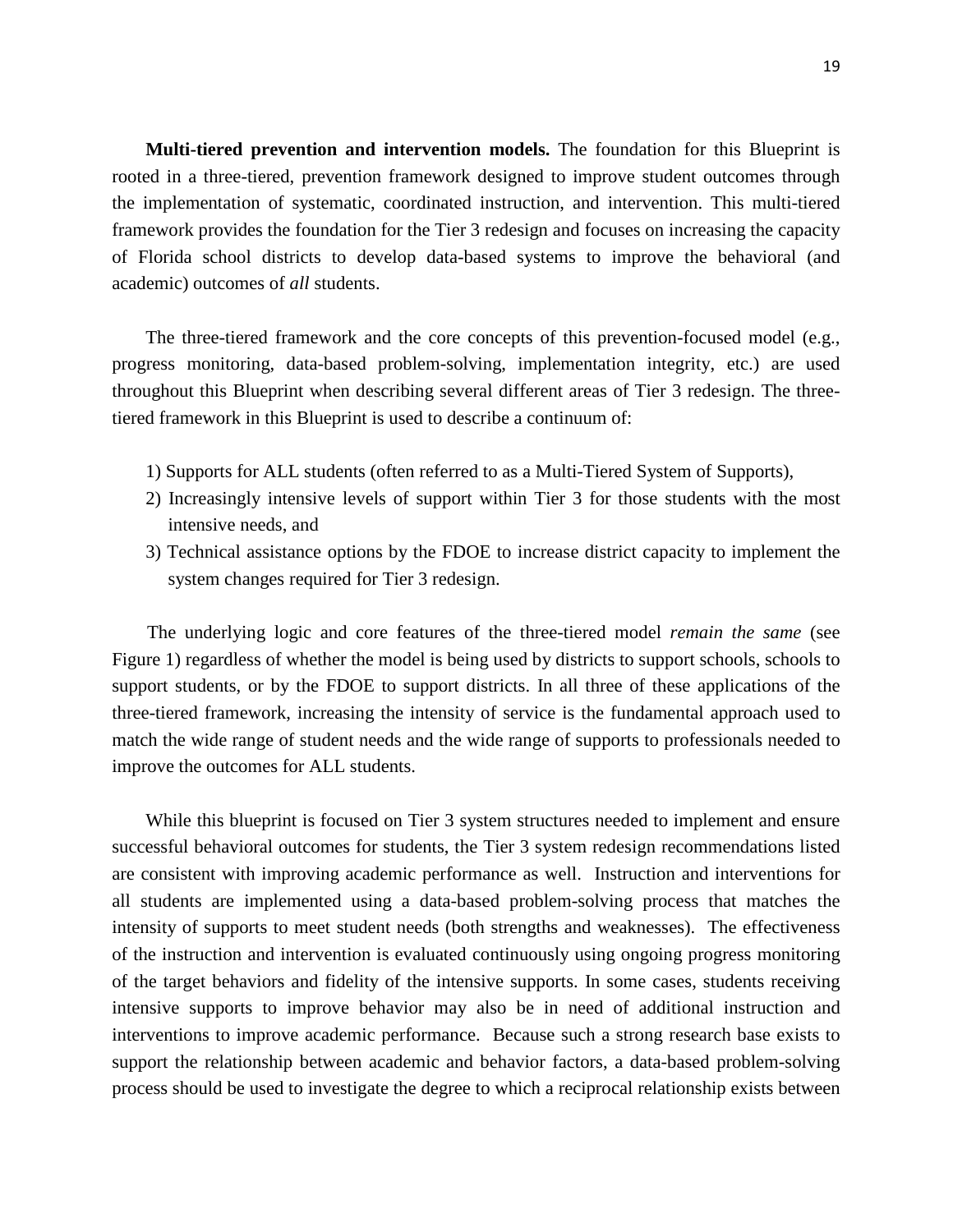behavior and academic concerns. If such a relationship does exist, then the outcome of the problem-solving processes should focus on the integration of academic and behavior instruction and intervention supports to improve student performance. Although not the focus of this paper, it is important for the reader to consider how behavioral supports at Tier 3 are designed, implemented, and monitored for effectiveness while ensuring alignment and coordination with academic expectations (i.e., Tier 1 standards) and academic supports provided at similar or lesser intensities. One potential strategy for coordinating multiple service needs is to cross-reference the tiered supports provided for a student across several content areas of which behavior is an area of focus.

**Figure 2.** Core Concepts of Three-Tiered Results-Driven Systems within Tier 3 Redesign



*Figure 2.* The three-tiered prevention framework is applied throughout this Blueprint for building systems that improve outcomes for students in need of intensive behavior supports and for FLDOE to support FL districts in Tier 3 redesign. The three-tiered model involves a continuum of supports that increases with need. The need for additional support is driven by student outcomes.

While this blueprint is focused on Tier 3 system structures needed to implement and ensure successful behavioral outcomes for students, the Tier 3 system redesign recommendations listed are also consistent with an academic performance focus. A data-based problem-solving process is used for an investigation of a reciprocal relationship between behavior and academic concerns allowing then for the integration of instruction & intervention supports matched to complex student needs. The effectiveness of all supports is monitored continuously using ongoing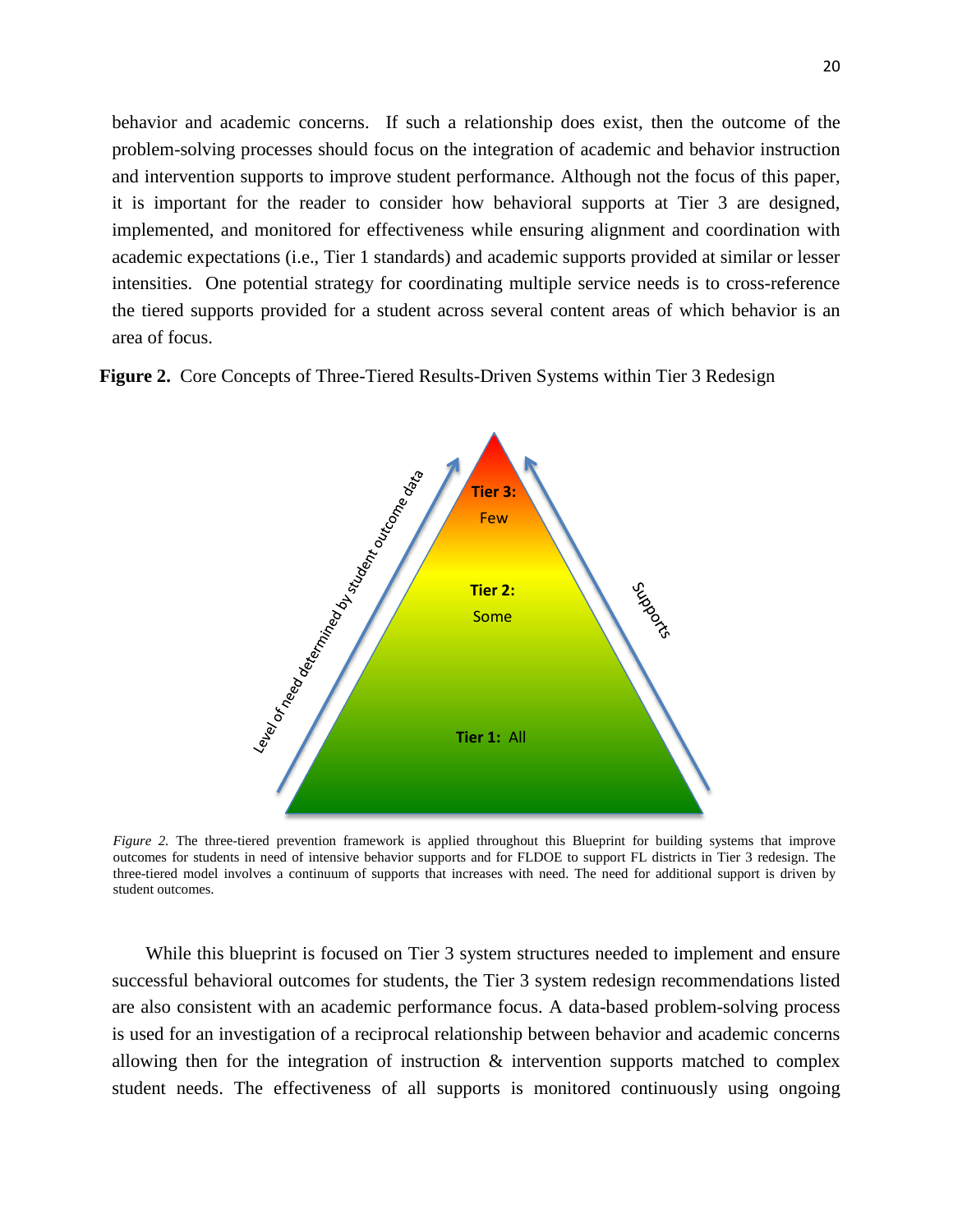progress monitoring methods matched to the target(s) and intensity of supports. In some cases, students receiving intensive intervention supports for behavior concerns may also be in need of intensive intervention supports for specific academic content areas. Although not the focus of this paper, it is important for the reader to consider how behavioral supports at Tier 3 are designed, implemented, and monitored for effectiveness while ensuring alignment and coordination with academic expectations (i.e., grade-level standards) and academic supports provided at similar or lesser intensities.

If you have questions as you begin this systems-change process please contact:

Donald Kincaid, Ed.D. kincaid@usf.edu Professor and Director Florida Center for Inclusive Communities Department of Child and Family Studies College of Behavioral and Community Sciences University of South Florida FCIC/CFS/FMHI/MHC2138 13301 N. Bruce B. Downs Blvd. Tampa, FL 33612-3807 (813) 974-7684 (813) 974-6115 fax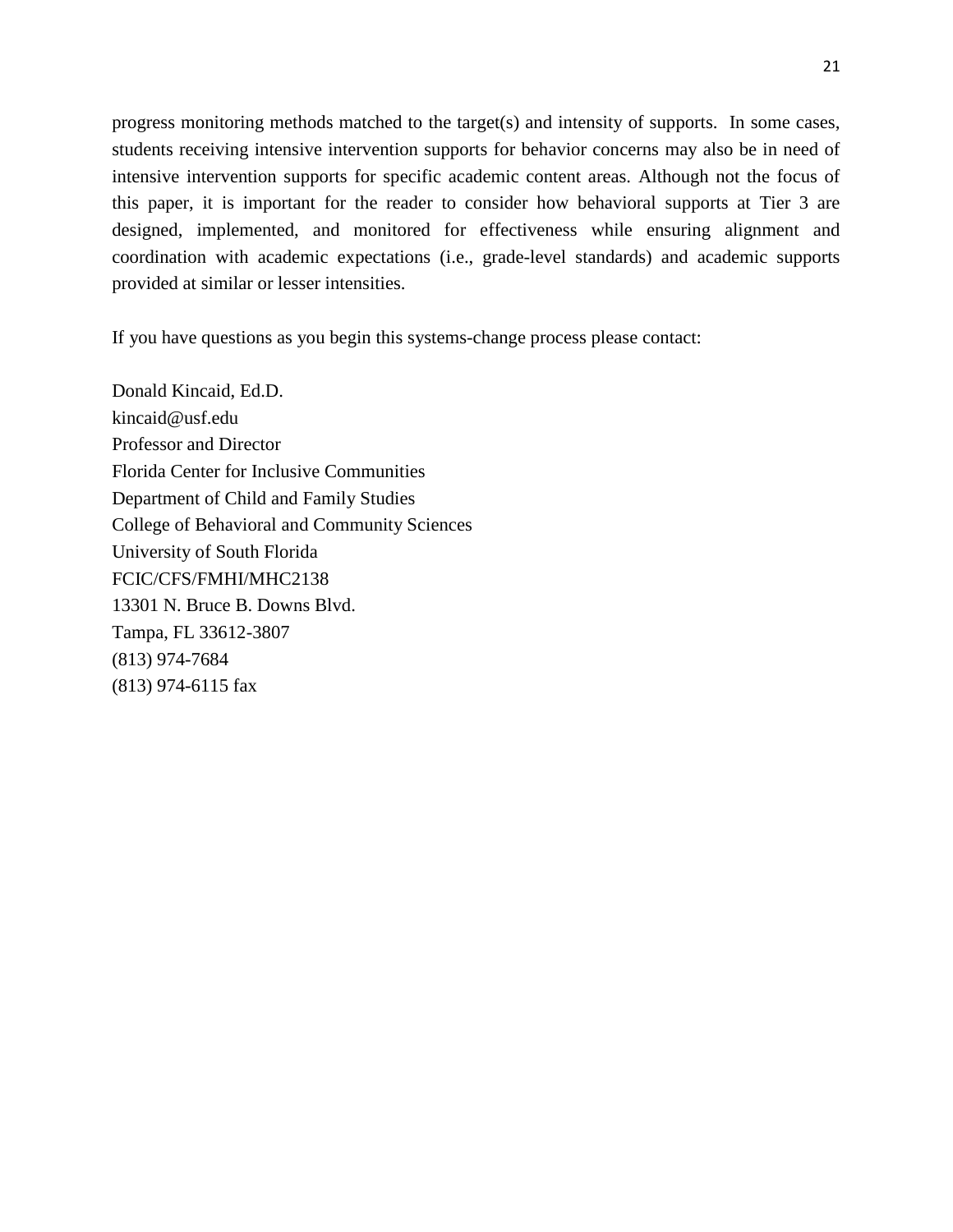#### **Section 2: Barriers for Implementing an Effective Tier 3 System for Behavioral Supports**

Having addressed the rationale and goals for implementing effective Tier 3 systems for behavioral support, it is important to next identify some of the common barriers to implementing an effective Tier 3 system. The primary factors that impede implementation of Tier 3 behavior supports can be organized under two categories: systemic and skill-based. Systemic barriers include factors present in the infrastructure of the district and/or school process that prevent meaningful changes to be made to the way Tier 3 supports are provided. Skill-based barriers include factors that relate to the level of expertise necessary for school-based personnel to implement Tier 3 behavior supports effectively. Addressing and resolving both systemic and skill barriers will enhance the likelihood that a district will improve their Tier 3 supports. Table 1 provides a description of the primary barriers for Tier 3 implementation and research support for identification of the barrier. Section 3 of this Blueprint will provide guidelines for districts to consider in addressing the barriers.

| <b>Barrier</b>                                                               | <b>Current Status</b>                                                                                                                                                                                                                                                                                                                                                                                                                                                                                                                                                                                                                                                                                                                                                | <b>References</b>                                                                                                                                                                                                                            |  |  |  |
|------------------------------------------------------------------------------|----------------------------------------------------------------------------------------------------------------------------------------------------------------------------------------------------------------------------------------------------------------------------------------------------------------------------------------------------------------------------------------------------------------------------------------------------------------------------------------------------------------------------------------------------------------------------------------------------------------------------------------------------------------------------------------------------------------------------------------------------------------------|----------------------------------------------------------------------------------------------------------------------------------------------------------------------------------------------------------------------------------------------|--|--|--|
|                                                                              | <b>Systemic</b>                                                                                                                                                                                                                                                                                                                                                                                                                                                                                                                                                                                                                                                                                                                                                      |                                                                                                                                                                                                                                              |  |  |  |
| Training staff to<br>support<br>students with<br>severe behavior<br>problems | • Teachers reporting they are unprepared to deal with<br>behavior problems<br>• School/teacher use of reactive, punitive practices as<br>primary response to problem behaviors (e.g., in-school,<br>out-of-school suspensions, crisis plans, zero tolerance<br>policies, school to alternative education placements to<br>prison pipeline)<br>• Focus on student traits, family dynamics, and<br>ethnicity/race rather than engaging in problem-solving<br>process                                                                                                                                                                                                                                                                                                   | • Christle, Jolivette, & Nelson, 2005<br>• Coalition for Psychology in Schools<br>and Education, 2006, August<br>• Fenning & Rose, 2007<br>• Hatt, 2011<br>• Raible & Irizarry, 2010<br>• Nicholson-Crotty, Birchmeier, &<br>Valentine, 2009 |  |  |  |
| Adult behavior<br>change process                                             | Lack of practices that impact adult willingness to change<br>practices and implement interventions with fidelity:<br>• Few compelling motivators for change and to implement<br>new strategies<br>• Dearth of positive outcomes contingent upon<br>implementing new strategy<br>• Absence of rationale and support for change from<br>leaders<br>• Training and coaching activities do not consistently<br>address: (a) training within actual context; (b) obtaining<br>input from the adult who will be implementing the<br>strategies, (c) providing manualized scripts of<br>interventions; (d) coaching adults through a variety of<br>methods including modeling, role playing, performance<br>feedback; and (e) planning for events that may cause<br>failure | • Codding, Feinberg, Dunn, & Pace,<br>2005<br>• Noell, et al., $2005$<br>• Sanetti, Fallon, & Collier-Meek,<br>2013<br>• Sanetti, Kratochwill, & Long, 2013                                                                                  |  |  |  |
| System and<br>district supports                                              | Educators are not consistently provided with the necessary<br>level of support (e.g., resources, professional development)<br>to enhance fluent implementation of Tier 3 behavior<br>supports including:                                                                                                                                                                                                                                                                                                                                                                                                                                                                                                                                                             | • Luiselli, Putman, & Sunderland,<br>2002<br>• Nelson, Martella, & Galand, 1998<br>$\bullet$ Scott, 2001                                                                                                                                     |  |  |  |

Table 1: *Barriers Impacting Implementation of Tier 3 Behavior Supports*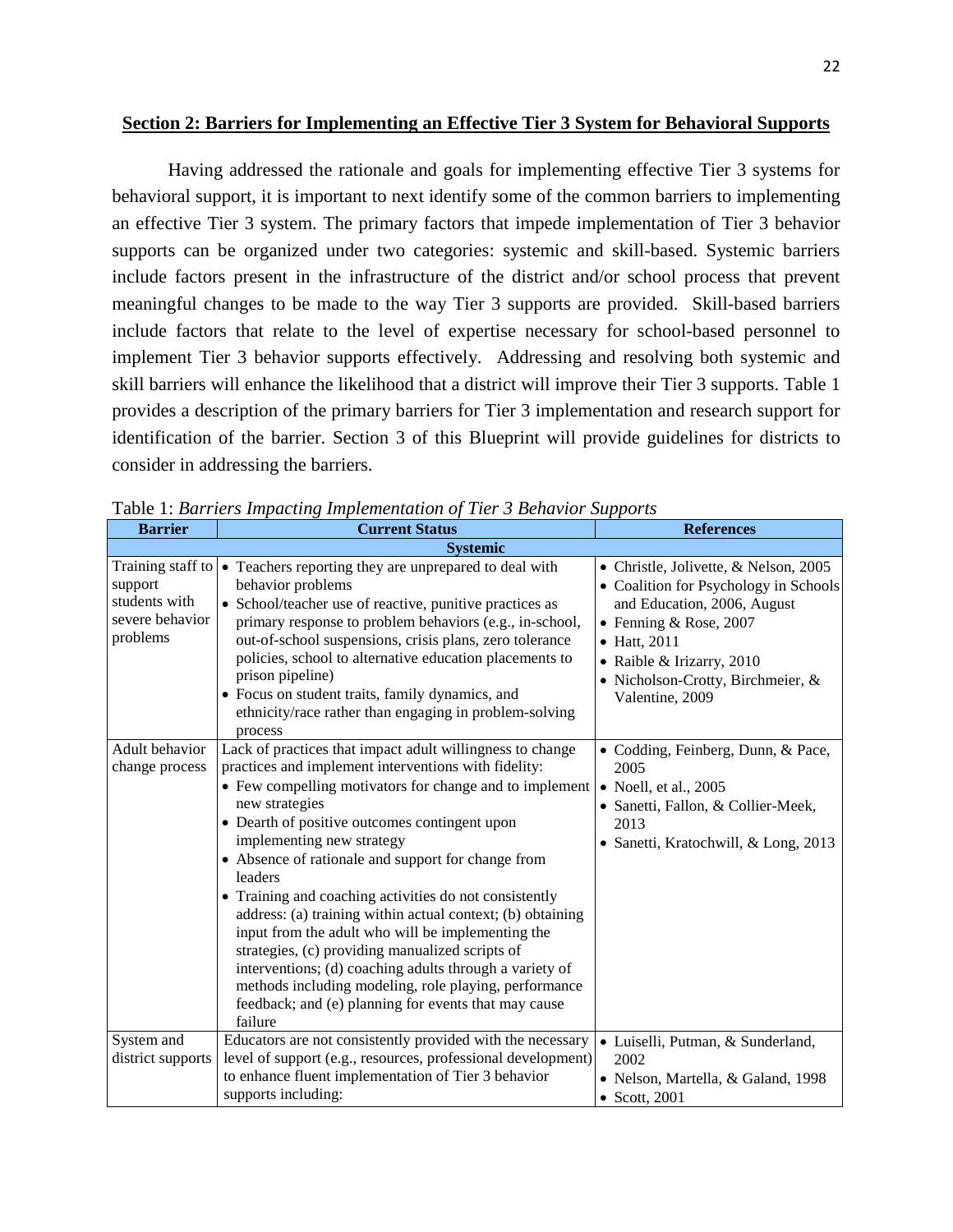| <b>Barrier</b> | <b>Current Status</b>                                                                                                | <b>References</b>                        |  |
|----------------|----------------------------------------------------------------------------------------------------------------------|------------------------------------------|--|
|                | • Routines and structures allowing time for staff to: (a)                                                            | • Scott, Alter, Rosenberg, &             |  |
|                | practice implementing trained strategies, (b)                                                                        | Borgmeier, 2010                          |  |
|                | meet/network to review cases and problem-solve, and (c) • Sugai, Sprague, Horner, & Walker,                          |                                          |  |
|                | provide coaching support to guide individuals                                                                        | 2000                                     |  |
|                | implementing strategies through performance feedback                                                                 |                                          |  |
|                | • Clear processes and procedures supported by leadership                                                             |                                          |  |
|                | (district and school) that provide structure and                                                                     |                                          |  |
|                | incentives for performance                                                                                           |                                          |  |
|                | • Team-based problem-solving processes using data to                                                                 |                                          |  |
|                | develop effective interventions that result in positive                                                              |                                          |  |
|                | outcomes for students and decrease the need to refer                                                                 |                                          |  |
|                | students for special education services                                                                              |                                          |  |
|                | • Multiple trainings for different groups and purposes                                                               |                                          |  |
|                | developed and provided (e.g., overview for                                                                           |                                          |  |
|                | administrators identifying supports and resources                                                                    |                                          |  |
|                | essential for staff to implement effective FBA process).                                                             |                                          |  |
|                | • Provision of professional development that takes into                                                              |                                          |  |
|                | consideration how it is delivered, who receives training,                                                            |                                          |  |
| Continuum of   | and what levels of training are required<br>Schools not consistently providing a multi-tiered system of              |                                          |  |
| Tiers 1 and 2  | behavioral supports that are accessible for all students                                                             | • Horner, Sugai, & Anderson, 2010        |  |
| supports       | based upon level of behavioral support need. Without a                                                               | · McIntosh, Brown, & Borgmeier<br>(2008) |  |
|                | continuum of Tier 1 and Tier 2 supports and a problem-                                                               |                                          |  |
|                | solving process for making data-based decisions, more                                                                |                                          |  |
|                | students will appear to require Tier 3 supports than there                                                           |                                          |  |
|                | are resources available, and schools will respond reactively                                                         |                                          |  |
|                | rather than preventively, resulting in overuse of punitive                                                           |                                          |  |
|                | strategies.                                                                                                          |                                          |  |
|                | <b>Skill Based</b>                                                                                                   |                                          |  |
| Complexity of  | Districts may not have skilled staff to implement the                                                                | · Conroy, Clark, Fox, & Gable, 2000      |  |
| Tier 3         | FBA/BIP process with adequacy. Current training methods                                                              | • Scott & Kamps, 2007                    |  |
|                | (e.g., in-services, one-shot presentations) have not                                                                 |                                          |  |
|                | adequately addressed the level of professional development                                                           |                                          |  |
|                | and coaching support necessary to build skill capacity.                                                              |                                          |  |
| Culturally     | Districts may not have skilled staff to support students                                                             | · Artiles, Kozleski, Trent, Osher, &     |  |
| responsive     | from linguistically and culturally diverse backgrounds and                                                           | Ortiz, 2010                              |  |
| practices      | to ensure (monitor) equity and implementation of culturally                                                          | • Fallon, O'Keeffe, & Sugai, 2012        |  |
|                | and contextually relevant practices.                                                                                 | · Sugai, O'Keeffe, & Fallon, 2012        |  |
|                |                                                                                                                      | • Vincent, Randall, Carteledge,          |  |
|                |                                                                                                                      | Tobin, & Swain-Bradway, 2011             |  |
| Technically    | The field continues to struggle with determining how to                                                              | • Scott, Alter, Rosenberg, &             |  |
| adequate       | apply the FBA/BIP process that was originally                                                                        | Borgmeier, 2010                          |  |
| application of | implemented and studied in clinical settings by highly                                                               | • Scott & Kamps, 2007                    |  |
| skills to      | skilled professionals to authentic school settings by typical                                                        |                                          |  |
| authentic      | practitioners, who may have a considerable diversity in                                                              |                                          |  |
| settings       | level of skills. The process must be efficient, feasible, and                                                        |                                          |  |
|                | effective and may require schools to re-conceptualize Tier<br>3 as a continuum of support intensity within the tier. |                                          |  |
|                |                                                                                                                      |                                          |  |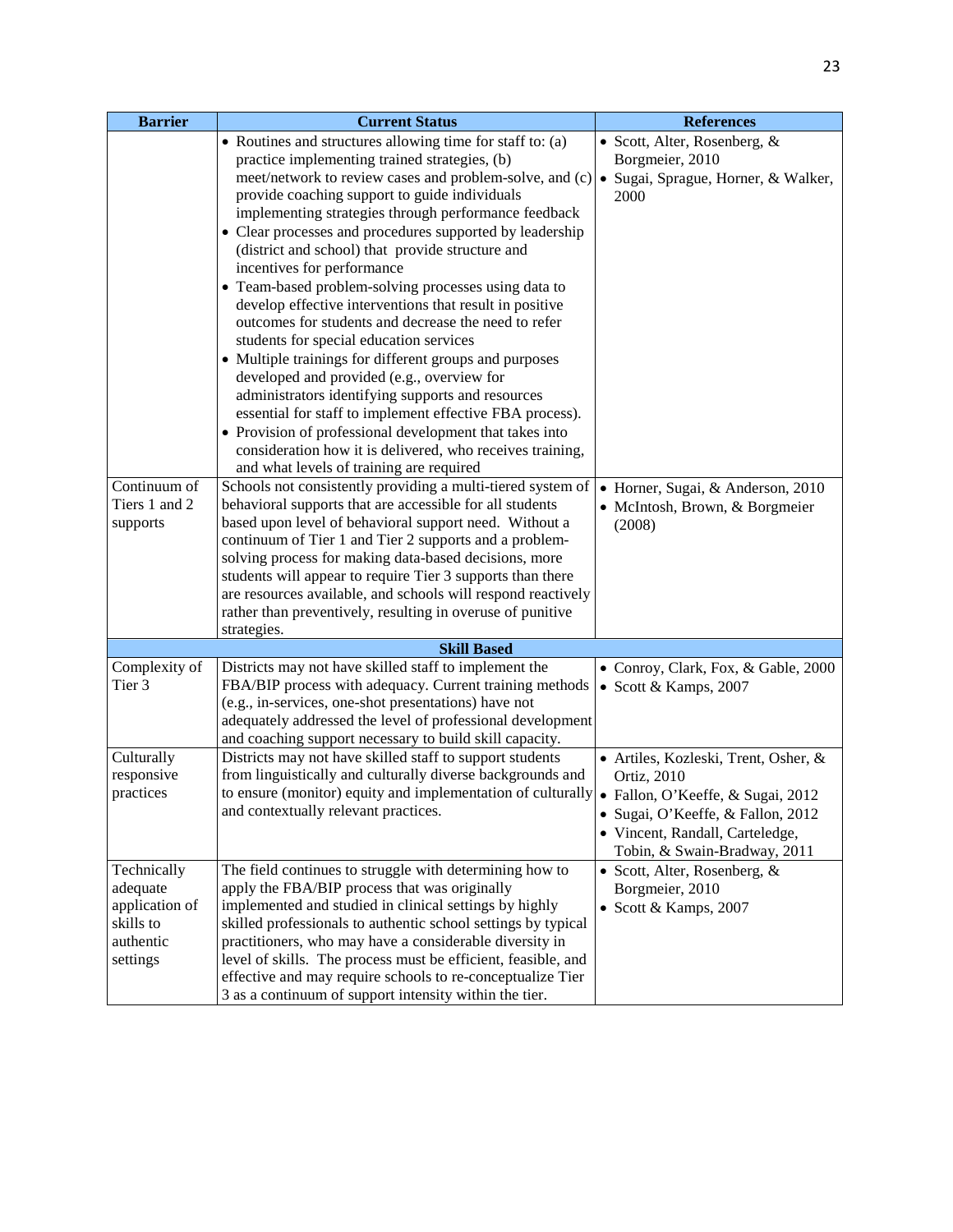# **Section 3. Recommendations for Improving a Tier 3 System for Behavior Supports: Addressing the Barriers**

# **Ensure All Educators Have an Appropriate Understanding of a Tier 3 System of Behavior Supports**

A Tier 3 system is built on the conceptual foundation that students need multiple levels of behavioral support matched to their level of behavioral needs. Behavioral needs may include social, mental health, academic, and/or other individualized support needs. School-based teams use problem-solving processes to address behavior concerns across the continuum of tiers including Tier 1 (all students and staff), Tier 2 (some students and staff), and Tier 3 (few students and staff) with supports being provided based on data showing student response to behavior interventions.

To address the issues of realistic and feasible implementation of Tier 3 supports in school settings, the education field is starting to rethink the notion that intensive Tier 3 behavior supports is a "one-size fits all" process. An alternative structure is being offered that considers a continuum of increasingly intensive levels of Tier 3 supports that match individual student needs (Scott, Alter, Rosenberg, & Borgmeier, 2010). At an entry level, the FBA is conducted in a brief, efficient method, often as a consultation approach with a facilitator and teacher(s) (and student, particularly at the middle and high-school level) working together to identify contextual events related to behavior occurrences through indirect methods and developing a behavior intervention plan that focuses on teaching appropriate replacement or alternative behaviors that get naturally reinforced (i.e. with the function) and addressing environmental features that will prevent behavior plan failure and increase success. The efficient approach may be a functional way for schools to address less complex individual student needs in a timely fashion. The second level of FBA would involve an increasingly comprehensive team approach that addresses students who have chronic and durable behavior issues. Team-based FBAs would require more resources for activities as well as use both direct and indirect methods of gathering FBA data and would include strategies that address antecedent events, teach and reinforce new behaviors, and discontinue reinforcing problem behaviors. The third level would be dedicated to support a small subset of students within Tier 3 whose behaviors are impacted by multi-faceted and complex physical, mental health, environmental, and behavioral issues. These students' needs may best be met through a "wrap-around" process in which a team collaborates on an individualized plan of care that is implemented and evaluated consistently across time. It is important to note that collaboration with community, medical, or mental health agencies occurs at the first indication of need and may occur for some students who do not require Tier 3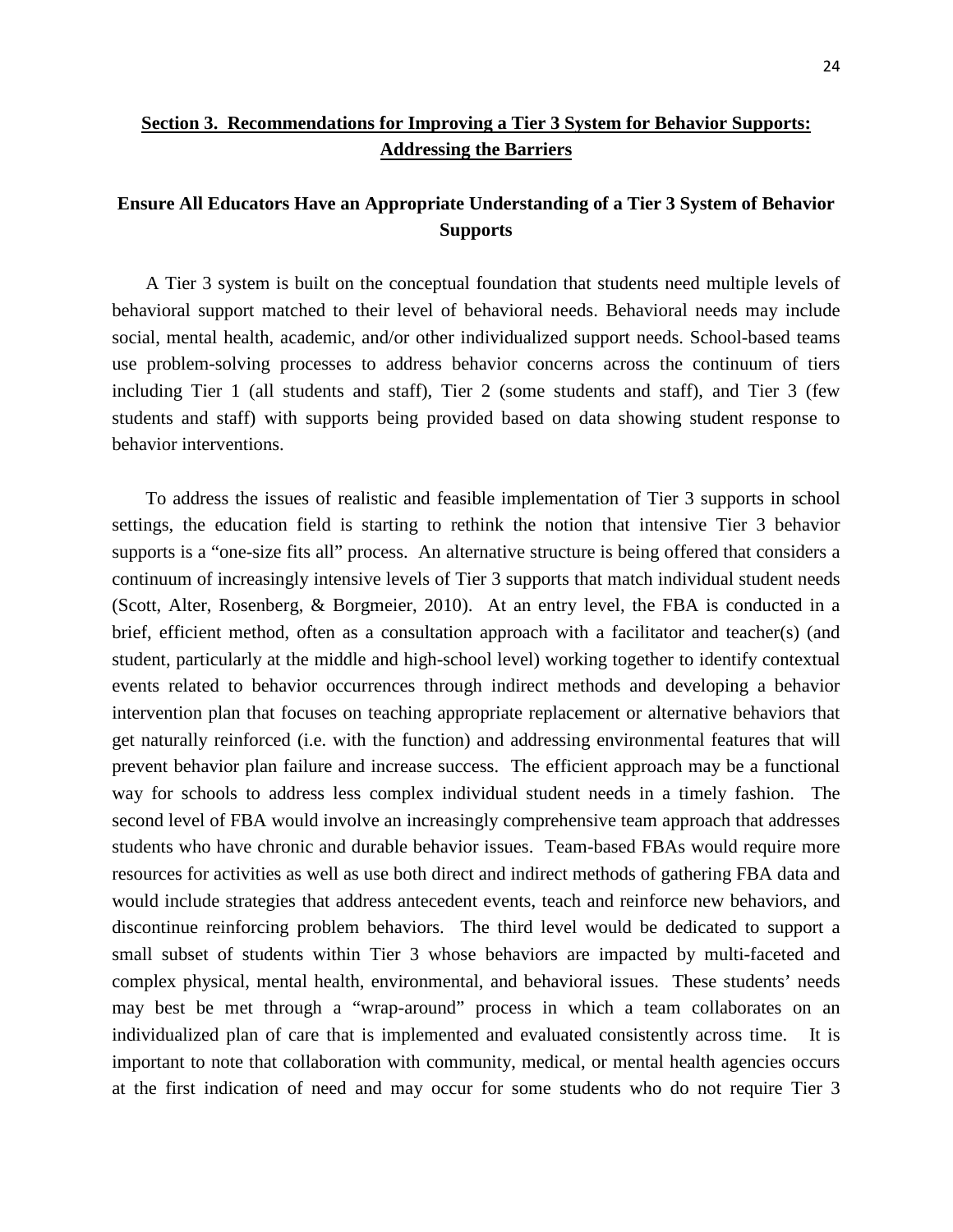supports. Whereas level 3 within Tier 3 refers to an ongoing wrap-around process of comprehensive planning and intervention for some students in need of individualized, intensive supports that involve systems (e.g., public health, mental health, medical, foster care, juvenile justice, etc.) beyond the school, family, and student.

All of the levels include FBA-driven support plans and multi-step processes for making decisions based on data with each successive level intensifying in process, supports, and resources. Table 2 provides a description of the features that are common across all three levels of Tier 3 and Table 3 provides an overview of the primary Tier 3 features and their presentation within each of the Tier 3 levels.

Table 2. *Features Common across all Three Levels of Tier 3*

| Category   | Features                                                                                                                                                                                                  |
|------------|-----------------------------------------------------------------------------------------------------------------------------------------------------------------------------------------------------------|
|            | Includes:                                                                                                                                                                                                 |
|            | At least one person with knowledge of the student and the behavioral context and curriculum, including<br>$\bullet$                                                                                       |
|            | academic instruction and intervention (e.g., teacher, parent)                                                                                                                                             |
|            | At least one person with knowledge and proficiency in MTSS/problem-solving framework and<br>$\bullet$                                                                                                     |
| Team       | behavioral principles underlying FBA/BIP                                                                                                                                                                  |
|            | Someone with knowledge of school/district resources and policies<br>$\bullet$                                                                                                                             |
|            | Family member(s) in discussions regarding behavior function and support strategies across home and<br>$\bullet$                                                                                           |
|            | school settings, student preferences/interests, and intervention history                                                                                                                                  |
|            | A plan for collaboration when additional expertise is needed (e.g., social work, mental health, medical)<br>$\bullet$                                                                                     |
|            | Target behaviors (academic, social, emotional, etc.) identified and defined in measurable and objective<br>$\bullet$                                                                                      |
|            | terms                                                                                                                                                                                                     |
|            | Replacement/alternative behaviors identified and defined in measureable and objective terms<br>$\bullet$                                                                                                  |
|            | o Replacement/alternative behaviors may include: (a) functional equivalent replacement behavior (e.g.,                                                                                                    |
|            | teach the student to ask for a break if escape is the function); (b) academic skill (i.e., teaching specific                                                                                              |
|            | academic strategy if problem behavior occurs due to an academic skill deficit); (c) communication                                                                                                         |
| FBA        | strategy (e.g., teach the student to communicate for help when confronted with a difficult task); or (d)<br>self-management strategy (e.g., teach student ways of managing their behaviors in response to |
|            | difficult situations) (Bambara, 2005).                                                                                                                                                                    |
|            | FBA conducted that (doesn't make sense)                                                                                                                                                                   |
|            | o Identifies antecedent events triggering behavior incidents                                                                                                                                              |
|            | Identifies consequences or responses that immediately follow problem behavior<br>$\circ$                                                                                                                  |
|            | Identifies if the student has the prerequisite skills to perform desired behavior<br>$\circ$                                                                                                              |
|            | Hypothesis or summary statement developed based on FBA data<br>$\bullet$                                                                                                                                  |
|            | Multiple component intervention/support plan developed that is linked to the hypothesis and includes:<br>$\bullet$                                                                                        |
|            | o Instructional method to teach and reinforce replacement/alternative behavior                                                                                                                            |
|            | Interventions that prevent problem behavior by modifying the environmental events identified in<br>$\circ$                                                                                                |
|            | hypothesis                                                                                                                                                                                                |
|            | o Interventions that change responses of others to problem behaviors so that the problem behavior is no                                                                                                   |
|            | longer effective in obtaining reinforcing outcome (i.e., function-obtain/escape)                                                                                                                          |
| <b>BIP</b> | o Intervention that has home components as appropriate                                                                                                                                                    |
|            | Determining if replacement/alternative behavior is a skill or performance deficit<br>٠                                                                                                                    |
|            | Consideration of culture and context in the selection/development and implementation of interventions<br>٠                                                                                                |
|            | Access to a continuum of supports (e.g., school-wide, classroom, etc.)<br>٠                                                                                                                               |
|            | Integration of academic and behavioral supports<br>$\bullet$                                                                                                                                              |
|            | Intervention plan matches teacher context, is feasible for implementation, and is acceptable to the teacher<br>٠                                                                                          |
|            | or implementer                                                                                                                                                                                            |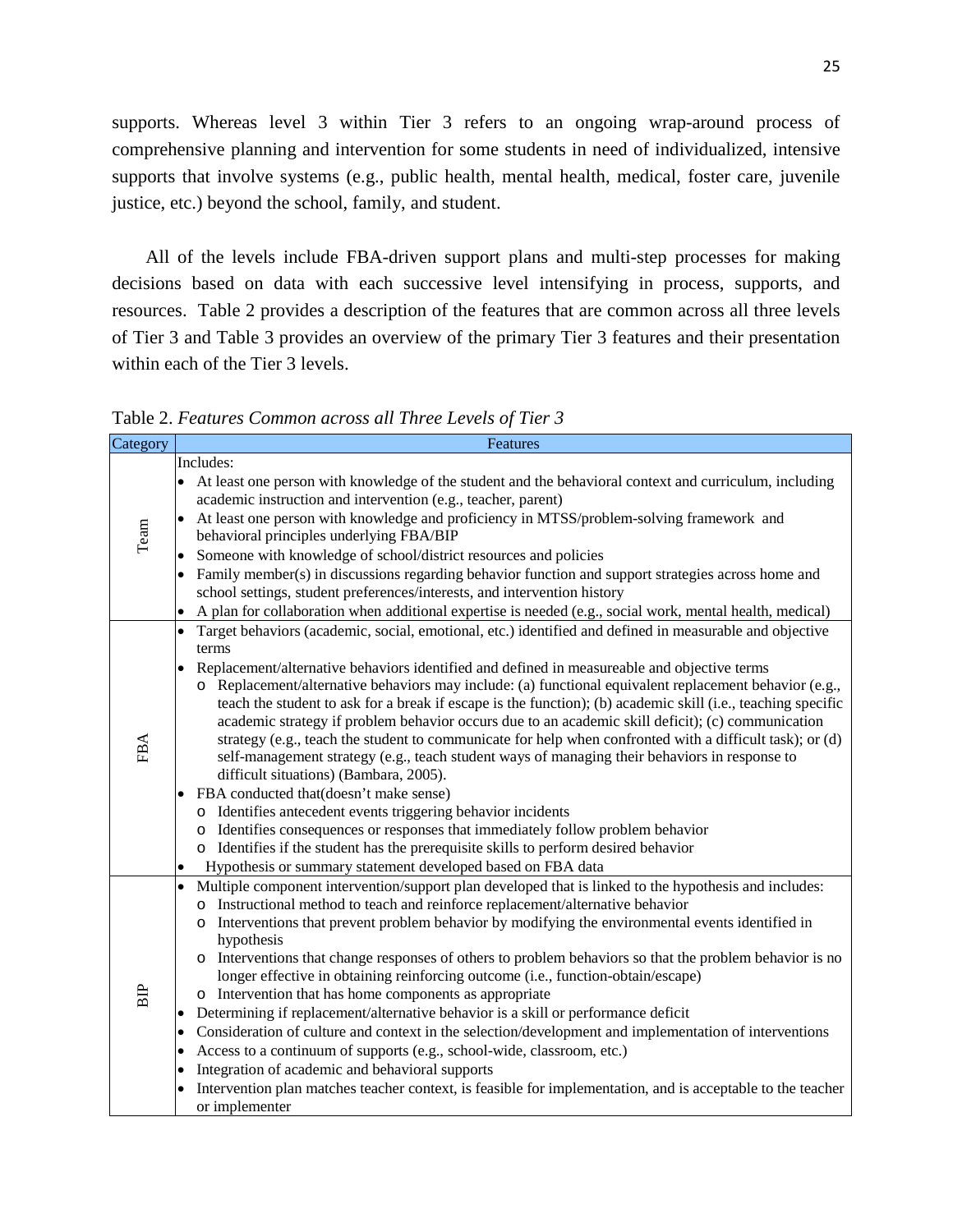| Category                                   | <b>Features</b>                                                                                            |
|--------------------------------------------|------------------------------------------------------------------------------------------------------------|
|                                            | Timeline for follow-up (reviewing data, making decisions)                                                  |
| Progress monitoring<br>and follow up<br>ਦਿ | Plan for providing coaching and support to the implementer(s)                                              |
|                                            | Data plan and decision rules to determine effectiveness of intervention that includes:                     |
|                                            | Student behavior data                                                                                      |
|                                            | Student academic data<br>$\circ$                                                                           |
|                                            | Teacher implementation fidelity data<br>$\circ$                                                            |
|                                            | Plans for extending behavior interventions to ensure generalization of skills across multiple environments |
|                                            | (e.g., school, home, community)                                                                            |

| Table 3. Continuum of Tier 3 Features across the Levels |  |  |
|---------------------------------------------------------|--|--|
|                                                         |  |  |

| Feature                              |                                                                                                                                                                                                                                                                                                                                                                   |                                                                                                                                                                 |                                                                                                                                                                                                                                                                                                                                                                                                                                   |
|--------------------------------------|-------------------------------------------------------------------------------------------------------------------------------------------------------------------------------------------------------------------------------------------------------------------------------------------------------------------------------------------------------------------|-----------------------------------------------------------------------------------------------------------------------------------------------------------------|-----------------------------------------------------------------------------------------------------------------------------------------------------------------------------------------------------------------------------------------------------------------------------------------------------------------------------------------------------------------------------------------------------------------------------------|
| Teaming                              | • Team is small in size<br>· May only consist of a school-based<br>consultant and teacher<br>• Problem-solving process is used<br>• Family input is sought<br>• Student is included when appropriate                                                                                                                                                              | • Team size expands to<br>include multiple people<br>within the school, the<br>family and the student<br>• Team roles and<br>• Consensus process<br>established | • Team size expands to include people from<br>all areas of student's life who are vested in<br>ensuring student is successful<br>• Outside agencies and other supports are<br>enrolled<br>responsibilities defined • Problem-solving process is used as<br>foundation<br>• Includes person-centered planning models<br>to develop a vision and targeted goals that<br>lead to a wrap-around system of supports<br>for the student |
| FBA                                  | • Gathering of FBA information<br>through primarily indirect methods<br>(e.g., within structured meeting) with<br>a hypothesis developed                                                                                                                                                                                                                          | methods of gathering<br>FBA data used                                                                                                                           | • Both indirect and direct • In addition to the FBA, other data<br>collected may include:<br>• Strength-needs assessment<br>• Goals/vision reflecting voice of student<br>and family<br>• Personal, family, and community<br>resources<br>• Other assessment information to identify<br>additional areas of need or conditions that<br>inform intervention (e.g., medical exam)                                                   |
| <b>BIP</b>                           | • Plan developed within the FBA<br>meeting<br>• Primary intervention focuses on<br>teaching and reinforcement strategies<br>suggested by the hypothesis<br>• Plan addresses<br>contextual/environmental factors that<br>enhance success and minimize failure<br>of the plan                                                                                       | • Multiple component<br>plan developed that<br>links to the hypothesis.<br>• Safety plan developed<br>if needed                                                 | • Full range of intervention options<br>considered<br>• Action plan that addresses goals<br>developed from vision                                                                                                                                                                                                                                                                                                                 |
| Progress Monitoring and<br>Follow-up | • Plan for collecting student outcome<br>data<br>• Plan for collecting fidelity of<br>intervention implementation<br>• Plan for following up with team<br>within reasonable time frame (e.g.,<br>three weeks) to review response to<br>intervention<br>• Decision-making structure<br>established for determining next steps<br>based on response to intervention | • In addition to fidelity<br>and student outcome<br>data, social validity,<br>and alliance between<br>facilitator of process<br>and implementer of<br>plan      | • Outcome measures broader than student<br>change in behaviors (e.g., quality of life)<br>• Coordination of multiple agencies planned<br>including consistent follow-up to<br>determine progress in action steps to<br>meeting goals derived from vision                                                                                                                                                                          |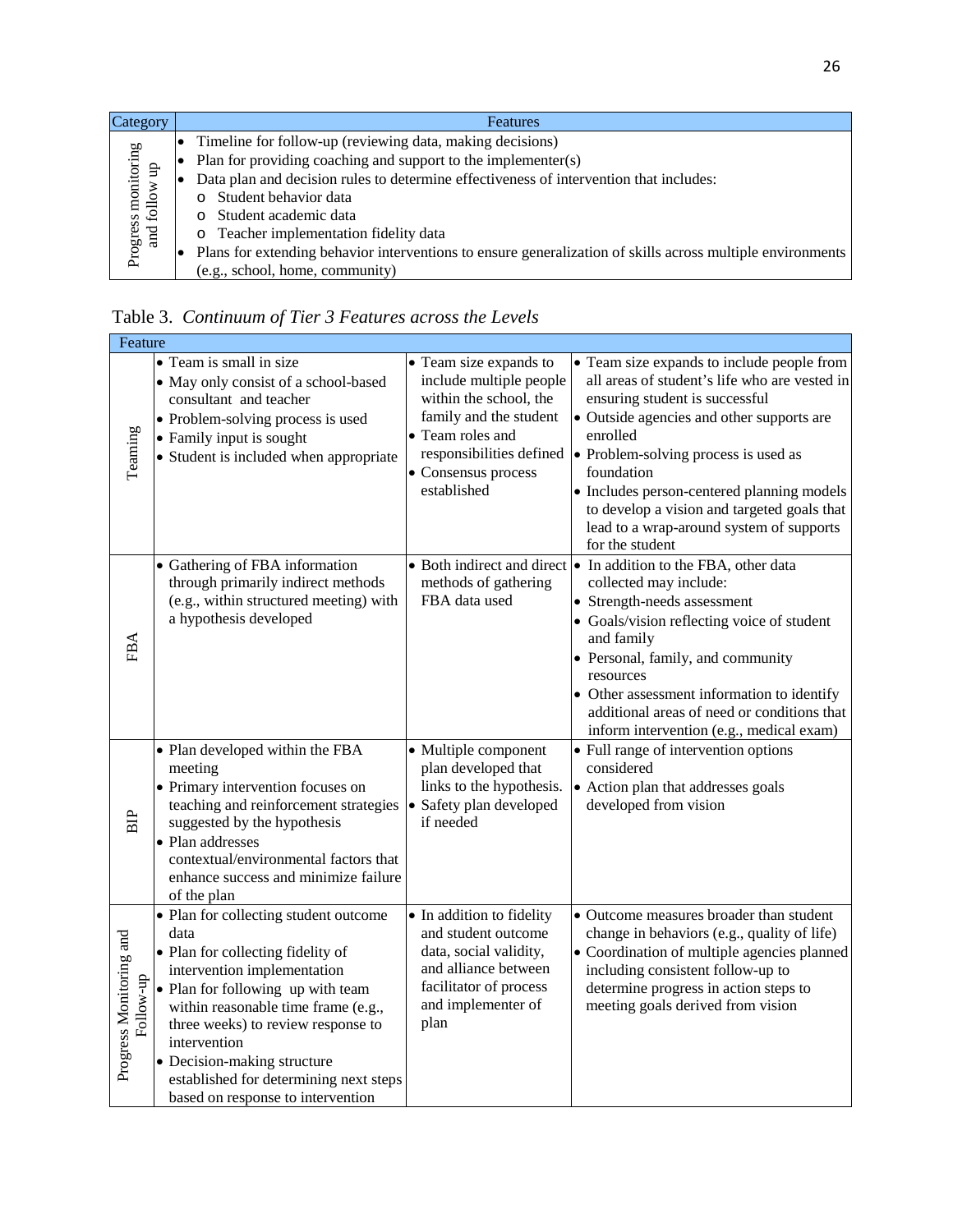The success of a multi-level system within Tier 3 will be contingent upon several systemic variables. First, it will be more likely to be effective if a school is implementing effective Tier 1 and 2 systems of supports that will meet the need of most of the students (approximately 95percent). Second, within Tier 3, schools will want to establish clear decision rules for determining what level of individualized support will be necessary to meet the needs of students identified as needing Tier 3 supports. Finally, a data tracking system that can provide school teams with information that describes how students are responding to interventions along with how accurately interventions are being implemented will be vital for making sound decisions on intervention steps.

## **Ensure Educators at All Levels of the System Have Appropriate Beliefs, Skills, and Knowledge Necessary to Implement and Sustain an Effective Tier 3 System**

Although IDEIA mandates the conditions under which FBA/BIPs are to be conducted in schools, it does not provide any further guidance on the components that should be included in a technically adequate (i.e., high quality) FBA/BIP (refer back to page 9 for an explanation of technical adequacy). This absence presents challenges to school districts in determining the skills that are necessary for typical educational personnel to conduct effective FBA/BIP processes. The research literature does, however, provide guidance on the content and the skills that would be necessary to facilitate a team-based FBA/BIP within the framework of a multitiered system of supports. The skills required map under four distinct categories: collaborative skills, data-driven problem-solving skills, application of factors enhancing systems change, and behavioral content and application skills.

**Collaborative Skills.** A team-based approach that incorporates input from multiple people of various disciplines and expertise enhances the likelihood that a more effective support plan will be developed and implemented. A team leader or facilitator who is a competent collaborator will guide the team members through the problem-solving process. To do this well, both teaming and interpersonal skills will be vital. Teaming for students receiving Tier 3 supports will often include involvement of family members and potentially other support providers outside of school. When interventions are to be implemented across multiple settings (e.g., home, school), it will be particularly important to involve these parties. Table 4 provides an overview of the specific competencies needed in both collaborative categories and references that support the competencies. The final column provides guidance on other areas within this Blueprint that overlap with the area of collaborative skills.

Table 4. *Collaborative Skills Necessary to Implement and Sustain an Effective Tier 3 System*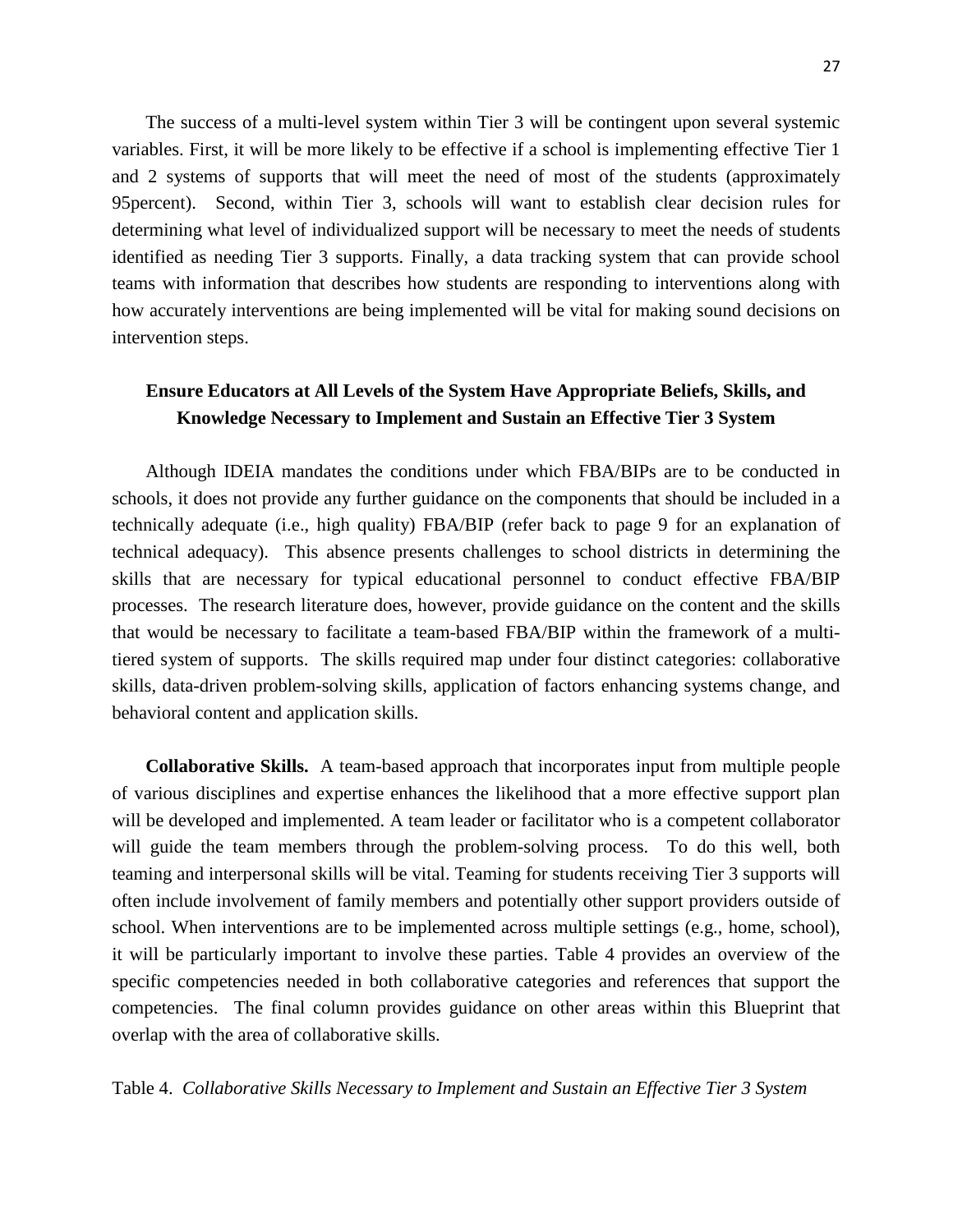| Category                                     |                                                                                                                                                                                                                                                                                                                                                                                                                                                                                                                                                                                                                                                                                     |                                                                                                                      |
|----------------------------------------------|-------------------------------------------------------------------------------------------------------------------------------------------------------------------------------------------------------------------------------------------------------------------------------------------------------------------------------------------------------------------------------------------------------------------------------------------------------------------------------------------------------------------------------------------------------------------------------------------------------------------------------------------------------------------------------------|----------------------------------------------------------------------------------------------------------------------|
| Effective teaming/<br>meeting strategies     | Articulating purpose and maintaining team<br>$\bullet$<br>focus<br>Establishing norms<br>٠<br>Using effective questioning strategies to<br>$\bullet$<br>gather information, get clarification, and gain<br>consensus<br>Using variety of techniques to get input from<br>$\bullet$<br>all relevant team members<br>Establishing methods to deal with conflicts<br>$\bullet$<br>and resistance                                                                                                                                                                                                                                                                                       | • Benn, Jones, & Rosenfield, 2008<br>Rosenfield, 2008<br>Scott, McIntyre, Liaupsin, Nelson,<br>Conroy, & Payne, 2005 |
| Interpersonal skills                         | Displays effective communication skills<br>$\bullet$<br>including questioning techniques<br>Shows effective listening skills to understand<br>$\bullet$<br>other team members' perceptions<br>Poses questions to team that effectively<br>$\bullet$<br>address adult behaviors necessary to identify<br>and define problems, analyze problems,<br>develop behavior interventions for<br>implementation, and evaluate outcomes<br>Demonstrates skills that build trust,<br>$\bullet$<br>acceptance, and follow-through from team<br>members<br>Follows through on commitments and<br>$\bullet$<br>responsibilities<br>Presents sincere desire to understand and<br>improve situation | Benn, Jones, & Rosenfield, 2008<br>Rosenfield, 2001                                                                  |
| Effective family<br>engagement<br>strategies | Accepts input and works cooperatively with<br>$\bullet$<br>family members<br>Shares information regarding behavior support<br>strategies<br>Works with families to develop and adapt<br>interventions across settings<br>Displays awareness of cultural and language<br>$\bullet$<br>differences and their effect on teaming and<br>intervention strategies<br>Collects and analyzes data on extent of family<br>engagement in Tier 3 processes                                                                                                                                                                                                                                     | Ferguson, Jordan, & Baldwin, 2010<br>Minch, 2012<br>Spielberg, 2011<br>Weiss, Bouffard, Bridglall, &<br>Gordon, 2009 |

**Data-Driven Problem-Solving Skills.** The multi-step problem-solving process is the framework used within the multi-tiered system of supports to make decisions about interventions and their impact on outcomes. There are numerous models of problem-solving processes that include a series of steps; however, all versions have data-based decision making at the core. Within the Tier 3 redesign process, the data-based decision-making competencies include those related to individual and systemic data measures. Table 5 provides the data-driven problemsolving competencies for an effective Tier 3 system.

Table 5. *Data-Driven Problem-Solving Skills Necessary to Implement and Sustain an Effective Tier 3 System*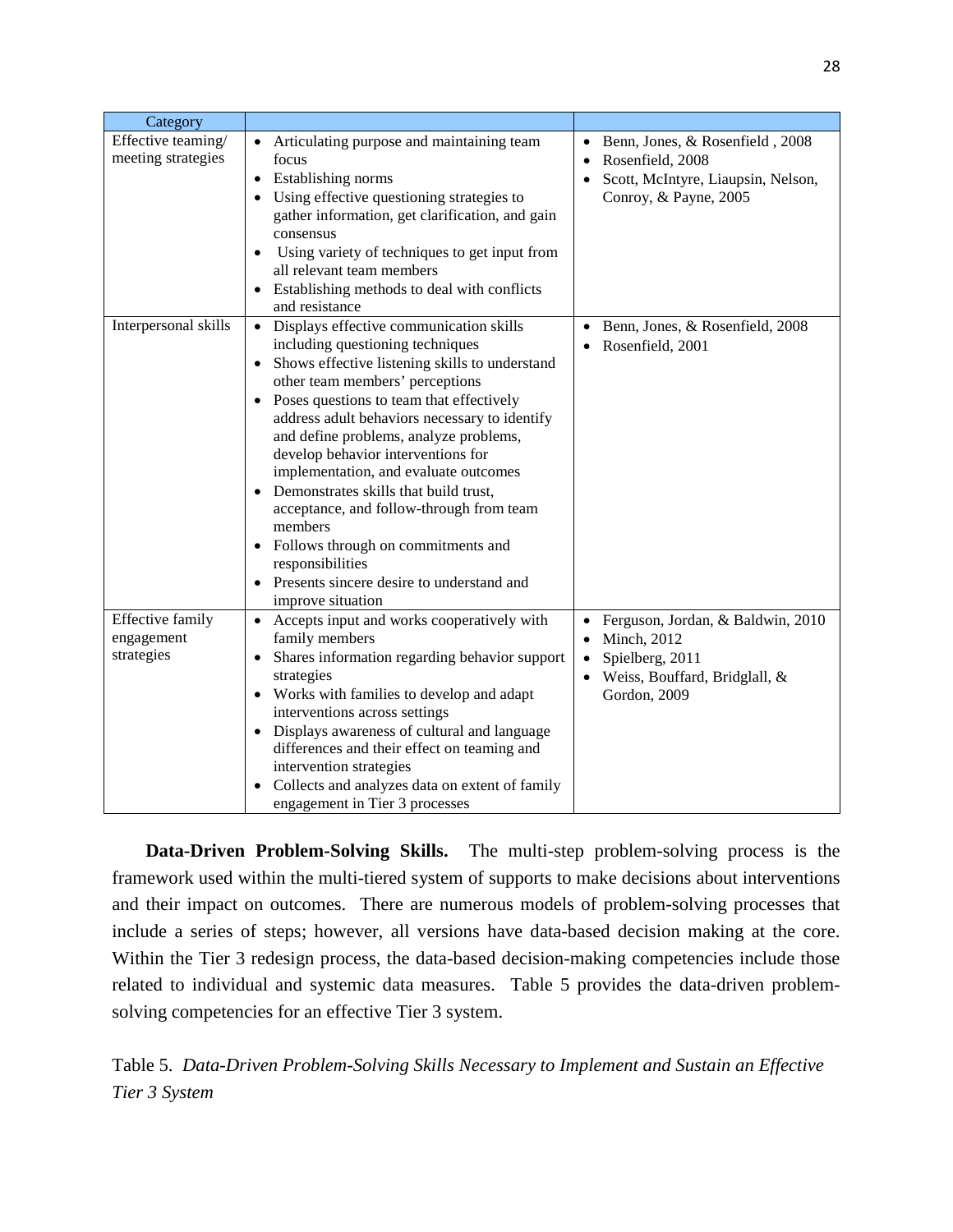| Category   |                                                                                                                                                                                                                                                                                                                                                                                                                                                                                                                                                                                                                                                                                                                                                                 |                                                                                                                                                                                                                                                                         |
|------------|-----------------------------------------------------------------------------------------------------------------------------------------------------------------------------------------------------------------------------------------------------------------------------------------------------------------------------------------------------------------------------------------------------------------------------------------------------------------------------------------------------------------------------------------------------------------------------------------------------------------------------------------------------------------------------------------------------------------------------------------------------------------|-------------------------------------------------------------------------------------------------------------------------------------------------------------------------------------------------------------------------------------------------------------------------|
| Systemic   | Application of multiple methods for early<br>identification of students who are at risk of<br>needing Tier 3 supports<br>Displaying knowledge and application of<br>$\bullet$<br>MTSS continuum of supports to match<br>appropriate level of support to student needs<br>Analyzing and using progress-monitoring data<br>$\bullet$<br>to make decisions (data from multiple levels<br>including individual student, classroom,<br>school, district)<br>Identifying appropriate decision points (e.g.,<br>$\bullet$<br>acceptable fidelity measure, adequate student<br>progress) and guiding team to make decisions                                                                                                                                             | Burke, Davis, Hagan-Burke, Lee, &<br>$\bullet$<br>Fogarty, 2014<br>Lane, Oakes, & Menzies, 2010<br>$\bullet$<br>Shinn, 2002<br>$\bullet$<br>Stecker, Lembke, & Foegen, 2008<br>$\bullet$<br>Walker, 2010<br>$\bullet$<br>Walker, Cheney, Stage, Blum, &<br>Horner, 2005 |
| Individual | Using data to identify and differentiate skill vs.<br>$\bullet$<br>performance deficits<br>Using data to identify teacher/classroom<br>management or instructional problem vs.<br>individual student problem<br>Triaging to match intensity of supports to<br>$\bullet$<br>student needs including the following<br>considerations:<br>Intensity, chronicity, durability of problem<br>behavior(s)<br>Number of target behaviors<br>O<br>One clear function vs. multiple functions<br>O<br>One-two antecedents vs. multiple<br>O<br>antecedents<br>One discrete behavior versus chain or<br>O<br>multiple behaviors within one response<br>category<br>Student communication skills (e.g.,<br>$\circ$<br>nonverbal compared to grade level verbal<br>abilities) | Irvin, Horner, Ingram, Todd, Sugai,<br>$\bullet$<br>Sampson, & Boland, 2006<br>Levin & Nolan, 2000<br>$\bullet$                                                                                                                                                         |

**Application of Systems Change Knowledge.** To have new practices implemented with fidelity and sustained, it is important to have knowledge of the factors impacting how organizations (i.e., schools and districts) and individuals (i.e., educators) accept and apply new strategies. Two primary categories related to systems change are knowledge of implementation science and knowledge of adult behavior change. Implementation science addresses issues around adoption of evidence-based interventions and the variables that need to be present to enhance widespread implementation. Similarly, knowledge of adult behavior change identifies the factors that affect implementation at the individual or implementer level. Table 6 provides the skill set necessary within each category to promote adoption, generalization, and sustainability of Tier 3 behavior supports.

Table 6. *Systems Change Skills Necessary to Implement and Sustain an Effective Tier 3 System*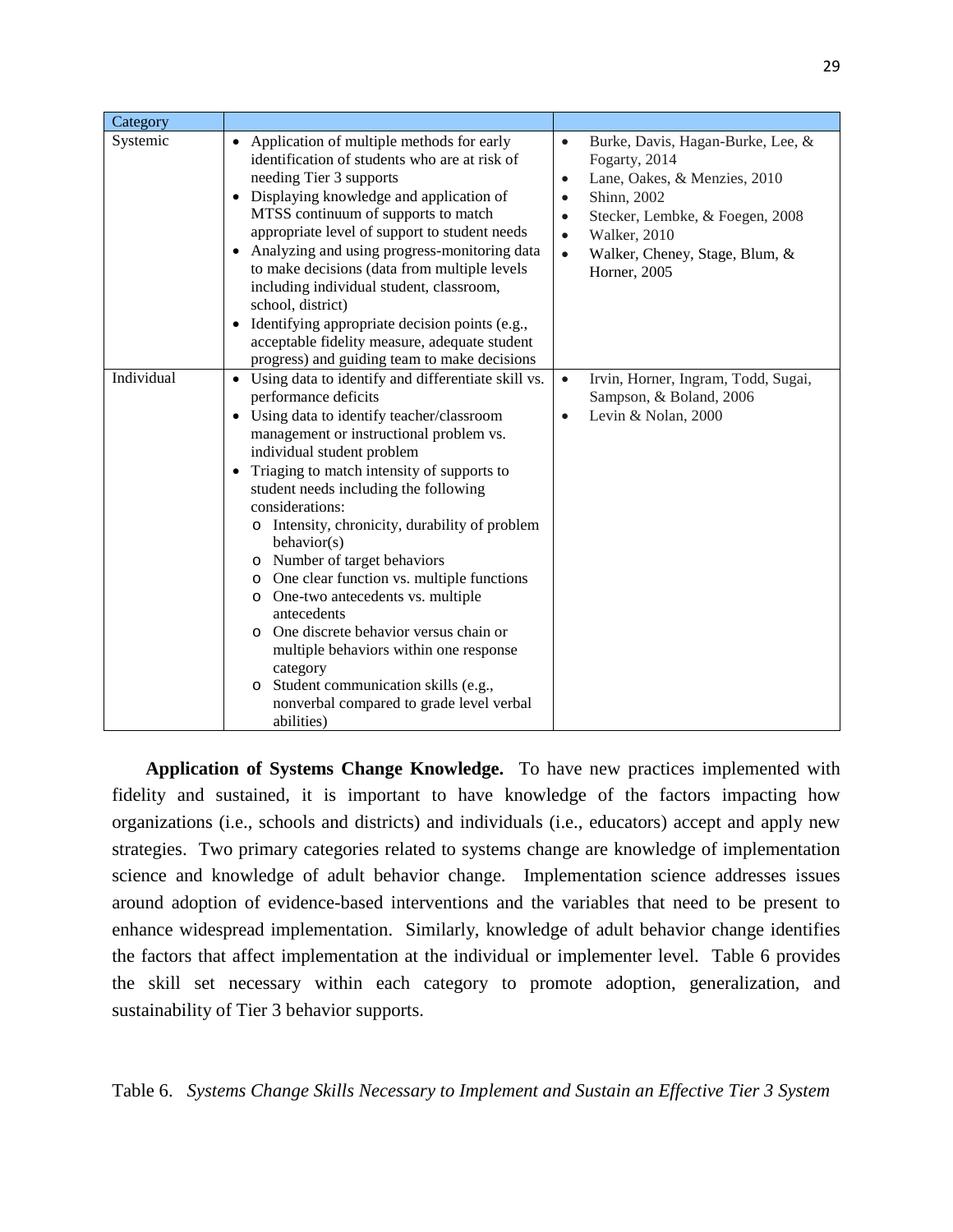| Category                                                                               |                                                                                                                                                                                                                                                                                                                                                                                                                                                                                                                                                                                                                                                                                                                                                                                                                                     |                                                                |
|----------------------------------------------------------------------------------------|-------------------------------------------------------------------------------------------------------------------------------------------------------------------------------------------------------------------------------------------------------------------------------------------------------------------------------------------------------------------------------------------------------------------------------------------------------------------------------------------------------------------------------------------------------------------------------------------------------------------------------------------------------------------------------------------------------------------------------------------------------------------------------------------------------------------------------------|----------------------------------------------------------------|
| Knowledge of<br>implementation<br>science and<br>variables impacting<br>implementation | Analyze systemic data to identify current status<br>$\bullet$<br>and needs of multiple systems including<br>individual, classroom, school, and district<br>Use data to help determine changes needed that<br>$\bullet$<br>match needs<br>Use data to sustain implementation and build<br>$\bullet$<br>capacity<br>Define and develop coaching systems<br>$\bullet$<br>Develop pilot (e.g., selecting first cohort for<br>$\bullet$<br>change process, training cohort, evaluating<br>outcomes, refining) processes to initiate changes<br>Identify supports necessary to enhance ongoing<br>$\bullet$<br>implementation                                                                                                                                                                                                             | Fixsen, Naoom, Blasé,<br>$\bullet$<br>Friedman & Wallace, 2005 |
| Knowledge of adult-<br>behavior change<br>theories                                     | Development of professional development that<br>$\bullet$<br>includes opportunities for practice with feedback<br>paired with ongoing coaching support<br>Development of implementation plans that<br>match the teacher/implementer's intervention<br>actions with the context and includes:<br>o Identify specific intervention steps<br>o Identify logistics of implementation (when,<br>how often, how long, where, etc.)<br>o Identify potential barriers to implementation<br>o Identify coping strategies to resolve barriers<br>Fluency with strategies that increase<br>٠<br>implementation intention and sustained self-<br>efficacy including providing models and role-<br>plays<br>Development of strategy guides that include:<br>Introduction<br>$\Omega$<br>Step-by-step instructions<br>Research support<br>$\circ$ | Sanetti, 2013<br>$\bullet$<br>Schwarzer, 2008<br>$\bullet$     |

**Behavioral Content and Application Skills.** There is a considerable body of research showing that behavior interventions built from the information on FBAs are more effective in decreasing problem behaviors and increasing appropriate behaviors than plans that do not consider the conditions under which behavior problems occur (e.g., Filter & Horner, 2009; Ingram, Lewis-Palmer, & Sugai, 2005; Newcomer & Lewis, 2004). The skills required to effectively conduct and implement the FBA/BIP process within schools include understanding of behavioral principles and specific skills directly related to conducting an FBA/BIP within an academic environment. The FBA framework provides a foundation for not only behavioral and mental health supports, but also academic instruction (Daley, Witt, Martens, & Dool, 1997; Kupzyk, Daly, & Young, 2012; Lentz & Shapiro, 1986; Shapiro, 2004). Table 7 provides a summary of the skills required in the two categories.

Table 7. *Behavioral Content and Application Skills*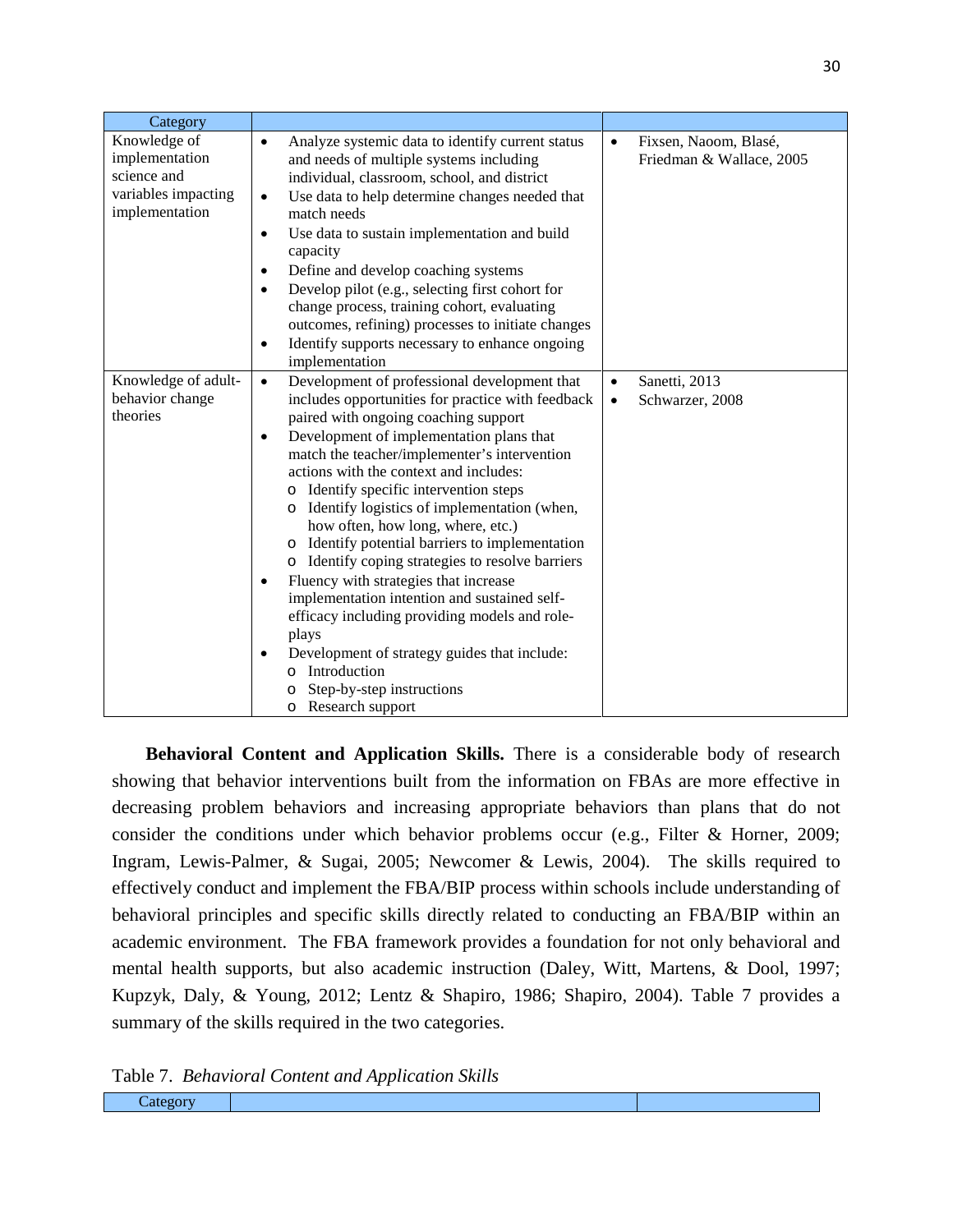| Behavioral      | Identify and define target behaviors (both problem and<br>$\bullet$    | $\bullet$ | Gresham, McIntyre,    |
|-----------------|------------------------------------------------------------------------|-----------|-----------------------|
| principles      | replacement/alternative behaviors) in measurable and                   |           | Olson-Tinker,         |
|                 | objective terms                                                        |           | Dolstra, McLaughlin,  |
|                 | Identify and analyze contextual events in which student's<br>$\bullet$ |           | & Van, 2004           |
|                 | behavior occurs                                                        | $\bullet$ | Newcomer & Lewis,     |
|                 | Identify, collect, and analyze an array of individualized<br>$\bullet$ |           | 2004                  |
|                 | behavior measures including direct and indirect methods                |           |                       |
|                 | Conduct preference/reinforcer assessments<br>٠                         |           |                       |
| Specific Skills | Knowledge of components necessary for technically<br>$\bullet$         | $\bullet$ | Blood & Neel, 2007    |
| for Conducting  | adequate FBA/BIP                                                       | $\bullet$ | Flannery, Newton,     |
| and             | Identify environmental events, including motivating<br>$\bullet$       |           | Horner, Slovic,       |
| Implementing    | operations, and their relation to behavior occurrence and              |           | Blumberg & Ard,       |
| FBA/BIPs within | non-occurrence                                                         |           | 2000                  |
| an academic     | Ability to use both direct and indirect methods to gather<br>٠         | $\bullet$ | Ingram, Lewis-        |
| environment     | information from relevant team members                                 |           | Palmer, & Sugai,      |
|                 | Fluency in use of multiple behavior (social, emotional,<br>$\bullet$   |           | 2005                  |
|                 | and academic) measurement methods and tools to                         | $\bullet$ | Kennedy, Long,        |
|                 | evaluate response to intervention                                      |           | Jolivette, Cox, Tang, |
|                 | Summarize/synthesize FBA information into a data-<br>٠                 |           | & Thompson, 2001      |
|                 | linked hypothesis that is based on observable, alterable,              | $\bullet$ | Noell, et al., 2005   |
|                 | and testable conditions                                                |           |                       |
|                 | Select/develop multi-component behavior interventions<br>٠             |           |                       |
|                 | linked to the hypothesis (includes interventions to prevent            |           |                       |
|                 | problem behavior occurrence, teaching replacement                      |           |                       |
|                 | behaviors, and reinforcing with function so that problem               |           |                       |
|                 | behavior is no longer reinforced)                                      |           |                       |
|                 | Develop task analyses or treatment/intervention protocol<br>٠          |           |                       |
|                 | Identify when more expertise is needed (e.g., functional<br>$\bullet$  |           |                       |
|                 | analyses, medical, suicide risk assessment, mental-health,             |           |                       |
|                 | trauma-informed care, substance abuse treatment, social                |           |                       |
|                 | services, family supports, etc.)                                       |           |                       |
|                 | Identify when and how to supplement FBA/BIP with<br>$\bullet$          |           |                       |
|                 | reinforcer assessment for additional motivators beyond                 |           |                       |
|                 | function                                                               |           |                       |
|                 | Developing implementation plan including coaching<br>٠                 |           |                       |
|                 | methods to train and mentor teachers/teams to implement                |           |                       |
|                 | interventions                                                          |           |                       |
|                 | Developing fidelity measures                                           |           |                       |
|                 | Identify when wrap-around approaches are needed and<br>$\bullet$       |           |                       |
|                 | when to seek additional expertise to facilitate team in                |           |                       |
|                 | developing wrap-around supports including                              |           |                       |
|                 | o Facilitating person-centered plans                                   |           |                       |
|                 | o Communicating with multiple agencies to enlist                       |           |                       |
|                 | enrollment for supports                                                |           |                       |
|                 | Communicate with administrators to allocate/commit                     |           |                       |
|                 | necessary resources                                                    |           |                       |

**Ensure that Educators at the School Level have Sufficient Professional Supports to Implement, Sustain, and Evaluate Effectiveness of Evidence-Based Practices to Result in Improved Student Outcomes**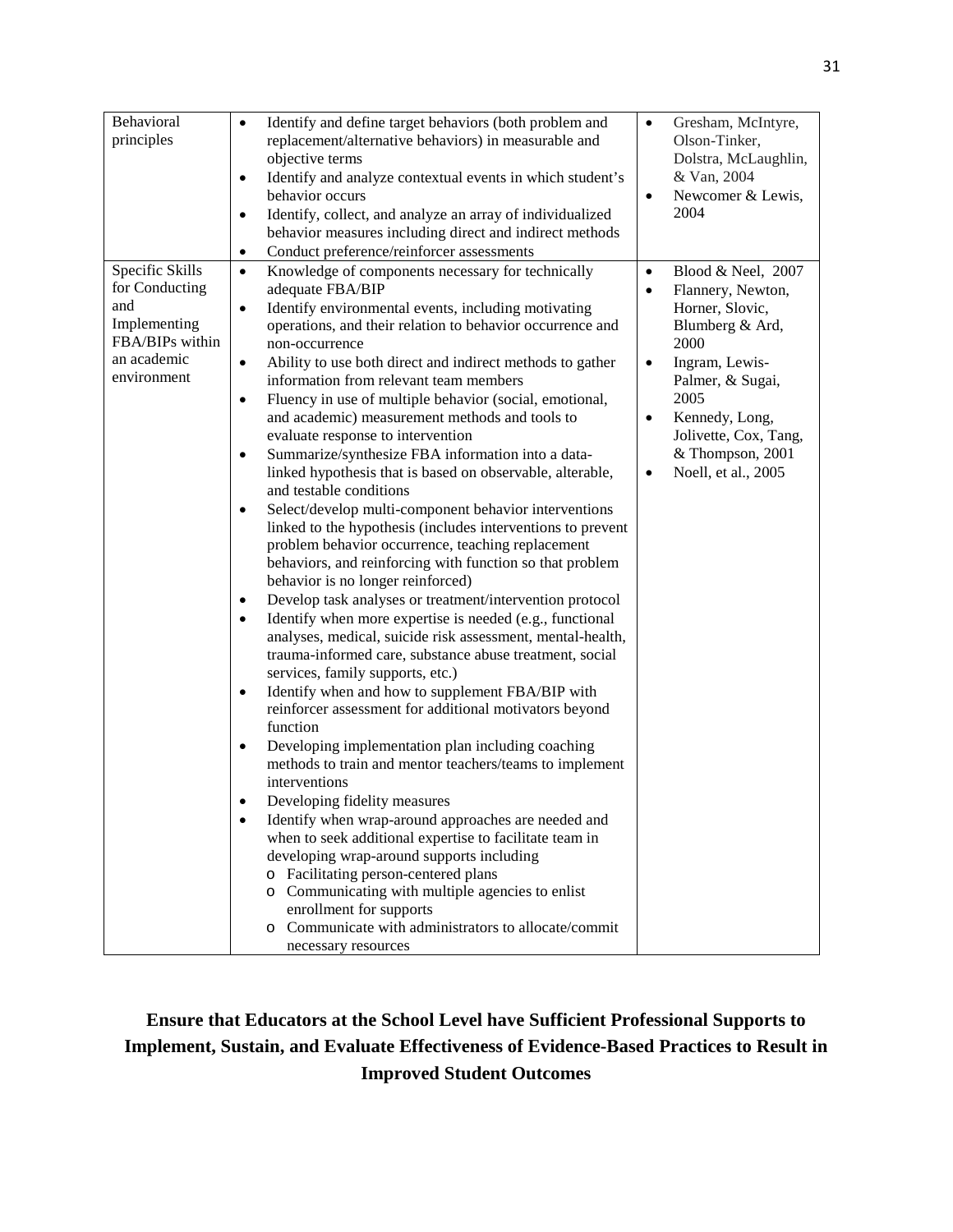In order to adequately implement a Tier 3 system for behavioral support, it is important for districts to have an infrastructure and culture that promotes adequate skill development and retention for all teachers and school staff engaged in these supports. These professionals bear significant responsibility for developing, implementing, sustaining, and evaluating the effectiveness of evidence-based practices that result in improved student outcomes. As the need for supports at this level are varied and often complex, a system of professional development provides an overarching understanding of a multi-tiered system of support as well as delivers highly effective training and coaching to build and strengthen critical skills. There are several features that will help to ensure high-quality professional development for teachers, educational assistants, and other support professionals at Tier 3.

**Identify Professional Development Needs.** Planning for professional development activities will be most effective when data are used to determine: (a) what support needs are present in the school, (b) staff skill sets and current ability to address these support needs, and (c) progress made in developing these skill sets with the addition of professional development components.

Student outcome data are vital to planning professional development. Such data might include incidents of restraint/seclusion, office discipline referrals, suspensions or expulsions, police contacts, over-representation of populations and number, frequency of out-of-district placements or segregated placements, or social and emotional screening/teacher referral data.

Important outcome data for professionals could include pre/post evaluation of knowledge of the topic, formative assessments of mastery of learning objectives, skill proficiency checks, ongoing fidelity of implementation of supports, and attitudes (i.e., social validity reports) regarding the support and its underlying philosophy.

The needs identified through student and professional outcome data will help schools to identify systems-change goals leading to specific learning or performance objectives and a general trajectory for professional development. These objectives are clearly stated and measurable so that districts can determine the effectiveness of the professional development support and future professional development needs.

**Professional Development Delivery Options.** Traditional short-term in-service training sessions are inadequate for teaching the higher level skills required for serving students with severe and complex behavior challenges (Blood & Neel, 2007; Scott & Kamps, 2007). Comprehensive training models are necessary so that the extensive skill sets related to intensive,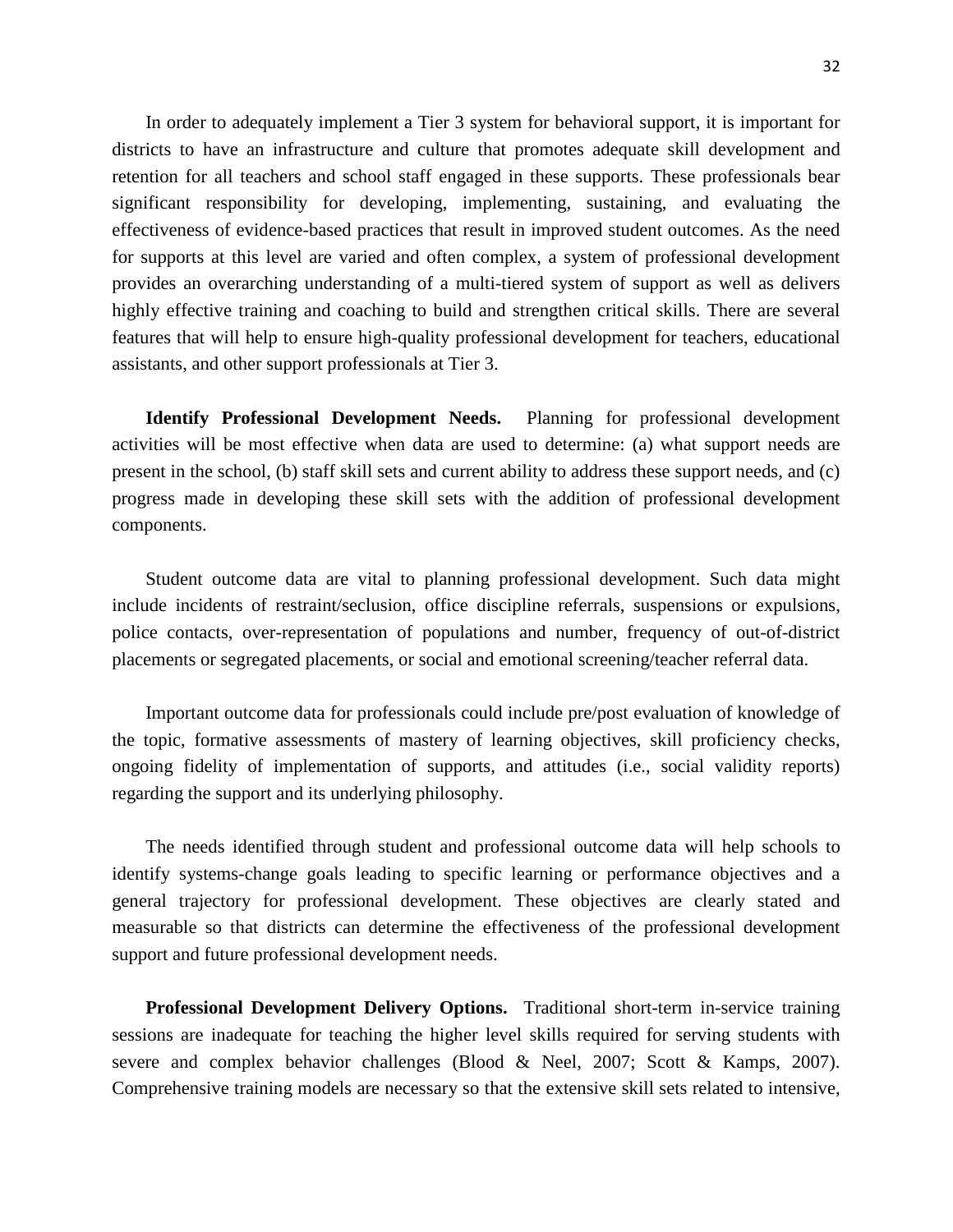individualized supports are integral parts of ongoing professional development efforts at the district and school levels. Follow-up after initial training will help to ensure that these skills are assimilated into authentic school professional practices.

There are multiple methods that can be utilized to deliver trainings, depending upon the desired professional skill acquisition goals and level of implementation. Districts/schools have some flexibility in determining the methods for delivery, though there are critical features that will maximize skill development, no matter the mode involved. Face-to-face training is generally most common and often ideal as it encourages active participation. Web-based and virtual training methods, when set up with the proper features, can also be very effective in engaging the learner. The latter is most effective and efficient when it includes in-program assessments and feedback.

Success with any method may be maximized by piloting it with a smaller audience and then refining it prior to widespread scale-up. Piloting can help schools and districts gather quick feedback on the impact of the training and identify potential gaps in comprehension and skill development. It can also help those designing trainings to ascertain the general receptiveness of the audience and potential need to reexamine the contextual fit of the intervention or the way in which information is conceptualized and presented to the learner.

Whatever the mode of delivery, the following design features will maximize payoff for learner engagement:

- Utilize contextually appropriate language and avoid jargon when possible
- Ensure professional development strategies are more effective by including active participant responding. Related strategies for use during lecture presentations include guided notes and response cards or remote clicker devices (e.g., iClicker)
- Ensure modules are small enough to allow for timely completion and to keep the learner focused. If a more complex or longer session is required, consider breaking modules up into brief sections with short breaks
- State in observable and measurable terms what the learner will be able to do when a module is completed, as learning objectives are crucial. Study guides can be especially helpful for learning participants
- Include a variety of examples and non-examples, to help define the breadth of a concept and to define minimal differences for the learner.
- Present content systematically (i.e., simple to complex, reiteration), providing opportunities to build fluency in recognition of key terms and definitions. Fluency can be supported via traditional paper or internet-based (e.g., Quizlet.com) flash cards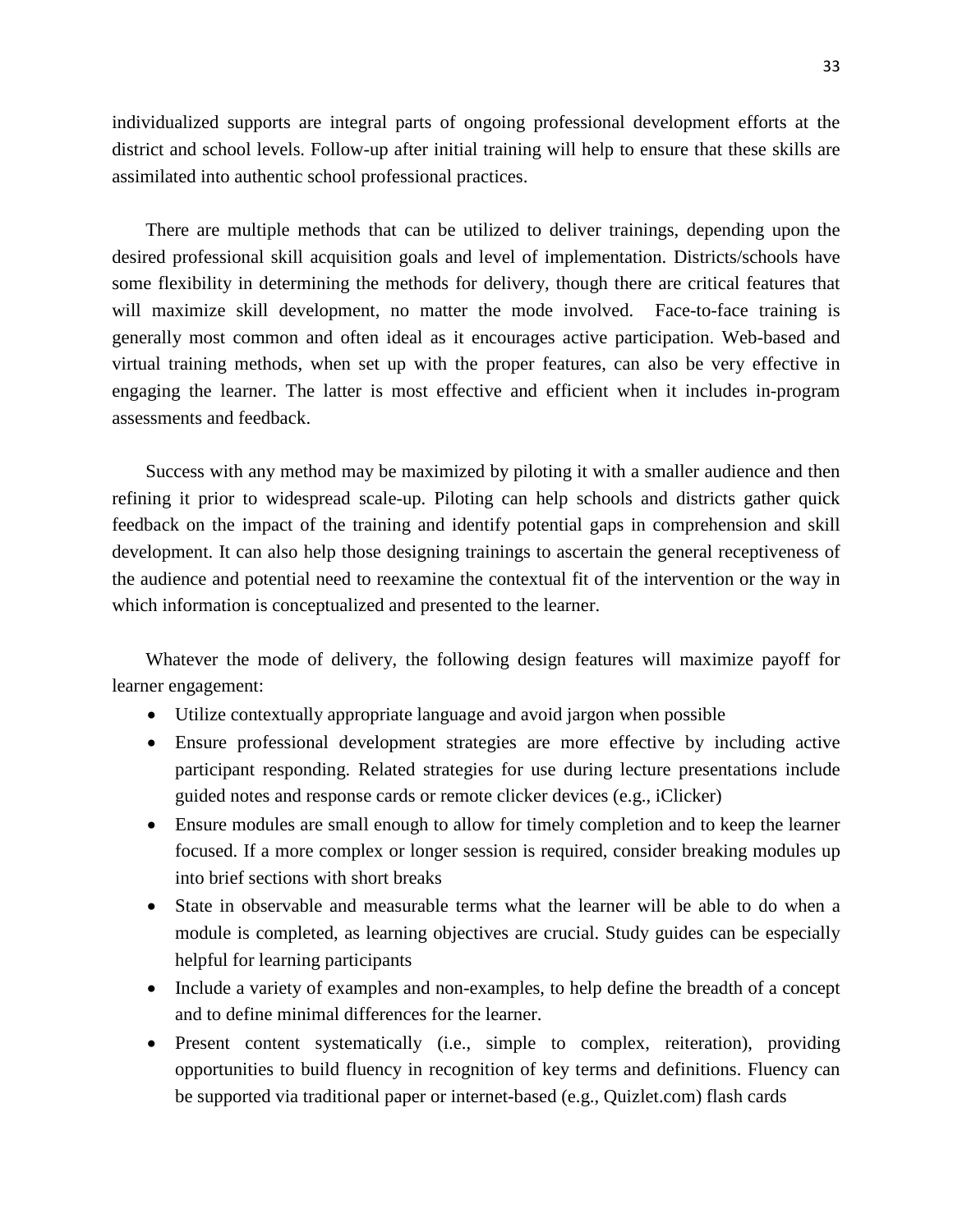- Include knowledge mastery assessments and skill proficiency (step-by-step checklists) assessments as elements to bolster learning
- Develop a clear protocol for coaching implementation of interventions and supports as this is critical for ensuring fidelity of procedures (see section on Use of Coaching in Professional Development)

**Professional Development Delivery, Facilitation, and Maintenance.** Professional development is most effective when there is a dedicated trainer. Ideally, this is a professional whose primary job role involves frequently conducting or facilitating teams through the FBA/BIP process or related activities to address mental and physical health issues within schools. Such professionals have achieved mastery in the skills that they are teaching and may have completed a related train-the-trainer course. They are able to vary both the mode of delivery and language used to describe the concepts in multiple ways. They are also able to make accommodations, where appropriate, to best fit the context of the target environment and implementing personnel.

As mentioned previously, a comprehensive system of professional development also includes mechanisms for data collection and analysis to ensure that training matches needs and that delivery of training results in changes in teacher behavior, and ultimately, student behavior. Therefore, implementation includes mechanisms for gathering and analyzing the data. In order to provide dynamic support, facilitators are aware of changes in trends and of behavior that appear unresponsive to the current intervention, so that training and coaching can adapt to these needs.

**Use of Coaching in Professional Development.** Traditional methods of training through lecture-style presentation, without opportunity for feedback, discussion and reflection, yield poor results in new skill acquisition (Knight, 2009). Beyond mastering concepts and principles, effective training models also include small group or individualized face-to-face sessions with skill demonstrations followed by practice and feedback in role play and actual skill use in natural settings (Learning Forward, 2011). These *coaching* methods provide opportunities to engage in newfound skills following training with additional scaffolding. This support is an important aspect not only for initial skill acquisition and initial implementation, but for continued maintenance of skills and consistent support (Noell, Witt, Gilbertson, Ranier, & Freeland, 1997). Literature on coaching indicates that it positively impacts teacher attitudes, assists in the transfer of training to practice, increases fidelity of implementation, leads to increased maintenance of skills, increases collaboration, and is widely regarded by teachers as beneficial.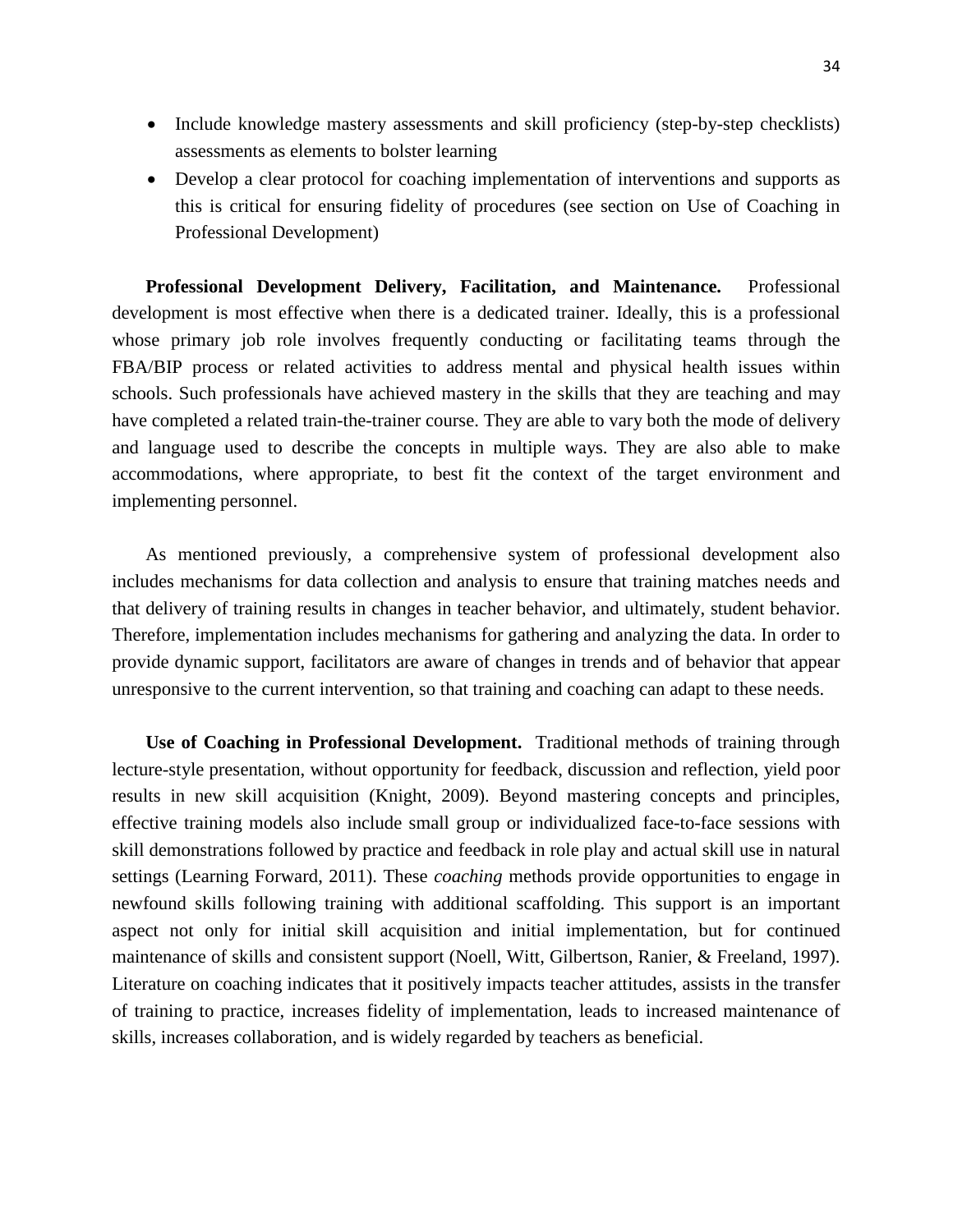Instructional coaching can be provided through a variety of methods. One of the most common and highly preferred methods is face-to-face support in the classroom. In some cases, small group coaching can also be highly effective when participants are engaged in providing similar supports. While face-to-face interaction and direct exposure to the classroom environment can be beneficial in helping coaches to understand the dynamics of the situation and can aid in establishing a collaborative relationship between coach and teacher, this method of coaching is not always an option. In such conditions, remote coaching can occur using technologies that apply internet-based audio-video connections that support real-time observations and feedback.

Frequency of instructional coaching may vary considerably from school to school, as well as from classroom to classroom. Much of this variation goes back to data-based decision-making and allocating resources where needed. For coaching to be most effective, however, access to coaching support is ongoing, with intensity of support varying with identified needs and trends in data. It is ideal for there to be a coach on campus at all times (internal coach), however, when required due to logistical and other concerns, an itinerant (external) coach can be utilized.

Step-by-step *proficiency checklists* (i.e., job aids, task analyses) can be used throughout training and coaching activities to aid in the teaching and maintenance of critical skills. These checklists can also be used to encourage self-checks by participants in natural settings. Followup observations by supportive professionals can reinforce and sustain peak performance integrity and help identify and address any impediments to correct use of procedure. A sequenced set of skill performance objectives can be built into a highly effective coaching system. The above features can support a strong professional development framework that can address the range of competencies required for Tier 3 problem solving.

Instructional coaching generally involves professionals with expertise in a particular area who then work closely to enhance instruction and support practices with the ultimate goal of positively impacting student achievement. With regards to Tier 3 support, this expertise involves a basic understanding of function-based behavior assessment and planning, including simple antecedent strategies, teaching strategies and replacement behaviors, as well as consequence strategies. In addition to this content knowledge, an effective coach will also have knowledge of pedagogy and sufficient interpersonal skills to both impart knowledge and work with teachers in refining skills to best fit the classroom and students. For students with mental health, substance abuse and/or medical needs, coaching may also include ensuring access to highly skilled professionals that can inform the team about effective strategies to integrate into a behavior intervention plan.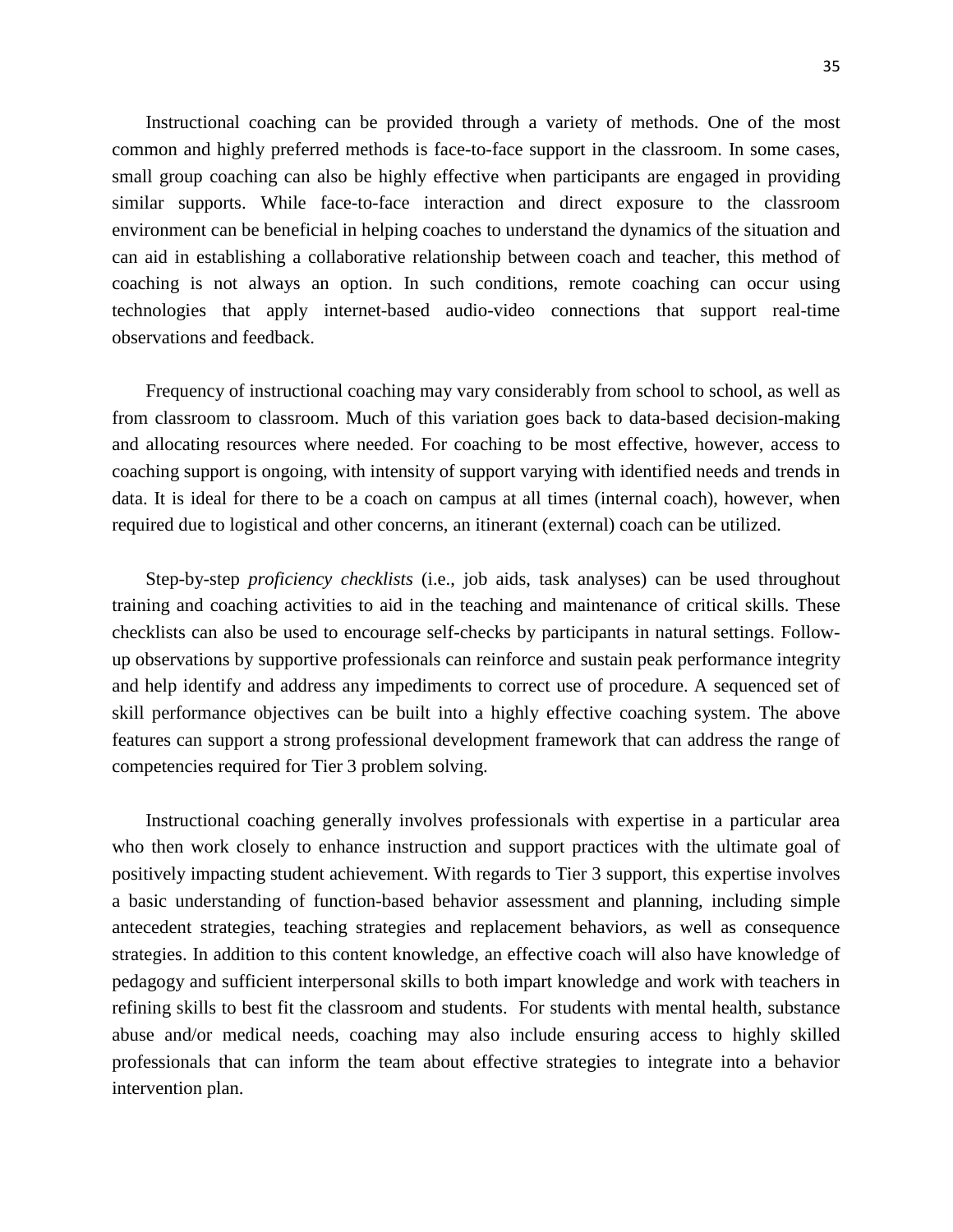Table 7.1 *Coach Attributes and Skills*

| • Understanding of how students learn | • Use of function-based behavior            | • Communication              |
|---------------------------------------|---------------------------------------------|------------------------------|
| • Understanding of instructional      | assessment and intervention procedures      | • Willingness to collaborate |
| practices available                   | • Ability to alter intervention for various | • Problem-solving skills     |
| • Understanding of adult learning     | developmental levels                        | • Flexibility                |
| processes                             | • Ability to identify mental health,        | • Supportiveness             |
| • Understanding of the culture of the | substance abuse, medical support            | $\bullet$ Tactfulness        |
| school and need for contextual fit    | <i>ssues</i>                                | • Approachability            |

The ideal coach will have sufficient skills to provide assistance to classrooms in a professional and friendly manner, and have the observational skills and capacity to analyze the current behavior of implementers and the frequency and degree in which it either maintains or diverges from a plan of support. Lastly, the ideal coach will have a general understanding of the culture of the school, classrooms within the school, and the need for contextual fit of interventions in those environments. Table 7 provides an array of attributes and skills of an ideal coach.

**Systems Coaching.** Instructional coaching can be an important factor in ensuring implementation at the classroom level. However, such efforts will have difficulty sustaining without attention to systems level factors. In that effort, coaches can be utilized as systems leaders and change agents at both the instructional level and the organizational level (Fullan & Knight, 2011). Systems coaching is a set of activities that provide dynamic support and facilitation to develop the capacity of school leadership teams to implement multi-tiered systems of support for academics and behavior (March et al., 2012).

While systems coaching requires many of the same skill sets as instructional coaching (pedagogical knowledge, content knowledge, and interpersonal skills), systems coaching focuses problem solving on systems issues versus individual student issues and includes skills that benefit these applications. Such additional skill sets may include: (a) the ability to use various data to solve systemic change issues, (b) facilitation skills for effective team-based collaborative planning and problem-solving, (c) ability to impart knowledge specific to organizational change and innovation content, (d) ability to support behaviors aligned with this innovation, and (e) the ability to evaluate the effectiveness of actions pertaining to systems change.

In order for schools to implement multi-tiered systems of support for behavior, both individual level and systems level support are best attended to concurrently. Systems coaching allows for instructional coaching to be delivered more effectively and efficiently. Instructional coaching is necessary to support staff to produce valued academic, social, emotional, and behavioral outcomes for students.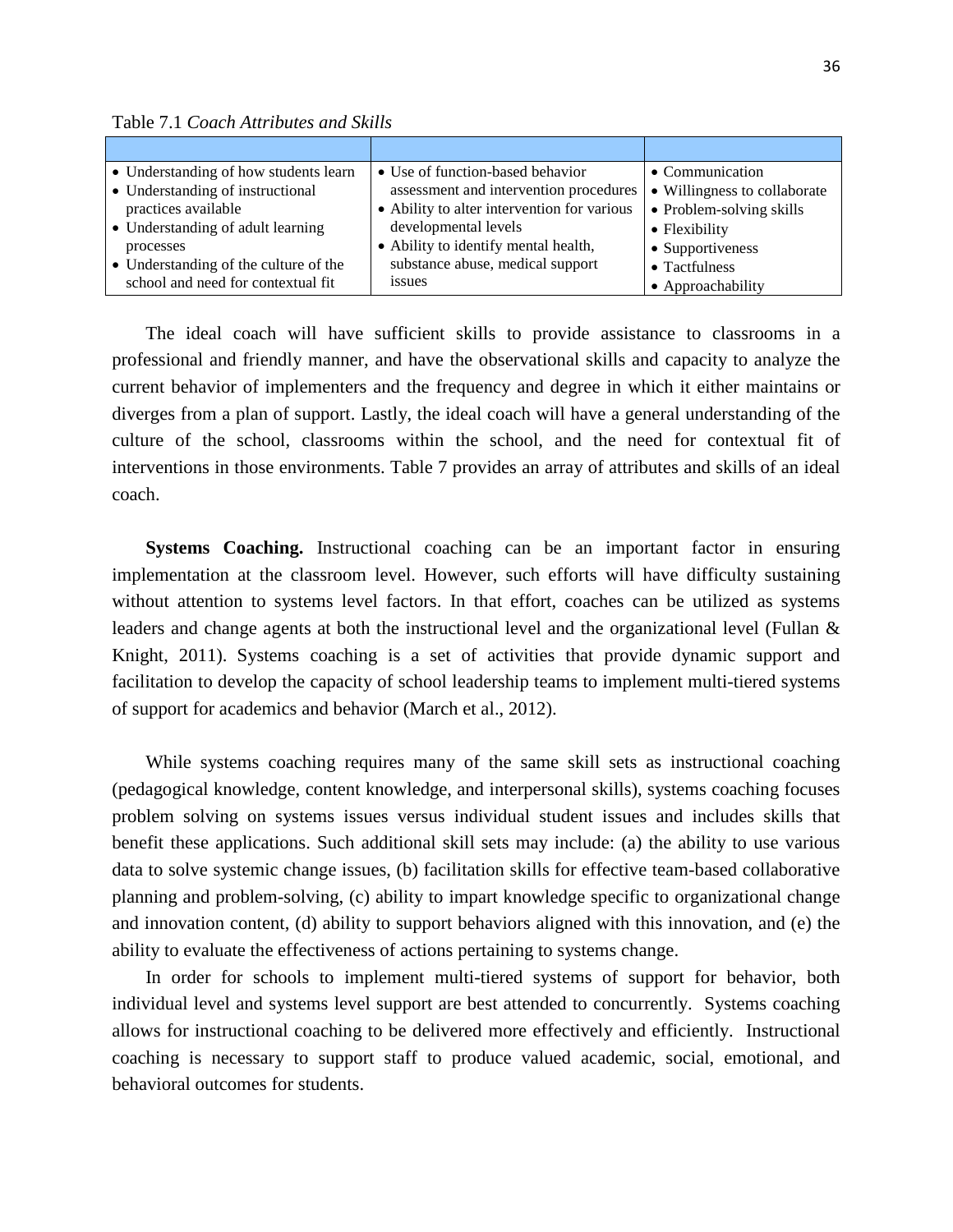**Multiple Levels of Competency.** School teams will include or have access to professionals with varying degrees of competency. Some students served by problem-solving teams will present severe and complex behavioral and other support needs that will require the involvement of professionals with higher levels of competency. For the majority of students served by problem-solving teams, two levels of competency are typically sufficient.

- Team member competency: Each school team may include multiple members with competency in gathering the basic information that is necessary for an FBA.
	- o Related skills may include, but are not limited to, reviewing existing records, listing and prioritizing behaviors of concern, conducting structured open-ended FBA interviews, and recording basic antecedent-behavior-consequence sequences.
	- o Team members who have the additional competencies as described below gather such information for interpretation.
	- o Competency in these skills might be acquired and demonstrated through limited professional development activities presented by highly qualified professionals utilizing essential design features described earlier (clear objectives, active participation, learning checks/assessments, coaching, etc.).
- Team facilitator/coaching competency: Each school team should also include at least one member with basic competency (as described above), plus have: (a) capacity to facilitate a team problem-solving process, (b) knowledge of behavioral principles (i.e., relationships between behaviors and environmental events), and (c) supervised practical experience in conducting FBAs and implementation of BIPs in schools.
	- o Related skills may include, but are not limited to, the basic competencies described above, plus defining behaviors, identifying basic patterns in antecedentbehavior-consequence sequences, preparing hypotheses based on direct observations and structured interviews, measurement (e.g., practical direct observation strategies and tools, reliable sampling methods, using external supports for data recording, using supplemental methods such as rating scales).
	- o In some situations, team facilitators may need to gain competencies in, or access to, skilled professionals who can address areas such as trauma-informed care, mental health concerns, substance abuse, and medical issues.
	- o Competency in these skills might be acquired and demonstrated through comprehensive professional development activities presented by highly qualified professionals. Such training would likely include study assignments and explicit instruction (equivalent to graduate-level coursework), with supervised tasks with coaching.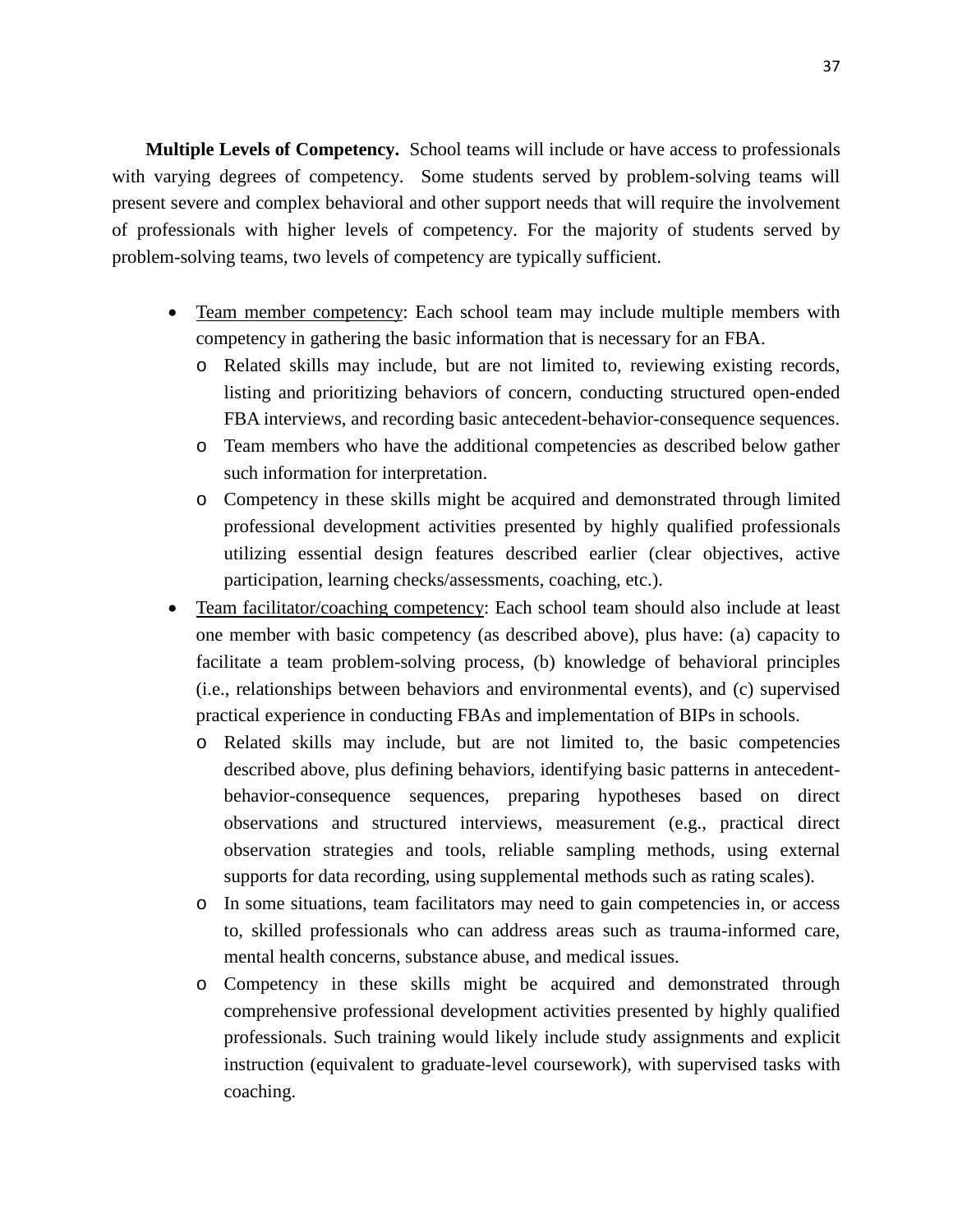o Multiple resources that may be useful for related professional development activities are included in the Resources section.

As noted above, problem-solving teams with the above levels of competency may successfully serve the majority of students. However, teams will sometimes encounter more complex or severe behavior challenges that may require the support of someone with advanced competency in behavioral, medical, mental health or substance abuse support. This topic is addressed in a later section.

**Systemic Support for Professional Development.** To build momentum toward making positive changes in Tier 3 behavior intervention, it is important to consider the significant benefits of building competency for Tier 3 problem-solving teams and capacity for intervention competency and support at the district, school, and classroom levels. There are a number of system variables that will enhance the likelihood of implementation of effective strategies for professional development and coaching. These include: (a) gaining buy-in from top administration, (b) dedication of resources, (c) matching with other district initiatives, (d) clear linkage between behavior and academic performance, (e) scheduling training and other initiatives for the school year, (f) school readiness to support changes in teacher behavior,  $(g)$ commitment conveyed from administration/leadership, and (h) commitment to initiatives until the goal is attained.

When applicable, school districts can develop creative solutions and identify additional resources in order to build competency to provide Tier 3 supports. Possible alternatives include:

- Districts may expand access to related courses by capitalizing on internet-based course delivery and Learning Management Systems (LMS). Some types of LMS (e.g., Moodle, Adobe Connect) can support continuous availability, interactivity, selfpacing, and/or repeatability.
- Collaborating with other school districts to develop and share in a professional development program that meets mutual needs. For example, districts could agree to develop separate modules for courses that develop basic and moderate competencies.
- Establishing collaborative professional development agreements with local universities or distance learning programs.

Professional development support can be linked to District Improvement and Assistance plans and School Improvement plans, providing opportunity for integration of these systemic changes with other efforts throughout the school or district. This will also help to provide structure for ensuring ongoing attention and growth. Lastly, districts can link professional development in Tier 3 behavior intervention strategies with credit for in-service education,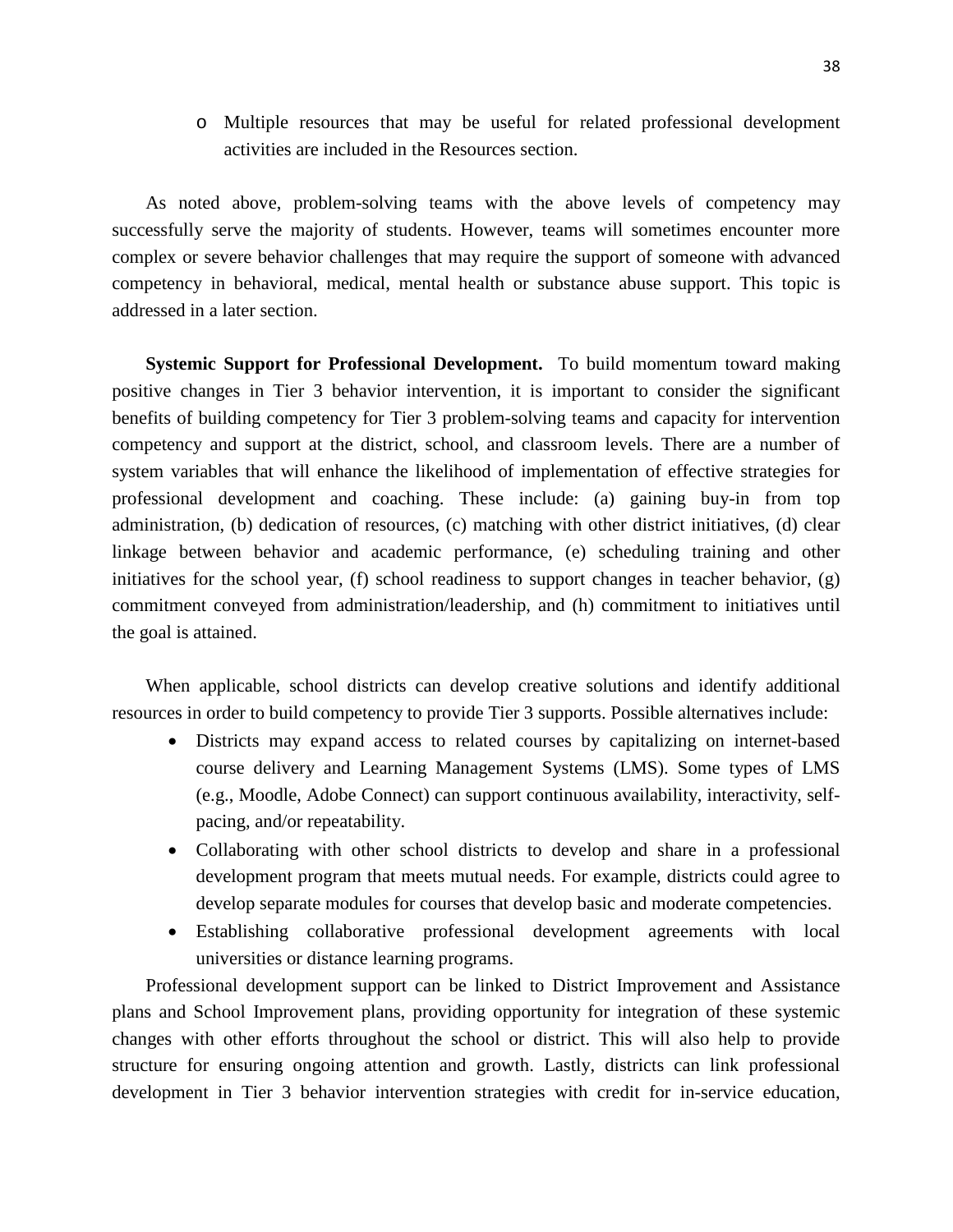continuing education, or possibly university credit. District or school recognition of successful implementation can also be a motivating factor for teachers and professionals (e.g., Problem Solving Teams of Excellence).

All of these systemic support features bolster the idea that positive student behavior and academic performance are both valued by schools and that success in one leads to success in the other. With this in mind, proper attention to systemic implementation of professional development brings better quality and integrated opportunities for teacher and professionals' growth in Tier 3 support implementation, which can then lead to both decreased student problem behavior, and increased academic achievement.

# **Ensure Provision of Appropriate District and School Resources and Infrastructures toImplement,Sustain, and Evaluate Effectiveness of Evidence-Based Practices**

One of the primary responsibilities of the district is to provide schools with the necessary support to implement the described components of a Tier 3 system with fidelity. However, the district leadership team will be aware that the capacity to implement an efficient and effective Tier 3 system at the school level is most likely related to the district's commitment to supporting each school in developing a continuum of multi-tiered system of support. If a school does not implement a Tier 1 system for all students and a Tier 2 system for groups of students who need additional assistance, it is unlikely that the school will have the resources (time, personnel, funding, etc.) to implement the Tier 3 systems described in this Blueprint. While districts have a legal imperative to implement a Tier 3 system, the effectiveness of that system will likely hinge on the integrity of the district's efforts to implement Tiers 1 and 2 across all schools. Therefore, each district is encouraged to evaluate and install, if necessary, effective Tier 1 and 2 supports as the district begins to redesign its Tier 3 supports.

A wide range of school and district supports will be necessary if schools are to implement Tier 3 with fidelity. School leadership teams will need professional development to create a culture of appropriate data use and problem solving. Data will be necessary to identify students at risk, students who are responding to interventions and those who are not, and the degree to which evidence-based strategies were implemented with fidelity. Leadership teams may also require data on the degree to which problem-solving processes were implemented effectively and efficiently to address targeted student needs. Professional development for school leaders will also target developing effective MTSS teaming structures at the entire school level and within grade levels, identifying and accessing additional training and professional development needs and/or resources for the school's implementation efforts, and utilizing data systems that support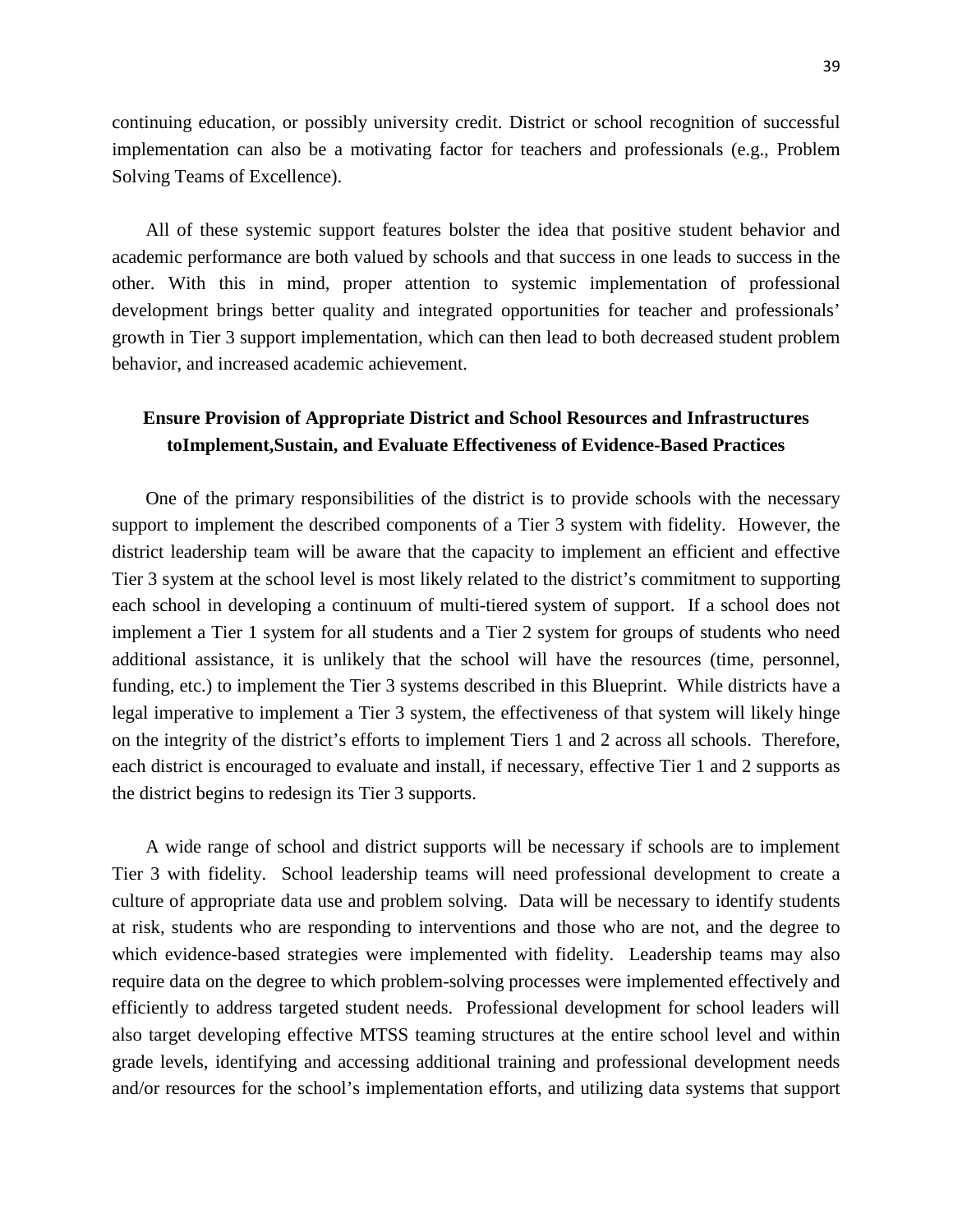the essential characteristics of school implementation listed above: teaming, problem-solving, and decision-making.

Schools with effective leadership may be able to provide a wide range of internal supports to implement many components of MTSS with fidelity. However, it is unlikely that a school will have the resources, capacity, or approval to develop or purchase effective progress monitoring and data collection tools for Tier 3 without district level buy-in. In fact, districts may need to develop, purchase, or utilize free data resources to address all three tiers of MTSS as in Table 8 below:

Table 8: *Possible Data Sources to Support MTSS for Behavior* 

| Tier 1                                   |                                |                                                 |
|------------------------------------------|--------------------------------|-------------------------------------------------|
| Office discipline referrals<br>$\bullet$ | Daily Progress Monitoring<br>٠ | Systematic direct observation data<br>$\bullet$ |
| Attendance                               | systems                        | systems (frequency, duration, rate,             |
| In-school suspensions                    | Intervention-specific          | etc.)                                           |
| Out-of-school suspensions                | monitoring systems             | Direct behavior rating scales                   |
| Restraint\seclusion                      | Fidelity of Tier 2             | Time sampling data systems                      |
| Fidelity of Tier 1 implementation        | Implementation                 | Antecedent, Behavior,                           |
| Classroom management system              |                                | <b>Consequence Observations</b>                 |
| (minors incidents)                       |                                | <b>Interviews</b>                               |
| <b>SESIR</b><br>٠                        |                                | Surveys                                         |
| Climate surveys                          |                                | <b>Checklists</b>                               |
| Social, Emotional and Behavior           |                                | • Record Reviews/Permanent                      |
| Screening Tools                          |                                | Products                                        |
|                                          |                                | Fidelity of Tier 3 Implementation               |

Only having access to a range of data across the three tiers is not sufficient for implementing MTSS at all levels. The data will need to support schools in data-based problem solving at Tier 3 by answering some critical questions, such as:

- 1. How many students (what percentage) are receiving Tier 3 supports and at what level of Tier 3?
- 2. How are all, or selected, students progressing as a result of their Tier 3 supports?
- 3. Are there different outcomes based on type of student, classroom, school, etc.?
- 4. Are some interventions more effective or able to be implemented easier than others?
- 5. Are there critical factors or barriers that are impacting our capacity to implement evidence-based interventions with fidelity?

District support will also be needed to develop, or assist schools with accessing, userfriendly data systems that: (a) are easily learned, (b) require little time for data entry, (c) measure the range of data sources listed above, and (d) quickly produce a range of reports (e.g., graphs, tables, etc.) that support the school's problem-solving process.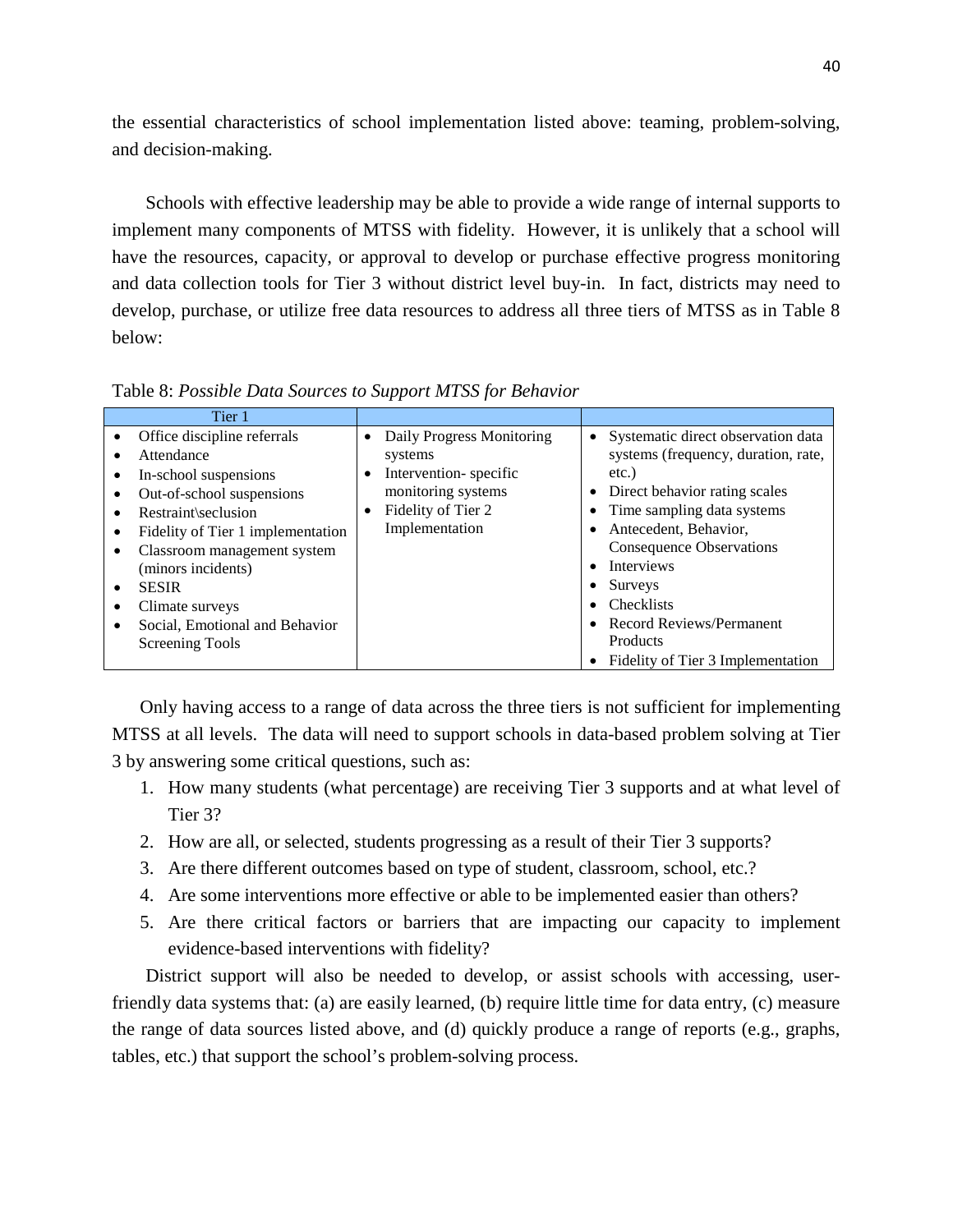Professional development, resources, and technical assistance for coaching will also be critical for the success of an MTSS system at each school. While districts may identify "coaches" at each school, it is also probable that a range of coaching functions will be disbursed across school leadership teams. Members of those teams will want to get training in problemsolving, team facilitation, using data for decision-making, facilitating FBAs and BIPs, coaching teachers to implement with fidelity, and evaluating the success of the school's MTSS activities. A commitment to organizing professional development activities within the district calendar and to supporting schools to allocate time within their school calendars for problem-solving, teaming, and data collection and analysis will also be critical to the success of Tier 3 supports.

Finally, districts will develop and use, for formative and summative purposes, a district evaluation plan specific to their Tier 3 system of behavior supports. This plan will be reflected in the DIAP and each school should address their efforts at MTSS for behavior within their School Improvement Plan (SIP).

# **Ensure District Policies, Practices, Manuals, and Teaming Structures Align to Support Effective Redesign, Implementation, and Evaluation Of Tier 3 System Supports for Behavior in All Schools**

Districts have an important responsibility to ensure their policies and procedures clearly articulate the professional practices required of all relevant employees to support schools in implementing and evaluating a Tier 3 system of support for behavior. Districts are encouraged to carefully plan and organize all activities that will support Tier 3 practices and have a positive impact on student behavior. Such activities may include but would not be limited to: (a) reviewing all current staff roles and responsibilities specific to their positions in relation to required redesign changes for Tier 3, (b) ensuring all professionals who have responsibilities in the redesign and/or implementation of Tier 3 changes have clearly communicated expectations and success criteria to guide their involvement in the redesign/implementation process, (c) developing district manuals that specifically describe teaming structures needed to support effective Tier 3 activities and guide best practices in providing Tier 3 supports, and (d) reviewing current evaluation structures and resources in the district in comparison with necessary structure and resources for evaluating the ongoing success of a Tier 3 behavior support system.

Districts that are effective in redesigning, implementing and evaluating Tier 3 behavior practices across schools will have publicly conveyed the philosophy, rationale, and urgency for providing effective behavioral supports to all students across a multi-tiered system of support. Educators will need guidance and clear communication to ensure appropriate understanding of a Tier 3 system for behavior support. For example, just because a student may be receiving Tier 3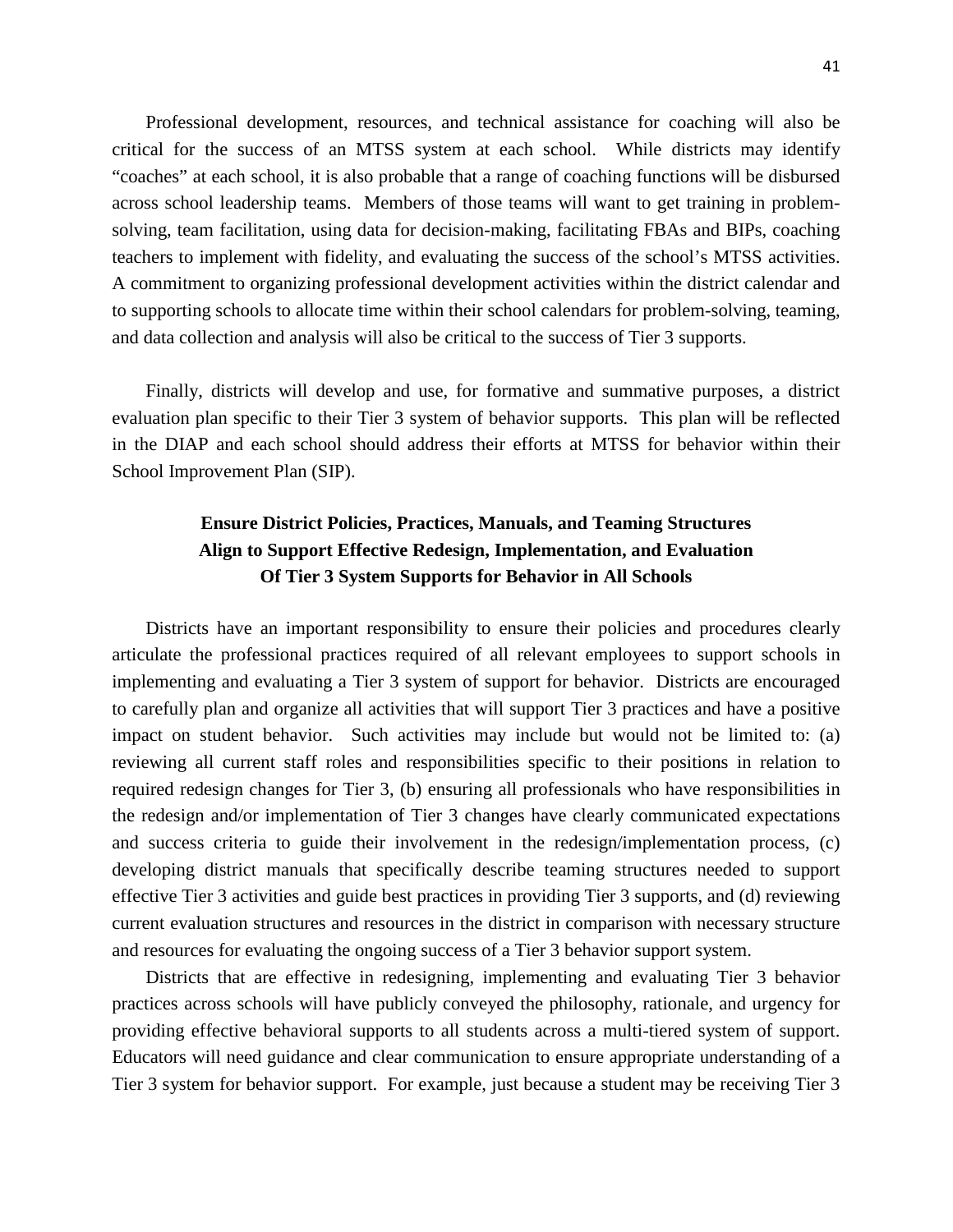supports for behavior does not imply that the student is in ESE. In fact, Tier 3 is much broader than ESE and should be conceptualized as matching to the student's need; not placement, label, or disability. In addition, it is critical that districts develop a seamless and consistent system of Tier supports for all students, including those receiving ESE services and those who are not receiving ESE services. Seamless and consistent systems allow all students to have access to comparable levels and types of supports regardless of a student's "diagnosis," disability, placement, or complex behavioral challenges.

Critical features of an effective district leadership team with this philosophy include being multi-disciplinary, engaging in ongoing cross-departmental collaboration, and developing a strategic plan that: (a) integrates academic and behavior supports as part of the implementation of an MTSS, (b) monitors implementation progress across all schools, and (c) evaluates the relationship between implementation of MTSS and its impacts on student outcomes across all tiers. The function of this team is to preserve best practice by establishing/enforcing district policies and procedures that support the implementation of Tier 3 practices within an MTSS in schools through a multi-disciplinary approach. The results of the team directly impact implementation of Tier 3 supports within schools through coaching, professional development, resource allocation, etc.

Districts with effective leadership teams (as described above) have the ability to establish competent school teaming structures necessary to produce better outcomes for students. Critical features of school teaming structures include the following:

- MTSS teams have multi-disciplinary/cross-department membership that includes an administrator, a coach/behavior representative, and members with basic/foundational knowledge of problem-solving. The team includes those implementing supports at Tier 3, so that they have input in decisions about interventions on the particular student(s).
- Access to and involvement of (as needed, based on individual need and predetermined decision rules) external expert-level supports to assist with behavioral problem-solving and planning.
- MTSS teams receive training in problem-solving and the coach/behavior representative receives ongoing training for improved behavioral expertise.
- MTSS teams support implementation of a multi-level Tier 3 approach that is aligned with services and supports provided within Tier 1 and Tier 2.
- MTSS teams are provided with criteria of best practice in problem-solving and receive recognition for excellence in problem-solving.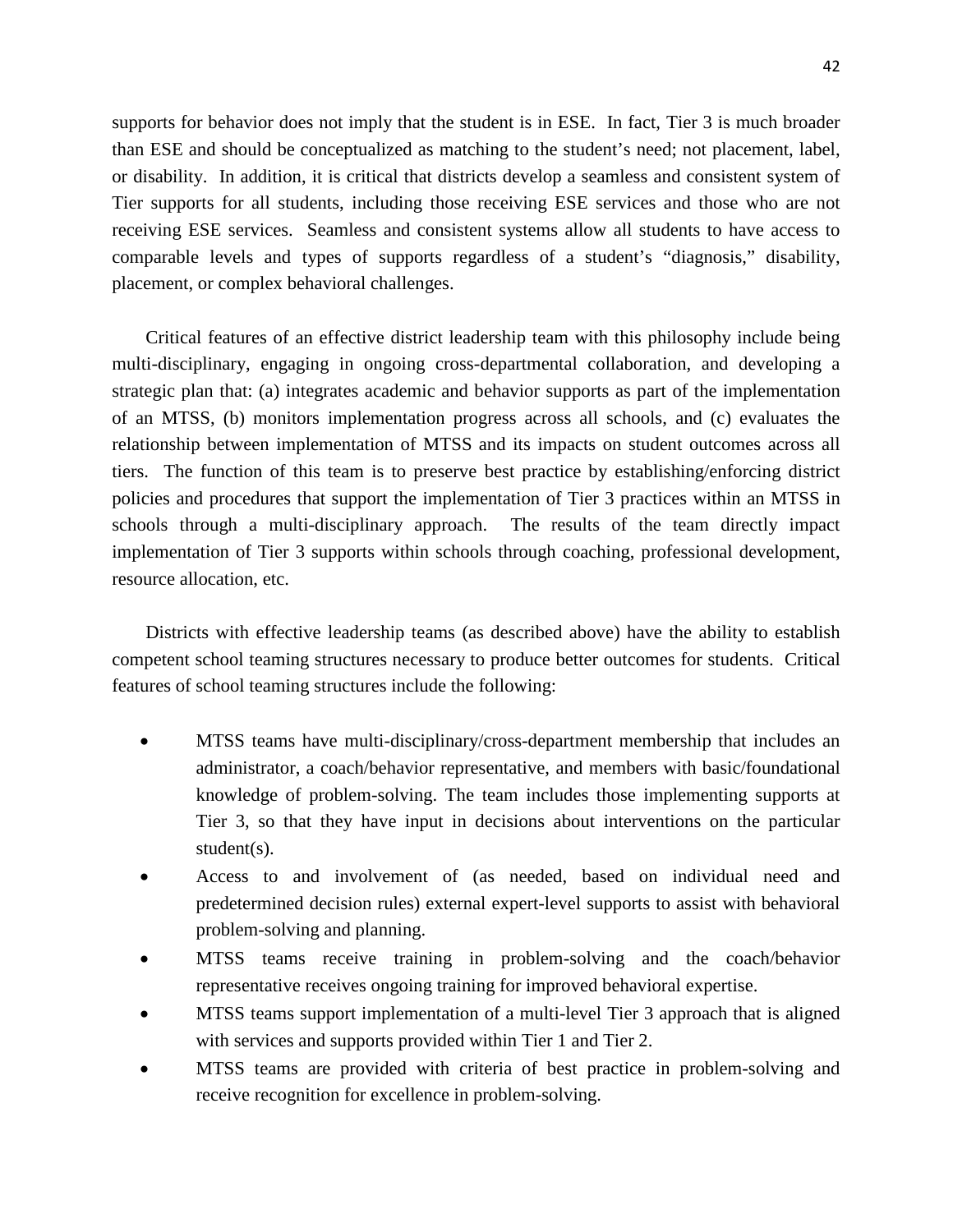- MTSS teams monitor implementation progress of Tiers 1 and 2.
- MTSS teams evaluate effectiveness of Tiers 2 and 3 in a context of Tier 1 improvements (i.e., student progress to goals in Tiers 2 and 3 results in those students improving to goals at Tier 1).

Districts will need to support their schools in not only establishing effective teaming structures for Tier 3 supports but also improving accountability of implementing such practices by establishing implementation manuals and inclusive of evaluation protocols. District manuals that specifically describe the policies and procedures as well as provide examples of effective teaming structures needed to support Tier 3 activities are essential for consistency, maintaining alignment of expectations of district and schools, and for guiding best practice in providing Tier 3 supports. Districts may need to evaluate their current policies, manuals, and practices/procedures to determine if the following critical features are in place:

- Clear communication of rationale and urgency for change
- Proactive, preventative, strengths-based focus
- Multi-disciplinary team
- Data-based problem-solving as the way of work
- Student-centered
- Youth and family involvement
- Community involvement
- Comprehensive evaluation of effectiveness

Professional development with ongoing coaching to ensure implementation and evaluation of the critical features will be necessary at both the district and school level. The district will need to be consistent in the supports and structures established in order to support schools. School staff will need to be trained in order for successful implementation at the student level. An established district calendar with identified training days specific to supporting the implementation of MTSS is necessary. Districts may want to consider accessing common statewide training curricula or expanding the job responsibilities of current positions when redesigning Tier 3 supports. By adjusting district policies and practices/procedures for Tier 3 support, the expectations for effective behavioral support practices at the school level must be adjusted to maintain a seamless alignment.

# **Section 4: Options for Monitoring System Improvements in the Redesign, Implementation, and Evaluation of a Tier 3 System of Behavior Supports**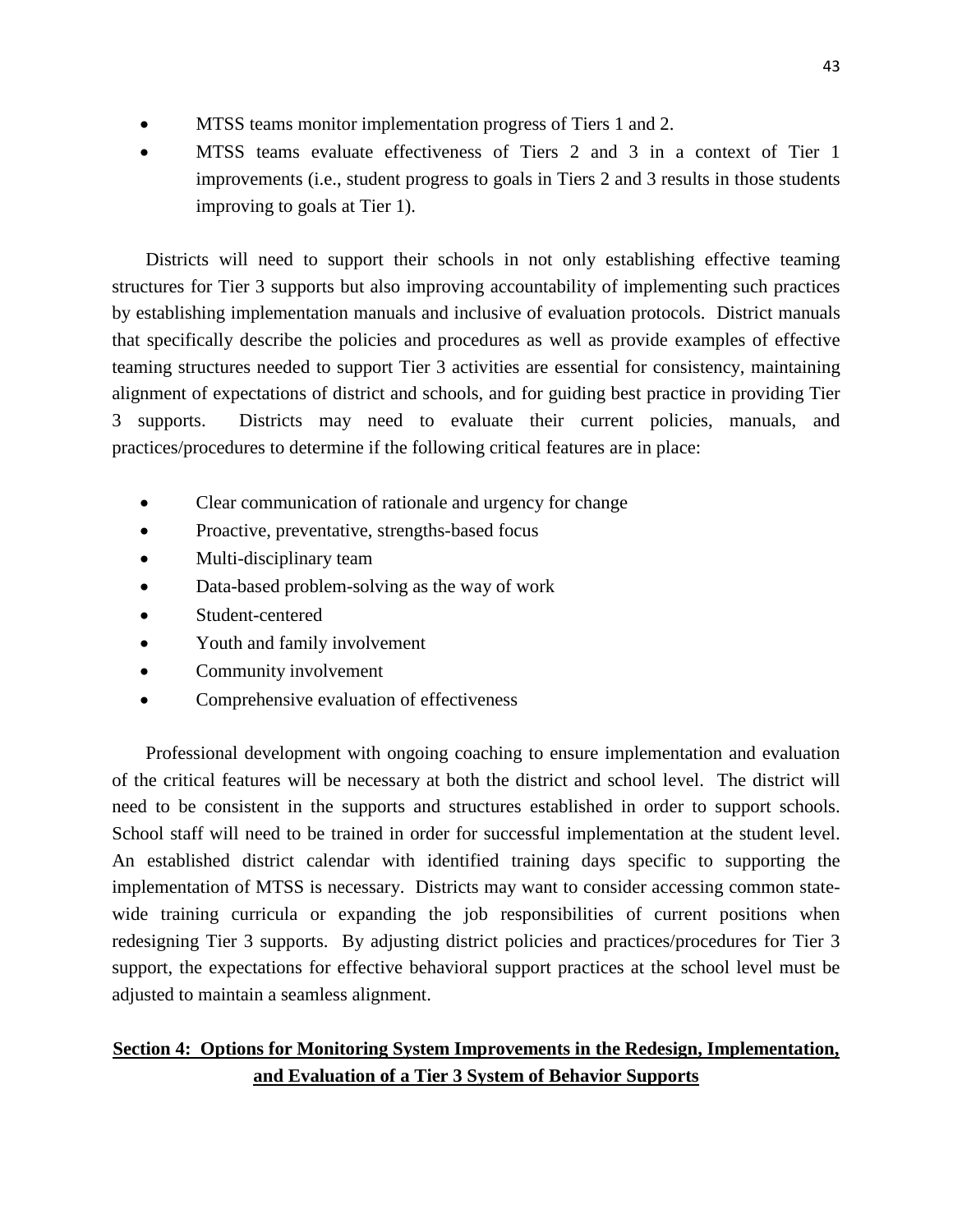A shift to a results-driven Tier 3 system to support students with behavioral issues requires significant systems' change to ensure that outcomes for all students who require intensive, individualized intervention are maximized. Given the scope of the anticipated systems' change needed for Florida school districts to align their practices with those described within this Blueprint, FDOE and BEESS have committed to providing the necessary technical assistance, including professional development and coaching, to build district capacity. In addition to supporting the implementation of evidence-based Tier 3 practices and systems with fidelity, Tier 3 redesign will require careful monitoring by the state and districts to verify that the practices presented within this Blueprint occur and function as intended (i.e., result in improved outcomes for students with behavioral issues). As noted throughout this Blueprint, redesign of a Tier 3 system of behavior supports builds on a model that emphasizes prevention and early intervention through a multi-tiered system of support that ensures that all students access a continuum of supports. Thus, evaluation of Tier 3 improvements must consider the effectiveness of Tier 1 and 2 supports.

Implementation of Tier 3 system improvements should in no way be a barrier to compliance with procedural safeguards. Instead, Tier 3 system changes ensure the integration of evidencebased practices that support improved student outcomes and existing state or district procedural compliance practices. BEESS, FDOE, and the Tier 3 Redesign Committee are committed to maintaining all procedural safeguards whether they apply to all or a portion of students receiving Tier 3 supports (e.g., IDEA*,* Section 504).Monitoring the implementation and impacts of a redesigned Tier 3 system of supports will, however, require a shift in how the state and districts have traditionally monitored systems change. Rather than monitoring compliance with Tier 3 processes (e.g., procedures), monitoring of Tier 3 systems change will focus on demonstrations of student success by measuring student outcomes. This section of the Blueprint will detail essential features and a framework for monitoring Tier 3 redesign and implementation by the state and district teams.

**Student Outcomes within Result-Driven Tier 3 Systems.** In a well-integrated Tier 3 system, student outcome data guide important educational decisions. The importance of monitoring student outcomes is twofold. First and foremost, documentation of student outcomes is necessary for verifying that the resources allocated and practices adopted as part of the Tier 3 systems change process have, or have not, generated the intended effect of improving outcomes for students with behavioral issues. Second, monitoring student outcomes is an essential component of a Tier 3 system of supports because data-based decision-making guides implementation of evidence-based practices. As such, evaluation of the effectiveness of redesigned Tier 3 systems of supports within districts will focus primarily on student outcomes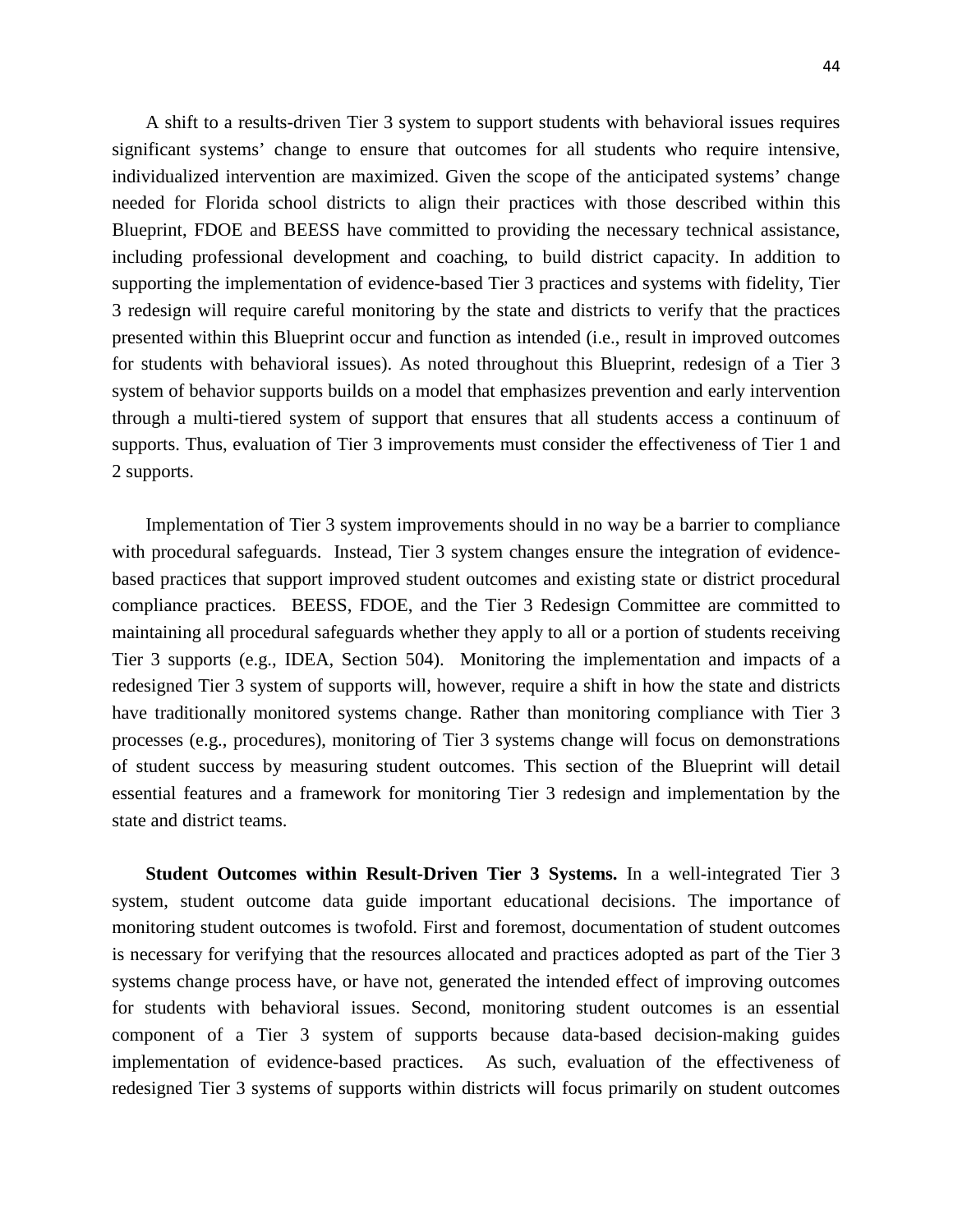that demonstrate a reduction of negative educational outcomes (e.g., office discipline referrals, suspensions, restraint or seclusion, targeted behavior problems, etc.) and an increase in desired educational outcomes (e.g., attendance, academic performance, social skills, etc.). In short, student outcome data are essential to:

- Supporting data-based decision making and problem solving
- Determining sufficiency of implementation integrity
- Facilitating identification of and the process of implementing any adjustments that need to be made to Tier 3 practices
- Maximizing resources and ensuring efficient supports are provided to all students
- Evaluating the effectiveness of evidence-based interventions
- Evaluating the equity of services and supports provided to students
- Evaluating the effectiveness of Tier 3 practices
- Determining eligibility for Exceptional Student Services and evaluation of individual education programs

**State Monitoring of District Tier 3 Systems of Behavior Supports: A Three-Tiered Approach.** District level buy-in and commitment coupled with technical assistance from the state will lay the foundation for redesigning Tier 3. As districts and schools begin the process of revising the Tier 3 system of supports, BEESS and FDOE will play vital roles in ensuring that technical assistance is well coordinated and sufficient for supporting district leadership teams in building capacity for results-driven Tier 3 systems of behavior supports. The transition from a compliance-driven to a results-driven Tier 3 system will involve a multi-year change process beginning with piloting and moving to full implementation, then to sustainability, and finally ongoing improvement.

Tier 3 systems of support described in this Blueprint will involve not only implementation of evidence-based Tier 3 practices, but as importantly, monitoring the impact of Tier 3 practices on student outcomes. Aligned with the shift towards developing a multi-tiered system of evidence-based practices that improve student outcomes, state monitoring of Tier 3 behavior supports can follow a similar, three-tiered framework in which the level of state-provided support to districts is determined by district need as measured by student outcomes. The logic and principles that guide this three-tiered framework for state supports are conceptually similar to the three-tiered continuum of student supports.

Table 9 provides a summary of a tiered framework for the state to support and monitor district Tier 3 redesign. Within this framework, student outcome data guide the intensity and frequency of state provided support and monitoring, which increases for those districts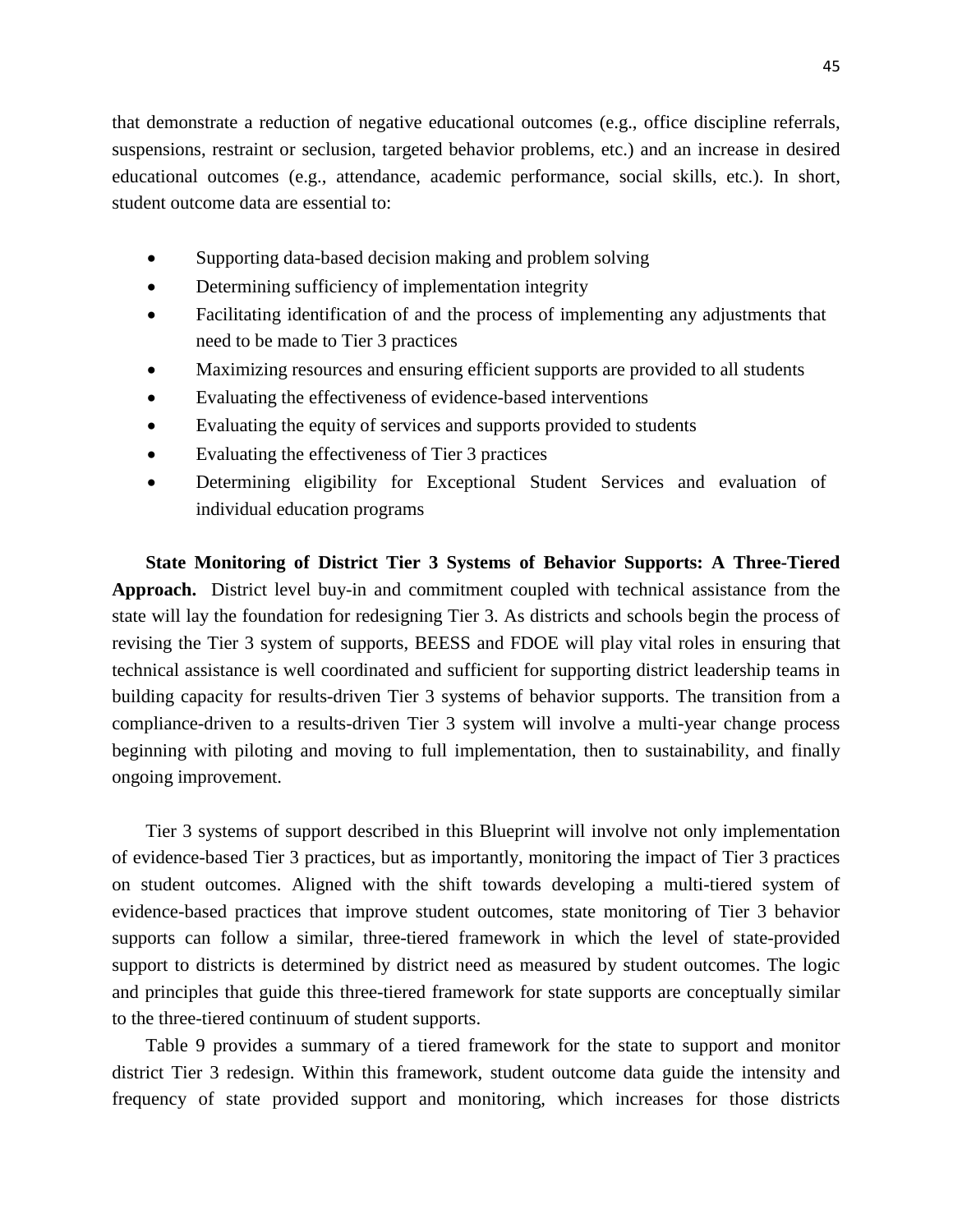demonstrating insufficient student outcomes. Tier 1 supports for all districts include professional development and coaching on Tier 3 redesign and evaluation of student outcomes for the purpose of determining additional supports needed by districts (i.e., districts submit student outcome data to the state several times throughout the year). The frequency with which data are submitted varies depending on the type of data (e.g., graduation rates may be reported annually whereas data on restraint and seclusion may be reported continuously). For those districts that demonstrate sufficient student outcomes for students receiving Tier 3 supports, no additional state supports or monitoring activities would be required. Alternatively, those districts whose student data do not demonstrate sufficient student outcomes over time are provided with additional supports and monitoring matched to the needs of the district.

Table 9: *Tiered Framework for Monitoring Tier 3 Behavior Support Systems by FDOE* 

|                                        | <b>State Monitoring</b>                                                                                                                 |                                                                                                                                                                                                                                                  |
|----------------------------------------|-----------------------------------------------------------------------------------------------------------------------------------------|--------------------------------------------------------------------------------------------------------------------------------------------------------------------------------------------------------------------------------------------------|
|                                        |                                                                                                                                         |                                                                                                                                                                                                                                                  |
|                                        | Across multiple years, district Tier 3 student<br>outcomes indicate a need for intense training<br>and technical assistance             | Intensive state support provided through a comprehensive<br>planning and problem-solving service delivery approach to<br>guide systemic changes needed to improve Tier 3 outcomes<br>while also developing the district team's capacity to use a |
|                                        | Intensive evaluation and frequent progress<br>monitoring by measuring student outcomes<br>and implementation fidelity                   | problem-solving framework to guide long-term change and<br>improvement                                                                                                                                                                           |
|                                        |                                                                                                                                         | Participation in BEESS ESE Monitoring and Assistance is<br>required                                                                                                                                                                              |
|                                        |                                                                                                                                         |                                                                                                                                                                                                                                                  |
| Frequency and intensity                | During initial year of implementation, district<br>Tier 3 student outcomes indicate need for<br>technical assistance to improve student | Analysis of student outcome data and information on fidelity<br>of implementing Tier 3 evidence-based practices                                                                                                                                  |
|                                        | outcomes                                                                                                                                | Action plan for improving Tier 3 behavior supports is<br>required and likely linked with their District Improvement                                                                                                                              |
|                                        | Evaluate implementation fidelity of Tier 3<br>practices in the district and increase frequency                                          | and Assistance Plan (DIAP) and SIP                                                                                                                                                                                                               |
| of monitoring student outcome progress |                                                                                                                                         | Additional support and technical assistance is available by<br>the state and discretionary projects                                                                                                                                              |
|                                        |                                                                                                                                         |                                                                                                                                                                                                                                                  |
|                                        | District demonstrates sufficient student<br>outcomes for students receiving Tier 3<br>behavior supports                                 | Professional development and coaching provided on Tier 3<br>redesign                                                                                                                                                                             |
|                                        | Screening by measuring student outcomes                                                                                                 | District-developed formative and summative evaluation<br>plans are recommended, but not required                                                                                                                                                 |

and Intensity nd Intensity

This tiered framework for monitoring student outcome improvements will ensure that districts receive matched supports for improving/modifying their Tier 3 systems and improving student outcomes while maximizing state resources. Monitoring student outcomes for all students receiving Tier 3 supports (i.e., regardless of disability status, race/ethnicity, English language proficiency, etc.) will also ensure that outcomes are not only achieved, but also equitable.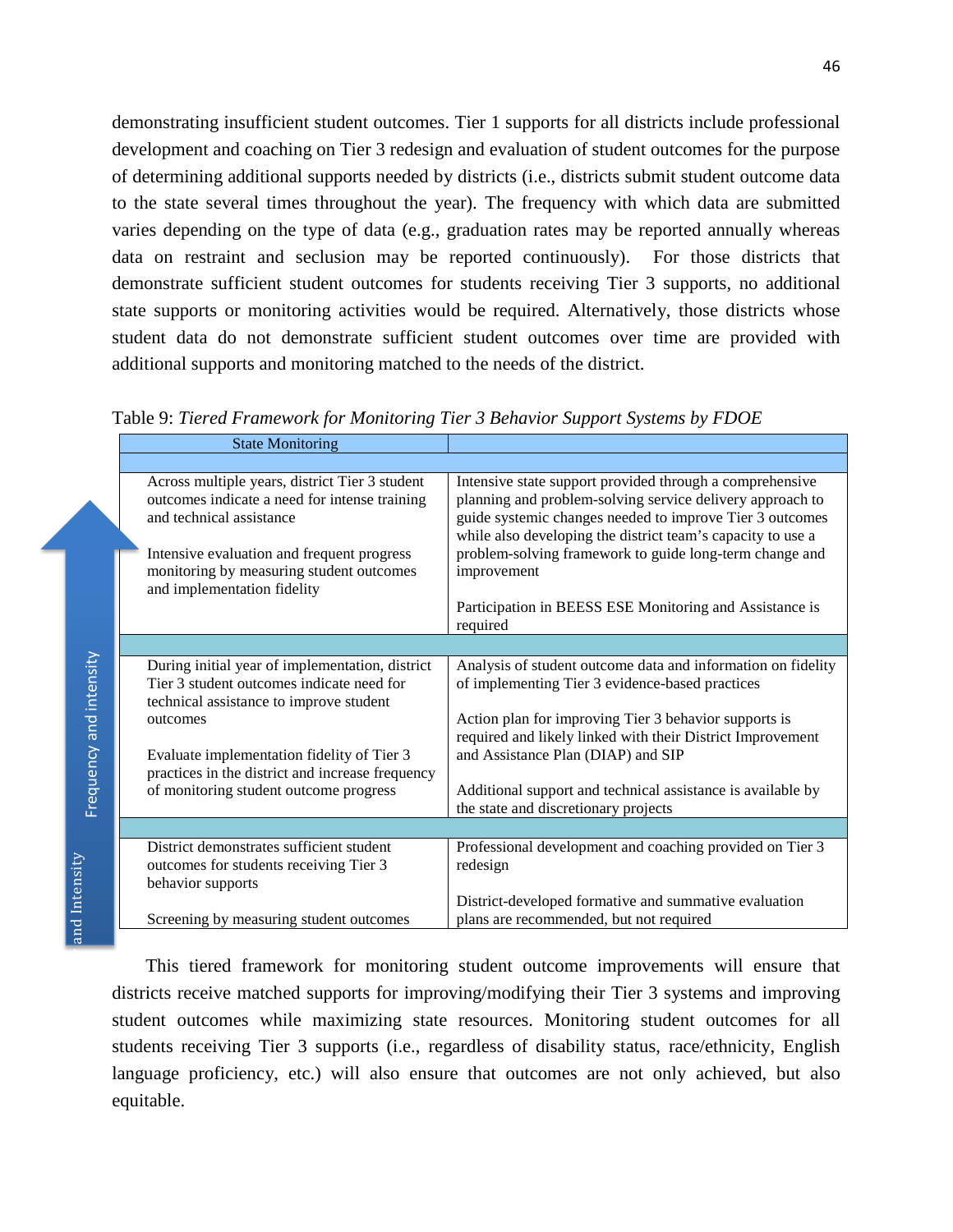The call for redesigning Tier 3 behavior supports involves systems' change at not only the district level, but also the state level. The state's capacity for coordinating and developing the practices and supports needed for Tier 3 redesign will require many of the same features as at the district level (e.g., FDOE and BEESS leadership, data-based decision making, etc.). As systems for monitoring redesign of Tier 3 supports are developed at the state level, the state will provide districts with specific guidelines and details of a monitoring and support process (e.g., which student-outcome data will be monitored).

**District Monitoring of Tier 3 Systems of Behavior Supports.** Essential to the success of redesigning Tier 3 systems of behavioral supports in Florida, will be the *alignment* of supports across all levels of the system: state, district, and school. While the focus of monitoring Tier 3 redesign at the state level is on student outcomes, district and building-level teams will need to develop comprehensive systems to support and monitor not only student outcomes, but also implementation of Tier 3 practices.

For Tier 3 practices to be implemented with fidelity, implementation must be supported by districts through systematic planning, application, and monitoring of implementation. Thus, data systems will be essential as districts engage in a problem-solving framework in which effectiveness of Tier 3 practices are determined through monitoring of student outcomes and implementation data. Evaluating implementation is necessary for determining: (a) if a practice is being implemented as intended, (b) if any changes need to be made to support implementation of the practice, and (c) in combination with outcome data, if a practice has been effective. Without implementation data, connections between Tier 3 practices and outcomes cannot be evaluated and the problem-solving process intended to guide Tier 3 redesign will very likely be hindered.

As described throughout this Blueprint, a system of Tier 3 practices requires a well instituted problem-solving framework and data systems to facilitate decision-making. Given the importance of data-based decision making within a problem-solving framework, districts will need to develop data systems (see Ensure Provisions of Appropriate District and School Resources and Infrastructures to Maintain Consistent Educator Supports Specific to Implementing, Sustaining, and Evaluating Effectiveness of Evidence-Based Practices) and strategically approach planning for implementation. It is unlikely that a district could implement the practices within this Blueprint all at once. Instead, districts will have to give careful consideration to the needs of their students and the factors likely to impact implementation within their schools. As districts embark on redesigning their Tier 3 systems and implementing Tier 3 practices, they will need to consider important questions related to prioritization,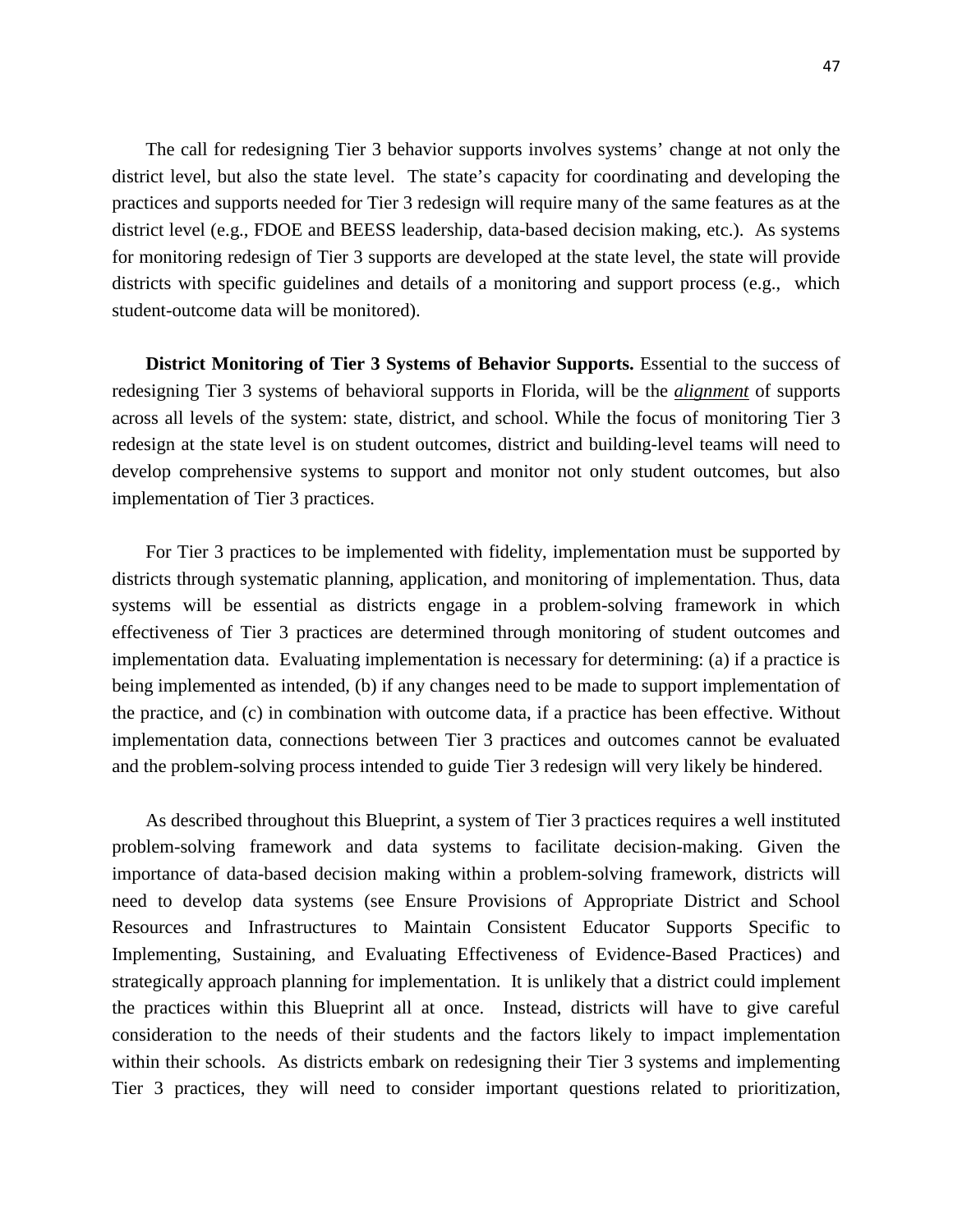implementation, and evaluation. Table 10 includes possible questions to guide districts as they begin planning for implementation of Tier 3 practices.

| Task           |                                                                                                                                    |
|----------------|------------------------------------------------------------------------------------------------------------------------------------|
| Prioritization | What percentage of students are identified as needing Tier 3 support? Are there schools<br>$\bullet$                               |
|                | where the percentage is significantly higher?                                                                                      |
|                | What is the gap between expected and current student outcomes (e.g., attendance, in-                                               |
|                | school suspension, out-of-school suspensions, academic performance, etc.)?                                                         |
|                | Are there schools or grade levels where the gap between expected and current levels of<br>performance is more or less significant? |
|                | Are there subgroups (i.e., gender, race or ethnic group, economically disadvantaged,                                               |
|                | students with disabilities, English language learners, etc.) for which the gap between                                             |
|                | expected and current levels of performance is more or less significant?                                                            |
|                | Are expected (evidence-based) Tier 3 practices sufficiently occurring?                                                             |
|                | How are Tier 3 redesign practices at the school level being supported by the district and                                          |
|                | are these supports for school-level practices sufficient?                                                                          |
|                | Which school-level and district issue(s) will be prioritized because they impact the most                                          |
|                | on the student-focused priority area, are most foundational, and/or are immediately                                                |
|                | actionable?                                                                                                                        |
| Implementation | What resources and materials will be required for evidence-based practices to be<br>$\bullet$                                      |
|                | sufficiently implemented?                                                                                                          |
|                | Do the implementers have the skills needed to implement the practices?                                                             |
|                | Do the implementers have the motivation needed to implement the practice?                                                          |
|                | What professional development and coaching will be required?                                                                       |
|                | What data will be used to determine if the practices have been implemented as intended?                                            |
|                | What student outcomes do we expect to improve and how will we collect the appropriate                                              |
|                | data to confirm outcomes are improving?                                                                                            |
|                | What criteria will be used to determine if additional supports are required to improve                                             |
|                | implementation?                                                                                                                    |
|                | What additional supports may be provided to improve implementation?<br>$\bullet$                                                   |
| Evaluation     | Were the practices implemented as intended?<br>$\bullet$                                                                           |
|                | What student outcomes resulted from implementing the selected practices?<br>٠                                                      |
|                | What steps need to be taken to ensure that the practices will be maintained or what steps<br>$\bullet$                             |
|                | need to be taken to improve the practices?                                                                                         |

Table 10: *Possible Questions to Guide Districts for Implementation of Tier 3 Practices*

Monitoring Tier 3 systems improvement will vary from district to district and can encompass implementation of any number of the practices included in this Blueprint. Table 11 provides an overview of essential Tier 3 practices that districts may focus on when developing their district-specific plan for improving and implementing Tier 3 systems. Because all of the practices in the table below are considered essential to a Tier 3 system, the success of any one of these practices is strongly related to the success of other essential Tier 3 practices (i.e., all essential practices are needed for a Tier 3 system to function as intended). Thus, it is likely that districts will observe that implementation of one essential Tier 3 practice impacts the functioning of other essential practices within their Tier 3 system of supports. Furthermore, it is also critical that, once a practice is established within a district, that practice is maintained, and if needed, modified to maximize the effectiveness of the Tier 3 system of supports. This ongoing process of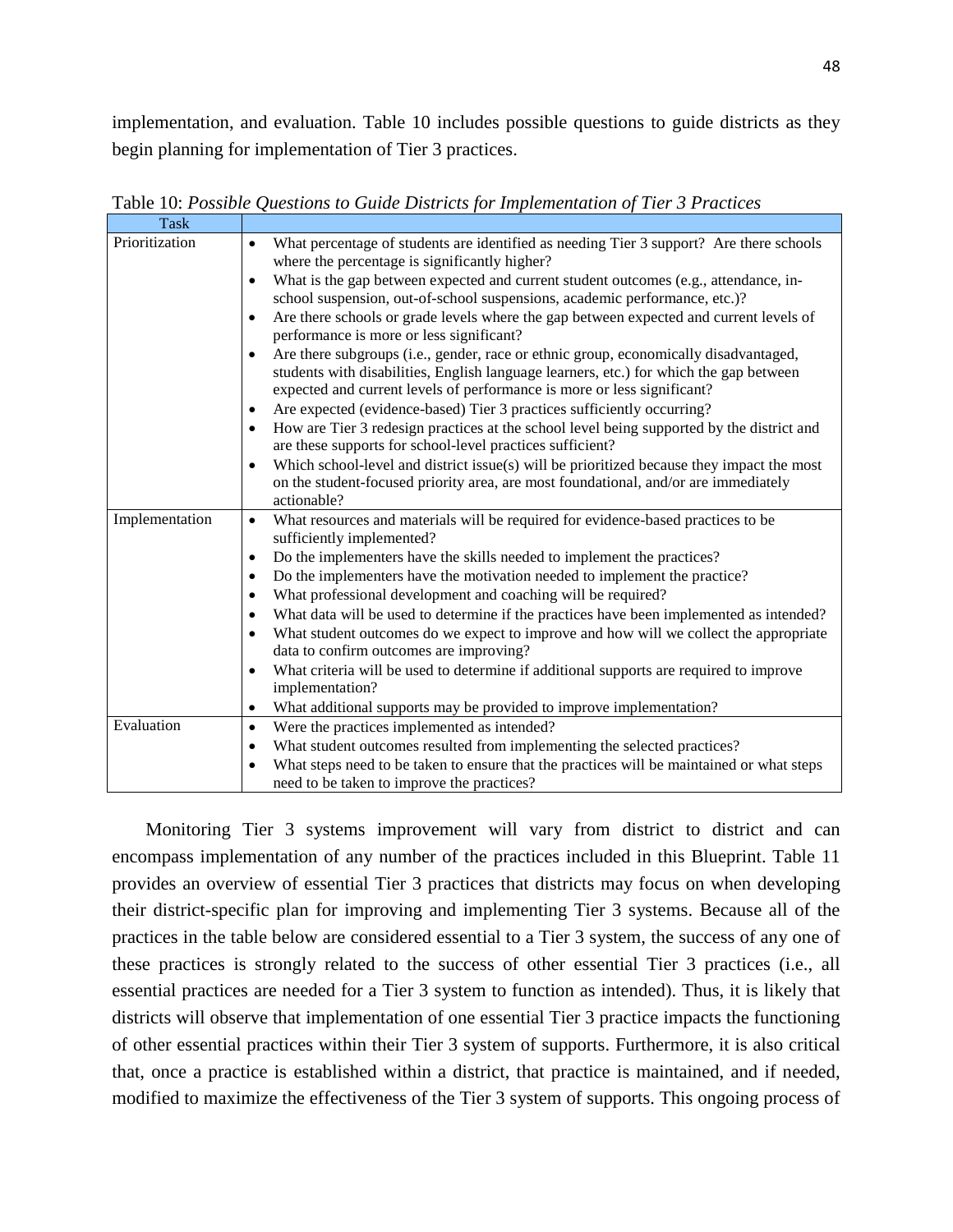implementation in which practices are evaluated and modified to meet the needs and improve the outcomes of all students is achieved through ongoing data-based decision-making within a problem-solving framework. As such, districts will need data to evaluate and monitor implementation of essential practices (i.e., actions and activities of the district) of a results-driven Tier 3 system.

| Using A Results-Driven, Problem-Solving Approach, How Will The District Monitor: |                                                                                                      |  |  |  |
|----------------------------------------------------------------------------------|------------------------------------------------------------------------------------------------------|--|--|--|
| <b>Essential Practice</b>                                                        | <b>Critical Features</b>                                                                             |  |  |  |
| Implementation                                                                   | • Data management systems                                                                            |  |  |  |
| of data systems                                                                  | Procedures and policies for collecting, managing, and reporting data                                 |  |  |  |
|                                                                                  | Data are shared with Tier 1 and 2 teams<br>$\bullet$                                                 |  |  |  |
| Data-based                                                                       | Data are used to guide intervention planning<br>$\bullet$                                            |  |  |  |
| evaluation and                                                                   | o Screening                                                                                          |  |  |  |
| decision making                                                                  | o Progress monitoring                                                                                |  |  |  |
|                                                                                  | o Formative evaluation                                                                               |  |  |  |
|                                                                                  | o Summative evaluation                                                                               |  |  |  |
|                                                                                  | o Diagnostic evaluation                                                                              |  |  |  |
|                                                                                  | Protocols for data-based decision-making/decision rules                                              |  |  |  |
|                                                                                  | Decision points communicated to schools to determine who receives access to Tier 3                   |  |  |  |
|                                                                                  | Data for decision making are collected                                                               |  |  |  |
|                                                                                  | o Student outcome data                                                                               |  |  |  |
|                                                                                  | o Implementation data                                                                                |  |  |  |
|                                                                                  | o Social validity data                                                                               |  |  |  |
|                                                                                  | Use of multiple assessment methods, sources, and settings                                            |  |  |  |
|                                                                                  | Gap between current and expected outcomes determines intensity of (level) of support<br>$\bullet$    |  |  |  |
| Technically                                                                      | FBA includes:<br>$\bullet$                                                                           |  |  |  |
| adequate                                                                         | o Identifying and defining problem and replacement/alternative behavior                              |  |  |  |
| FBA/BIP                                                                          | Multiple behavior measurement targets<br>O                                                           |  |  |  |
| processes                                                                        | o Multiple measurement methods (on a continuum), sources, and settings                               |  |  |  |
|                                                                                  | • Setting Events, Antecedents, Consequences                                                          |  |  |  |
|                                                                                  | o Data are used to verify function of behavior                                                       |  |  |  |
| o Hypothesis statement about consequences maintaining behavior                   |                                                                                                      |  |  |  |
| <b>BIP</b> includes:                                                             |                                                                                                      |  |  |  |
|                                                                                  | o Link to hypothesis from FBA                                                                        |  |  |  |
|                                                                                  | o Instructional methods                                                                              |  |  |  |
|                                                                                  | o Antecedent and consequence strategies                                                              |  |  |  |
|                                                                                  | o Feasible and acceptable interventions                                                              |  |  |  |
|                                                                                  | o Coaching/training, resources and other supports                                                    |  |  |  |
|                                                                                  | o Progress monitoring (outcomes and implementation) plan                                             |  |  |  |
| Teaming                                                                          | o Timeline and assigned responsibilities                                                             |  |  |  |
|                                                                                  | Protocols and procedures<br>$\bullet$                                                                |  |  |  |
|                                                                                  | Appropriate representation of team members with necessary skills for problem-solving<br>facilitation |  |  |  |
|                                                                                  |                                                                                                      |  |  |  |
|                                                                                  | Consistent, timely, and productive meetings                                                          |  |  |  |
|                                                                                  | Process for determining need for, and accessing, additional expertise<br>٠                           |  |  |  |
| Collaboration<br>between all                                                     | Procedures for documentation and monitoring collaboration, communication, and/or wrap-               |  |  |  |
| service providers                                                                | around                                                                                               |  |  |  |
| and/or agencies                                                                  | Additional resources allocated by administration as needed<br>$\bullet$                              |  |  |  |
|                                                                                  | Person-centered planning<br>$\bullet$                                                                |  |  |  |
| Multiple tiers of                                                                | Tiers are clearly defined<br>$\bullet$                                                               |  |  |  |

Table 11: *Critical Features for District Monitoring*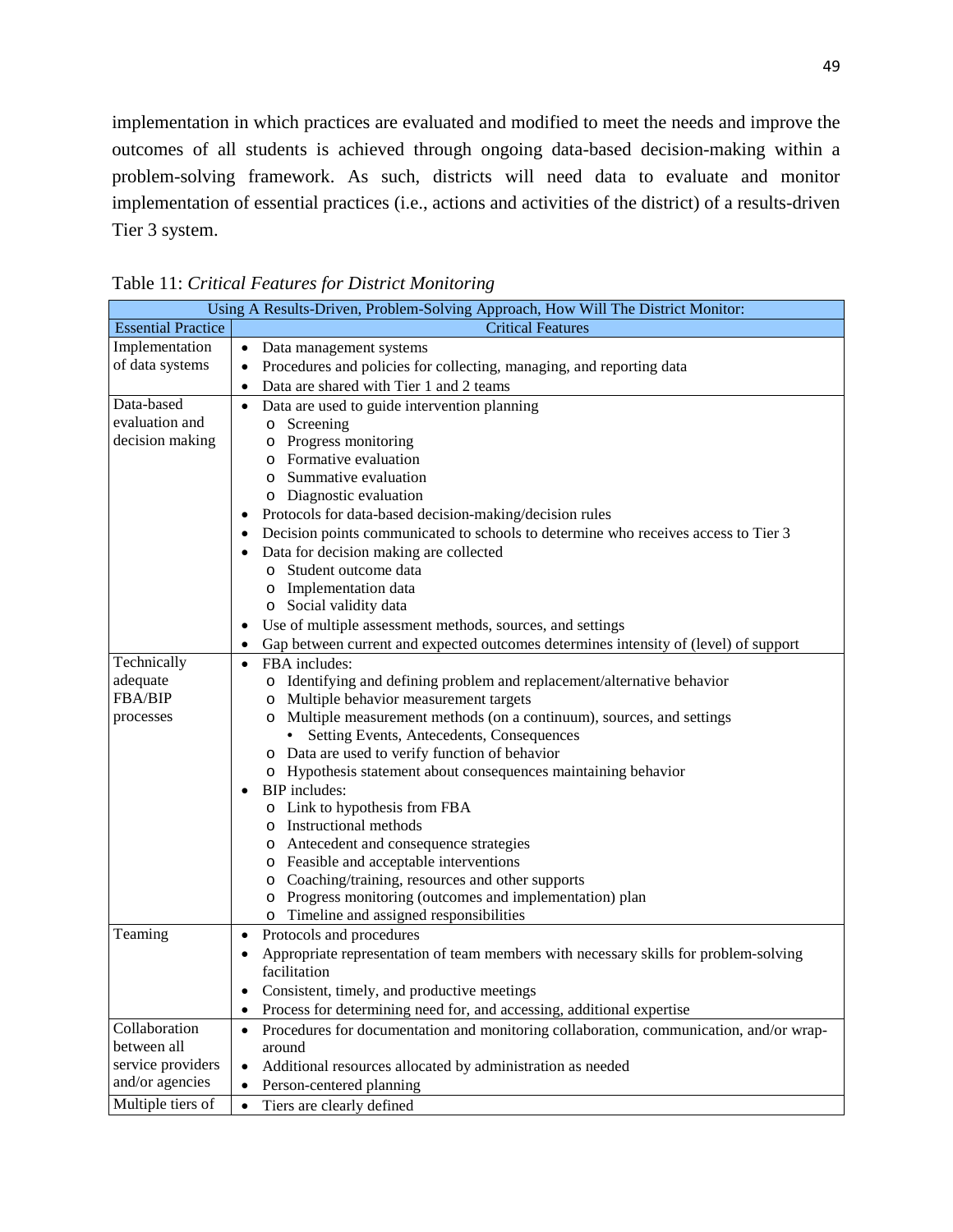|  |  | 50 |
|--|--|----|
|  |  |    |
|  |  |    |

| Using A Results-Driven, Problem-Solving Approach, How Will The District Monitor:                             |                                                                                                                                                                                                                                                                                                                                                                                                                                                                                                                                                                                                                                                                                                                                                                                                                                                                                                                                                                                                                                                                                                                                                                |  |  |  |
|--------------------------------------------------------------------------------------------------------------|----------------------------------------------------------------------------------------------------------------------------------------------------------------------------------------------------------------------------------------------------------------------------------------------------------------------------------------------------------------------------------------------------------------------------------------------------------------------------------------------------------------------------------------------------------------------------------------------------------------------------------------------------------------------------------------------------------------------------------------------------------------------------------------------------------------------------------------------------------------------------------------------------------------------------------------------------------------------------------------------------------------------------------------------------------------------------------------------------------------------------------------------------------------|--|--|--|
| <b>Essential Practice</b><br><b>Critical Features</b>                                                        |                                                                                                                                                                                                                                                                                                                                                                                                                                                                                                                                                                                                                                                                                                                                                                                                                                                                                                                                                                                                                                                                                                                                                                |  |  |  |
| Intensity                                                                                                    | Students receiving Tier 3 supports have access to the general education setting (i.e., Tiers 1<br>$\bullet$<br>and $2)$<br>Decision points and procedures for matching appropriate level of support to student needs<br>are established                                                                                                                                                                                                                                                                                                                                                                                                                                                                                                                                                                                                                                                                                                                                                                                                                                                                                                                        |  |  |  |
|                                                                                                              | Procedures for accessing additional or fading supports are established                                                                                                                                                                                                                                                                                                                                                                                                                                                                                                                                                                                                                                                                                                                                                                                                                                                                                                                                                                                                                                                                                         |  |  |  |
| Professional<br>development and<br>coaching supports                                                         | Data-driven process to identify needs, set goals, and develop a professional development<br>$\bullet$<br>plan<br>Professional development planning process has been established<br>$\bullet$<br>Feedback and outcome data are reviewed to further identify coaching/professional<br>$\bullet$<br>development needs                                                                                                                                                                                                                                                                                                                                                                                                                                                                                                                                                                                                                                                                                                                                                                                                                                             |  |  |  |
| Tier 3 support<br>systems (i.e.,<br>student<br>outcomes)                                                     | Behavioral student outcomes<br>$\bullet$<br>Academic outcomes<br>$\bullet$                                                                                                                                                                                                                                                                                                                                                                                                                                                                                                                                                                                                                                                                                                                                                                                                                                                                                                                                                                                                                                                                                     |  |  |  |
| Compliance with<br>procedural<br>safeguards and<br>applicable<br>regulations                                 | Staff adhere to all regulations and policies<br>Changes and/or new regulations as policies are communicated in a timely manor<br>Tier 3 redesign incorporated into school improvement plan                                                                                                                                                                                                                                                                                                                                                                                                                                                                                                                                                                                                                                                                                                                                                                                                                                                                                                                                                                     |  |  |  |
| Infrastructure for<br>Tier 3 redesign is<br>established                                                      | District leadership and school-level team<br>Roles and responsibilities clearly defined<br>Policies and procedures<br>Consistent, timely, and productive meetings<br>Information & data are shared between staff and teams is timely in order to facilitate data-<br>based problem solving                                                                                                                                                                                                                                                                                                                                                                                                                                                                                                                                                                                                                                                                                                                                                                                                                                                                     |  |  |  |
| Culturally<br>responsive<br>practices / Staff<br>understanding<br>that learning is<br>mediated by<br>culture | Tier 3 redesign plan emphasizes culturally responsive practices to meet the diverse needs of<br>all learners<br>Curriculum, instruction, and supports reflect the school community's diversity (i.e.,<br>sociocultural, linguistic, racial/ethnic, and other relevant characteristics)<br>Resources (e.g., time, personnel, materials) are specifically allocated for the planning and<br>delivery of evidence-based instruction and intervention that reflect student diversity and<br>result in learning opportunities for all students<br>Ongoing professional development and coaching support is provided to build capacity of<br>interventions across all tiers to accommodate student diversity<br>Data are collected and analyzed on how intervention efforts are impacting student<br>performance across various cultural, racial, and ethnic groups<br>Data-based problem-solving informs how patterns of student performance vary across<br>various cultural, racial, and ethnic groups are addressed<br>Active recruitment and collaboration with family and community members that represent<br>$\bullet$<br>the diverse population of the school |  |  |  |
| Family<br>collaboration                                                                                      | Clearly defined and monitored<br>$\bullet$<br>Active participation of family members in problem-solving process<br>Outreach is provided to unresponsive families<br>٠<br>Behavior intervention plans increase skills of families to support                                                                                                                                                                                                                                                                                                                                                                                                                                                                                                                                                                                                                                                                                                                                                                                                                                                                                                                    |  |  |  |

# **Section 5: Considerations for Determining When Additional Expertise is Necessary**

Within Tier 3 redesign, school teams can build their capacity to support most of the students requiring Tier 3 supports. There may be situations, however, where additional expertise and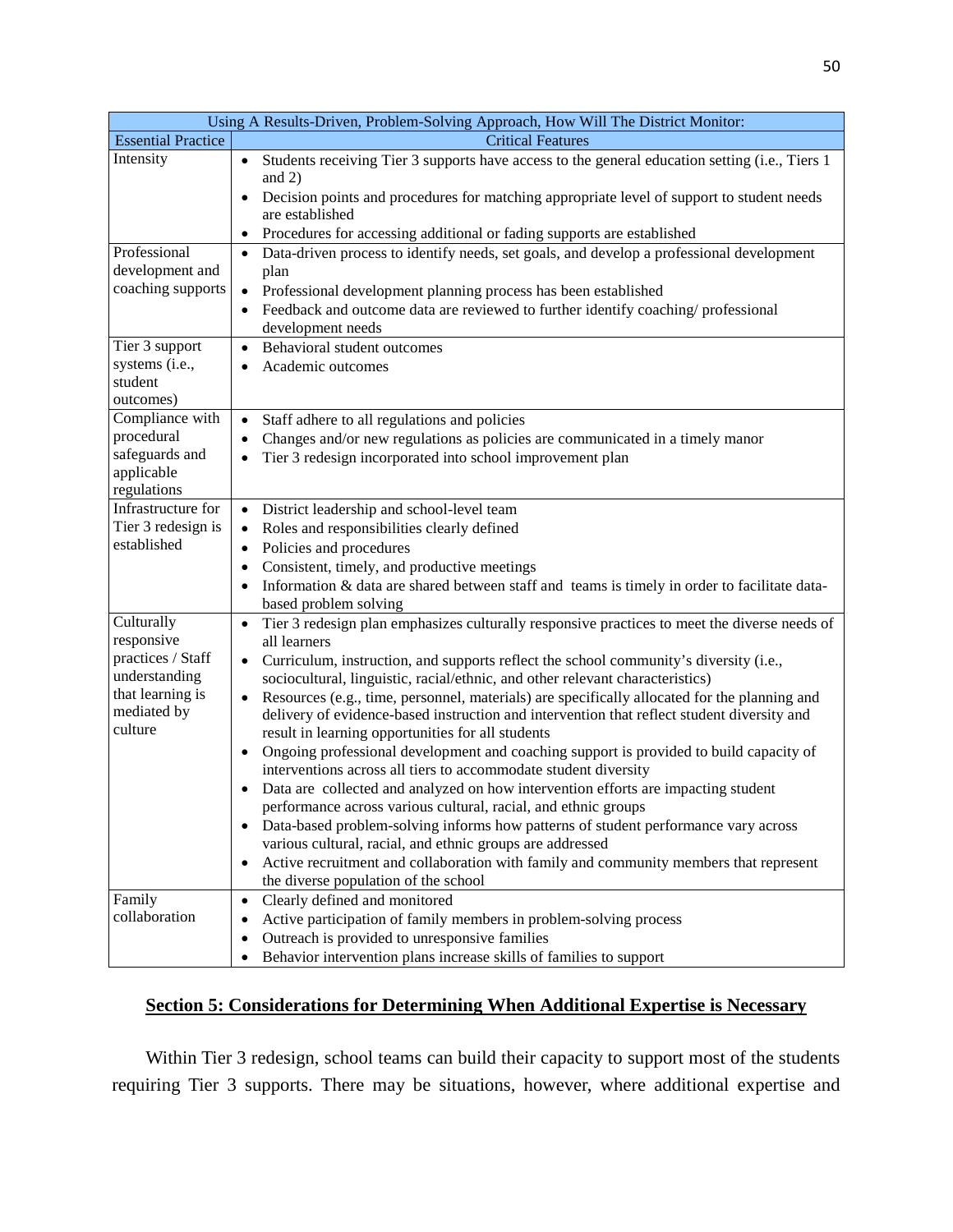coordination with family, school, health care, mental health, and other community-based service providers are important for improving student outcomes. Collaboration with individuals from community, medical, or mental health agencies should occur at the first indication of need and may occur for some students who do not require Tier 3 supports (e.g., a phone consultation between a teacher and case worker). For some students, however, collaboration may be an ongoing (wraparound) process of comprehensive planning and intervention involving multiple systems (e.g., mental health, social services, health services, substance abuse, juvenile justice, vocational and or recreational services, etc.) (Duchnowski & Kutash, 2009; Eber, Sugai, Smith, & Scott, 2002; Kazak et al., 2010; Walker, et al., 1996).

#### **Figure 3**: *Gradations of Individualized Tier 3 Support*



*Figure 3*: Even within the scope of individualized behavior support, there is there is a continuum of support services to meet the needs of the student. All Tier 3 behavior supports include individualized, function-based interventions; however, schools may come across students who present challenges that may require additional assistance and expertise, sometimes requiring partnership with outside collaborators to help problem-solve and identify specialized interventions and supports.

Although it is impossible to provide an exhaustive list of situations in which additional expertise may be necessary, generally this will include students who have very intense behavioral, psychological, mental health, medical, or life situational issues that can be internalizing (e.g., extreme anxiety or severe depression) or externalizing and contribute to or exacerbate the problem behaviors displayed in schools. Table 12 provides examples of situations that may result in teams calling in additional expertise, either from within the school district or from outside agencies and professionals. Please keep in mind that many students will present across multiple conditions. That is, a student with serious problem behaviors can have a chronic illnesses, significantly impactful life situations and psychological disorders all interacting with each other, adding complexity and the need for a well-coordinated, individualized problemsolving process. It is important to keep in mind that all students continue to have access to the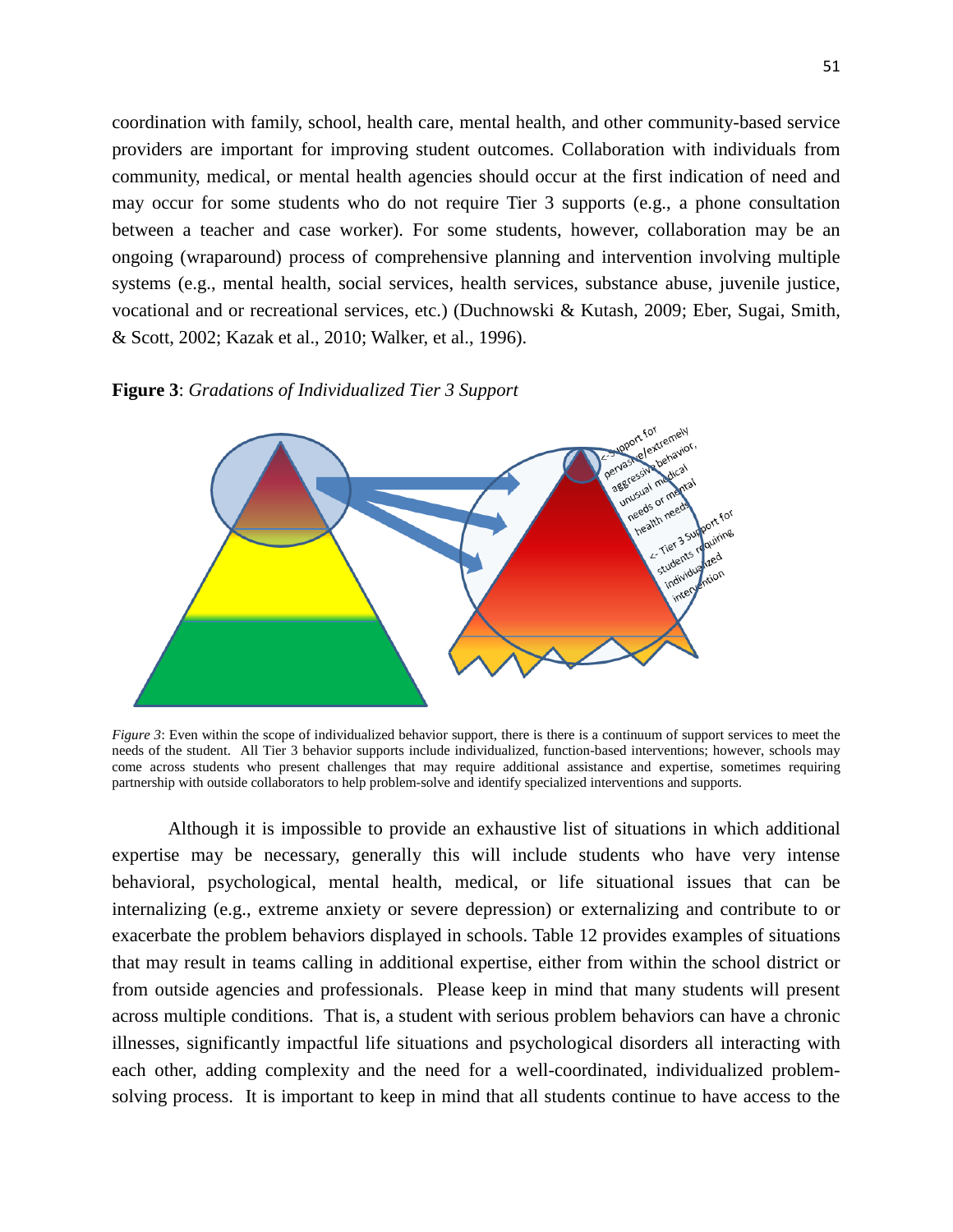full continuum of behavior supports while receiving Tier 3 supports

| <b>Intense Behavioral Problems</b>                                                                                                                                                                                                        |                                                                                                                                                                                                                                                                         |                                                                                                                                                                                                             |                        |                                                                                                                                                                                              |
|-------------------------------------------------------------------------------------------------------------------------------------------------------------------------------------------------------------------------------------------|-------------------------------------------------------------------------------------------------------------------------------------------------------------------------------------------------------------------------------------------------------------------------|-------------------------------------------------------------------------------------------------------------------------------------------------------------------------------------------------------------|------------------------|----------------------------------------------------------------------------------------------------------------------------------------------------------------------------------------------|
| Extreme self-injurious<br>behavior endangering<br>health/well-being<br>Intensive physical<br>aggression toward peers<br>or adults or property<br>causing bodily harm or<br>significant property<br>destruction<br>Behavioral problems are | Suicidal ideation or<br>$\bullet$<br>suicidal attempts<br>Engaging in seriously<br>$\bullet$<br>threatening behaviors<br>that are unlawful and<br>may result in<br>incarceration<br>Personality or psychotic<br>$\bullet$<br>disorders<br>High-risk sexual<br>$\bullet$ | Psychosomatic<br>$\bullet$<br>illnesses (e.g.,<br>extreme headaches<br>or stomach problems<br>due to stress) that<br>contribute to or<br>exacerbate<br>internalizing or<br>externalizing<br>Sleep disorders | $\bullet$<br>$\bullet$ | Homelessness<br>Food deprivation<br>Traumatic situations<br>(e.g., abuse-sexual,<br>physical,<br>psychological<br>Exposure to savage<br>acts (e.g., war,<br>murder, rape)<br>Extreme poverty |
| so intense and resistant<br>to interventions and<br>student is at risk for<br>more segregated<br>placements and/or being<br>incarcerated                                                                                                  | behavior<br>Post-traumatic stress<br>$\bullet$<br>Significant substance<br>abuse related disorders<br>(e.g., alcohol, drugs)                                                                                                                                            | Frontal lobe damage<br>Seizure disorders<br>٠<br>Enuresis<br>$\bullet$<br>Encopresis<br>٠                                                                                                                   | $\bullet$              | Foster care<br>placements or<br>unstable home<br>placement                                                                                                                                   |

Table 12: *Examples Of Conditions Or Behaviors That May Require Additional, Expertise.*

\*Note: Some of these example may fall under multiple domains (e.g., encopresis may involve behavioral health or medical intervention)

It is important for teams or districts to have established consistent processes that assist them in identifying: (a) when they may need additional expertise, (b) the skills or specific expertise that is required, (c) whether that expertise is available within their district or requires consulting with an outside professional, (d) methods for accessing additional expertise, and (e) procedures for coordinating and collaborating with internal or external professionals and integrating the activities within the continuum of school-based behavioral support. Generally, in a wellfunctioning Tier 3 system, only a small percentage of students will require the team to seek additional expertise.

The scope of this issue is broad and contingent upon individual student presentation as well as school and district variables. Therefore, it is a challenge to address each and every issue that teams may experience. This section instead will first provide general guidelines and considerations for developing a district/team plan to address those students who have the most challenging and complex behaviors that may need additional expertise. Secondly, this section will address specific considerations for when more in-depth functional assessment procedures are needed to understand problem behavior and develop more effective interventions.

# **General Guidelines and Consideration for Developing a Plan for Accessing Additional Expertise**

**Identifying Situations in Which There is a Need for Additional Expertise.** Generally, there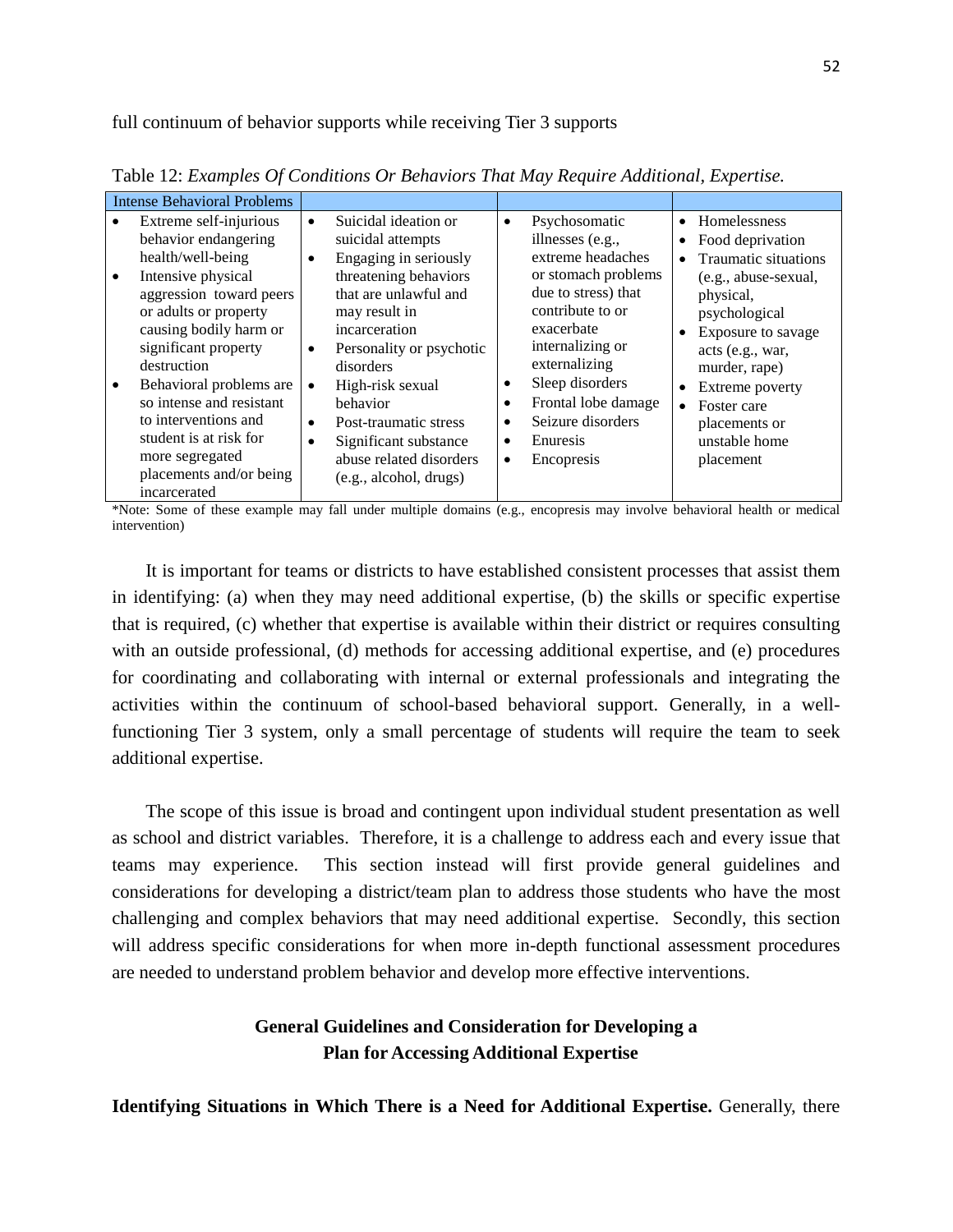will be three primary situations in which teams may find the need to seek further expertise.

- There may be some students who have had a behavior support plan implemented, based on an FBA, to meet their behavioral needs, and they are not showing the desired progress. Through the problem-solving process, the team would have already reviewed data and ensured they had adequately defined and analyzed the problem and developed and implemented appropriate supports. Some of these cases may need a more in-depth FBA or a functional analysis, or other assessment (e.g., medical) to help understand the context of the problem behavior.
- Other cases may have competing variables that need to be addressed to enhance success of behavior interventions (refer to Table 12 for examples).
- Third, a very small percentage of children with severe and persistent problems and impairment in multiple domains of functioning require an intensive level of coordinated supports across school, home, and community systems (i.e., wraparound). These students may, initially or within the problem-solving process steps, be identified as presenting issues so numerous, complex, or unique that additional professional expertise is required. These are students who may need immediate access to Tier 3 supports that may require intervention options that are not routinely provided to most students (e.g., medical intervention, etc.).

**Identifying the Skills or Specific Expertise Required.** Once the team has determined that additional expertise is needed, it is important to define the specific competencies or proficiencies that are being sought. This will assist the team/district in determining whether the expertise wanted is available within or outside of the school district. For example, a team may have a student needing Tier 3 supports who has a mental health condition (e.g., extreme anxiety) and a substance abuse problem that contribute toward the behavior problems as well as life situations making it difficult for the family to access and provide basic life needs (e.g., food, shelter). Although the team has highly qualified professionals, they identify that additional expertise is needed to assist in developing a behavior plan of support for the student. The areas in which they need assistance are: (a) specific mental health/psychological expertise evidence-based interventions for anxiety; (b) possible medical/psychiatric expertise; and (c) community agencies/supports to address family situation issues.

**Methods for Accessing Additional Expertise.** After identifying the specific areas of expertise that may be needed by the team to develop an effective plan of support, the team then determines whether the expertise is available within the district or if outside professionals will need to be recruited. There are several considerations for how the district may plan for this step.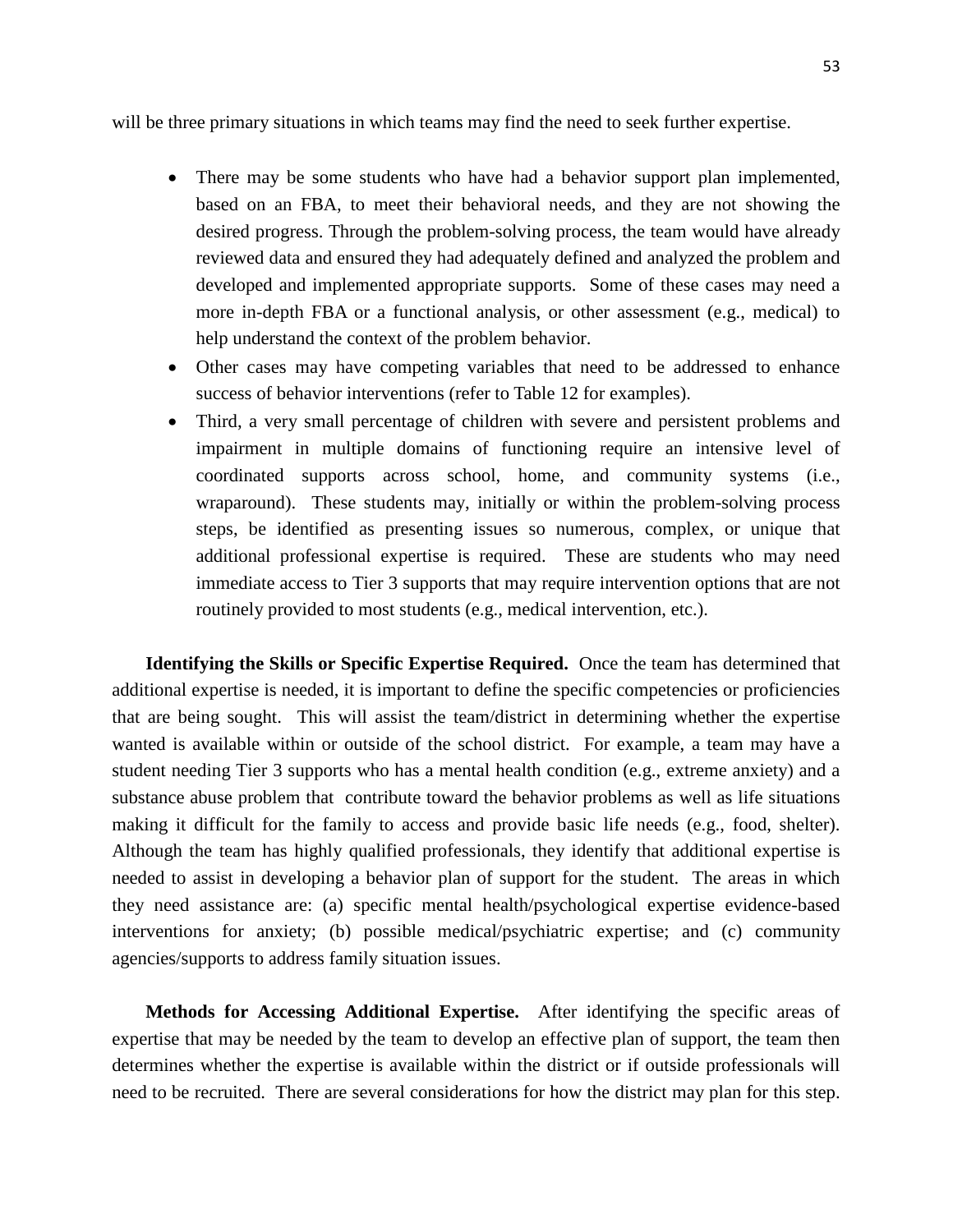A master list could be prepared that identifies internal professionals who hold specific licenses and/or certifications in competency areas. The list could be updated regularly (e.g., once a year) to ensure teams will have the most accurate information. If the expertise being requested is present within the district, it is beneficial to have an established procedure on how the expertise will be requested. In most districts, school personnel have multiple job responsibilities and providing additional expertise to teams ad hoc would be an "add-on" to their plate. Thus, the district may want to develop a procedures that describe: (a) who in the district should be contacted to request the additional expertise, (b) how the expertise is requested (e.g., specific referral form), (c) how the request will be approved (e.g., through a district team that reviews each referral request and comes to consensus on approval), and (d) the timelines for responding to the requester. Furthermore, the district will want to consider how the internal staff being requested will be provided release time from their current responsibilities so that the staff can become fully engaged on the team for the specific student. Finally, the plan will describe how the additional expertise will be contacted. This will include who will contact the person initially as well as throughout the process and how communication will continue to flow between the additional person(s) with expertise, school team, and district.

Similarly, if it is determined that the expertise requested is not available within the district, there will be a process for accessing outside professionals that may parallel the internal process. A district will want to consider how teams will request outside expertise and most importantly, the district will want to consider the decision points that will be used to approve the requests. Decision points will be essential given that most, if not all, outside expertise will require additional monetary expenditures. Decision points may include cost to benefit ratios such as the impact on the student, classroom, and school if the additional expertise is or is not provided as well as short-term and long-term outcomes expected upon accessing outside professionals. Regardless of whether the additional expertise is accessed from within or outside of the district, careful consideration should be given to short-term and long-term outcomes for not only an individual student, but the team. Additional expertise may also be utilized to help build the capacity of the team or other systems to support similar interventions in the future.

**Procedures for Coordinating and Collaborating with Internal or External Professionals and Integrating the Activities Within the Continuum of School-based Behavioral Support.** A well-developed district plan will describe how the communication and information will be conducted when using additional expertise. There are several considerations for features to include in the plan. First, the district will want to describe the behaviors and responsibilities expected from the additional expert. This is especially important when the district accesses outside expertise. Some considerations for the district to include related to roles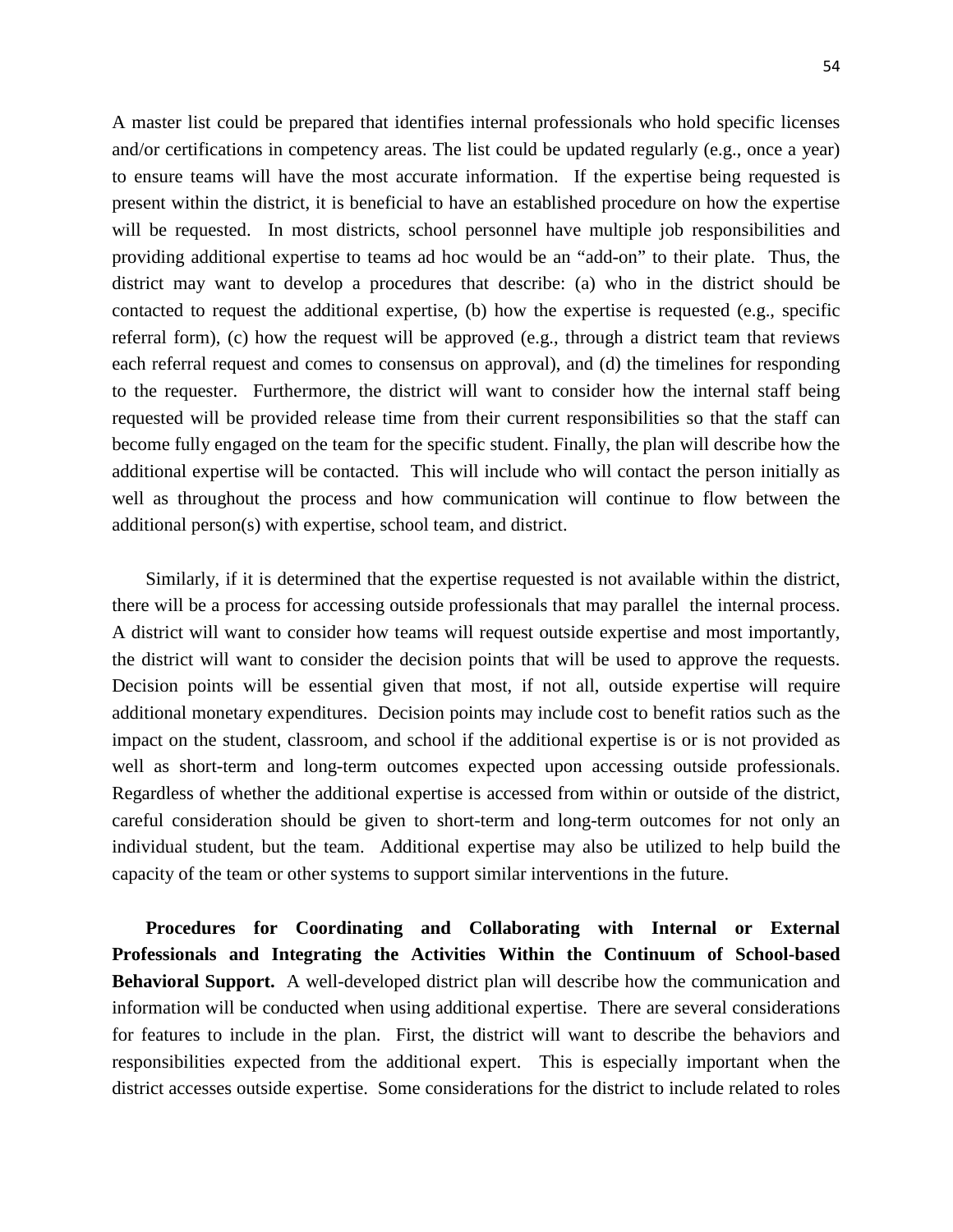and responsibilities include who the main point of communication contact will be, accountability data required, consents and confidentiality agreements, and written report timelines.

Secondly, the district may want to designate someone to be the primary coordinator or liaison between the team and the person(s) with additional expertise. The roles and responsibilities of the primary contact will be defined and will be clear to the team as well as to the professional who is providing the expertise. The person who serves as the coordinator is typically one who has competencies in collaboration and communicating effectively. The coordinator is also a person who is knowledgeable about district resources, policies, and procedures. Having an understanding of the problem-solving process and integrating additional supports into the context of the school is also a key consideration in selection of a coordinator. This may include understanding the school and student/family culture. The coordinator may also be someone who is skilled in working with families. Finally, the coordinator is someone who is organized and reliable in meeting timelines.

It is important to remember that the iterative problem-solving cycle continues to be implemented when additional expertise is involved. This includes following up once a plan has been implemented and determining whether the interventions are effective and continuing to use data for making decisions.

**Considerations for More In-Depth Functional Assessment Procedures.** There may be cases in which the team, through the problem-solving process, has developed a function-based behavior support plan that has been implemented with fidelity but has not been effective in reducing problem behaviors. If the student is still not making sufficient progress after the plan has been implemented with fidelity, the team may want to consider whether their FBA provided sufficient information or whether their hypothesis is accurate. It is possible that they may not have identified all of the antecedent events or have not determined why the antecedent events are triggers for problem behaviors. Or the team may not have accurately identified the function of the problem behavior. In these cases, the team may decide to conduct a more thorough FBA and modify the BIP to match the revised FBA information. To assist with conducting a more thorough FBA and in helping confirm hypotheses, the team may seek support from a professional, either internal or external, who has expertise in advanced behavioral techniques. The team would use the same procedures described earlier in this section to determine when expertise is needed and procedures for accessing the additional expertise.

**Identifying Skills Needed for In-depth FBAs.** When behavior support requires this level of intensity, certain competencies will be necessary so that the professional can effectively work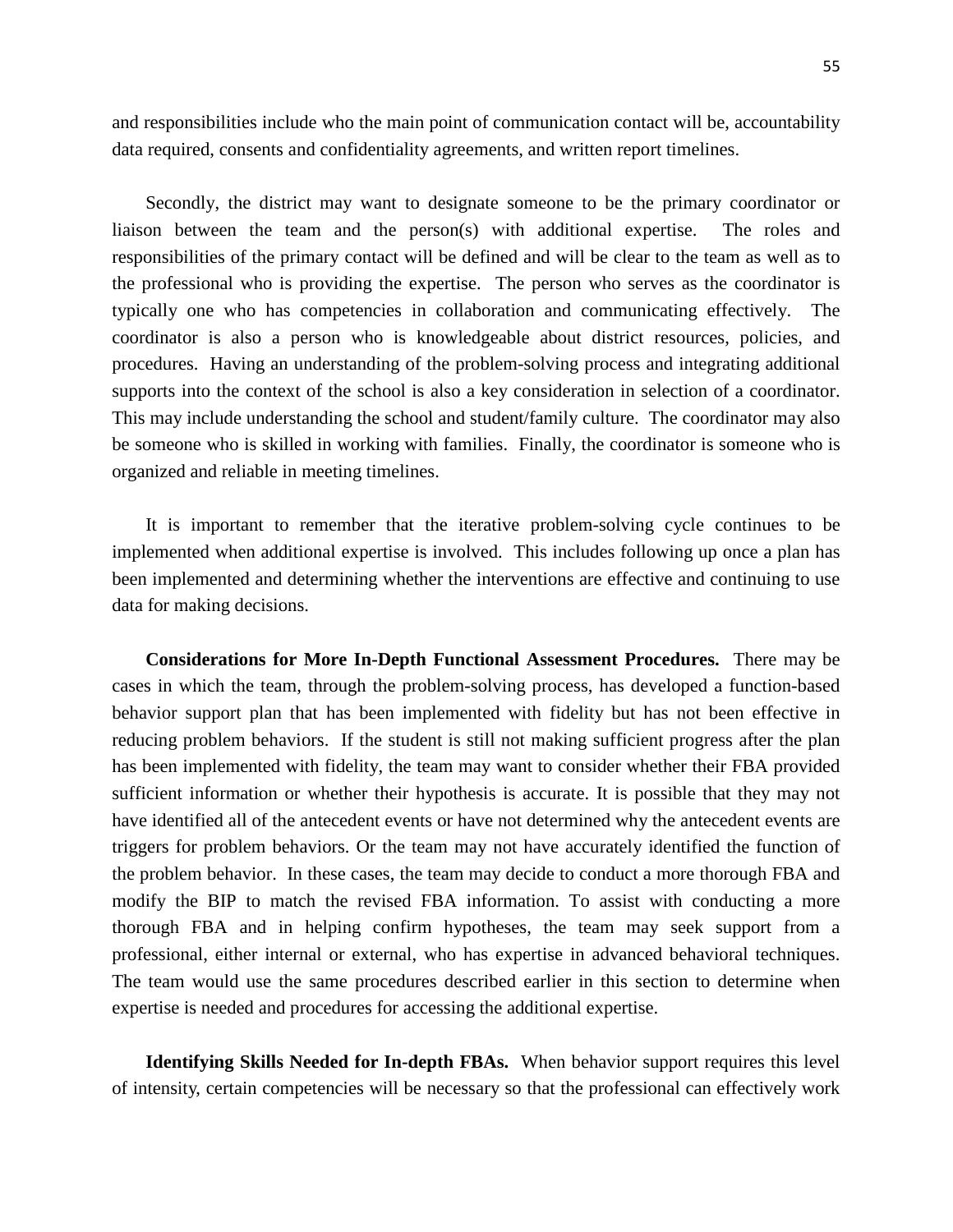with teams in the school to develop specific interventions that fit the context of the classroom and larger school environment. Primarily, the team will want to access professionals who have an advanced understanding of, and experience with, the following competencies.

- *Facilitating and collaborating with teams*. Most often, the professional will be joining a team who has already been established and engaged in problem-solving processes. The person who fills this expert role will be one who is able to join in with an existing team and guide the team in developing strategies that utilize the advanced skills that also match their context.
- *Applied behavior analysis skills.* The professional will have advanced competencies previously described in the *Professional Development Section*, as well as additional skills in conducting functional analysis procedures within a natural context and using applied behavior analysis procedures for developing instructional procedures, both for teaching the student replacement behaviors and for training classroom personnel to implement procedures.

**Increasing Team Effectiveness Through the Use of Functional Analysis Procedures**. Most functional behavior assessments in schools are *indirect* (i.e., based on interviews) and/or *descriptive* (i.e., based on naturalistic observations). These basic forms of assessment provide an estimate regarding the hypothesis for why the behavior occurs. Such measures are sufficient in many cases in identifying the probable function of behavior and developing effective behavior plans; however, in the case of the most extreme behavior or behavior that is not responsive to intervention that is aligned with the perceived function, more elaborate analysis may be beneficial. Such analyses can provide validation that a perceived function is correct or may provide evidence that the student engages in the behavior for a different reason. Functional Analysis (FA) involves direct testing of the hypothesis, by systematically varying the presentation to a student and response to a behavior. Since FA procedures present conditions that trigger problem behavior performance, FA should only be attempted by someone who is trained in FA techniques and has had experience in using the procedures in schools. Despite this caveat, FA can be safely and effectively utilized in the classroom environment. One important benefit is that FA procedures can be more expedient than other methods since they can begin after limited information gathering and can require less time to complete. Numerous studies have demonstrated the effectiveness of FA procedures that can be embedded in natural classroom routines and can be useful in addressing high risk and low-frequency behaviors, which are difficult to address with indirect and descriptive assessments.

#### **Increasing Team Effectiveness Through the Use of Intensive Intervention Procedures**.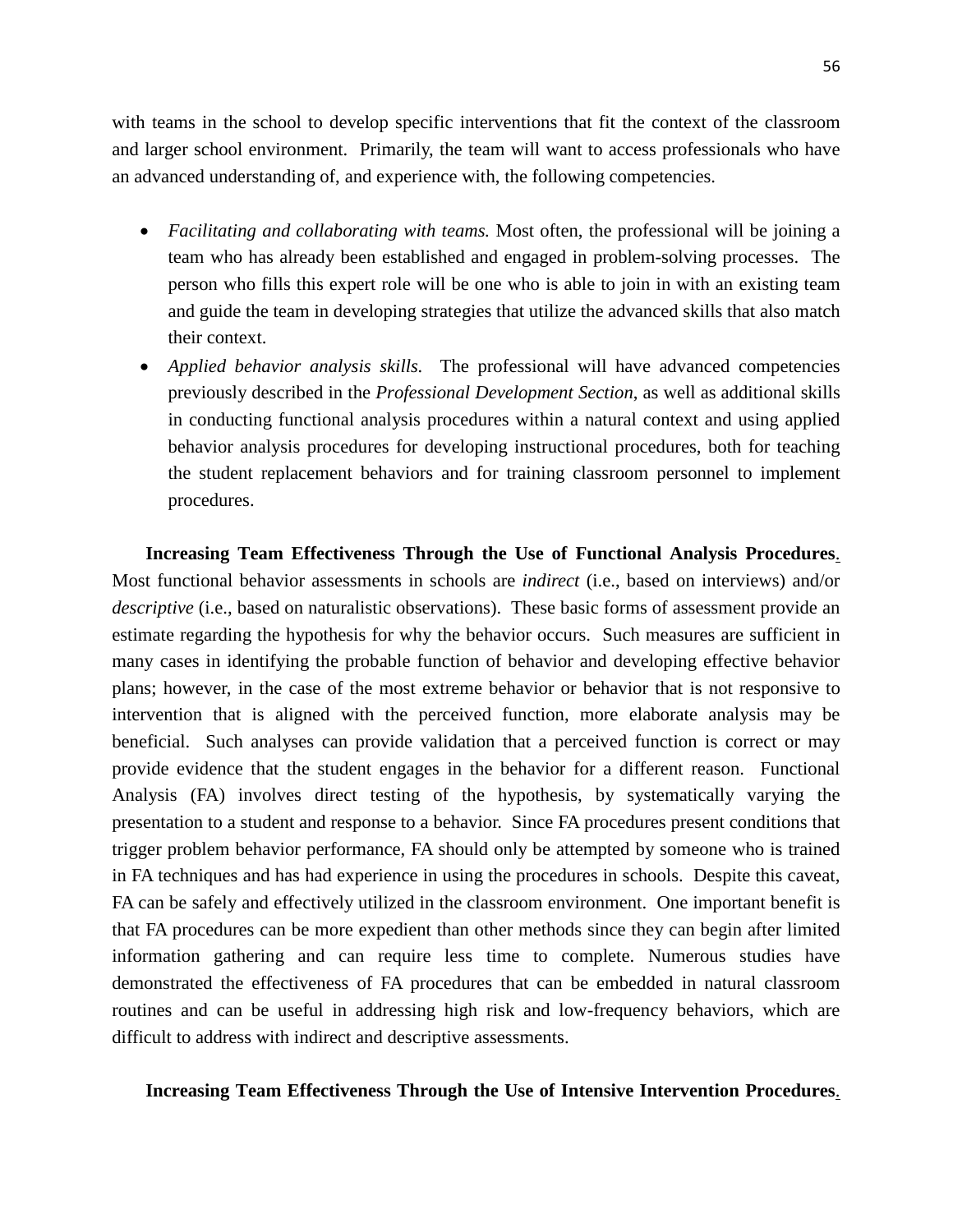Recent research suggests that, with knowledge of the function of a behavior, teachers can often come up with interventions that address students' behaviors. While teachers and corresponding teams are competent in developing many of these interventions, additional expertise may be requested to assist the team in developing individualized, intensive Tier 3 supports that are effective and efficient for severe and complex problem behaviors. For example, specialized intervention procedures are available for identifying, teaching and increasing replacement behaviors, including functional communication training strategies. Advanced skills can be applied for identifying reinforcers for some students. Thorough understanding of motivating operations can yield interventions that precisely manage setting events, antecedents, and consequences so that progress is accelerated.

**Recruiting Additional Expertise to Assist.** School districts may have staff that have the necessary competencies to provide additional expertise to the team. As described earlier in this section, districts may want to develop a resource list of internal professionals who have advanced skills in behavior interventions and FBA and who could be recruited to provide additional team support. The district may also want to develop a plan to contact external expertise similar to the ones described earlier. It may be helpful for the district to identify outside agencies and professionals who may have the needed competencies and who could become collaborators in the process. Professionals with desired competencies may be recruited from community agencies and local universities. It is also possible that districts may want to collaborate with other districts and share resources by pooling funds and sharing professionals with expertise.

There may be cases in which a district may decide that they want to increase the competencies of current staff who may then provide advanced behavioral expertise to problemsolving teams. Having a cadre of internal professional with competencies may be very helpful for districts that are experiencing a higher frequency of the following:

- Exclusionary disciplinary procedures, including suspensions, removals, etc.
- Crisis prevention, response, and management strategies (e.g., restraint or seclusion, student or staff death/s, shooting or stabbing, rape/sexual assault, campus accident, etc.)
- Severe behaviors that result in police contact or Baker Acts
- Teacher dissatisfaction and turnover
- Parent dissatisfaction, formal complaint, mediation hearing, attorney or advocate involvement, or litigation

Another meaningful advantage of building internal advanced competency is the opportunity to establish a local network of consultative resources for the most problematic behaviors in the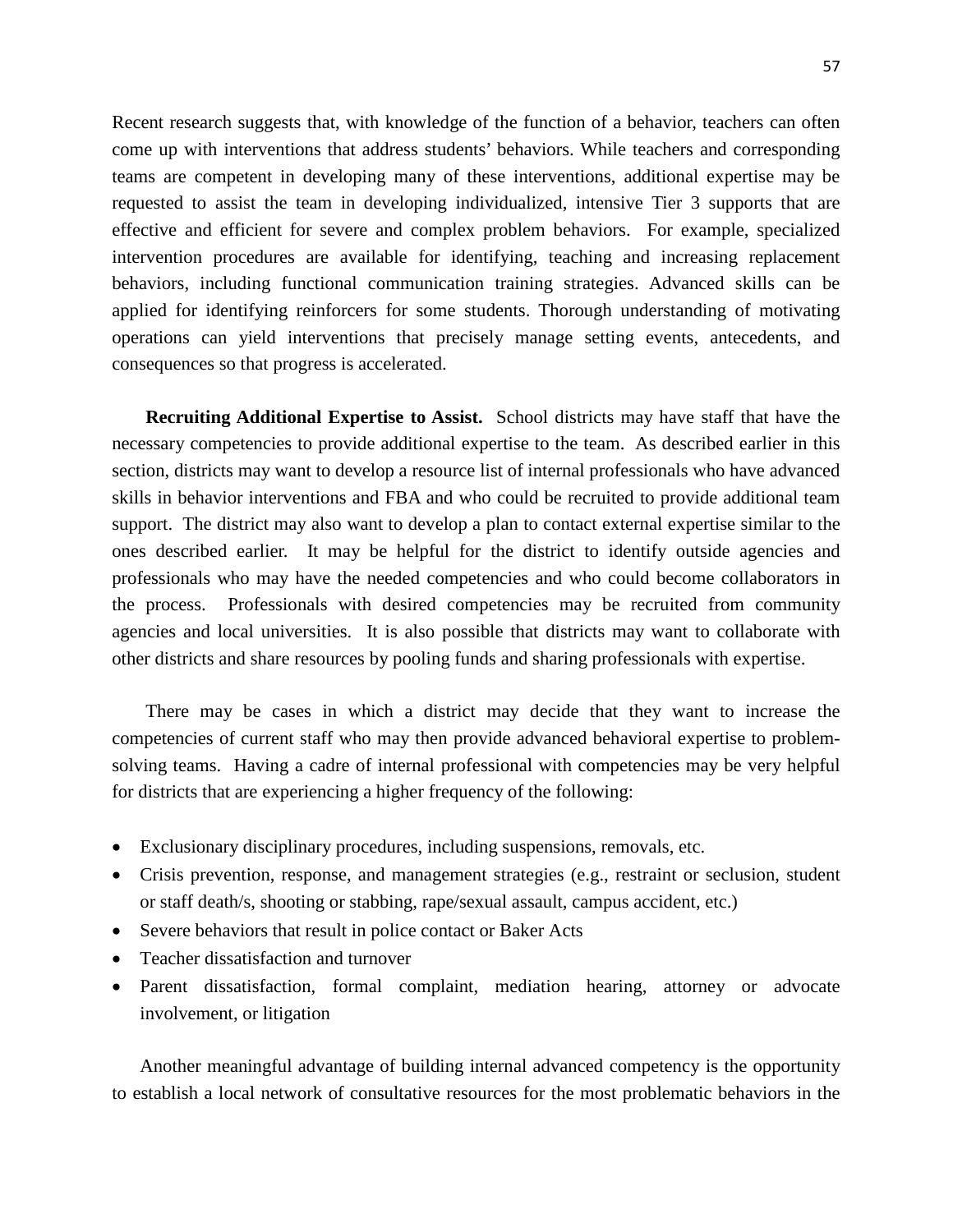district. This type of network supports an enhanced level of capacity for identifying effective solutions to behavior changes. Consultants also have the benefit of *peer review* opportunities and mutual support when faced with the most severe behavior challenges.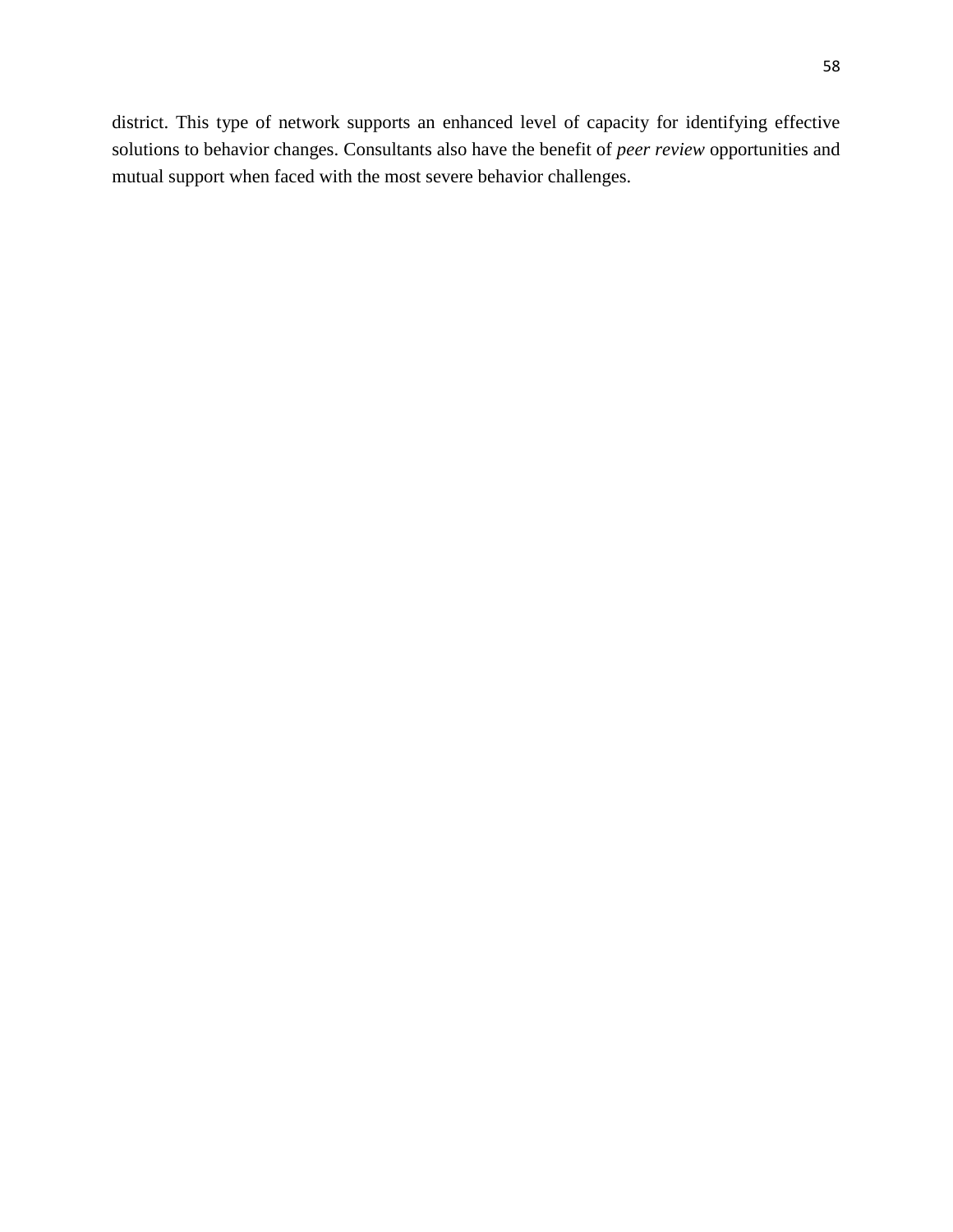#### References

- Adelman, H. S., & Taylor, L. (1998). Reframing mental health in schools and expanding school reform. *Educational Psychologist*, *33*, 135-152.
- Artiles, A. J., Kozleski, E. B., Trent, S. C., Osher, D., & Ortiz, A. (2010). Justifying and explaining disproportionality, 1968-2008: A critique of underlying views of culture. *Exceptional Children*, *76*, 279-299.
- Bambera, L. M., & Kern, L. (Eds). (2005). Individualized *supports for students with problem behaviors: Designing positive behavior plans.* New York: Guilford Press.
- Benn, A. E., Jones, G. W., & Rosenfield, S. (2008). Analysis of instructional consultants' questions and alternatives to questions during the problem identification interview. *Journal of Educational and Psychological Consultation*, *18*, 54-80.
- Blood, E., & Neel, R. S. (2007). From FBA to implementation: A look at what is actually being delivered. *Education and Treatment of Children*, *30*, 67-80.
- Bradshaw, C. P., Buckley, J. A., & Ialongo, N. S. (2008). School-based service utilization among urban children with early onset educational and mental health problems: The squeaky wheel phenomenon. *School Psychology Quarterly*, *23*, 169-186.
- Burke, M. D., Davis, J. L., Hagan-Burke, S., Lee, Y. H., & Fogarty, M. S. (2014). Using SWPBS Expectations as a Screening Tool to Predict Behavioral Risk in Middle School. *Journal of Positive Behavior Interventions*, *16*, 5-17.
- Carter, D. R., & Horner, R. H. (2007). Adding functional behavioral assessment to First Step to Success: A case study. *Journal of Positive Behavior Interventions, 9,* 229-238.
- Carter, D. R., & Horner, R. H. (2009). Adding function-based behavioral support to First Step to Success: Integrating individualized and manualized practices. *Journal of Positive Behavior Interventions, 11,* 22-34.
- Christie, C., Jolivette, K., & Nelson, D. M. (2005). Breaking the school to prison pipeline: Identifying school risk and protective factors for youth delinquency. *Exceptionality: A Special Education Journal, 13,* 69-88.
- Coalition for Psychology in Schools and Education (2006, August). *Report on the teacher needs survey.* Washington, D.C.: American Psychological Association, Center for Psychology in Schools and Education.
- Codding, R. S., Feinberg, A. B., Dunn, E. K., & Pace, G. M. (2005). Effects of immediate performance feedback on implementation of behavior support plans. *Journal of Applied Behavior Analysis, 36,* 205-219.
- Cook, B. G., & Odom, S. L. (2013). Evidence-based practices and implementation science in special education. *Exceptional Children, 79,* 135-144.
- Costello, E. J., Erkanli, A., Fairbank, J. A., & Angold, A. (2002). The prevalence of potentially traumatic events in childhood and adolescence. *Journal of Traumatic Stress*, *15*, 99-112.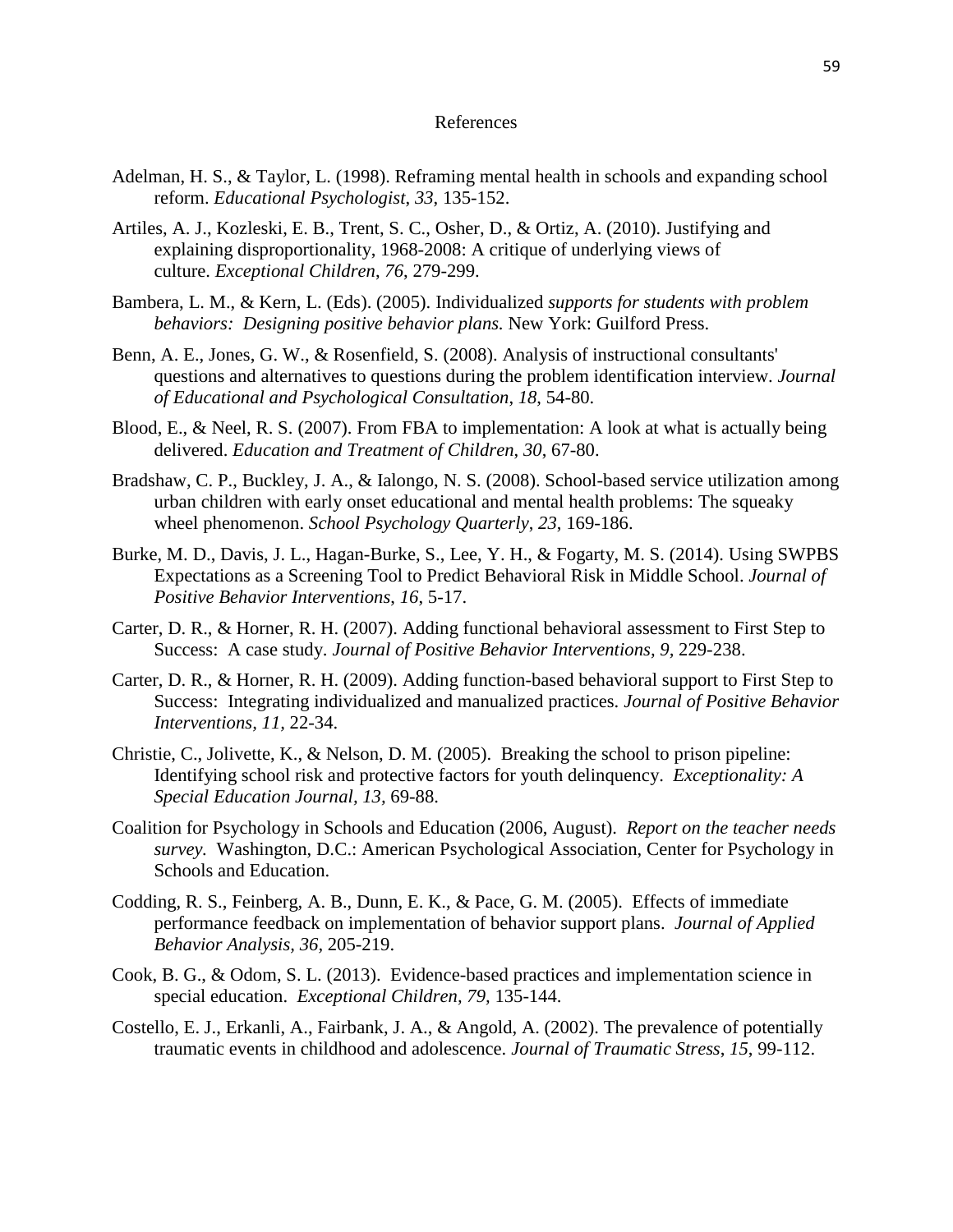- Costello, E. J., Mustillo, S., Erkanli, A., Keeler, G., & Angold, A. (2003). Prevalence and development of psychiatric disorders in childhood and adolescence. *Archives of General Psychiatry*, *60*, 837-844.
- Center for Disease Control and Prevention. (2013). Metal Health Surveillance Among Children-United States, 2005-2011. *MMWR, 62,* 1-40.
- Codding, R. S., Feinberg, A. B., Dunn, E. K., & Pace, G. M. (2005). Effects of immediate performance feedback on implementation of behavior support plans. *Journal of Applied Behavior Analysis*, *38*, 205-219.
- Coie, J. D., & Dodge, K. A. (1998). Aggression and antisocial behavior. In W. Damon & Eisenberg, N. (Eds.), *Handbook of child psychology,* (5th ed. Vol. 3, Social, emotional, and personality development, pp. 779-862). Hoboken, NJ: John Wiley & Sons Inc.
- Conroy, M., Katsiyannis, A., Clark, D., Gable, R. A., & Fox, J. M. (2002). State Office of Education Practices: Implementing the IDEA disciplinary provisions. *Behavioral Disorders, 27,* 98-108.
- Cook, C. R., Crews, S. D., Wright, D. B., Mayer, G. R., Gale, B., Kraemer, B., & Gresham, F. M. (2007). Establishing and evaluating the substantive adequacy of positive behavioral support plans. *Journal of Behavioral Education, 16,* 191-206.
- Cook, C. R., Mayer, G. R., Wright, D. B., Kraemer, B., Wallace, M. D., Dart, E., Restori, A. (2012). Exploring the link among behavior intervention plans, treatment integrity, and student outcomes under natural educational conditions. *The Journal of Special Education*, *46*, 3-16.
- Daly, E. J., III, Witt, J. C., Martens, B. K., & Dool, E. J. (1997). A model for conducting a functional analysis of academic performance problems. *School Psychology Review, 26,* 554  $-574.$
- Doll, B. (1996). Prevalence of psychiatric disorders in children and youth: An agenda for advocacy by school psychology. *School Psychology Quarterly, 11,* 20-46.
- Duchnowski, A. J., & Kutash, K. (2009). Integrating PBS, mental health services, and familydriven care. In Sailor, W., Dunlap, G., Sugai, G., & Horner, R. (Eds.). *Handbook of positive behavior support (pp. 203-231).* New York: Springer.
- Dunlap, G., Strain, P. S., Fox, L., Carta, J. J., Conroy, M., Smith, B., & Sowell, C. (2006). Prevention and intervention with young children's challenging behavior: Perspectives regarding current knowledge. *Behavioral Disorders, 32,* 29-45.
- Eaton, D. K., Kann, L., Kinchen, S., Shanklin, S., Flint, K. H., Hawkins, J., & Lim, C. (2012). Youth risk behavior surveillance-United States, 2011. *MMWR, 61*, 1-162.
- Eber, L., Sugai, G., Smith, C. R., & Scott, T. M. (2002). Wraparound and positive behavioral interventions and supports in the schools. *Journal of Emotional and Behavioral Disorders*, *10*, 171-180.
- Egyed, C. J., & Short, R. J. (2006). Teacher self-efficacy, burnout, experience and decision to refer a disruptive student. *School Psychology International, 27,* 426-474.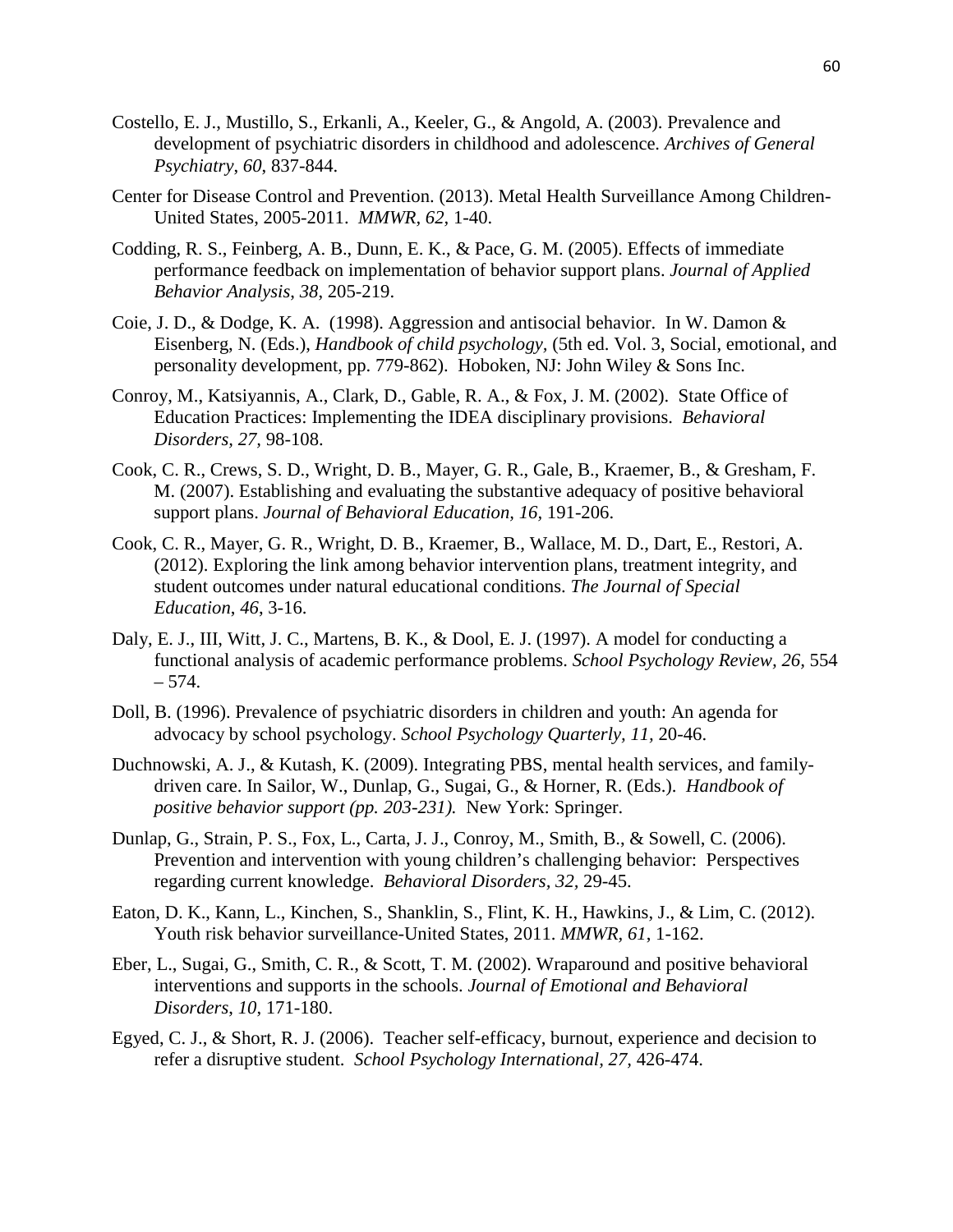- Emerson, E., Kiernan, C., & Alborz, A. (2001). The prevalence of challenging behaviors: A total population study. *Research in Developmental Disabilities, 22,* 77-93.
- Fallon, L. M., O'Keeffe, B. V., & Sugai, G. (2012). Consideration of Culture and Context in School-Wide Positive Behavior Support A Review of Current Literature. *Journal of Positive Behavior Interventions*, *14*, 209-219.
- Fenning, P., & Rose, J. (2007). Overrepresentation of African American students in exclusionary discipline the role of school policy. *Urban Education, 42,* 536-559.
- Ferguson, C., Jordan, C., Baldwin, M. (2010). *Working systematically in action: Engaging family and community.* Austin, TX: SEDL.
- Filter, K. J., & Horner, R. H. (2009). Function-based academic interventions for problem behavior. *Education and Treatment of Children, 32,* 1-19.
- Fixsen, D.L., Naoom, S.F., Blasé, K.A., Friedman, R.M. & Wallace, F. (2005). Implementation Research: A Synthesis of the Literature. Tampa, FL: University of South Florida, Louis de la Parte Florida Mental Health Institute, the National Implementation Research Network (FMHI Publication #231).
- Flannery, K. B., Newton, S., Horner, R. H., Slovic, R., Blumberg, R., & Ard, W. R. (2000). The impact of person centered planning on the content and organization of individual supports. *Career Development for Exceptional Individuals*, *23*, 123-137.
- State of Florida Department of Health Bureau of Vital Statistics (2012). *Florida Vital Statistics Annual Report*. Retrieved from http://www.flpublichealth.com/VSBOOK/pdf/2012/vscomp.pdf
- Fullan, M., & Knight, J. (2011). Coaches as system leaders. *Educational Leadership, 69*(2), 50– 53
- Greenberg, M. T., Weissberg, R. P., O'Brien, M. U., Zins, J. E., Fredericks, L., Resnik, H., & Elias, M. J. (2003). Enhancing school-based prevention and youth development through coordinated social, emotional, and academic learning. *American Psychologist*, *58*, 466-474.
- Greenwood, C. R., Horner, R. H. & Kratochwill, T. R. (2004). Introduction. In C. R. Greenwood, T. R. Kratochwill, & M. Clements (Eds.), *School wide Prevention Models: Lessons Learned in Elementary Schools* (pp. 3-30). New York: Guilford Press.
- Gresham, F. M., McIntyre, L. L., Olson-Tinker, H., Dolstra, L., McLaughlin, V., & Van, M. (2004). Relevance of functional behavioral assessment research for school-based interventions and positive behavioral support. *Research in Developmental Disabilities*, *25*, 19-37.
- Hatt, B. (2011). Still I rise: Youth caught between the worlds of schools and prison. *Urban Review, 43,* 476-490.
- Hodas, G. R. (2006). Responding to childhood trauma: The promise and practice of trauma informed care. *Pennsylvania Office of Mental Health and Substance Abuse Services*, 1-77.
- Horner, R. H., Sugai, G., & Anderson, C. M. (2010). Examining the evidence base for schoolwide positive behavior support. *Focus on Exceptional Children*, *42*, 1-14.
- Individuals with Disabilities Education Improvement Act, U.S.C. H.R. 1350 (2004).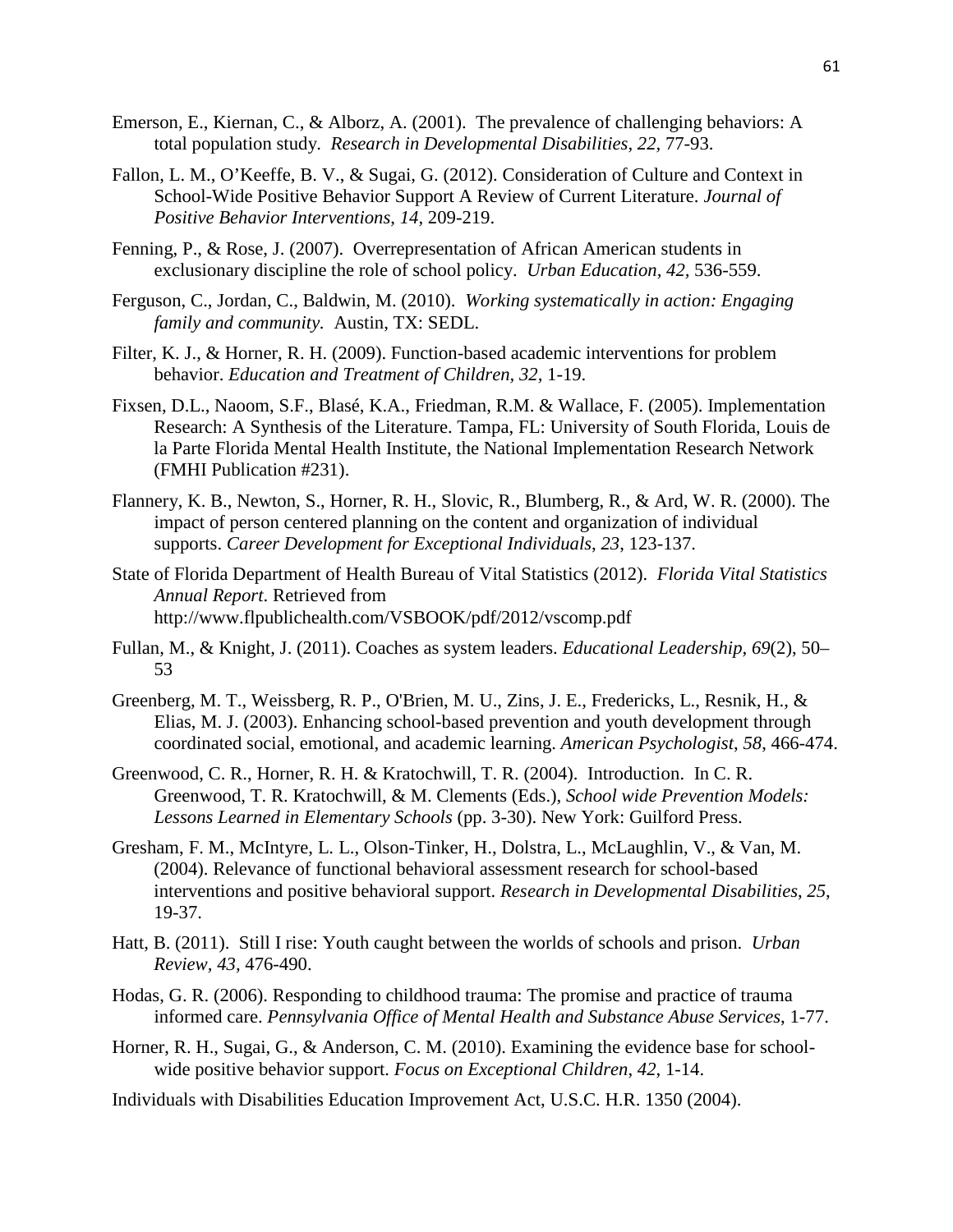- Institute of Medicine. (1988). *The future of public health.* Washington, DC: National Academy Press.
- Iovannone, R., Greenbaum, P. E., Wang, W., Kincaid, D., Dunlap, G., & Strain, P. (2009). Randomized controlled trial of the Prevent Teach Reinforce (PTR) tertiary intervention for students with problem behaviors: Preliminary outcomes. *Journal of Emotional and Behavioral Disorders, 17,* 213-225.
- Ingram, K., Lewis-Palmer, T., & Sugai, G. (2005). Function-Based Intervention Planning Comparing the Effectiveness of FBA Function-Based and Non-Function-Based Intervention Plans. *Journal of Positive Behavior Interventions*, *7*, 224-236.
- Irvin, L. K., Horner, R. H., Ingram, K., Todd, A. W., Sugai, G., Sampson, N. K., & Boland, J. B. (2006). Using Office Discipline Referral Data for Decision Making About Student Behavior in Elementary and Middle Schools - An Empirical Evaluation of Validity. *Journal of Positive Behavior Interventions*, *8*, 10-23.
- Joyce, B., & Showers, B. (2002). *Designing training and peer coaching: Our needs for learning.* VA: ASCD.
- Kameenui, E., Carnine, D., & Dixon, B. (2007). *Introduction to effective teaching strategies that accommodate diverse learners.* Cincinnati. OH: Merrill Palmer.
- Kaufman, J. S., Jaser, S. S., Vaughan, E. L., Reynolds, J. S., Di Donato, J., Bernard, S. N., & Hernandez-Brereton, M. (2010). Patterns in office referral data by grade, race/ethnicity, and gender. *Journal of Positive Behavior Interventions*, *12*, 44-54.
- Kazak, A. E., Hoagwood, K., Weisz, J. R., Hood, K., Kratochwill, T. R., Vargas, L. A., & Banez, G. A. (2010). A meta-systems approach to evidence-based practice for children and adolescents. *American Psychologist*, *65*, 85.
- Kennedy, C. H., Long, T., Jolivette, K., Cox, J., Tang, J. C., & Thompson, T. (2001). Facilitating general education participation for students with behavior problems by linking positive behavior supports and person-centered planning. *Journal of Emotional and Behavioral Disorders*, *9*, 161-171.
- Knight, J. (2009). Coaching: The key to translating research into practice lies in continuous, jobembedded learning with ongoing support. *Journal of Staff Development, 30*, 18-22.
- Ko, S. J., Ford, J. D., Kassam-Adams, N., Berkowitz, S. J., Wilson, C., Wong, M., & Layne, C. M. (2008). Creating trauma-informed systems: Child welfare, education, first responders, health care, juvenile justice. *Professional Psychology: Research and Practice*, 396-404.
- Kupzyk, S., Daly, E. J., Ihlo, T., & Young, N. D. (2012). Modifying instruction within tiers in multi-tiered intervention programs. *Psychology in the Schools*, *49*, 219-230.
- Lane, K. L., Oakes, W., & Menzies, H. (2010). Systematic screenings to prevent the development of learning and behavior problems: Considerations for practitioners, researchers, and policy makers. *Journal of Disability Policy Studies*, *21*, 160-172.
- Learning Forward (2011). *Standards for professional learning*. Oxford: OH: Author.
- Lentz, F. E., & Shapiro, E. S. (1986). Functional assessment of the academic environment. School Psychology Review, 15, 346 – 357.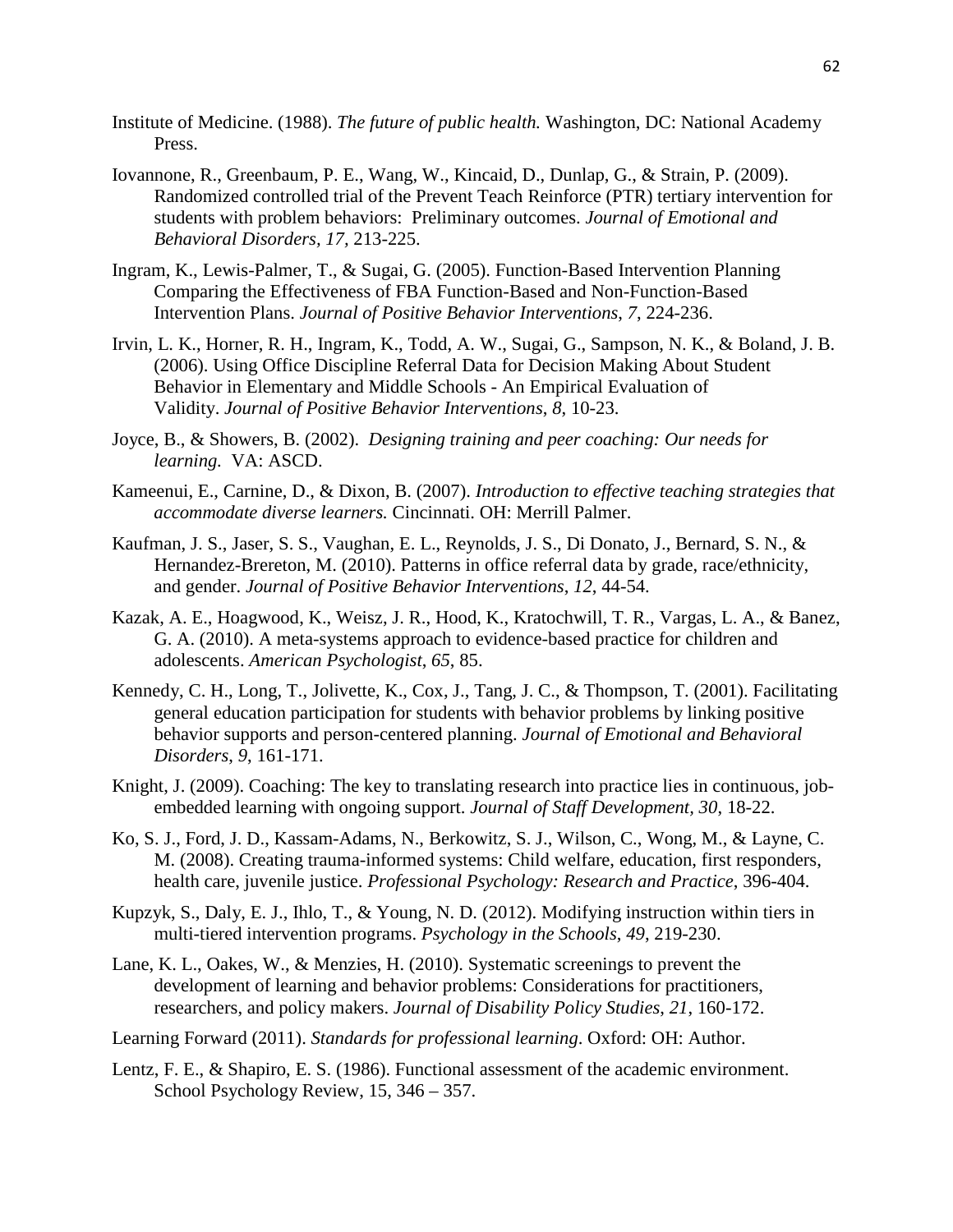- Levin, J., & Nolan, J. F. (2000). *Principles of classroom management: A professional decisionmaking model*. Boston: Allyn and Bacon.
- Luiselli, J. K., Putnam, R. F., & Sunderland, M. (2002). Longitudinal evaluation of behavior support intervention in a public middle school. *Journal of Positive Behavior Interventions*, 6, 182-188.
- March, A.L., & Gaunt, B.T. (2013). Systems coaching: A model for building capacity. Tampa, FL: University of South Florida, Florida's MultiTiered System of Supports Project.
- March, R. E., & Horner, R. H. (2002). Feasibility and contributions of functional behavioral assessment in schools. *Journal of Emotional and Behavioral Disorders, 10,* 158-170.
- Mayer, G. (1995). Preventing antisocial behavior in the schools. *Journal of Applied Behavior Analysis, 28*, 467-478.
- McConaughy, S.H., & Skiba, R. (1993). Comorbidity of externalizing and internalizing problems. *School Psychology Review, 22*, 421-436.
- McIntosh, K., Brown, J. A., & Borgmeier, C. J. (2008). Validity of functional behavior assessment within a response to intervention framework. *Assessment for Effective Intervention, 34,* 6-14.
- McIntosh, K., Chard, D. J., Boland, J. B., & Horner, R. H. (2006). Demonstration of combined efforts in school-wide academic and behavioral systems and incidence of reading and behavior challenges in early elementary grades. *Journal of Positive Behavior Interventions, 8,* 146-154.
- Minch, D. R. (2012). *A preliminary investigation of family engagement in practices in schools implementing problem-solving/responses to intervention (PS/RtI* (Unpublished doctoral dissertation). University of South Florida: Tampa, FL.
- Nelson, J. R., Martella, R., & Galand, B. (1998). The effects of teaching school expectations and establishing a consistent consequence on formal office disciplinary actions. *Journal of Emotional and Behavioral Disorders*, *6*, 153-161.
- Nelson, J. R., Roberts, M. L., Mathur, S. R., & Rutherford, R. B. (1999). Has public policy exceeded our knowledge base? A review of the functional behavioral assessment literature. *Behavioral Disorders, 24,* 169-179.
- Newcomer, L. L., & Lewis, T. J. (2004). Functional behavioral assessment: An investigation of assessment reliability and effectiveness of function-based interventions. *Journal of Emotional and Behavioral Disorders, 12,* 168-181.
- Nicholson-Crotty, S., Birchmeier, Z., & Valentine, D. (2009). Exploring the impact of school discipline on racial disproportion in the juvenile justice system. *Social Science Quarterly, 90,* 1003-1018.
- Noell, G. H., Witt, J. C., Gilbertson, D. N., Ranier, D. D., & Freeland, J. T. (1997). Increasing teacher intervention implementation in general education settings through consultation and performance feedback. *School Psychology Quarterly*, *12*, 77.
- Noell, G. H., Witt, J. C., Slider, N. J., Connell, J. E., Gatti, S. L., Williams, K. L., Koenig, J. L., Resetar, J. L., & Duhon, G. J. (2005). Treatment implementation following behavioral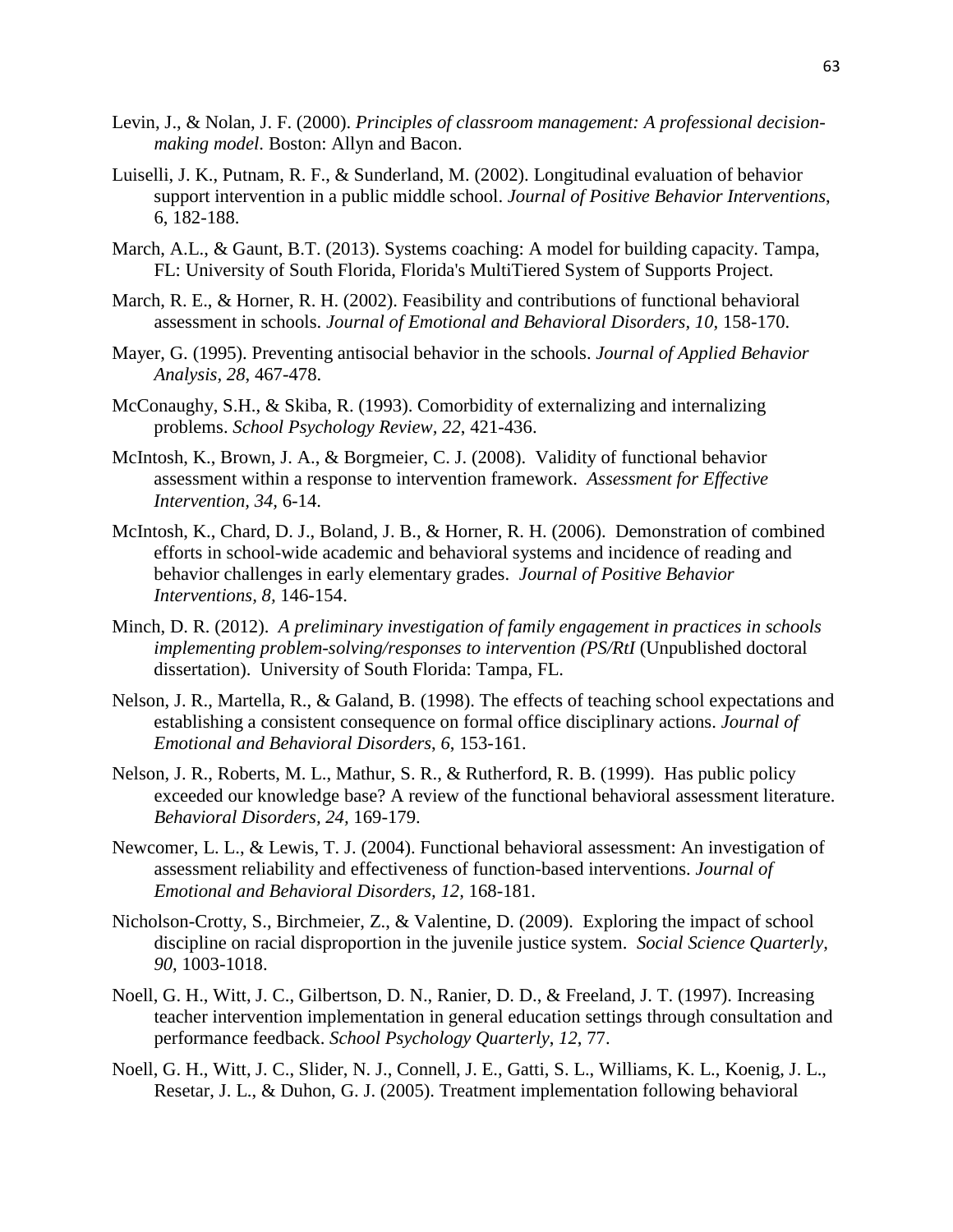consultation in schools: A comparison of three follow-up strategies. *School Psychology Review*, *34*, 87-106.

- Olweus, D. (1991). Bully/victim problems among school children: Basic facts and effects of a school-based intervention program. In D. Pepler & K. Rubins (Eds.), *The development and treatment of childhood aggression,* (pp. 411-446). London: Lawrence Erlbaum.
- Patterson, G. R., & Fleishman, M. J. (1979). Maintenance of treatment effects: Some considerations concerning family systems and follow-up data. *Behavior Therapy, 10,* 168- 185.
- Raffaele Mendez, L. & Knopf, H. M. (2003). Who gets suspended from school and why: A demographic analysis of schools and disciplinary infractions in a large school district. *Education and Treatment of Children*, *26*, 30-51.
- Raible, J., & Irizarry, J. G. (2010). Redirecting the teacher's gaze: Teacher education, youth surveillance and the school-to-prison pipeline. *Teaching and teacher education, 26,* 1196- 1203.
- Rosenfield, S. (2008). Best practice in instructional consultation and instructional consultation teams. In A. Thomas & J. Grimes (Eds.) Best *Practices in school psychology V,* (pp. 1645- 1659). Bethesda, MD: National Association of School Psychologists.
- Sanetti, L. M. H., Fallon, L. M., & Collier-Meek, M. A. (2013). Performance feedback provided by school personnel to increase teachers' intervention implementation: An evaluation of effectiveness, procedural integrity, and feasibility. *Psychology in the Schools*, *50*, 134-150.
- Sanetti, L. M. H., Kratochwill, T. R., & Long, A. C. J. (2013). Applying adult behavior change theory to support mediator-based intervention implementation. *School Psychology Quarterly, 28,* 47-62. doi: 10.1037/spq000007.
- Sasso, G. M., Conroy, M. A., Peck-Stichter, J., & Fox, J. J. (2001). Slowing down the bandwagon: The misapplication of functional assessment for students with emotional or behavioral disorders. *Behavioral Disorders, 26,* 282-296.
- Schwarzer, R. (2008). Modeling health behavior change: How to predict and modify the adoption and maintenance of health behaviors. *Applied Psychology, 57,* 1-29.
- Scott, T. M. (2001). A school wide example of positive behavioral support. *Journal of Positive Behavior Interventions, 3,* 88-94.
- Scott, T. M., Alter, P. J., Rosenberg, M., & Borgmeier, C. (2010). Decision-making in secondary and tertiary interventions of school-wide systems of positive behavior support. *Education and Treatment of Children, 33,* 513-535
- Scott, T. M., Bucalos, A., Nelson, C. M., Liaupsin, C., Jolivette, K., & Deshea, L. (2004). Using functional assessment in general education settings: Making a case for effectiveness and efficiency. *Behavioral Disorders, 29,* 190-203.
- Scott, T. M., & Kamps, D. M. (2007). The Future of Functional Behavioral Assessment in School Settings. *Behavioral Disorders*, *32*, 146-157.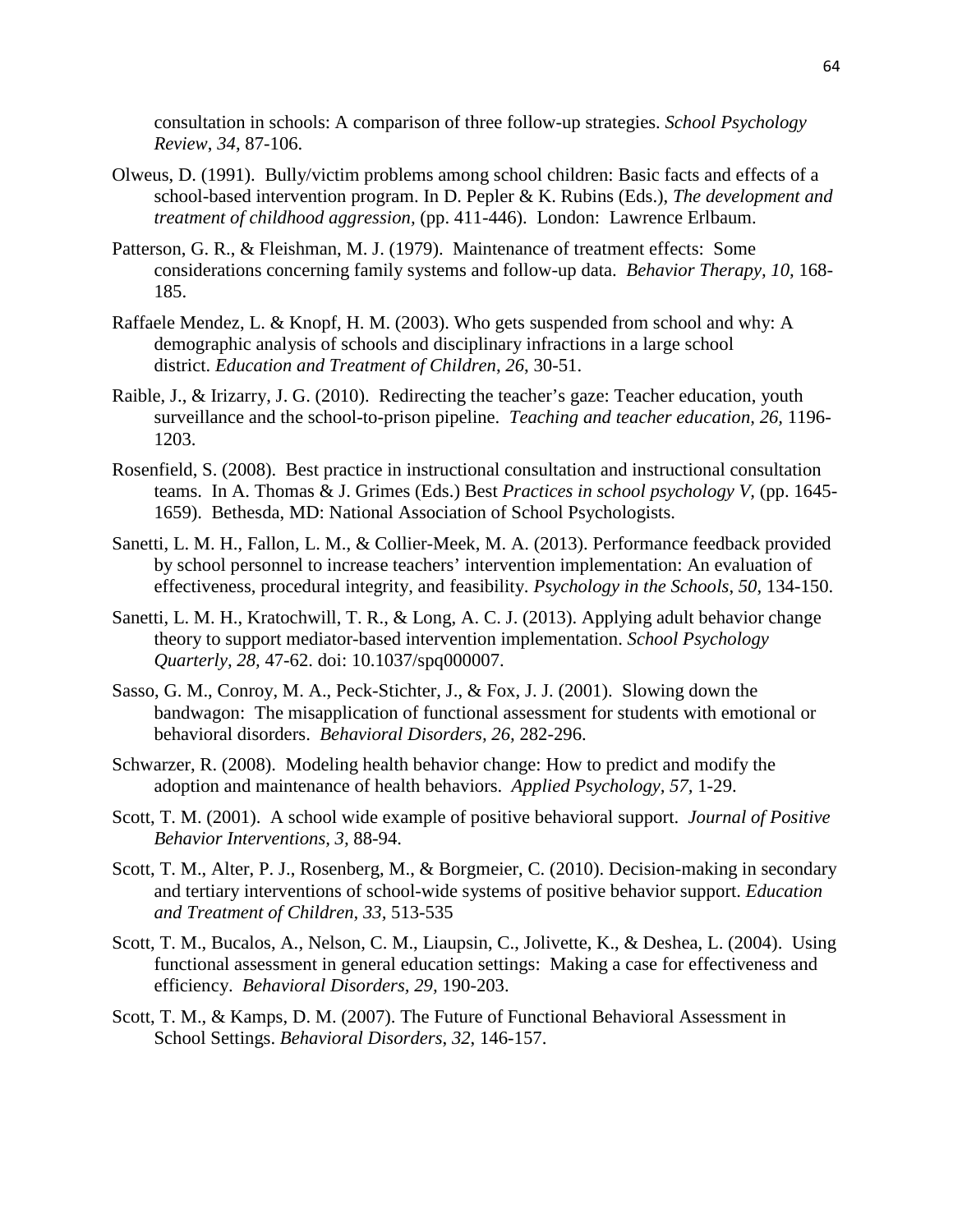- Scott, T. M., Liaupsin, C., Nelson, C. M., & McIntyre, J. (2005). Team-based functional behavior assessment as a proactive public school process: A descriptive analysis of current barriers. *Journal of Behavioral Education, 14,* 57-71.
- Scott, T. M., McIntyre, J., Liaupsin, C., Nelson, C. M., Conroy, M., & Payne, L. D. (2005). An examination of the relation between functional behavior assessment and selected intervention strategies with school-based teams. *Journal of Positive Behavior Interventions*, *7*, 205-215.
- Shapiro (2004). *Academic skills problems: Direct assessment and intervention (3rd ed.).* New York: Guilford.
- Shellady, S. & Stichter, J.P. (1999). Training pre-service and in-service educators to conduct functional assessment: Initial issues and complications. *Preventing School Failure,* 43, 154-159
- Sheridan, S. M. (2000). Considerations of multiculturalism and diversity in behavioral consultation with parents and teachers. *School Psychology Review, 29,* 344-353.
- Shinn, M. R. (2002). Best practices in using curriculum-based measurement in a problem-solving model. *Best practices in school psychology IV*, *1*, 671-697.
- Skiba, R. J., Horner, R. H., Chung, C. G., Karega Rausch, M., May, S. L., & Tobin, T. (2011). Race is not neutral: A national investigation of African American and Latino disproportionality in school discipline. *School Psychology Review*, *40*, 85.
- Skiba, R. J., Michael, R. S., Nardo, A. C., & Peterson, R. L. (2002). The color of discipline: Sources of racial and gender disproportionality in school punishment. *The Urban Review*, *34*, 317-342.
- Spielberg, L. (2011). *Successful family engagement in the classroom: What teachers need to know and be able to do to engage families in raising student achievement.* Cambridge, MA: Flamboyan Foundation and Harvard Family Research Project.
- Stecker, P. M., Lembke, E. S., & Foegen, A. (2008). Using progress-monitoring data to improve instructional decision making. *Preventing School Failure: Alternative Education for Children and Youth*, *52*, 48-58.
- Steege, M. W., & Watson, T. S. (2009). *Conducting school-based functional behavioral assessments: A practitioner's guide (2nd Ed.)*. New York: Guilford Press.
- Substance Abuse and Mental health Services Administration (SAMHSA), Office of Applied Studies. (2008). *The NSDUH report: Major depressive episodes among youths aged 12 to 17 in the United States: 2004 to 2006.* Rockville, MD: Author.
- Sugai, G., & Horner, R. (2005). School-wide positive behavior supports: Achieving and sustaining effective learning environments for all students. In W. L. Heward, T. E. Heron, N. A. Neef, S. M. Peterson, D. M. Sainato, G. Cartaledge, R. Gardener, L. D. Peterson, S. B. Hersh, & J. C. Dardig (Eds.), *Focus on behavior analysis in education: Achievements, challenges, and opportunities.* Upper Saddle River, NJ: Pearson Press.
- Sugai, G., Horner, R. H., Dunlap, G., Hieneman, M., Lewis, T. J., Nelson, C. M., & Ruef, M. (2000). Applying positive behavior support and functional behavioral assessment in schools. *Journal of Positive Behavior Interventions*, *2*, 131-143.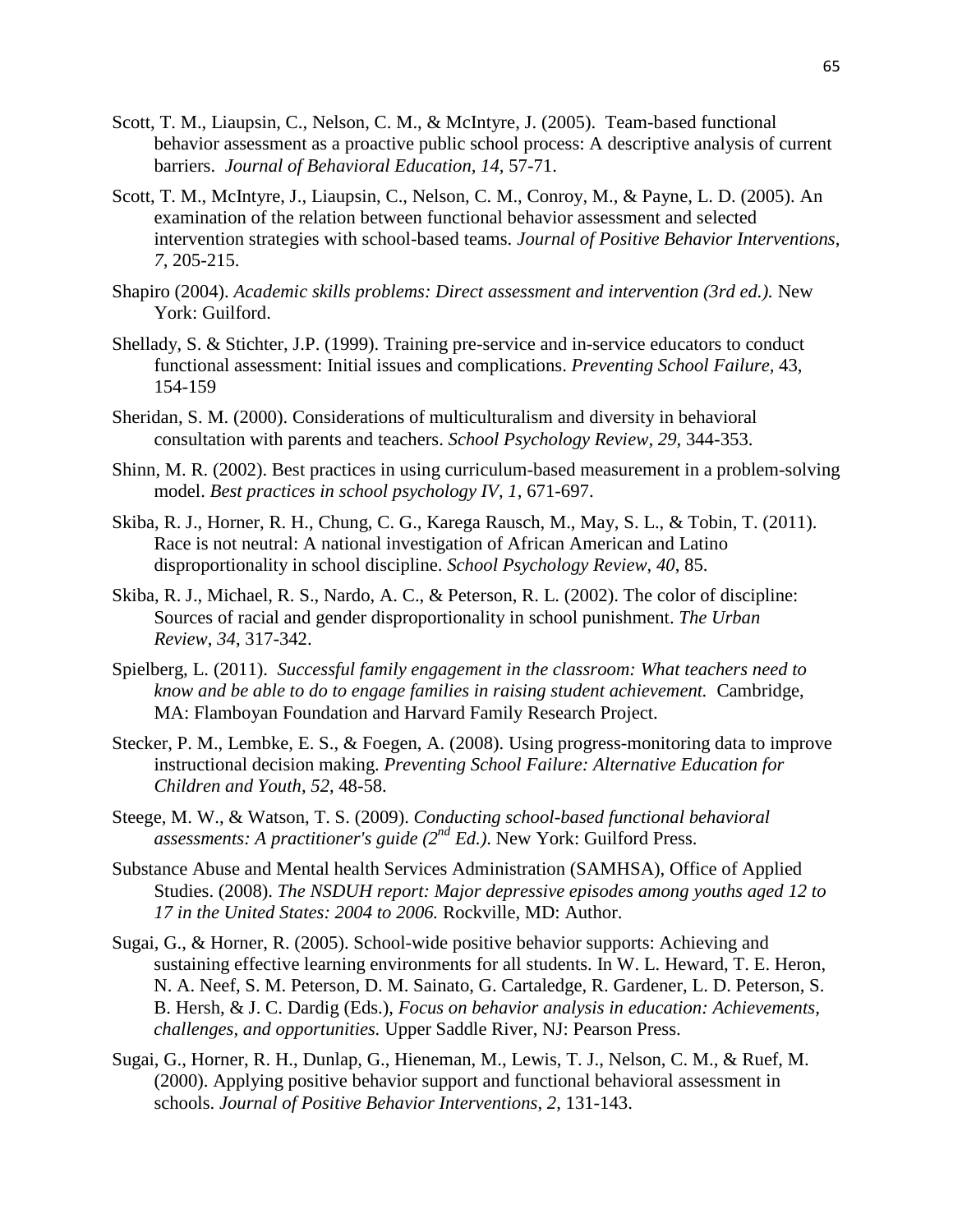- Sugai, G., O'Keeffe, B. V., & Fallon, L. M. (2012). A Contextual Consideration of Culture and School-Wide Positive Behavior Support. *Journal of Positive Behavior Interventions*, *14*, 197-208.
- Sugai, G., Sprague, J. R., Horner, R. H., & Walker, H. M. (2000). Preventing school violence The use of office discipline referrals to assess and monitor school-wide discipline interventions. *Journal of Emotional and Behavioral Disorders*, *8*, 94-101.
- U. S. Department of Education (2014). *Guiding principles: A resource guide for improving school climate and discipline.* Retrieved from [http://www2.ed.gov/policy/gen/guid/school](http://www2.ed.gov/policy/gen/guid/school-discipline/guiding-principles.pdf)[discipline/guiding-principles.pdf.](http://www2.ed.gov/policy/gen/guid/school-discipline/guiding-principles.pdf)
- U. S. Department of Education (2001). *To assure the free appropriate public education of all children with disabilities*. Individuals with Disabilities Act, Section 618. Twenty-third Annual Report to Congress on the Implementation of the Individuals with Disabilities Education Act. (USDOE).
- U. S. Government Accountability Office (2009). *Seclusion and restraints: Selected cases of death and abuse at public and private schools and treatment centers.* (Publication No. GAO-09-719T). Washington, DC: Author.
- Van Acker, R. Boreson, L., Gable, R. A., & Potterton, T. (2005). Are we on the right course? Lessons learned about current FBA/BIP practices in schools. *Journal of Behavioral Education, 14,* 35-56.
- Vincent, C. G., Randall, C., Cartledge, G., Tobin, T. J., & Swain-Bradway, J. (2011). Toward a conceptual integration of cultural responsiveness and school wide positive behavior support. *Journal of Positive Behavior Interventions*, *13*, 219-229.
- Wagner, M., Newmand, L., Cameto, R., & Levine, P. (2005). *Changes over time in the early post school outcomes of youth with disabilities. A report of findings from the National Longitudinal Transition Study (NLTS) and the National Longitudinal Transition Study-2 (NLTS2).* Menlo Park, CA: SRI International.
- Walker, B. A. (2010). Effective school wide screening to identify students at risk for social and behavioral problems. *Intervention in School and Clinic*, *46*(2), 104-110.
- Walker, B., Cheney, D., Stage, S., Blum, C., & Horner, R. H. (2005). School wide Screening and Positive Behavior Supports Identifying and Supporting Students at Risk for School Failure. *Journal of Positive Behavior Interventions*, *7*(4), 194-204.
- Walker, H. M., Horner, R. H., Sugai, G., Bullis, M., Sprague, J. R., Bricker, D., & Kaufman, M. J. (1996). Integrated approaches to preventing antisocial behavior patterns among schoolage children and youth. *Journal of Emotional and Behavioral Disorders*, *4*, 194-209.
- Walker, H. M., & Shinn, M. R., (2002). Structuring school-based interventions to achieve integrated primary, secondary, and tertiary prevention goals for safe and effective schools. In S. R. Shinn, H. M. Walker, & G. Stoner (Eds.), *Academic and behavioral interventions II: Preventative and remedial approaches (*pp.1-27). Washington, DC: National Association of School Psychologists.
- Weiss, H. B., Bouffard, S. M., Bridglall, B. L., & Gordon, E. W. (2009). *Reframing family involvement in education: Supporting families to support educational equity.* Campaign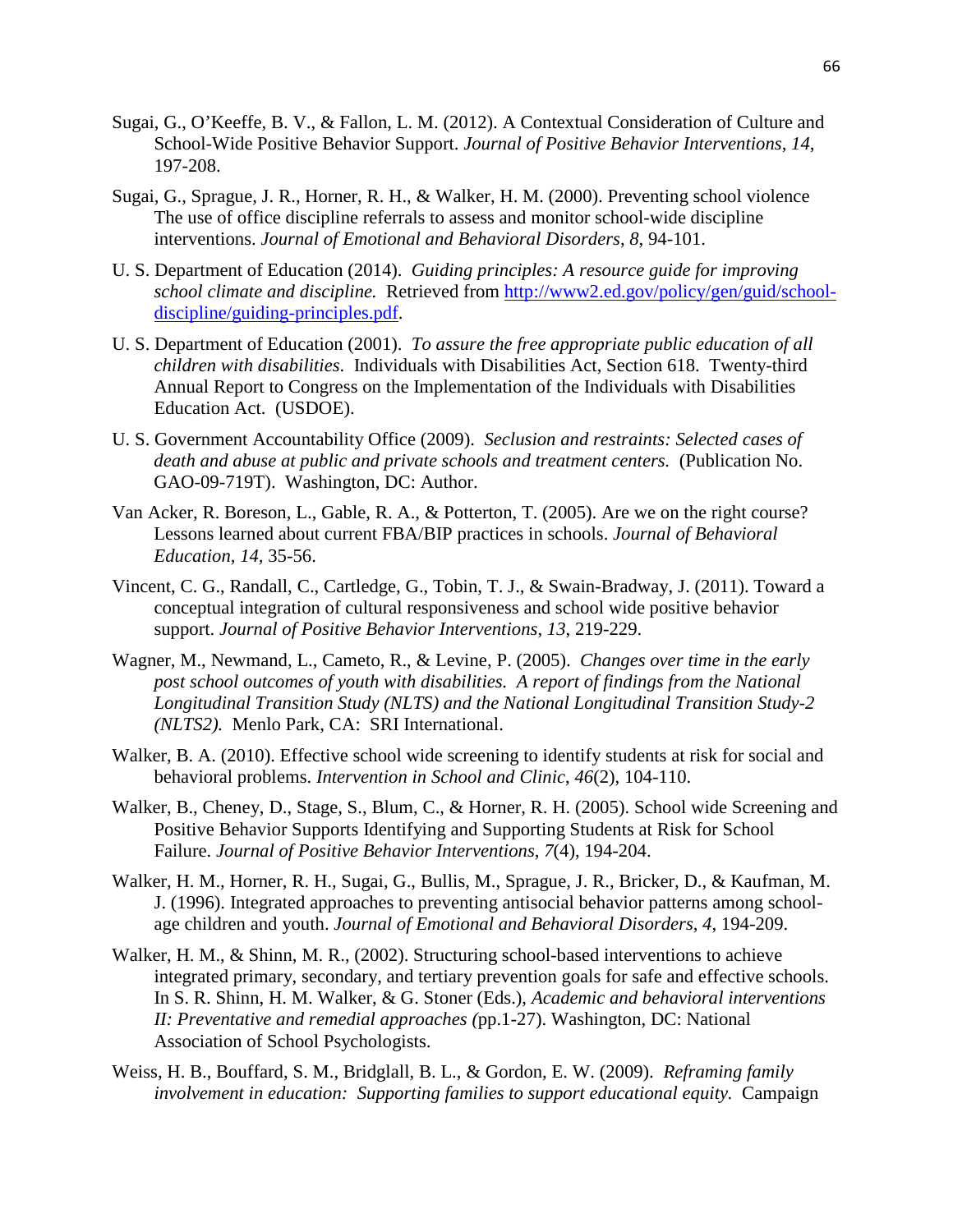for Educational Equity, Teachers College Columbia University: Equity Matters: Research Review No. 5.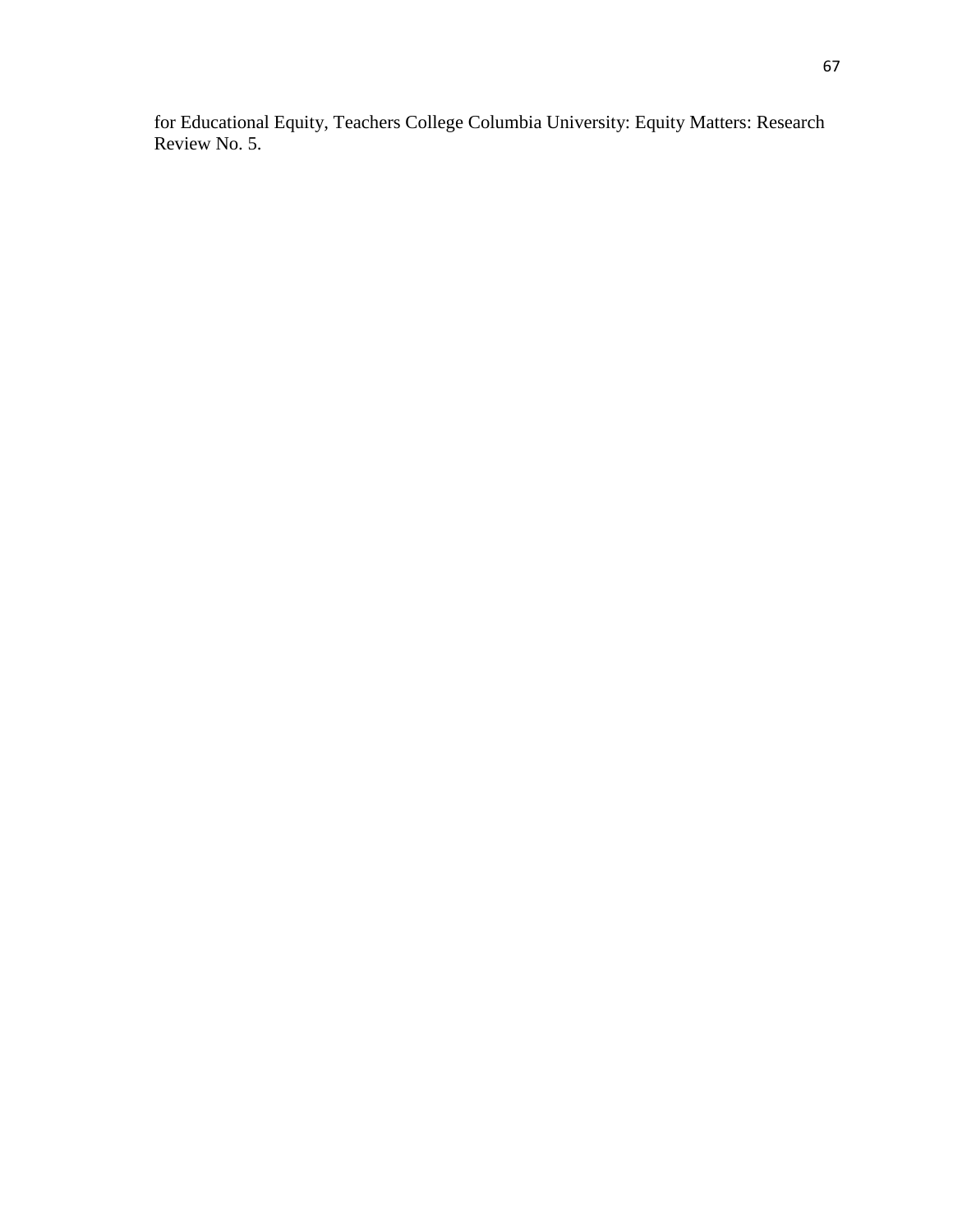# **Appendix A: Web-Based Resources**

The following are web-based resources that may be helpful in conceptualizing, planning, and realizing effective intervention at Tier 3 and for integrating supports at this level within multiple tiers of support. This list is not intended to be exhaustive, but provides information from valued and trusted sources, all of whom share common interests in providing information on evidence-based practices and systems that provide support all students.

#### **Evidence-based Practices in Education**

#### Center for Effective Collaboration and Practice

## [http://cecp.air.org](http://cecp.air.org/)

The Center for Effective Collaboration and Practice supports and promotes a reoriented national preparedness to foster the development and the adjustment of children with or at risk of developing serious emotional disturbance through the production, exchange, and use of knowledge about effective practices.

Collaborative for Social, Emotional, and Academic Learning (CASEL)

#### [http://www.casel.org](http://www.casel.org/)

CASEL provides resources to help make evidence-based social and emotional learning an integral part of education from preschool through high school.

#### Committee for Children

#### <http://www.cfchildren.org/>

This website provides social and academic resources, including Second Step and Bullying Prevention programs.

#### Institute of Education Sciences (IES)

#### <http://ies.ed.gov/>

IES' mission is to provide rigorous and relevant evidence on which to ground education practice and policy and share this information broadly.

John Hopkins University, Center for Social Organization of Schools <http://www.jhucsos.com/>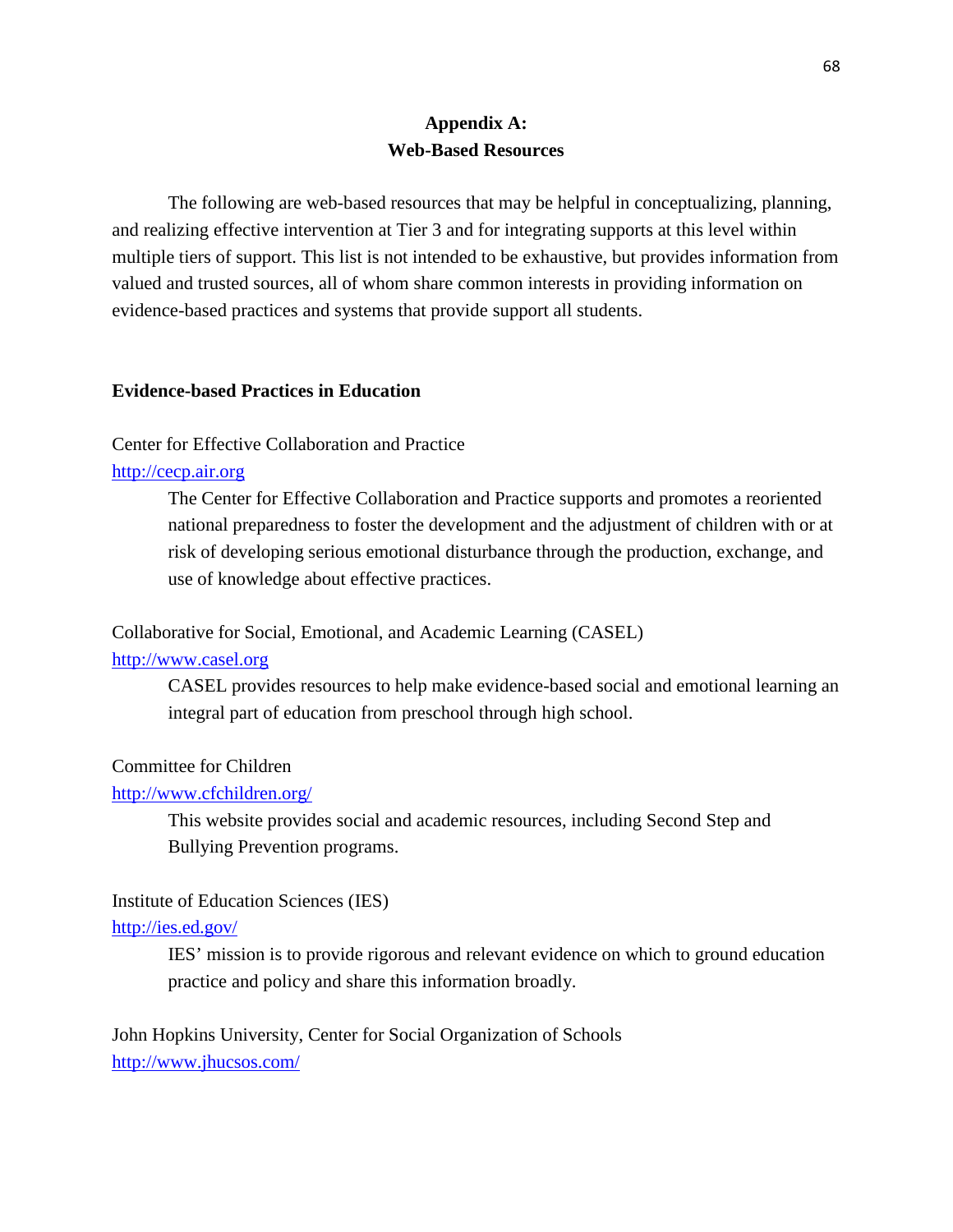The center conducts programmatic research to improve the education system, develops curricula and provides technical assistance to help schools use the center's research

# What Works Clearinghouse

<http://ies.ed.gov/ncee/wwc/findwhatworks.aspx>

The IES What Works Clearinghouse is a database of interventions across a variety of domains that have met or exceeded rigorous standards to be considered evidence-based.

# **Multi-Tiered Systems of Support**

White paper on MTSS for behavior: [http://flpbs.fmhi.usf.edu/pdfs/RTIB%20Guide%20101811\\_final.pdf](http://flpbs.fmhi.usf.edu/pdfs/RTIB%20Guide%20101811_final.pdf)

### Florida Response to Intervention resources: <http://www.florida-rti.org/>

This website provides a central, comprehensive location for Florida-specific information and resources that promote system-wide practices to ensure highest possible student achievement in both academic and behavioral pursuits, including:

- Guiding Tools for Instructional PS: [http://www.florida-rti.org/\\_docs/GTIPS.pdf](http://www.florida-rti.org/_docs/GTIPS.pdf)
- Parent video on MTSS: <http://www.florida-rti.org/parentResources/videos.htm>
- Further parent-focused resources that districts can use: [http://www.florida](http://www.florida-rti.org/parentResources/floridaTools.htm)[rti.org/parentResources/floridaTools.htm](http://www.florida-rti.org/parentResources/floridaTools.htm)
- MTSS common language/understanding document: [http://www.florida](http://www.florida-rti.org/educatorResources/MTSS_Book_ImplComp_012612.pdf)[rti.org/educatorResources/MTSS\\_Book\\_ImplComp\\_012612.pdf](http://www.florida-rti.org/educatorResources/MTSS_Book_ImplComp_012612.pdf)
- MTSS Myths and Truths: [http://www.florida](http://www.florida-rti.org/parentResources/myths/index.htm)[rti.org/parentResources/myths/index.htm](http://www.florida-rti.org/parentResources/myths/index.htm)
- FDOE's MTSS model: <http://www.florida-rti.org/floridaMTSS/mtf.htm>

# RTIB Database: <http://www.flrtib.org/>

The RtI:B Database was designed for the sole purpose of supporting effective school and district level problem solving. Created by the group that developed Florida's model of MTSS for behavior, the database allows users to analyze systems-level and individual issues at Tier 1, Tier 2, and Tier 3.

# RTI Action Network

<http://www.rtinetwork.org/>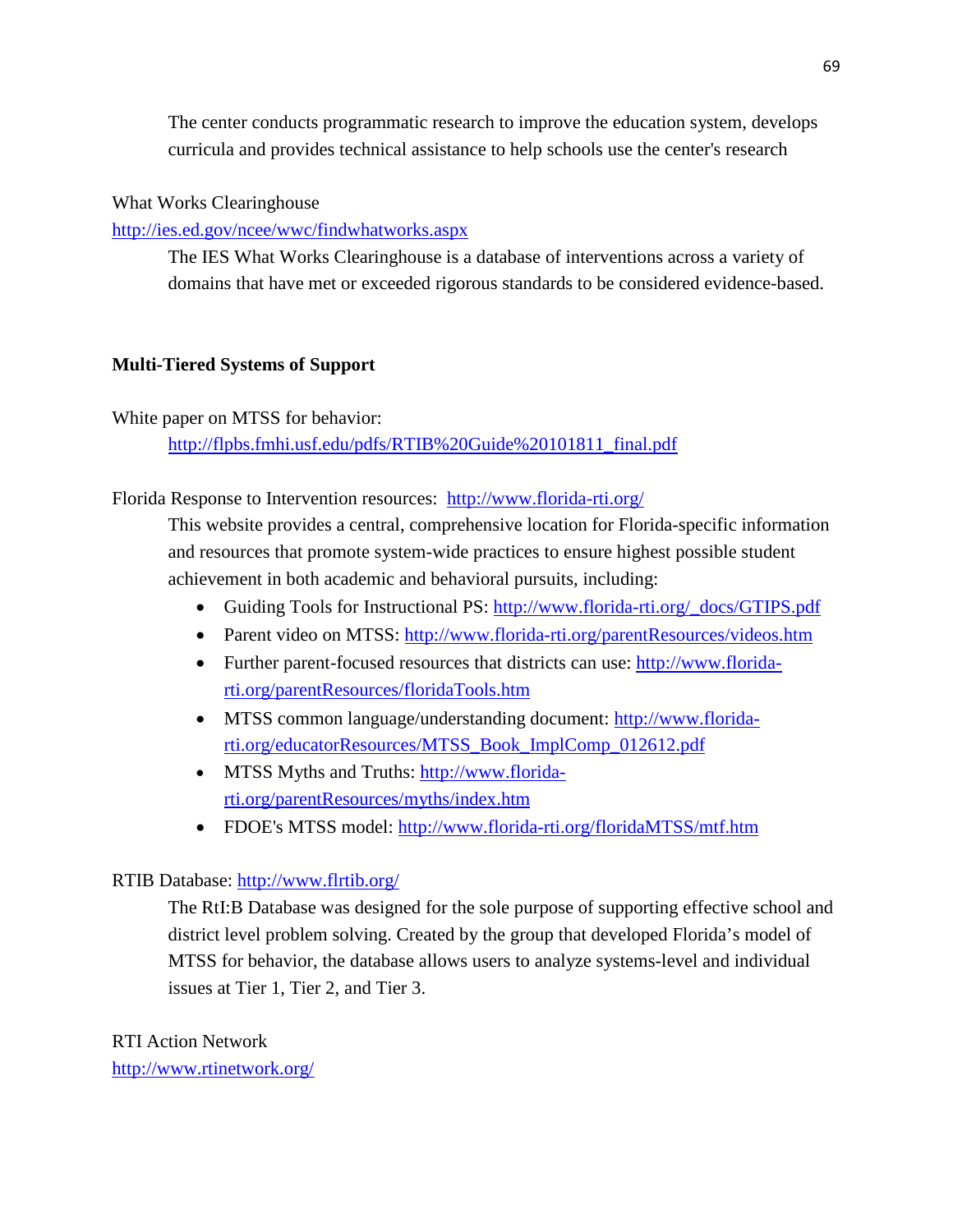The **RTI Action Network** offers information and resources related to the implementation of Response to Intervention (RTI) in school districts, in an effort to guide educators and families in the large-scale implementation of RTI.

RtI Online training course: [http://www.florida-rti.org/introCourse/](http://www.florida-rti.org/introCourse)

System Coaching Guide:

[http://www.floridarti.usf.edu/resources/topic/building\\_capacity/index.html](http://www.floridarti.usf.edu/resources/topic/building_capacity/index.html)

### **Behavior Intervention**

### Intervention Central

### <http://www.interventioncentral.org/>

This website provides teachers, schools and districts with free resources to help struggling learners and implement Response to Intervention and attain the Common Core State Standards.

# Safe and Responsive Schools Project

# [www.indiana.edu/~safeschl](http://www.indiana.edu/%7Esafeschl)

The Safe and Responsive Schools Framework is an approach to improving the behavior of students at school, and to preventing school violence.

University of Connecticut Center for Behavioral Education and Research

<http://www.cber.uconn.edu/>

The purpose of **CBER** is to conduct and disseminate rigorous research that improves educational and social outcomes for all children and youth in schools.

#### **Positive Behavior Support**

## APBS

#### <http://www.apbs.org/index.html>

APBS is an international organization dedicated to promoting research-based strategies that combine applied behavior analysis and biomedical science with person-centered values and systems change to increase quality of life and decrease problem behaviors.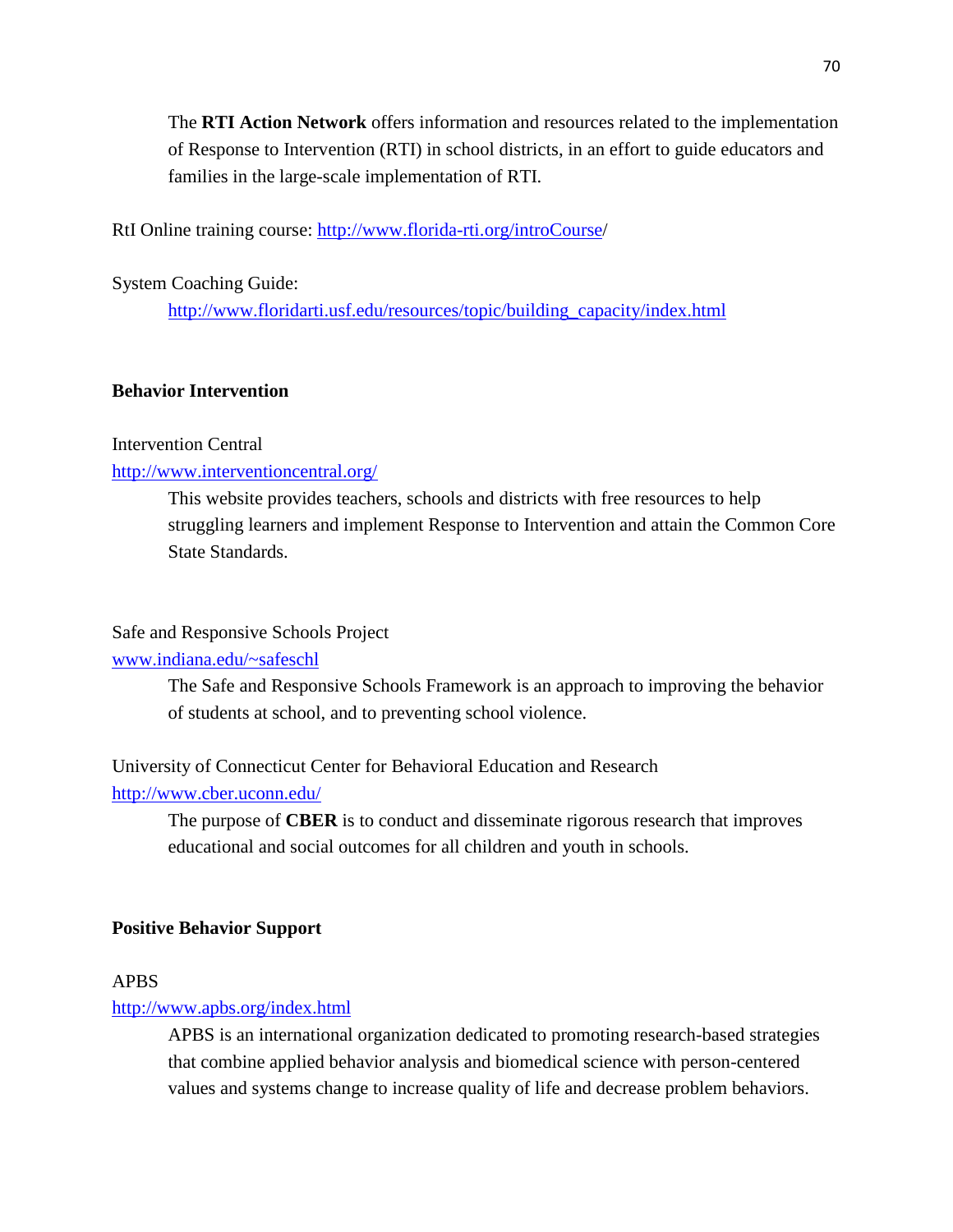Florida Positive Behavior Support Project

<http://flpbs.fmhi.usf.edu/>

Florida's PBS hub, whose purpose is to increase the capacity of Florida's school districts to address problem behaviors using Positive Behavior Support.

OSEP Center on Positive Behavioral Interventions and Supports (PBIS)

# [http://www.pbis.org/](http://www.pbis.org/english/default.htm)

The TA Center on Positive Behavioral Interventions and Supports has been established by the Office of Special Education Programs, US Department of Education to give schools capacity-building information and technical assistance for identifying, adapting, and sustaining effective school-wide disciplinary practices.

### **Progress Monitoring**

#### AIMSweb

# <http://www.aimsweb.com/>

This website provides a complete web-based solution for universal screening, progress monitoring, and data management for Grades K-12.

#### DIBELS Data System

### [http://ctl.uoregon.edu/resources/web\\_dds](http://ctl.uoregon.edu/resources/web_dds)

The **DIBELS Data System** is used to enter student performance results and create powerful reports at the student, class, school, and district level for timely decision making and improved student outcomes.

# Direct Behavior Ratings

#### <http://www.directbehaviorratings.com/cms/>

This website provides information on the use of direct behavior ratings for assessment, communication, and intervention.

### Implementation Research: A Synthesis of the Literature

<http://ctndisseminationlibrary.org/PDF/nirnmonograph.pdf>

This monograph summarizes findings from the review of the research literature on implementation of practices and programs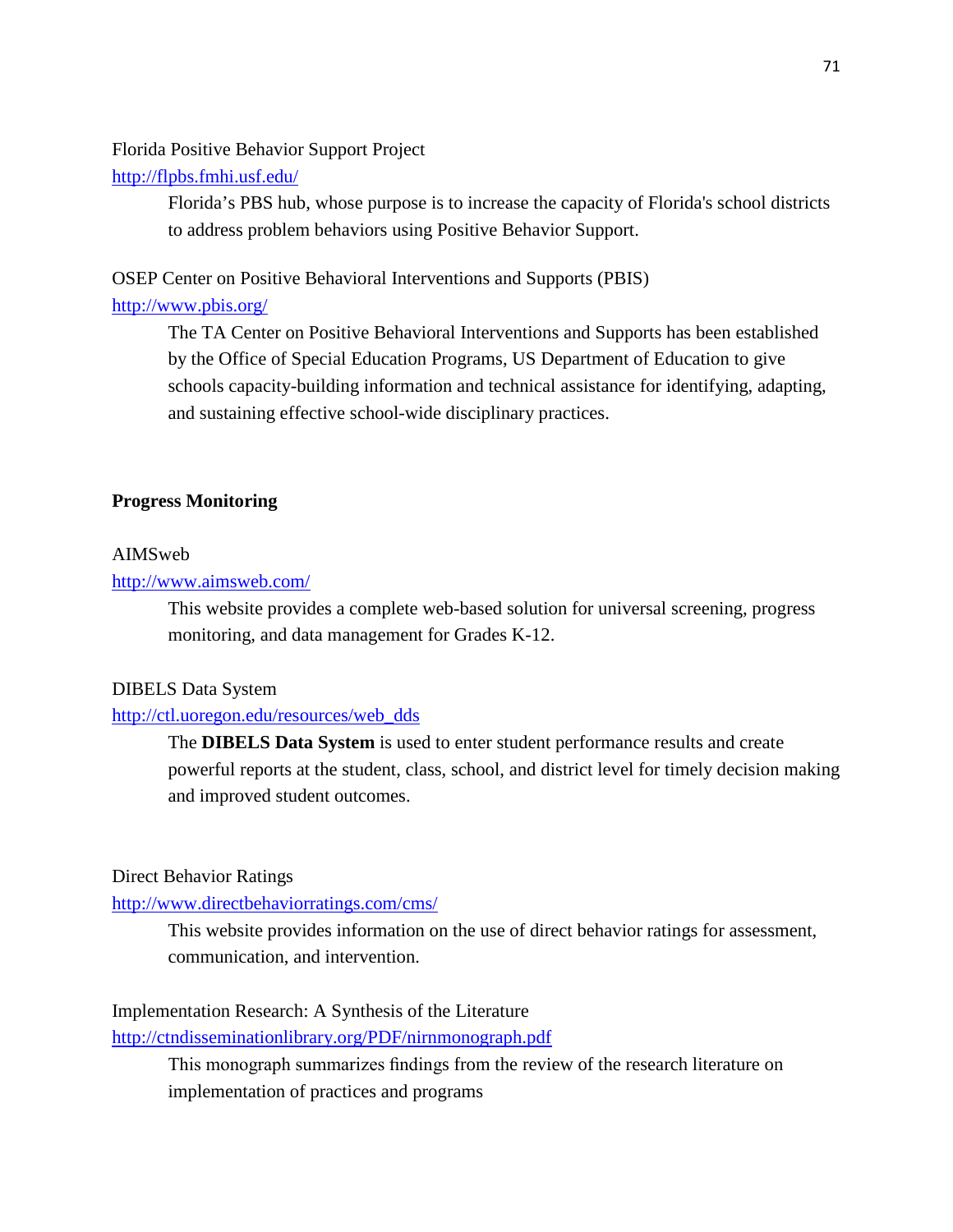## National Center of Educational Outcomes

<http://www.cehd.umn.edu/NCEO/>

The National Center on Educational Outcomes (NCEO) provides national leadership in designing and building educational assessments and accountability systems that appropriately monitor educational results for all students, including students with disabilities and English Language Learners (ELLs).

# Research Institute on Progress Monitoring

# <http://www.progressmonitoring.org/>

The Office of Special Education Programs (OSEP) funded the Research Institute on Progress Monitoring (RIPM) to develop a system of progress monitoring to evaluate effects of individualized instruction on access to and progress within the general education curriculum.

# **Addressing Disproportionality and Inclusion**

# Equity Alliance:<http://www.equityallianceatasu.org/>

Equity Alliance is devoted to research and school reform efforts that promote equity, access, participation and outcomes for all students.

National Professional Development Center on Autism Spectrum Disorders <http://autismpdc.fpg.unc.edu/content/functional-behavior-assessment>

The National Professional Development Center on Autism Spectrum Disorders is a multiuniversity center to promote the use of evidence-based practice for children and adolescents with autism spectrum disorders.

National Center for Cultural Competence (NCCC)

<http://www11.georgetown.edu/research/gucchd/nccc/>

NCCC provides national leadership and contributes to the body of knowledge on cultural and linguistic competency within systems and organizations.

National Center for Culturally Responsive Educational Systems (NCCRESt) <http://www.nccrest.org/index.html>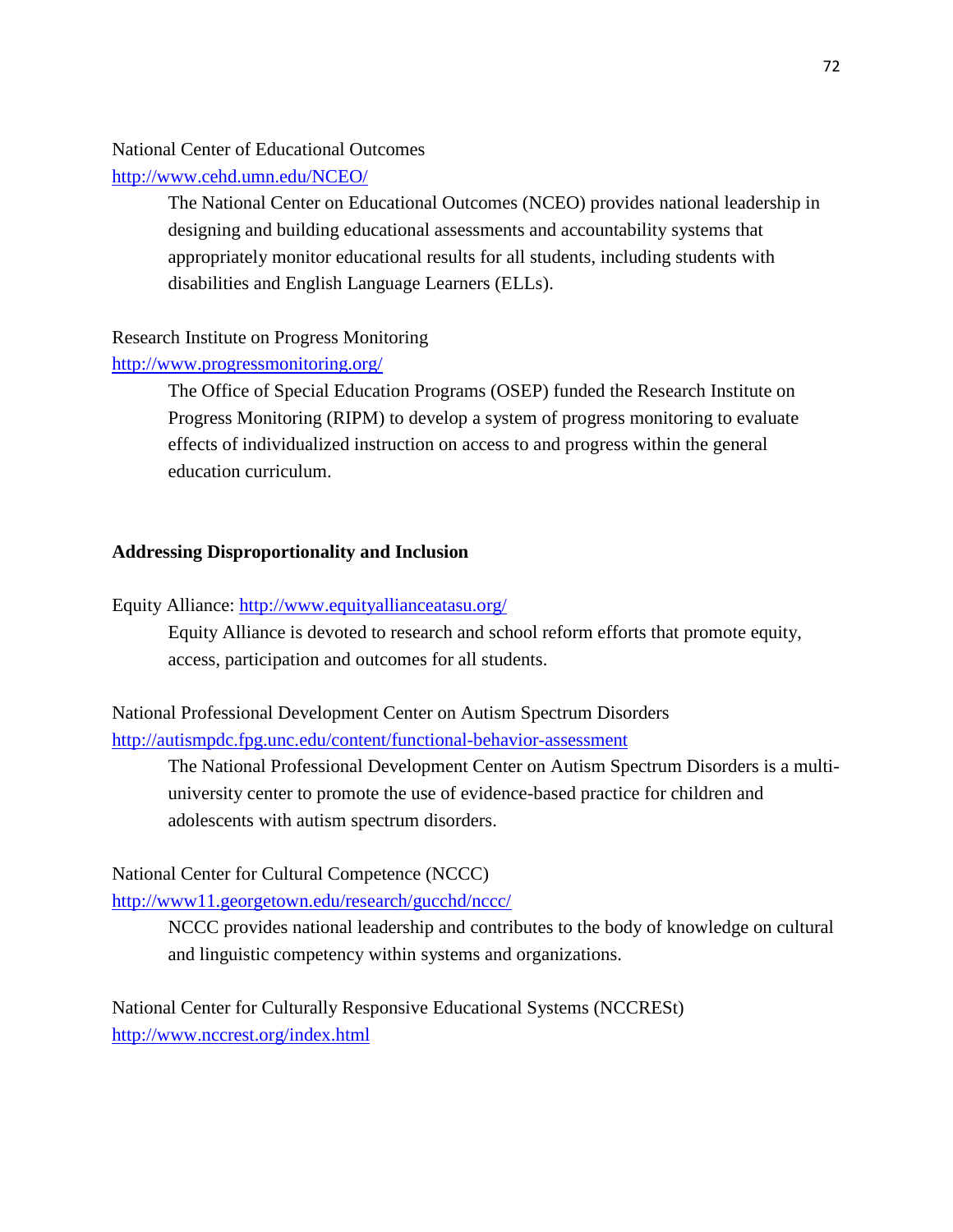This program provides technical assistance and professional development to close the achievement gap between students from culturally and linguistically diverse backgrounds and their peers, to reduce inappropriate referrals to special education.

## **Tier 3 Academics**

### Center on Teaching and Learning:

### <http://ctl.uoregon.edu/>

CTL provides rigorous research on the design, delivery and efficacy of curriculum, instruction, and assessment as individual elements used in schools, especially in the primary, elementary, and middle school grades.

### Florida Center for Reading Research

### [http://www.fcrr.org](https://webmail.unmc.edu/owa/redir.aspx?C=YlYWJdyQh0yooTPDyI8iHuy6D20zpM8IVQ88WeJey_lgxSzz2tIpRG3q3ONDwXgq3I-LduOUyIY.&URL=http%3a%2f%2fwww.fcrr.org)

FCRR is a multidisciplinary research center at Florida State University that explores all aspects of reading research.

#### The IRIS Center

### <http://iris.peabody.vanderbilt.edu/>

The IRIS Center offers a wide variety of resources about evidence-based instructional and intervention practices, in an effort to infuse resources into preservice preparation and professional development programs.

National Clearinghouse for English Language Acquisition & Language Instruction Educational Programs

<http://www.ncela.gwu.edu/>

(NCELA) supports the U.S. Department of Education's [Office of English Language](http://www2.ed.gov/about/offices/list/oela/index.html)  [Acquisition, Language Enhancement, and Academic Achievement for Limited English](http://www2.ed.gov/about/offices/list/oela/index.html)  [Proficient Students \(OELA\)](http://www2.ed.gov/about/offices/list/oela/index.html) in its mission to respond to Title III educational needs, and implement NCLB as it applies to English language learners (ELLs).

### **Tier 3 Mental Health**

School Mental Health Project (SMHP) [http://www.smhp.psych.ucla.edu](http://www.smhp.psych.ucla.edu/)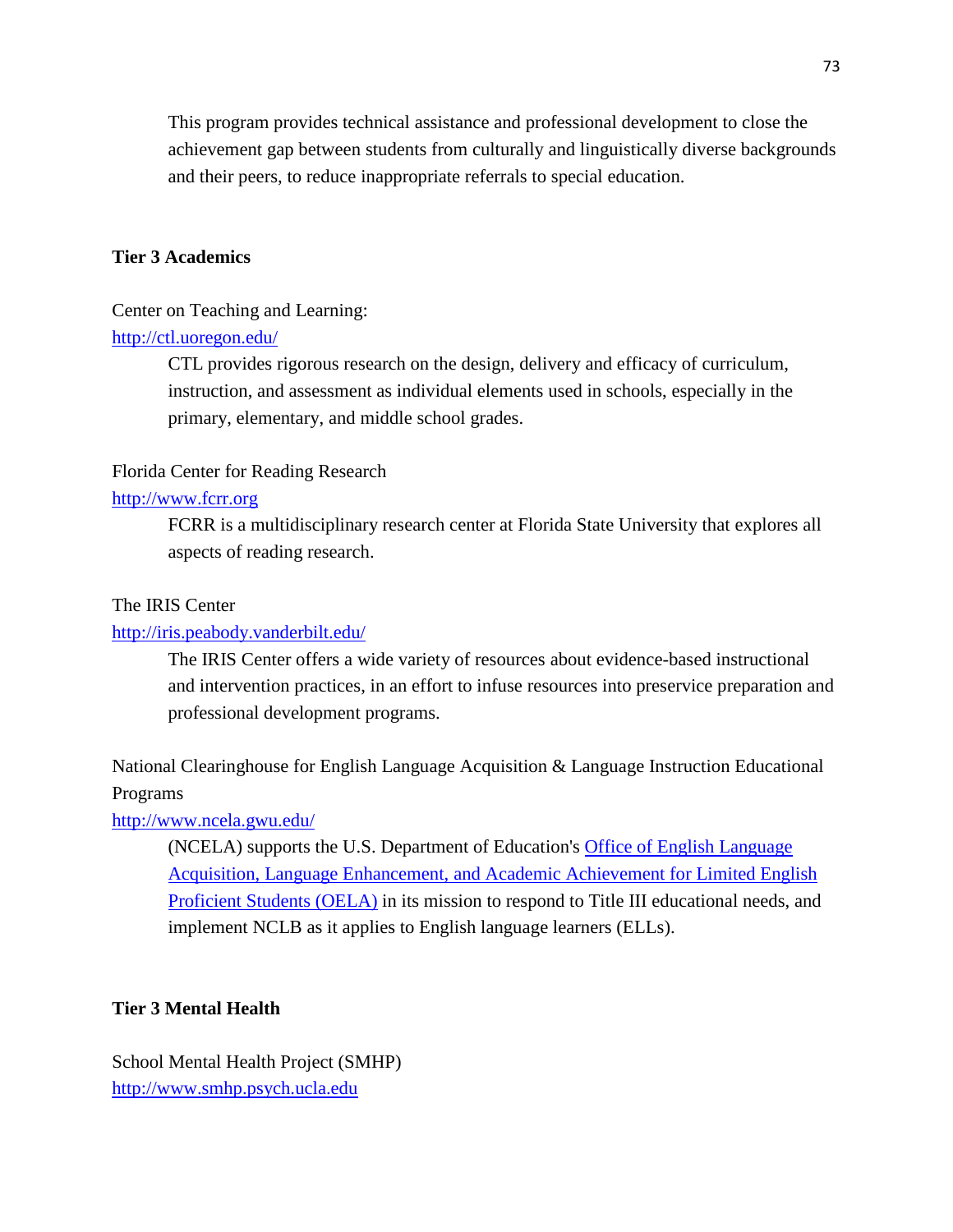SMHP was created to pursue theory, research, practice and training related to addressing mental health and psychosocial concerns through school-based interventions.

### Substance Abuse and Mental Health Services Administration

# [http://www.samhsa.gov/](http://www.samhsa.gov/nctic/)

SAMHSA's National Center for Trauma-Informed Care (NCTIC) is a technical assistance center dedicated to building awareness of trauma-informed care and promoting the implementation of trauma-informed practices in programs and services.

Substance Abuse and Mental Health Services Administration (SAMHSA) <http://www.samhsa.gov/>

> The Substance Abuse and Mental Health Services Administration (SAMHSA) is the agency within the U.S. Department of Health and Human Services that leads public health efforts to advance the behavioral health of the nation. SAMHSA's mission is to reduce the impact of substance abuse and mental illness on America's communities.

#### **Family and Community Engagement**

### Institute of Community Integration

#### <http://ici.umn.edu/>

The ICI seeks to improve policies and practices, through collaborative research, training, and information sharing, to ensure that all children, youth, and adults with disabilities are valued by, and contribute to, their communities of choice.

#### National Coalition for Parent Involvement in Education

#### [www.ncpie.org](http://www.ncpie.org/)

This website provides resources and information to help foster collaboration between families and schools.

### Promising Practices Network

#### <http://www.promisingpractices.net/>

This networks provides research-based information on what works to improve the lives of children and families

University of Nebraska Lincoln, Nebraska Center for Research on Children, Youth, Families, and Schools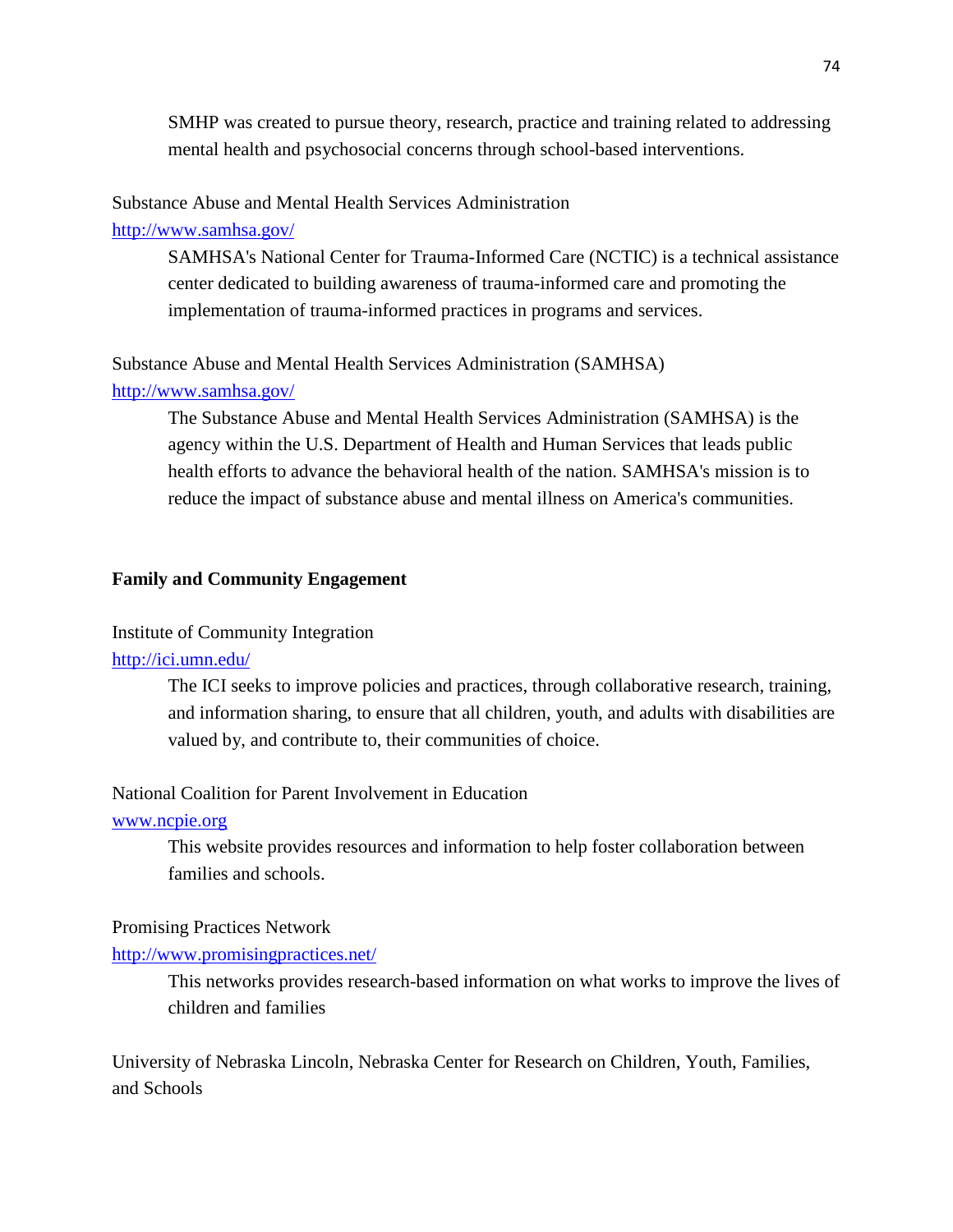### <http://cyfs.unl.edu/>

The mission of CYFS is to advance the conduct of high-quality interdisciplinary research to promote the intellectual, behavioral and social-emotional development and functioning of individuals across educational, familial and community contexts.

#### **Alternatives to Restraint/Seclusion**

Restraint and Seclusion: Resource Document

<http://www2.ed.gov/policy/seclusion/restraints-and-seclusion-resources.pdf>

A guide from the US Department of Education on reducing the use of restraint and seclusion.

SAMHSA Promoting Alternatives to Restraint and Seclusion [http://www.integration.samhsa.gov/clinical](http://www.integration.samhsa.gov/clinical-practice/promoting_alternatives_to_seclusion_and_restraint.pdf)[practice/promoting\\_alternatives\\_to\\_seclusion\\_and\\_restraint.pdf](http://www.integration.samhsa.gov/clinical-practice/promoting_alternatives_to_seclusion_and_restraint.pdf)

> This document from SAMHSA outlines strategies to reduce incidents of seclusion and restraint.

### **Other Important and Relevant Resources**

Center for Effective Collaboration and Practice

### <http://cecp.air.org/>

The CECP is dedicated to a policy of collaboration at Federal, state, and local levels that contributes to and facilitates the production, exchange, and use of knowledge about effective practices.

### Council for Exceptional Children

### <http://www.cec.sped.org/>

CEC advocates for appropriate governmental policies, sets professional standards, provides professional development, advocates for individuals with exceptionalities, and helps professionals obtain conditions and resources necessary for effective professional practice.

National Association of School Psychologists <http://www.nasponline.org/>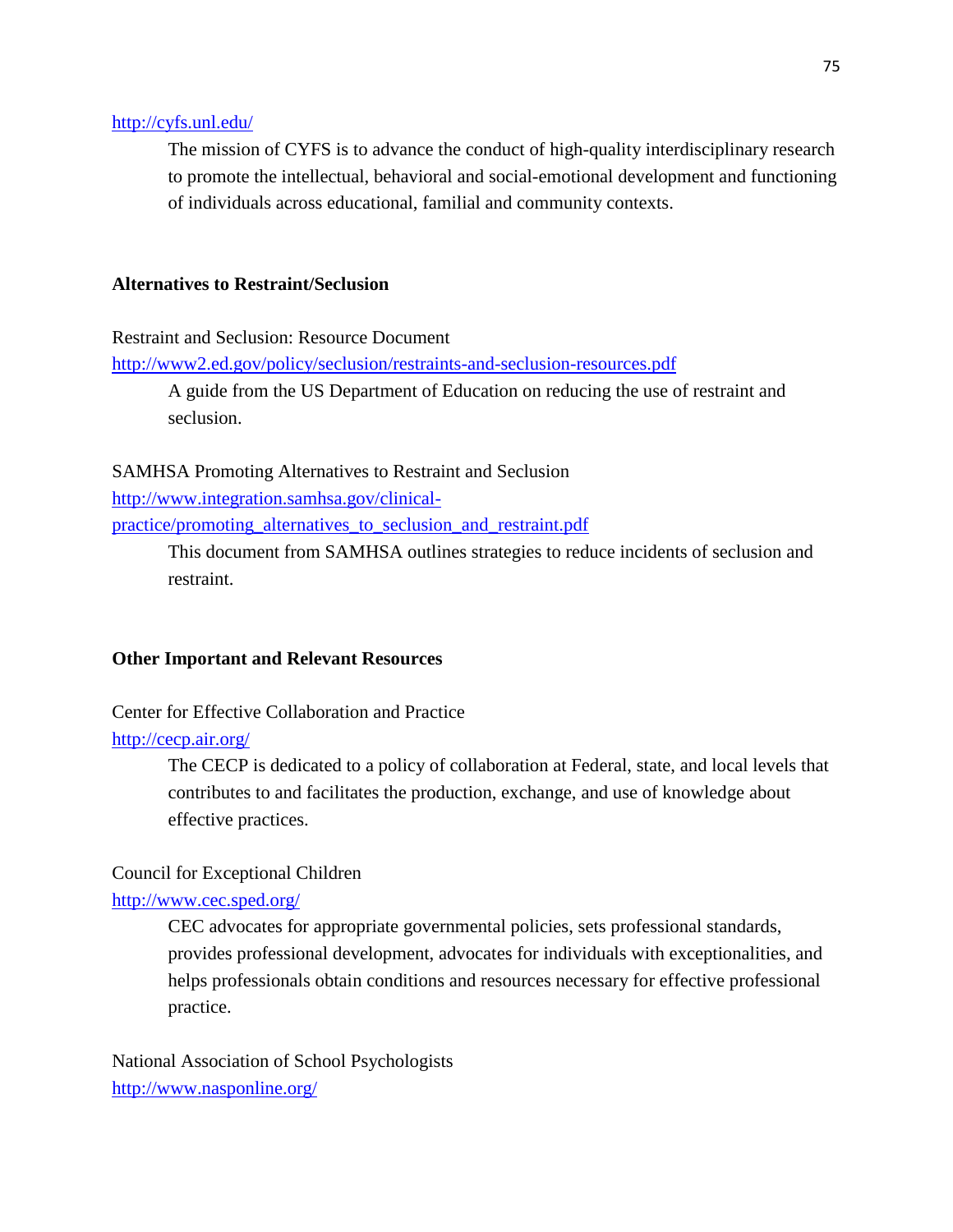The National Association of School Psychologists (NASP) empowers school psychologists by advancing effective practices to improve students' learning, behavior, and mental health.

# Project ACHIEVE

# <http://www.projectachieve.info/>

The program uses strategic planning, professional development, and on-site consultation and technical assistance to address student achievement, positive school and classroom climates, effective teaching and instruction, and parent and community outreach and involvement.

### U.S. Department of Education

# [www.ed.gov](http://www.ed.gov/)

ED's mission is to promote student achievement and preparation for global competitiveness by fostering educational excellence and ensuring equal access.